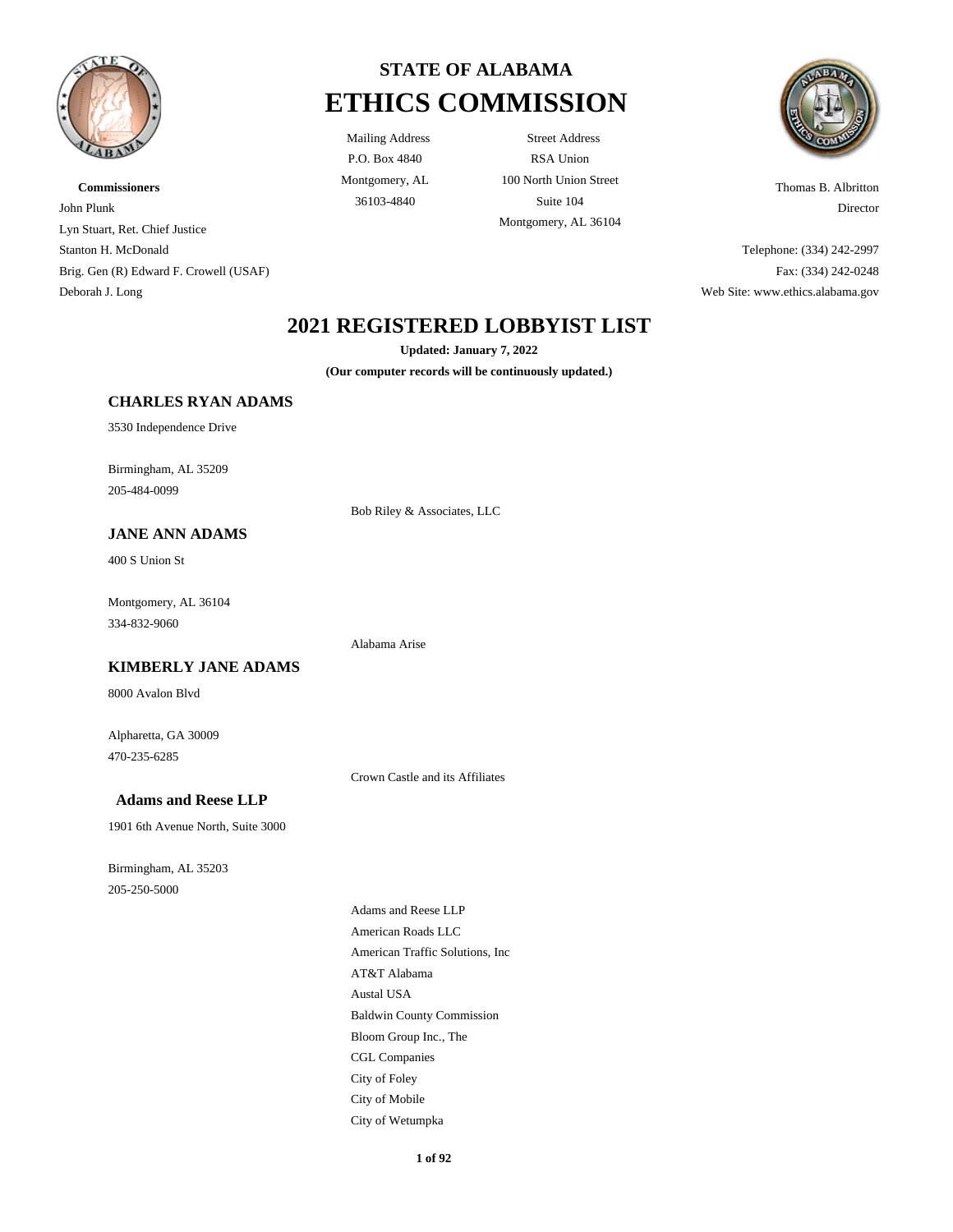Coastal Alabama Partnership Conecuh Ridge Distillers, LLC Coosa-Alabama River Improvement Association, Inc. Distilled Spirits Council of the United States Energy Institute of Alabama Google LLC and its Affiliates Humana, Inc. Kid One Transport, Inc. Shipt, Inc SSAB Americas TitleMax of Alabama, Inc Toyota Motor North America, Inc. Troy University Wetlands Solutions, LLC Wiley Education Services, Inc. c/o Multistate Associates Inc. Wireless Infrastructure Association c/o MultiState Associates Inc.

#### **JOHN Q. ADAMS, III**

P.O.Box 240

Montgomery, AL 36101 334-265-2732

Alabama Poultry & Egg Association

# **Kimberly H. Adams, PC**

P. O. Box 866

Montgomery, AL 36101 334-301-1783

> Alabama High School Athletic Association Alabama Municipal Court Clerks & Magistrate Association Alabama Tourism Partnership American International Group, Inc (AIG) Association of Alabama Camps Coastal Conservation Association Infirmary Health JobKeepers Alliance National Waste & Recycling Association TCBC Development Company

#### **GLYN AGNEW**

1884 Data Drive

Hoover, AL 35219 205-470-0553

AT&T Alabama

### **DONNA M. ALEXANDER**

125 S. Ripely Street

Montgomery, AL 36104 334-649-4455

Alabama Wholesale Beer Association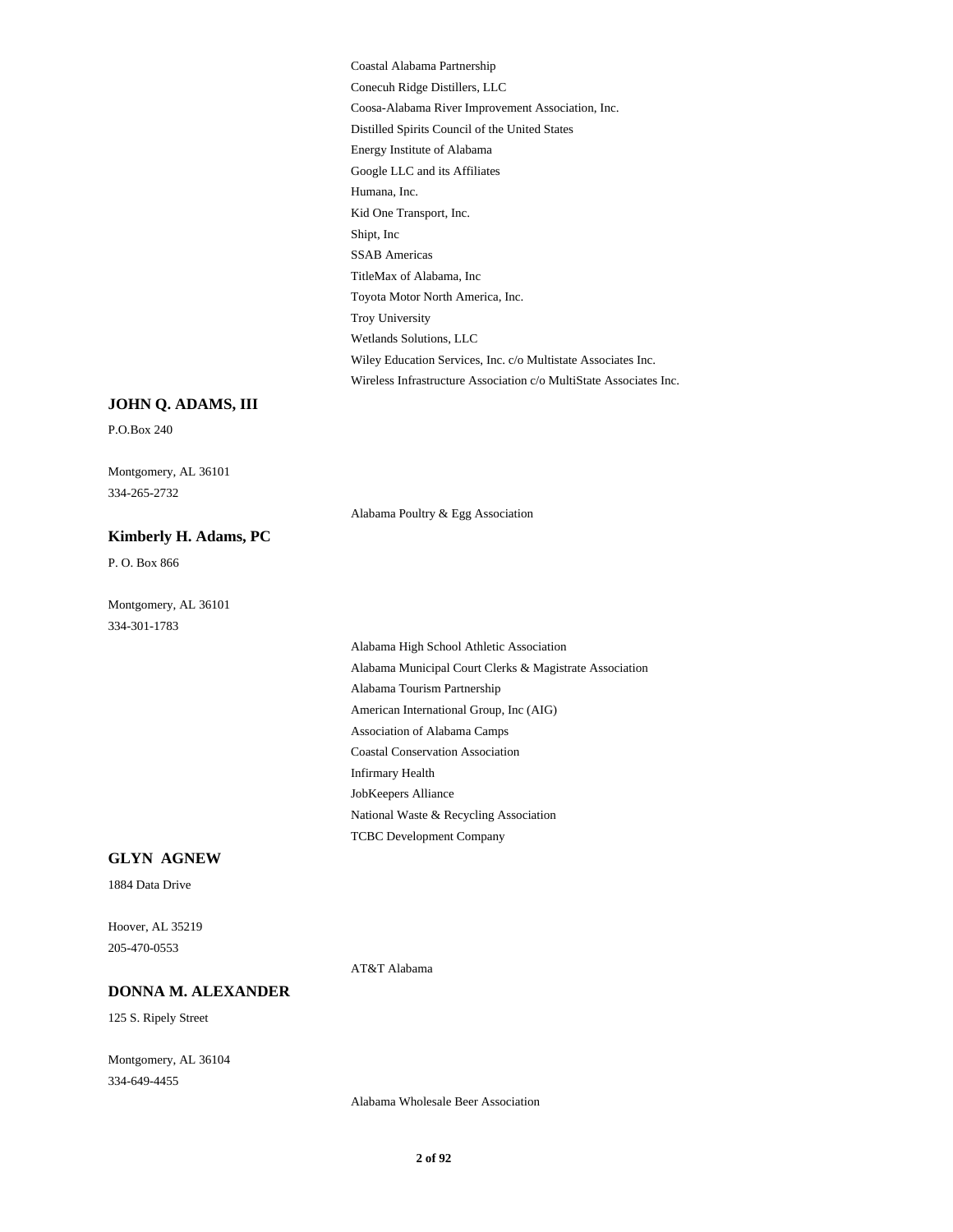#### **MATTHEW B. ALFREDS**

Post Office Box 4232

Montgomery, AL 36103 334-549-2927

J. Knox Argo, P.C.

# **AIDAN ALI-SULLIVAN**

28 Liberty Ship Way

Sausalito, CA 94965 415-903-2800

Waymo LLC

# **ALLISON ALLEN**

22 Inverness Center Parkway #200

Birmingham, AL 35242 334-450-7202

League of Southeastern Credit Unions

#### **M BAKER ALLEN**

535 Adams Avenue

Montgomery, AL 36104 334-262-2566

Alabama League of Municipalities

# **ZACK ALLEN**

28 Liberty Ship Way

Sausalito, CA 94965 415-903-2800

Google LLC and its Affiliates

#### **AKIESHA N ANDERSON**

400 S Union Street

Montgomery, AL 36107 334-416-8401

Alabama Appleseed Center for Law & Justice, Inc.

#### **CARMARION ANDERSON**

Human Rights Campaign

Washington, DC 20036 202-216-1583

Human Rights Campaign

# **MICHAEL ANWAY**

215 S. Monroe St.

Tallahassee, FL 32301 202-552-9916

Pharmaceutical Research and Manufacturers of America (PhRMA)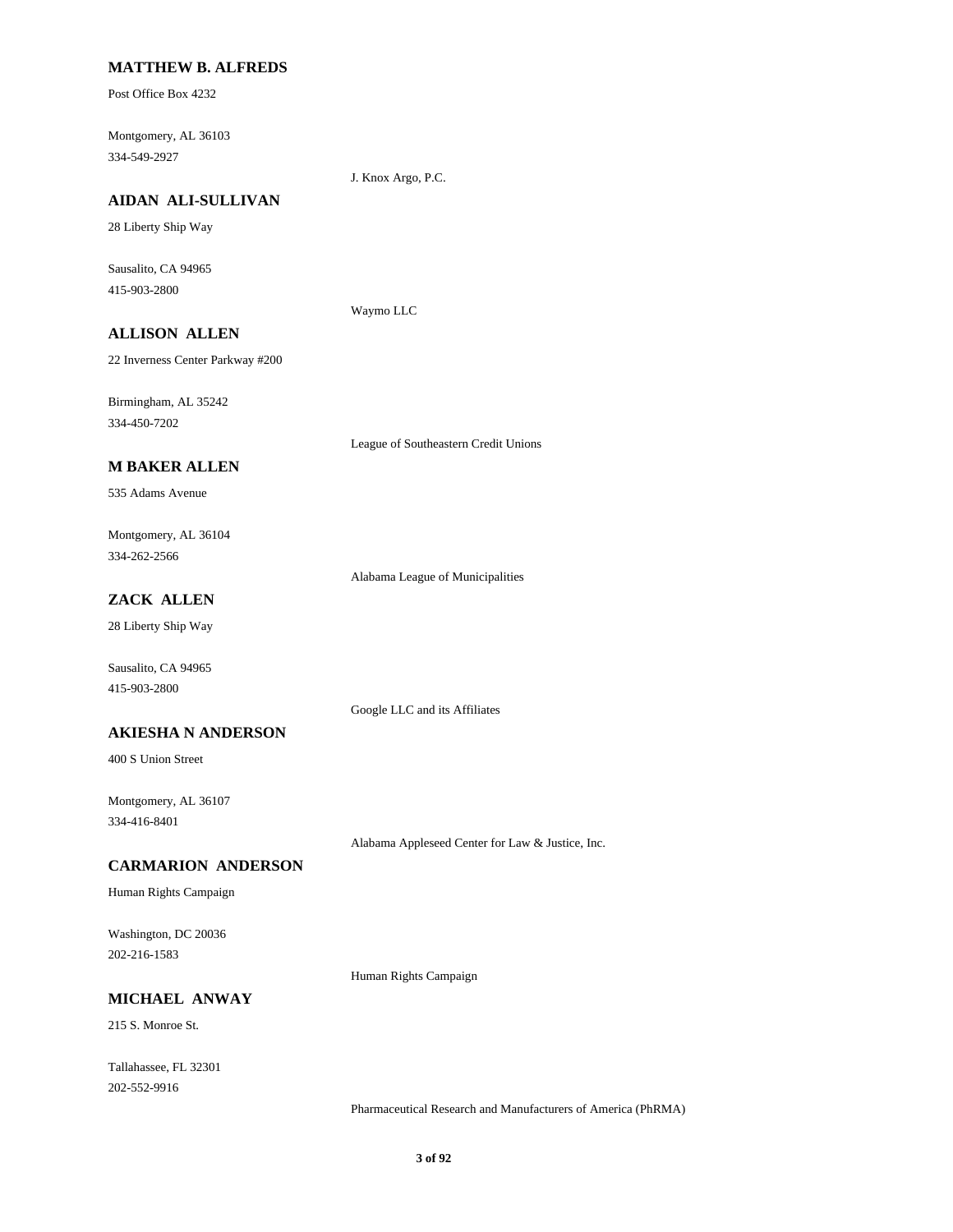### **J. KNOX ARGO**

6706 Taylor Circle

Montgomery, AL 36117 334-279-0088

> Entertainment Software Association Motion Picture Association, Inc. United Services Automobile Association (USAA)

### **JEFF ARRINGTON**

19 South Jackson Street

Montgomery, AL 36104 334-954-2570

Alabama Academy of Family Physicians

### **CLAIRE HANNAH AUSTIN**

60 Commerce Street , Suite 1440

Montgomery, AL 36104 334-657-9440

> SmithMack LLC The Austin Group Waste Management, Southern Group

### **GINGER AVERY**

P.O. Box 1187

Montgomery, AL 36101 334-262-4974

Alabama Association for Justice

### **FREDA H. BACON**

P O Box 59509

Birmingham, AL 35210 205-868-6900

Alabama Self-Insured Workers Compensation Fund

### **RICK BAILES**

P.O. Box 4177

Montgomery, AL 36103-4177 334-834-9790

Alabama Education Association

# **JUSTIN T. BAILEY**

P.O. Box 1187

Montgomery, AL 36101 334-262-4974

Alabama Association for Justice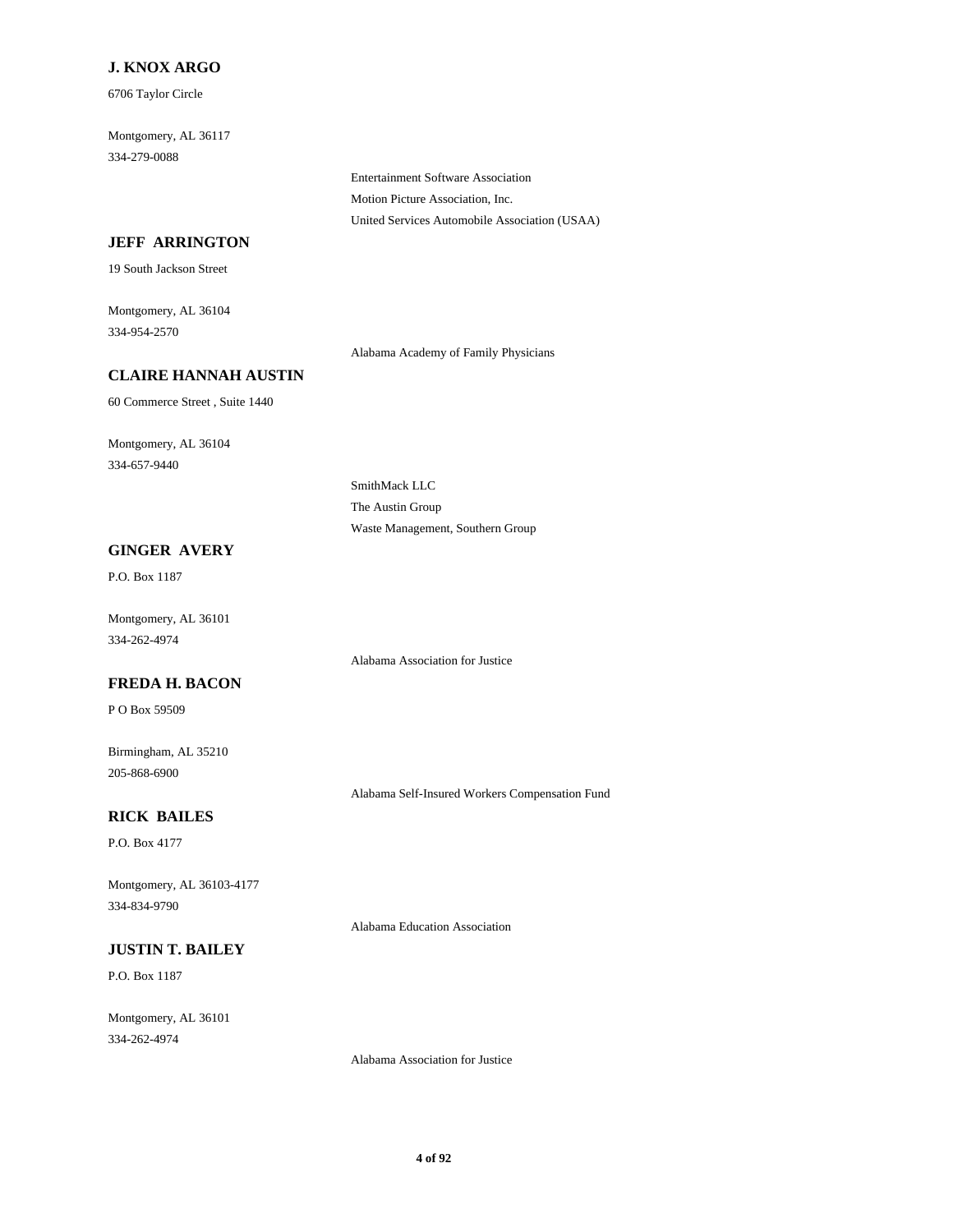#### **ROY BAILEY**

5956 Sherry Lane

Dallas, TX 75225 214-378-3663

Life Science Logistics, LLC

# **WIL BAKER**

PO Box 2387

Robertsdale, AL 36567 251-947-6288

Alabama Medical Education Consortium

# **VIRGINIA BEAR BANISTER**

P.O. Box 2339

Montgomery, AL 36102 334-354-9517

Alabama Beverage Association

#### **JON D. BARGANIER**

8112 Henslow Court

Montgomery, AL 36117 334-324-8120

> Alabama State Nurses Association Dauphin Island Sea Lab Novo Nordisk Inc. Otsuka America Pharmaceutical, Inc. Pharmaceutical Research and Manufacturers of America (PhRMA)

### **JONATHAN BARGANIER**

401 Adams Avenue, Suite 710

Montgomery, AL 36104 334-386-3000

Manufacture Alabama

### **JIM BARTON**

P O Box 11291

Montgomery, AL 36111 334-356-5628

Barton & Kinney, PC

### **Barton & Kinney, PC**

P O Box 11291

Montgomery, AL 36111 334-356-5628

> Alabama Bail Bond Association Alabama Beer Association Alabama Dermatology Society Alabama Probate Judges Association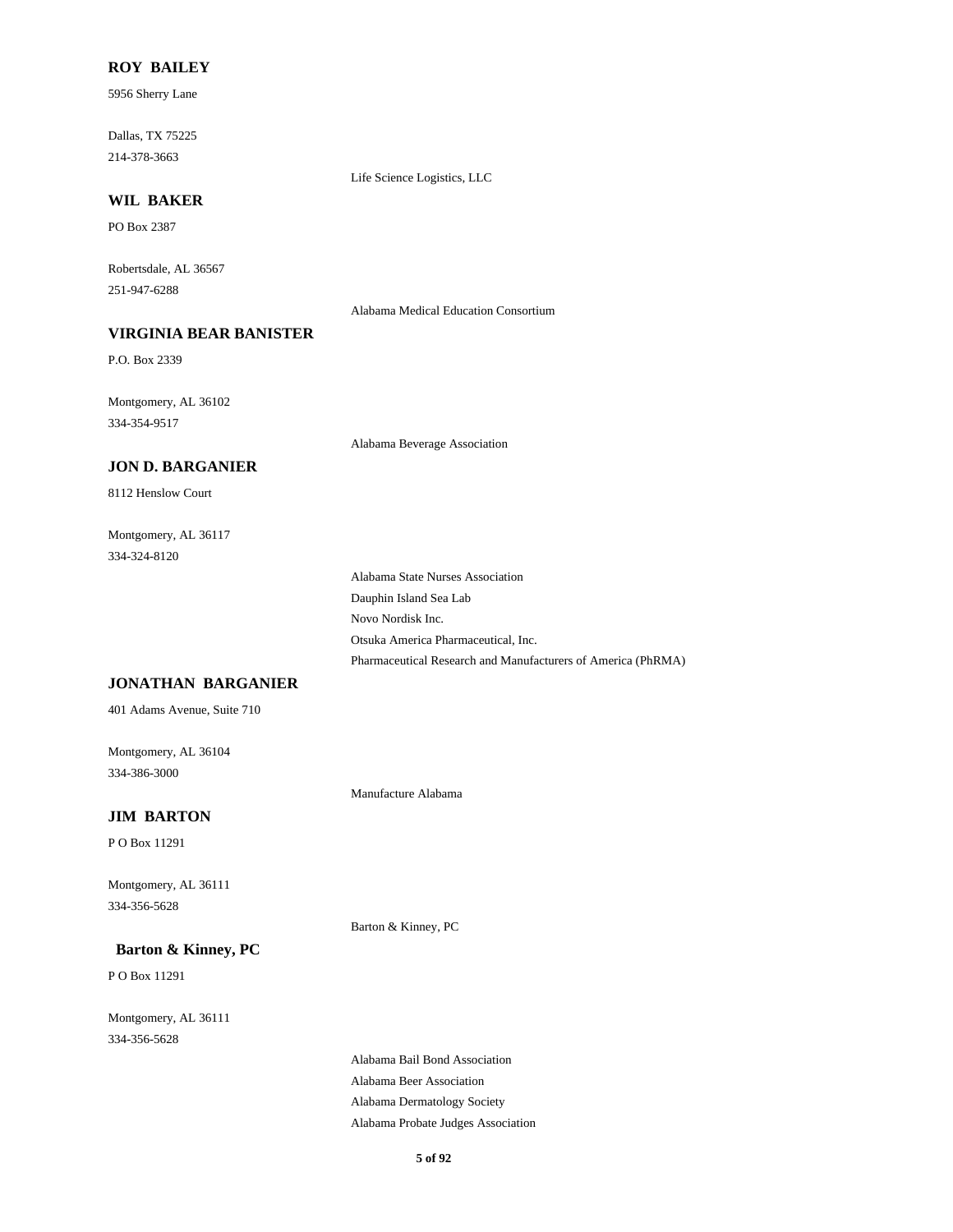Alabama Retail Association Home Builders Association of Alabama Humane Society of the United States, The Live Nation Entertainment, Inc Petroleum and Convenience Marketers of Alabama Poarch Band of Creek Indians

#### **KAYLA F. BASS**

535 Adams Avenue

Montgomery, AL 36104 334-262-2566

Alabama League of Municipalities

#### **ROGER LEE BATES**

1801 5th Avenue North, Suite 400

Birmingham, AL 35203 205-324-4400

> Alabama Community College System Alabama Primary Health Care Association Nuclear Development, LLC

Amgen, Inc.

CenturyLink

#### **HOLLY BATES SNOW**

587 N. St. Marys Lane NW

Marietta, GA 30064 404-387-6728

#### **BRENT BEAL**

100 South Union Street

Montgomery, AL 36104 334-420-0224

#### **CHARLES BEAMS**

2000 Pepperell Pkwy

Opelika, AL 36801 334-319-3473

#### **ERIN BEASLEY**

201 S. Bainbridge St.

Montgomery, AL 36104 334-265-1867

The East Alabama Health Care Authority

Alabama Cattlemen's Association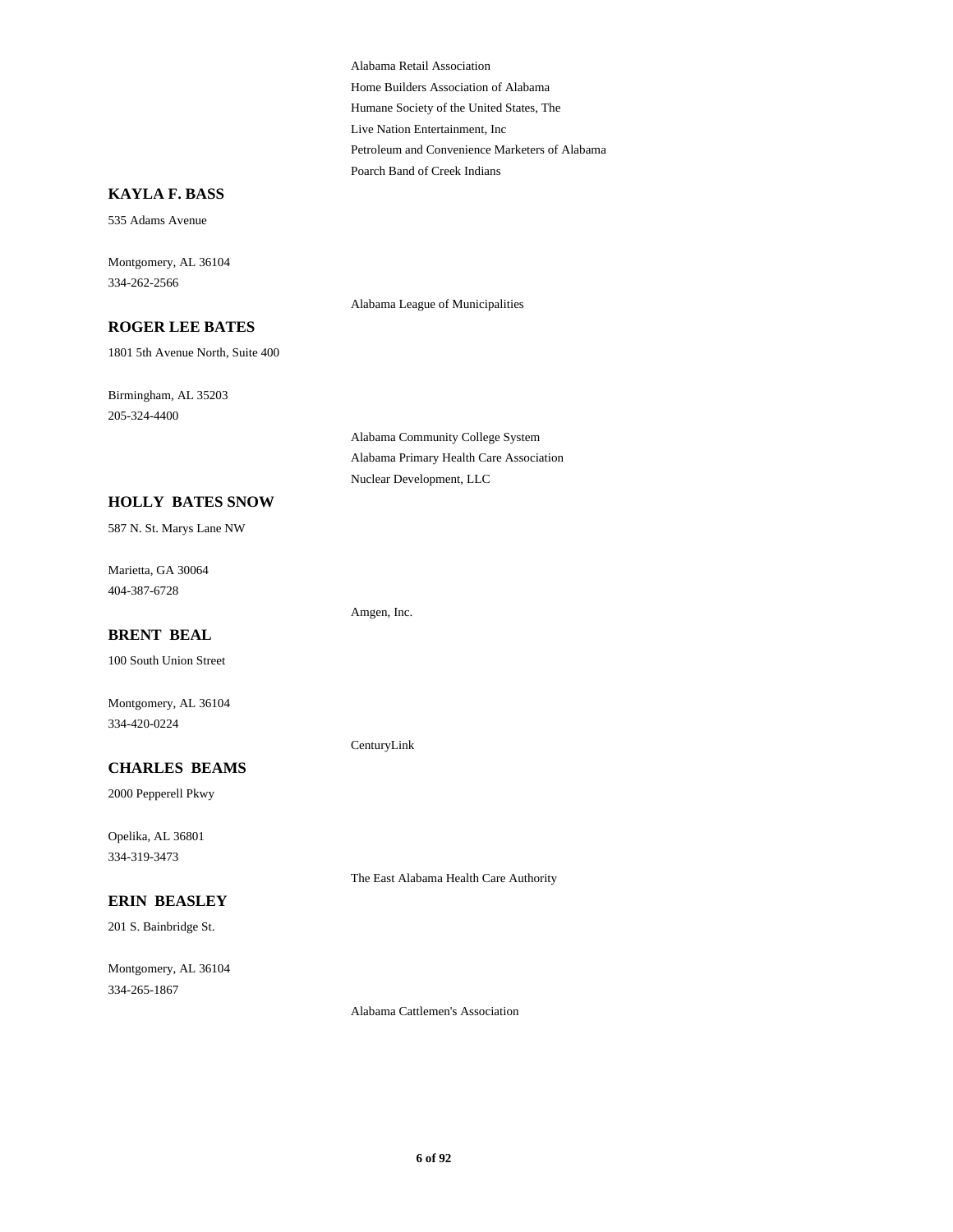#### **ERIC BECK**

P.O. Box 4177

Montgomery, AL 36103-4177 334-834-9790

#### **KRISTEN BECKHAM**

121 Moore Hopkins Lane

Columbia, SC 29210 803-873-0972

#### BHE GT&S

Alabama Education Association

**MEREDITH BEESON**

99 M Street SE

Washington, DC 20003 202-770-5141

#### **SIDNEY BELCHER**

P.O. Box 11000

Montgomery, AL 36191-0001 334-613-4434

Alabama Farmers Federation/Alfa

Global Business Alliance

### **RAYMOND L. BELL**

1901 Sixth Avenue North

Birmingham, AL 35203 251-300-6293

> Alabama Bankers Association, Inc. American Fidelity Corporation Blue Cross & Blue Shield of Alabama Business Council of Alabama Children's Hospital of Alabama dba Children's of Alabama DaVita, Inc. Gulf Distributing Co. of Mobile, LLC Heritage Land and Development, LLC. Mortgage Bankers Association of AL Notarize Pearson Education, Inc Regions Financial Corporation Rural Urgent Care, LLC Scholarships for Kids, Inc. Self Storage Association SizePrize, LLC UAB Health System Underdog Sports, Inc.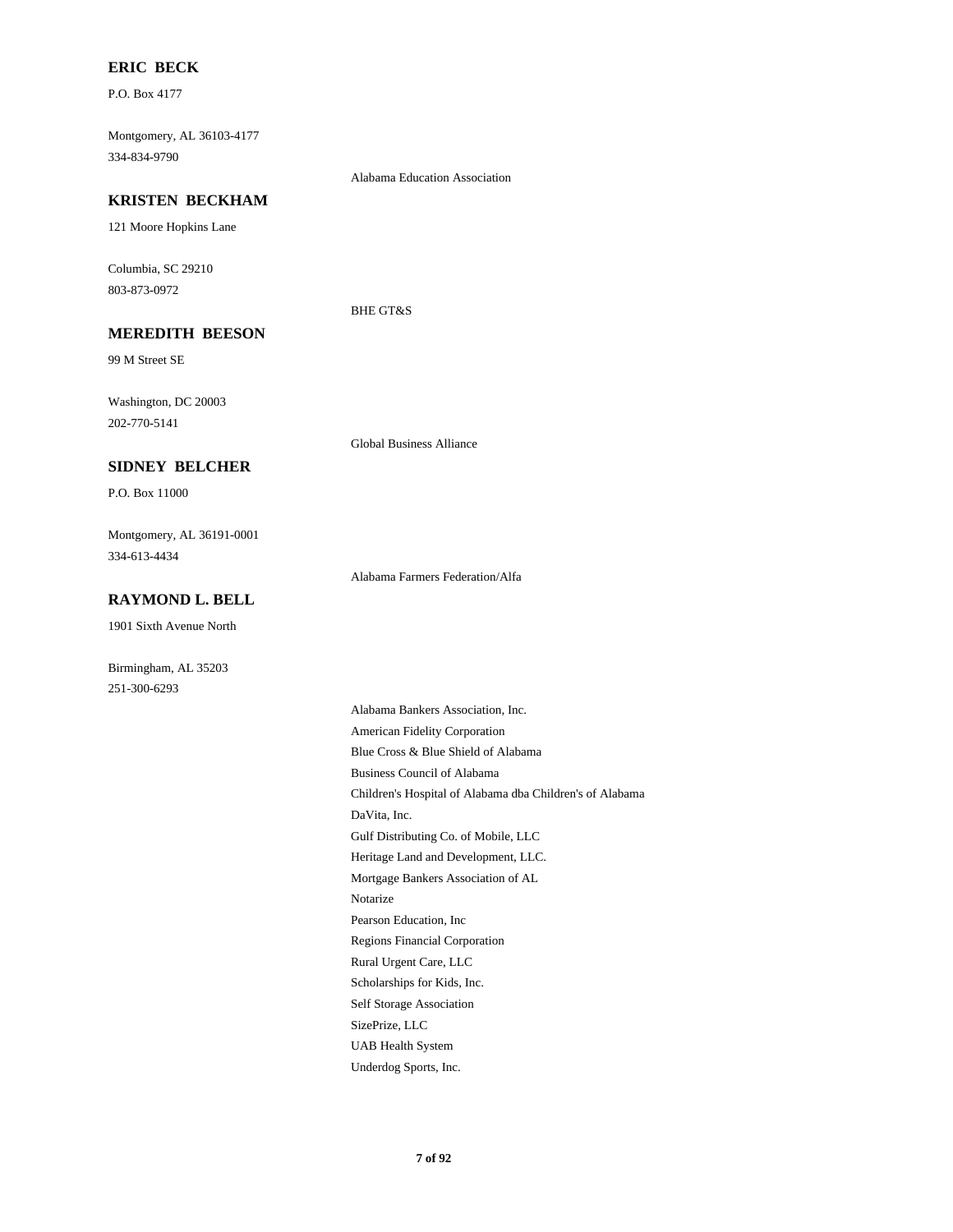#### **KIM S. BENEFIELD**

P O Box 2338

Woodland, AL 36280 256-201-6650

Alabama Circuit Clerks Association

# **JILL BENOIT**

15900 Dooley Rd

Addison, TX 75001 972-221-4646

Holcim (US), Inc. and Aggregate Industries Management, Inc. (AKA LafargeHolcim USA)

# **LA'KEITHA BENSON**

P.O. Box 4177

Montgomery, AL 36103-4177 334-834-9790

Alabama Education Association

### **ANNA BERN**

P.O. Box 4177

Montgomery, AL 36103-4177 334-834-9790

Alabama Education Association

Adams and Reese LLP

Drummond Company Inc.

# **MICHAEL A. BERSON**

11 North Water Street

Mobile, AL 36602 205-250-5000

**JACK BIDDLE, III**

1000 Urban Center Drive

Vestavia Hills, AL 35242 205-945-6551

#### **TRACEE BINION**

P.O. Box 4177

Montgomery, AL 36103-4177 334-834-9790

Alabama Education Association

### **MIKE BIRDSONG**

444 Pembrooke Drive

Madison, MS 39110 862-404-5441

Bayer U.S. LLC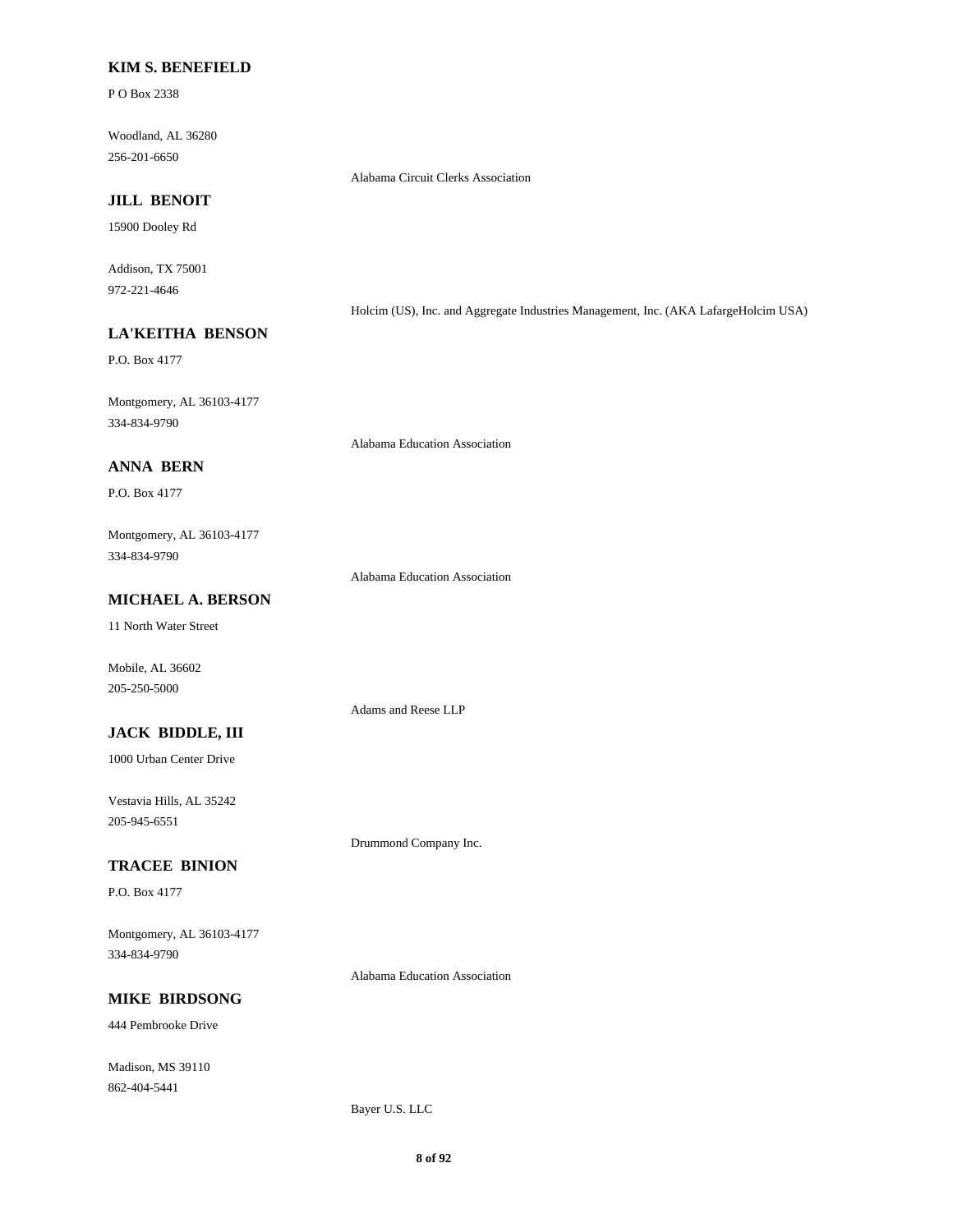#### **JEANNINE P. BIRMINGHAM**

1041 Longfield Court

Montgomery, AL 36117 334-834-7650

#### **KEVIN BLACK**

461 From Road

Paramus, NJ 07652 717-343-2044

#### **JOSH OLIVER BLADES**

445 Dexter Avenue, Suite 9075

Montgomery, AL 36104 334-956-7613

SK Life Science, Inc.

Alabama Society of Certified Public Accountants

Alabama Association of Ambulatory Surgery Centers Alabama Association of Realtors Alabama Bankers Association, Inc. Alabama Opportunity Scholarship Fund Alkermes, Inc. Allegis, Redwood, Maxim Public Affairs LLC Alliance for Automotive Innovation Arsenal Insurance Management, LLC Associated Builders & Contractors of Alabama, Inc. Bastcore, Inc. BoomNation, Inc. Business Council of Alabama Carr Farms Carvana, LLC Citizens for Responsible Pet Ownership Community Choice Financial CURO Financial Technologies Corp. DentaQuest, LLC Ductile Iron Pipe Research Association EBSCO Industries, Inc. Economic Development Association of Alabama Inc. Electric Cities of Alabama Elmore County Economic Development Authority Encompass Health Enviva Development Holdings, LLC Facebook, Inc. Fort Morgan Paradise Joint Venture GEO Group, Inc. InState Partners Instructure, Inc. Insurance Auto Auctions Corp. MedImpact Healthcare Systems, Inc. Montgomery Area Chamber of Commerce Mortgage Bankers Association of AL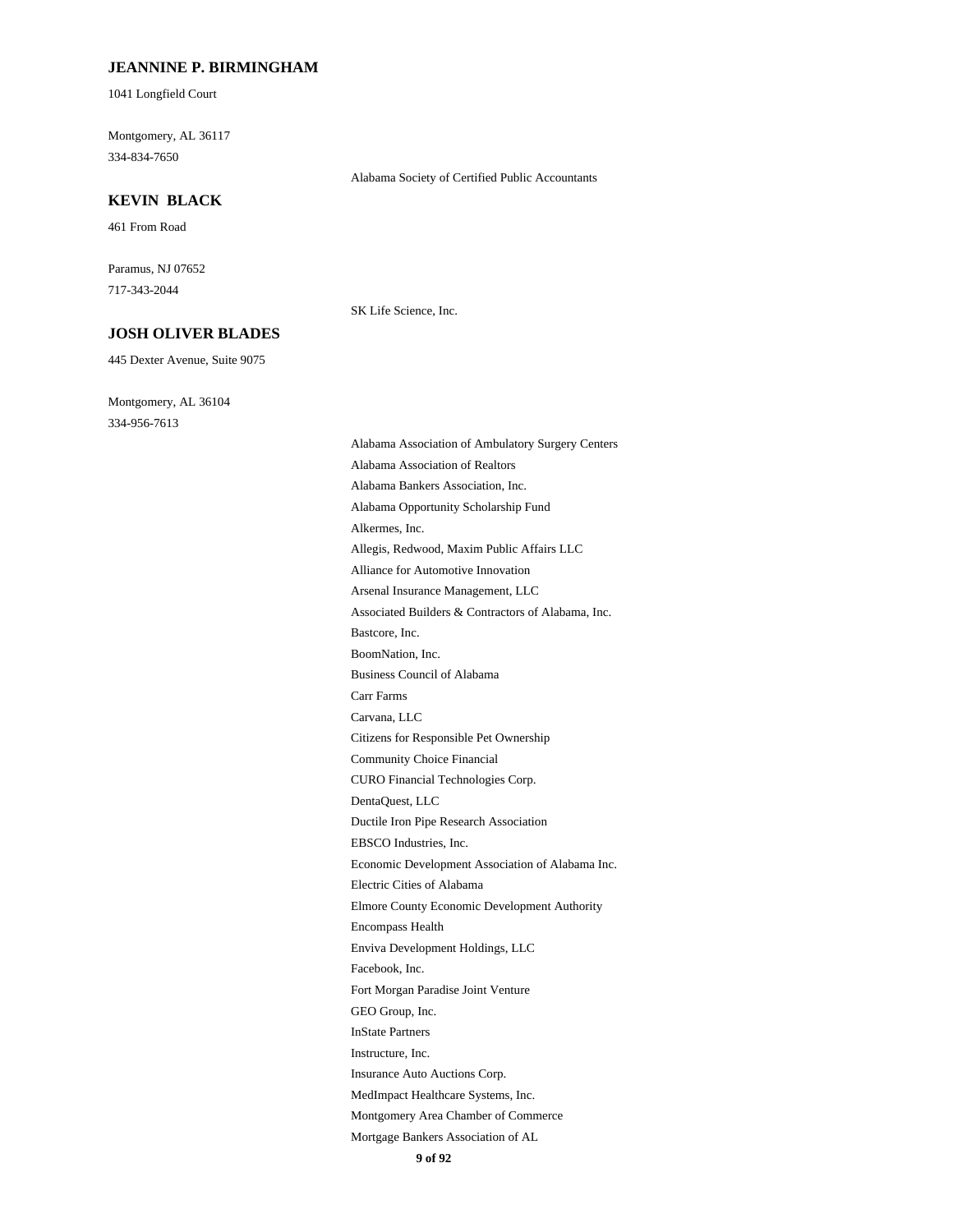National Cement Company of Alabama, Inc. PayIt, LLC Pfizer Inc. Retirement Systems of Alabama Safra National Bank of New York Spire Inc. Swatek, Vaughn & Bryan The Water Works and Sewer Board of the City of Greenville Verizon Vulcan Materials Company Warrior Met Coal, Inc

#### **The Bloom Group, Inc.**

401 Adams Avenue

Montgomery, AL 36104 334-244-8948

3M Company and Its Affiliates Adams and Reese LLP Alabama Association of Conservation Districts Alabama League of Municipalities AM Trace American /Exchange American Council of Engineering Companies of Alabama (ACECA/Alabama) Ariss Medical, Inc. Better Basics, Inc. Bloom Group Inc., The City of Wetumpka Coosa Valley Medical Center Data Recognition Corporation Game Day Athletic Surfaces Gulfside Casino Partnership dba Island View Casino Resort Jefferson County Department of Health Johnson Controls, Inc Koch Companies Public Sector, LLC and Affiliates Manufacture Alabama Republic Services, Inc School Superintendents of Alabama (SSA) Sequel TSI Seraaj Family Homes, Inc., The Strategic Solutions LLC Thornton Farrish Incorporated Trulieve AL, Inc Vyripharm Enterprises, Inc. WANRack, LLC Winsor Learning

#### **HAL W. BLOOM, JR.**

401 Adams Avenue

Montgomery, AL 36104 334-244-8948

Bloom Group Inc., The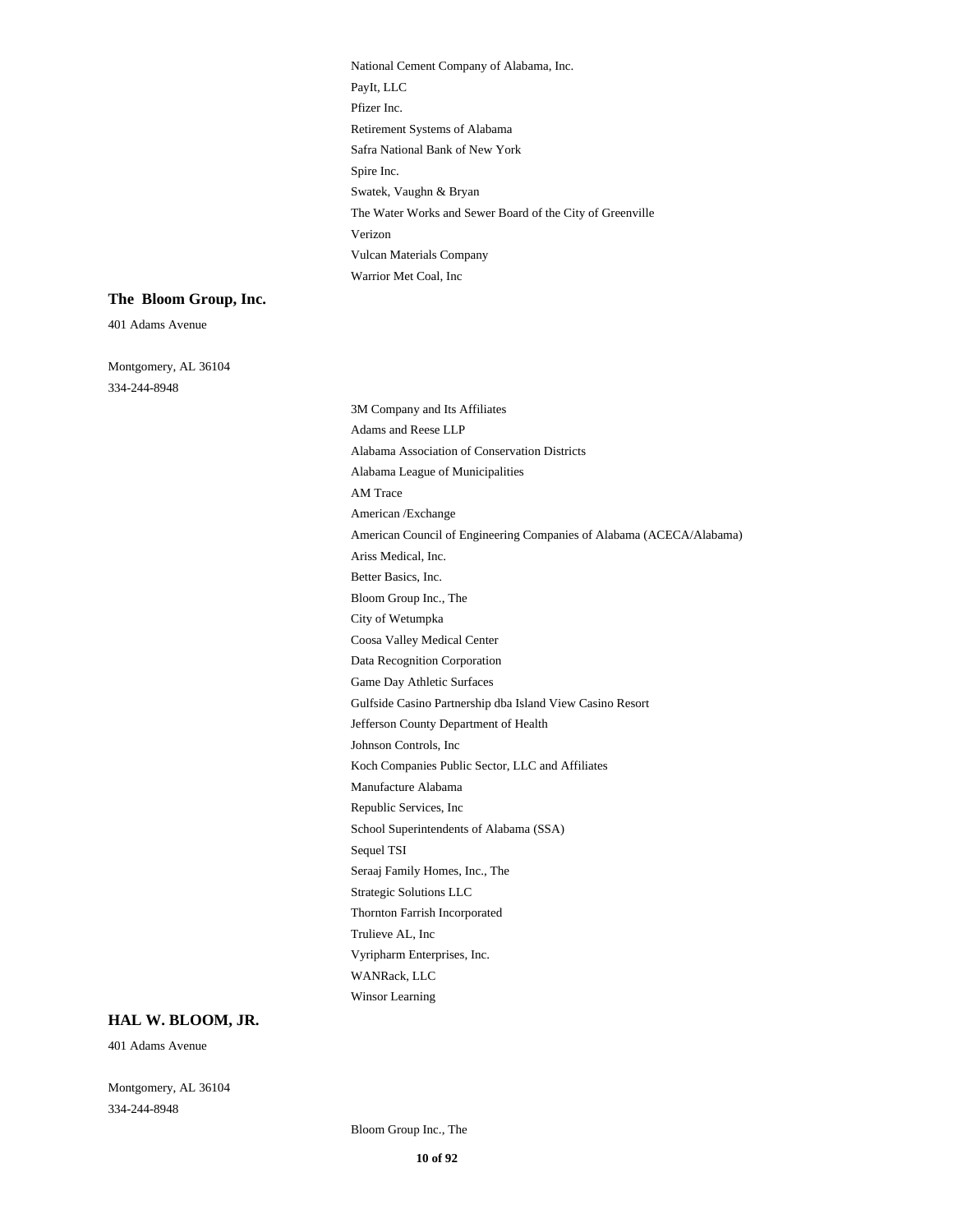#### **C. BRITTON BONNER**

11 North Water Street

Mobile, AL 36633 251-650-0862

Adams and Reese LLP

### **JENNIFER ISBELL BOOZER**

151 Du Rhu Drive

Mobile, AL 36608 251-255-5155

> Alabama Cannabis Coalition CannaBama, LLC

#### **BRENDEN BOUDREAU**

2300 W. Eisenhower Blvd.

Loveland, CO 80537 970-460-9037

National Association for Gun Rights

# **STEPHEN BRADLEY**

217 Country Club Park

Birmingham, AL 35213 205-933-6676

> Honda Development& Manufacturing of America, LLC; HDMA Lhoist North America Stephen Bradley & Associates LLC SWWC Utilities Inc Wexford Health Sources Inc

#### **Lily Juliet Branham**

1000 Winchester Street

Fredricksburg, VA 22401 585-545-1282

Students for Life Action

#### **JESSE W BRANNEN**

P.O.Box 3710

Phenix City, AL 36868 706-392-6161

> City of Phenix City.Alabama Scenic Properties, LLC

### **SONNY BRASFIELD**

2 N. Jackson Street, 7th Floor

Montgomery, AL 36103 334-263-7594

Association of County Commissions of Alabama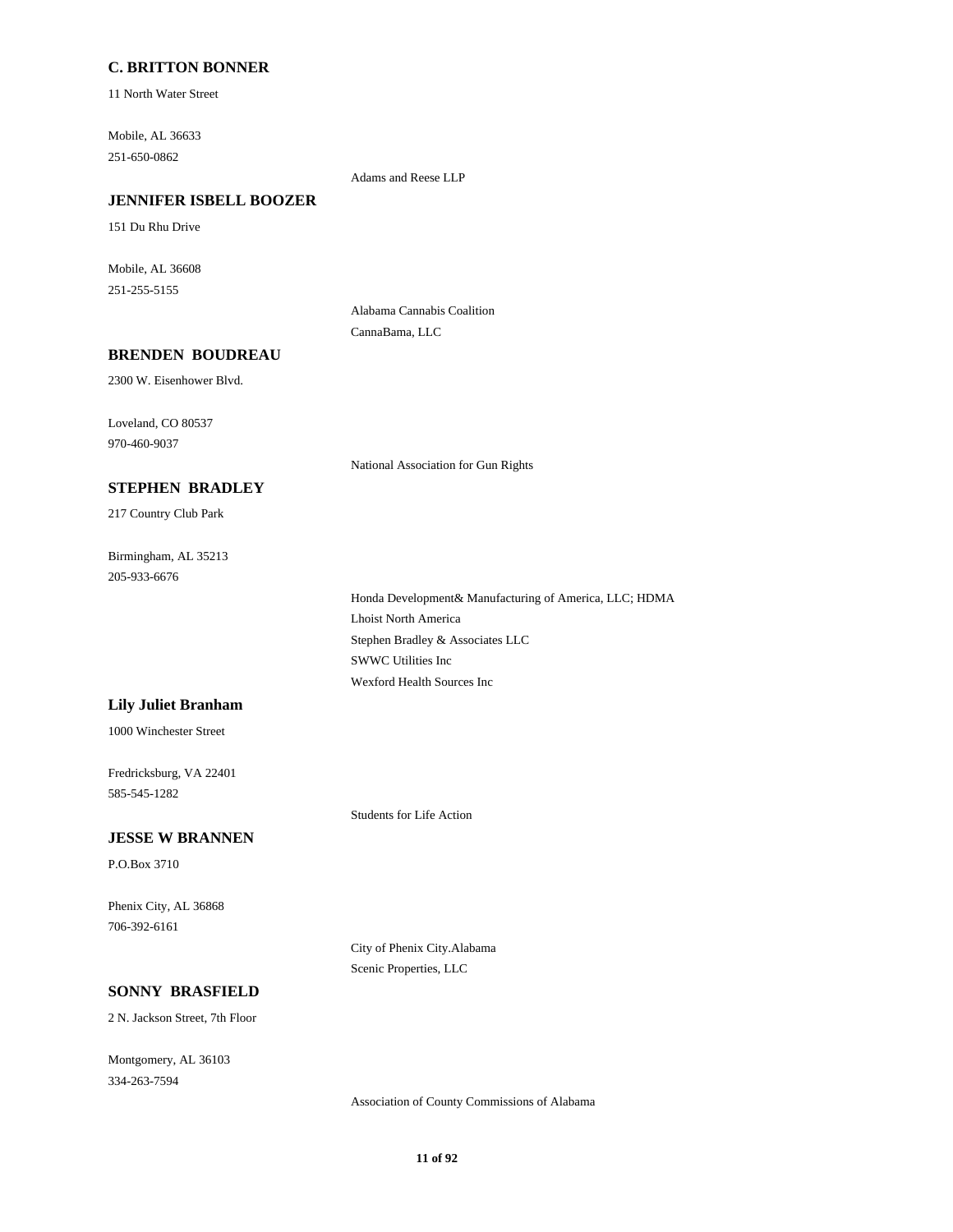#### **ANDREW BRASHIER**

44180 Riverside Parkway

Lansdowne, VA 20176 703-554-8503

Prison Fellowship Ministries

#### **FRED O BRASWELL III**

340 TechnaCenter Drive

Montgomery, AL 36117 334-215-2732

Alabama Rural Electric Association of Cooperatives

### **MELANIE R. BRIDGEFORTH**

2201 5th Avenue South

Birmingham, AL 35233 205-326-4454

Women's Foundation of Alabama

### **GIFFORD BRIGGS**

215 S. Monroe St.

Tallahassee, FL 32301 850-561-6300

American Petroleum Institute Gulf Coast Region

# **SCOTT A. BROCK**

901 North Ride

Tallahassee, FL 33303 850-222-3141

Bristol-Myers Squibb Company

#### **JAWANDALYN BROOKS**

1420 I85 Parkway

Montgomery, AL 36106 334-832-4842

Alabama Coalition Against Domestic Violence

### **AMANDA M BROWN**

8000 Avalon Blvd

Alpharetta, GA 30009 770-375-4945

Crown Castle and its Affiliates

# **CAROL A. BROWN**

2 N. Jackson Street, Suite 300

Montgomery, AL 36104 334-240-7400

The Southern Group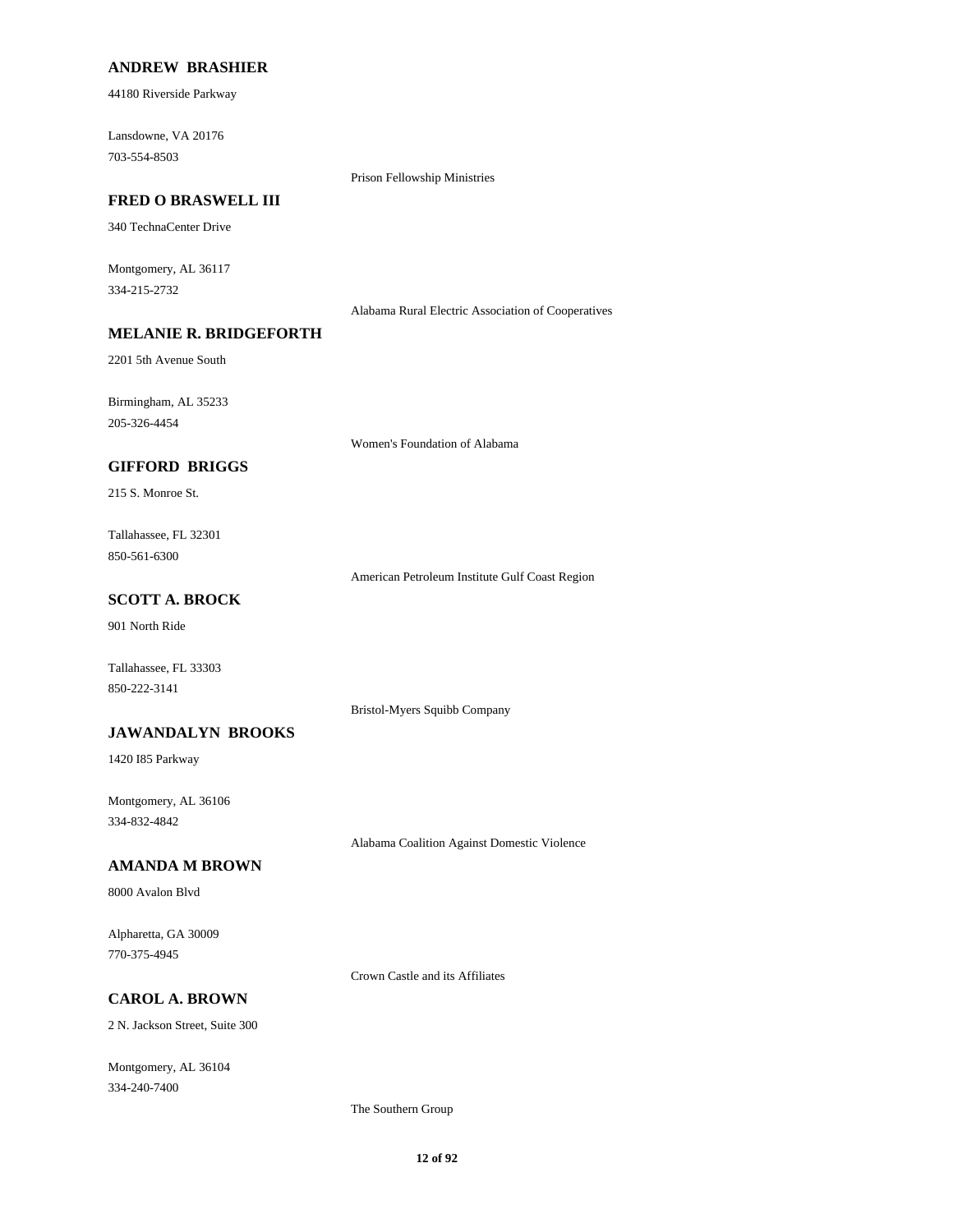#### **KYNESHA BROWN**

P.O. Box 4177

Montgomery, AL 36103-4177 334-834-9790

Alabama Education Association

#### **RICHARD EVANS BROWN**

450 South Union Street

Montgomery, AL 36104 334-834-9116

> Alabama Retired State Employees Association Medical Association of the State of Alabama

### **STEVE G BROWN**

8101 Nunn Trace

Montgomery, AL 36117 334-303-9808

> Alabama Recreation and Parks Association Grayson & Associates

#### **RICHARD E. BROWN, JR.**

7265 Halcyon Summit Dr.

Montgomery, AL 36117 334-263-5757

Alabama Retail Association

# **PHILIP BRYAN**

770 Washington Avenue

Montgomery, AL 36104 334-262-5200

> Dax R. Swatek & Associates, L.L.C. Swatek, Vaughn & Bryan

NAIFA- Alabama

# **SALLIE M. BRYANT**

P O Box 43067

Birmingham, AL 35243 205-568-5610

#### **ANNA B. BUCKALEW**

P.O. Box 79

Montgomery, AL 36101 334-240-9423

Montgomery Area Chamber of Commerce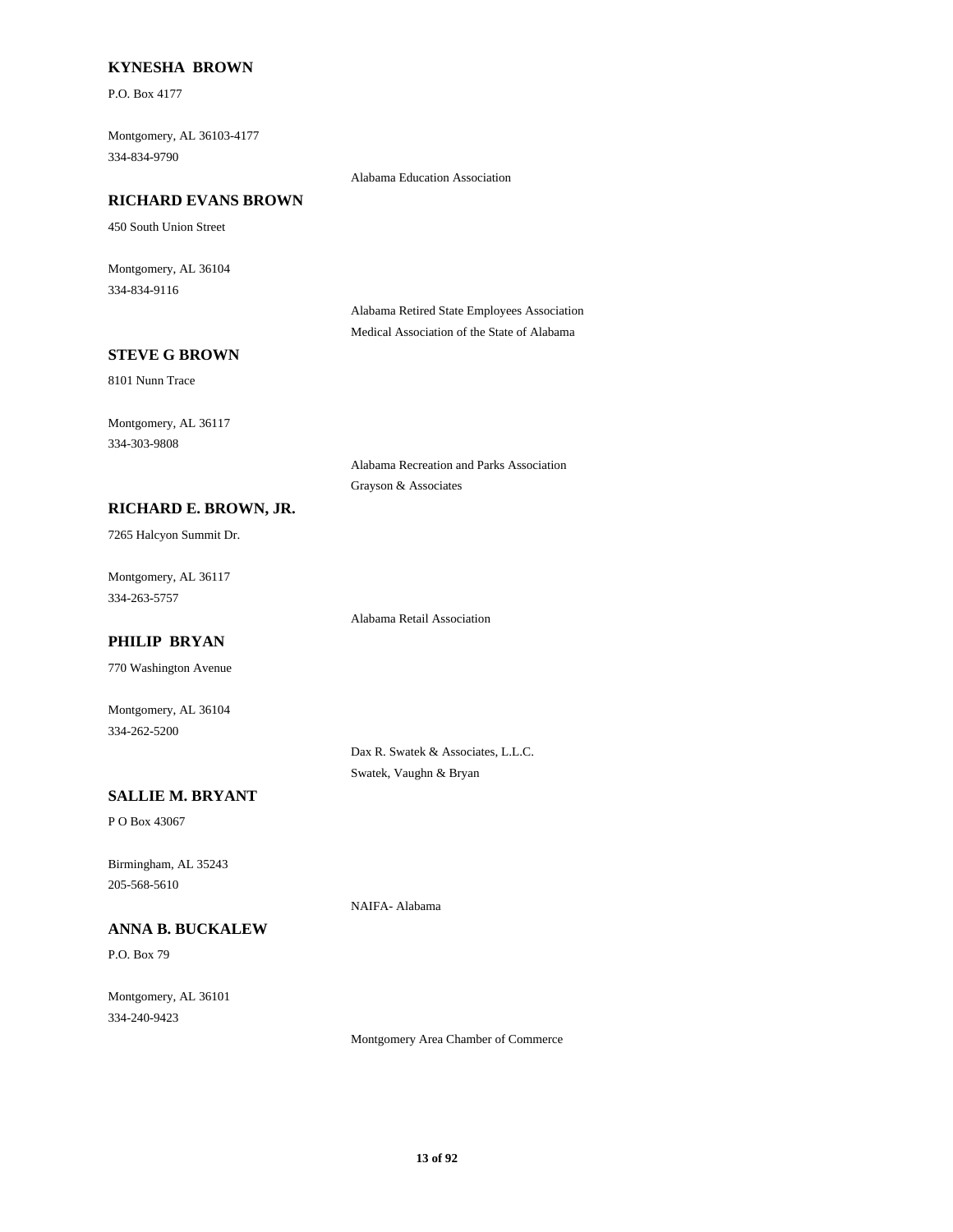### **SARA ELIZABETH BURNHAM**

401 Adams Avenue

Montgomery, AL 36104 334-462-6063

Bloom Group Inc., The

### **PATRICK LEE BURNS**

145 Church Street

Marietta, GA 30060 678-348-6024

The Brick Industry Association

# **CHRISTINA LEE BUTLER**

7956 Vaughn Road #134

Montgomery, AL 36116 770-310-9461

> Alabama Interior Design Coalition BB23, Inc. Christina Butler, LLC

#### **AMANDA G. BUTTENSHAW**

PO Box 240907

Montgomery, AL 36124-0907 334-273-7895

Alabama Optometric Association

# **PATRICK VINCENT CAGLE**

2 North Jackson Street Suite 402

Montgomery, AL 36104 334-354-0107

Alabama Mining Association

# **DAVID CAMPBELL**

P.O. Box 381236

Birmingham, AL 35238-1236 205-981-7208

Subcontractors Association of Alabama

# **MINDA RILEY CAMPBELL**

3530 Independence Drive

Homewood, AL 35209 205-484-0099

Bob Riley & Associates, LLC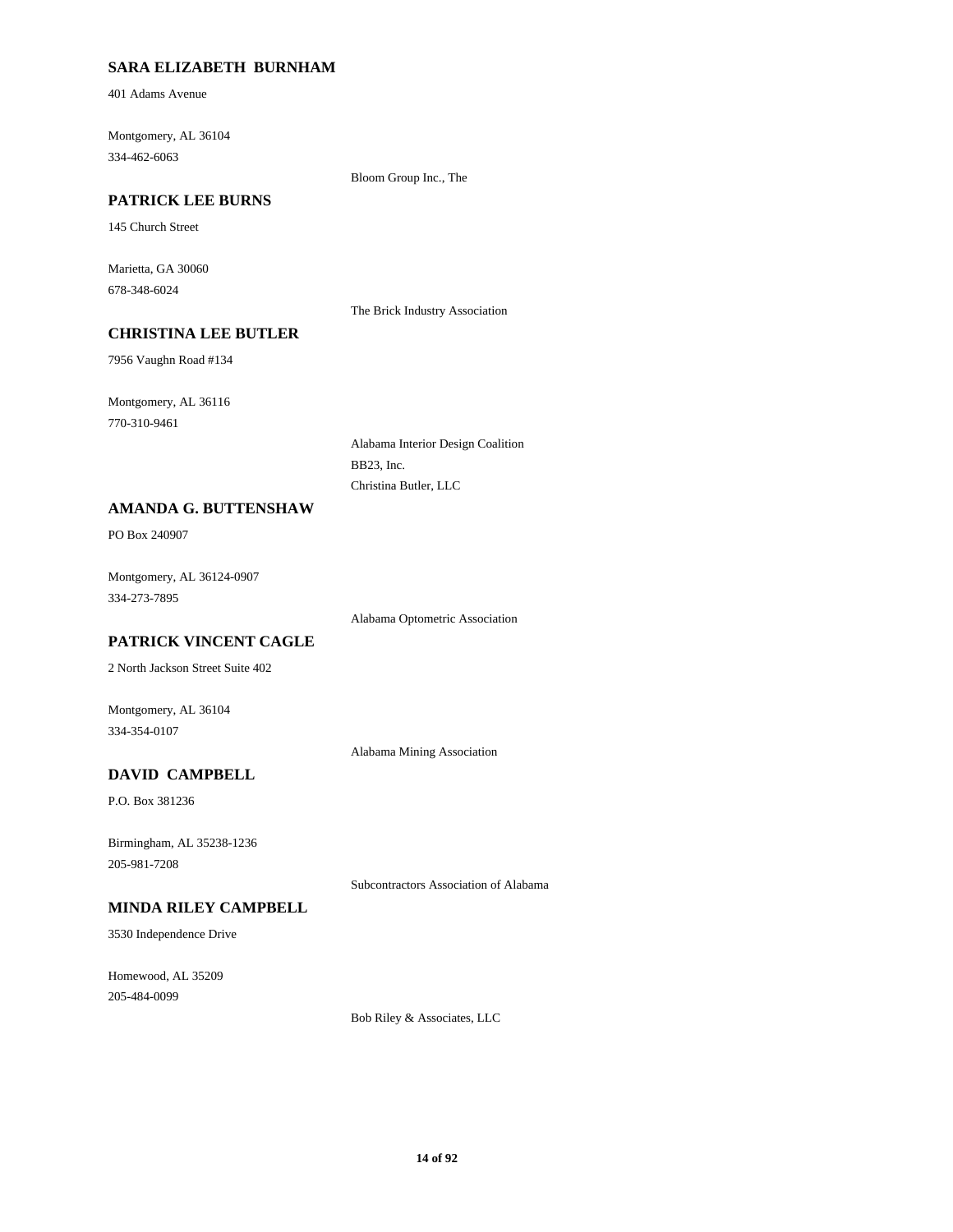### **JIM CARNES**

400 S. Union St.

Montgomery, AL 36104 334-832-9060

Alabama Arise

# **SHAURICE CARR**

P. O. Box 683

Selma, AL 36702 334-421-9561

Cosby Company

# **DAVID LYNN CARROLL**

2200 Jack Warner Parkway

Tuscaloosa, AL 35401 205-391-3447

Hunt Refining Company

#### **MARY MARGARET CARROLL**

423 S Hull Street

Montgomery, AL 36104 334-262-2577

Fine, Geddie & Associates, LLC

Lockheed Martin

### **ADAM CARSON**

5500 County Road 37

Troy, AL 36081 334-670-2135

#### **RICHARD CARSON**

19 South Jackson Street

Montgomery, AL 36104 334-954-2500

Alabama State Society of Anesthesiologists

#### **RENEE CARTER**

The Carter Group

Birmingham, AL 35212 205-314-9810

Alabama Insurance Coalition

#### **RENEE ANNE CASILLAS**

531 Herron St

Montgomery, AL 36104 334-264-1500

American Council of Engineering Companies of Alabama (ACECA/Alabama)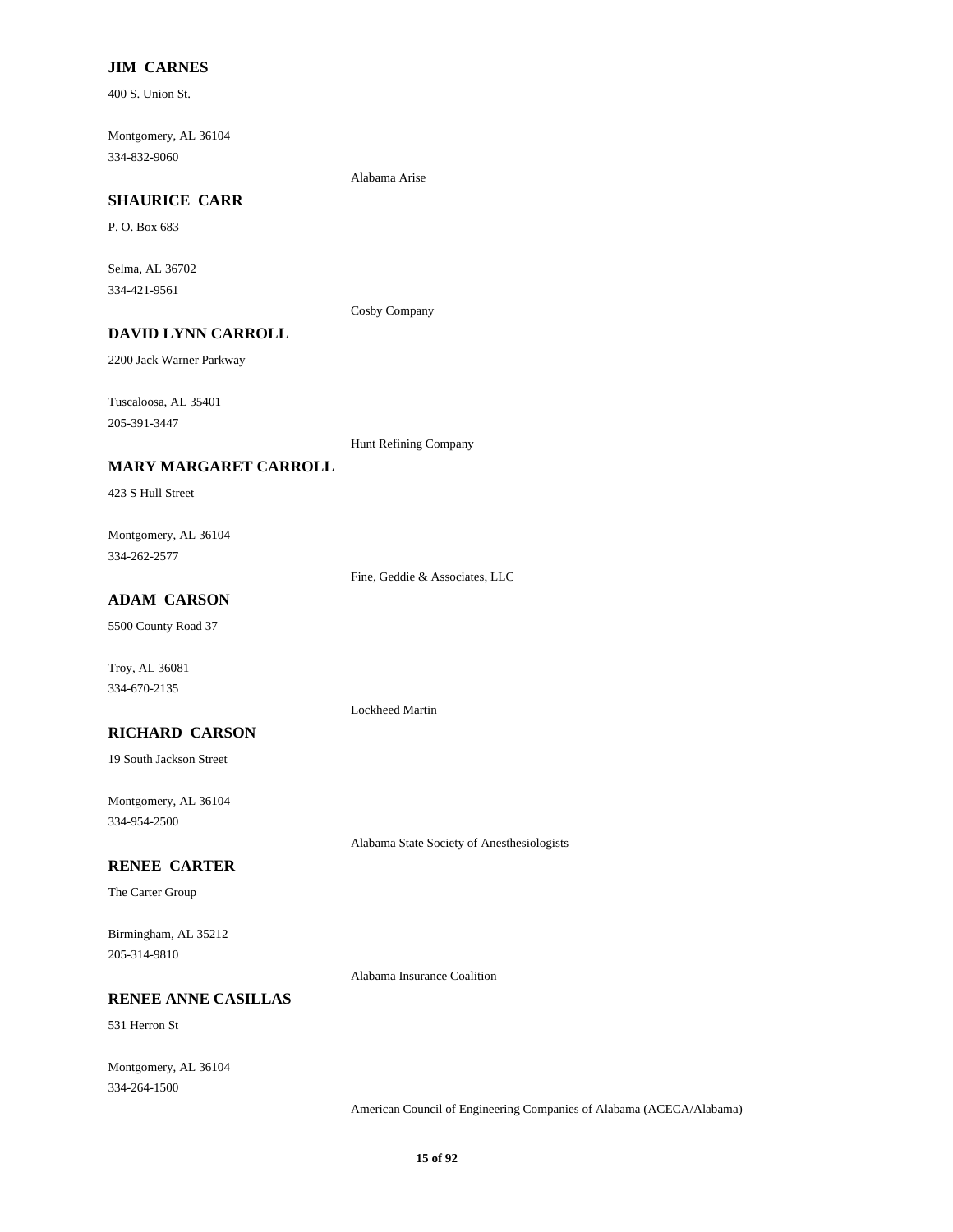#### **PRESTON CAUTHEN**

770 Washington Avenue

Montgomery, AL 36104 334-832-3883

### Alabama Power Company **KAYCEE CAVENDER**

PO Box 347

Fairhope, AL 36533 251-979-5386

### **GRAHAM L. CHAMPION**

Post Office Box 242217

Montgomery, AL 36124-2217 334-324-9306

> American Academy of Pediatrics, Alabama Chapter American Diabetes Association Bank of America Corporation J and P Coins and Currency March of Dimes -- Alabama State Chapter NAMI - Alabama National Advocates for Pregnant Women Public Strategies, LLC Stephen Bradley & Associates LLC

Health Freedom Alabama

#### **LINDA M. CHAMPION**

Post Office Box 242217

Montgomery, AL 36124-2217 334-324-9307

> American Academy of Pediatrics, Alabama Chapter Public Strategies, LLC

#### **BETH CHAPMAN**

809 Mill Springs Place

Birmingham, AL 35244 205-243-8753

> Addiction Prevention Coalition Alabama Farmers Federation/Alfa Alabama Fire College & Personnel Standards Commission Alabama Optometric Association Beth Chapman & Associates, LLC Spire Inc.

#### **STEPHANIE CHAVIS GUILLORY**

c/o 2350 Kerner Blvd., Suite 250

San Rafael, CA 94901 415-389-6800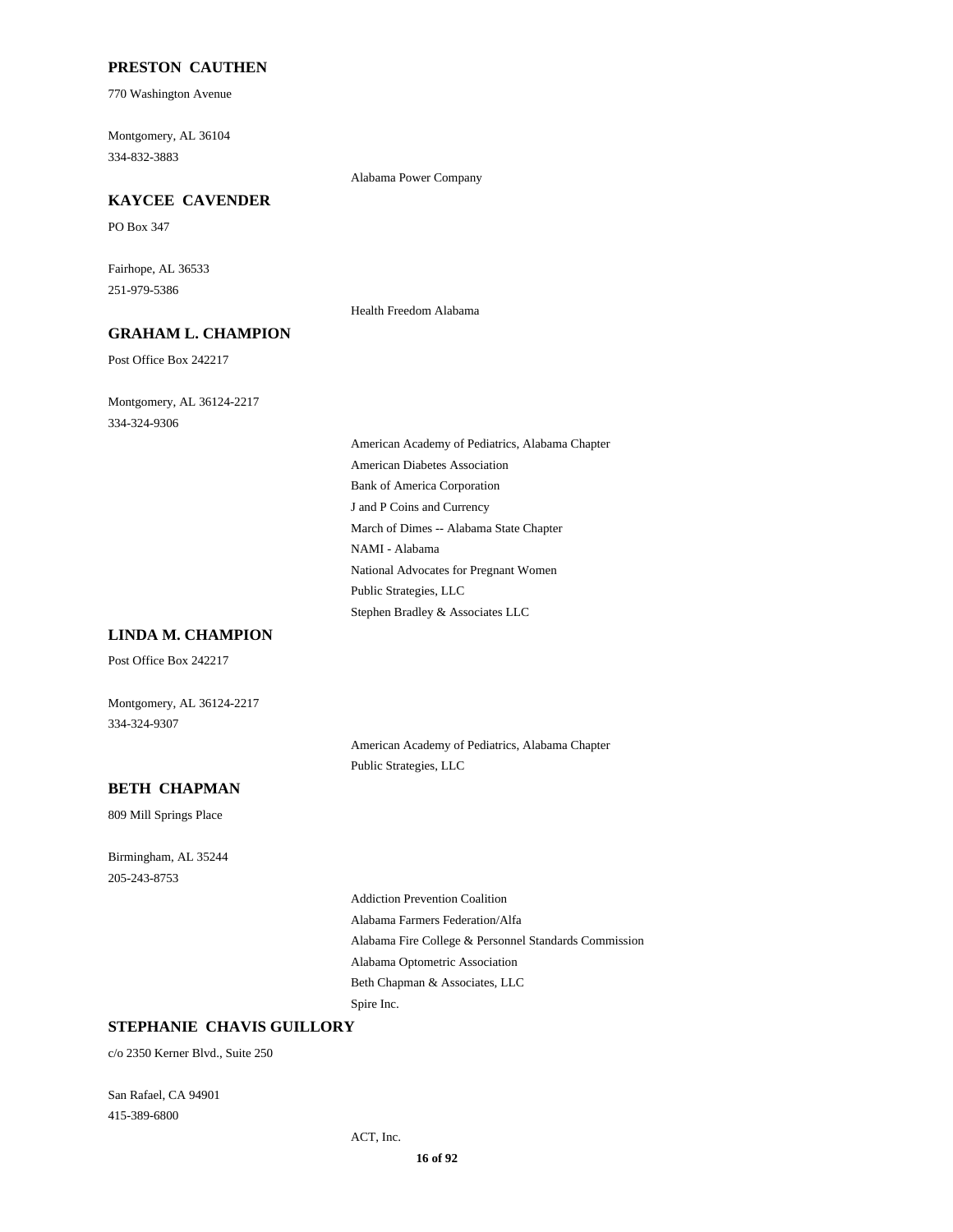#### **MARTIN W. CHRISTIE**

445 Dexter Avenue Suite 4025

Montgomery, AL 36104 334-221-7971

> Alabama Cable and Broadband Association Alabama Concrete Industries Association Alabama Railway Association Alabama Service Providers Association Assisted Living Association of Alabama (ALAA) Athens State University Baldwin County Commission Blue Cross & Blue Shield of Alabama Choctaw Resort Development Enterprise City of Gulf Shores Columbia Southern University GUMBO International Wines and Craft Beers JM Family Enterprises Inc. Rheem Manufacturing Company Sanofi US United States Steel Corporation United Way of Central Alabama Webster,Henry, Lyons,White,Bradwell & Black PC obo AL Municipal Ins.Corp

#### **LEIGH CHURCHBOURNE**

325 McGill Road

Vass, NC 28394 910-670-8091

Hikma Specialty USA Inc. c/o Velocity BioGroup

# **JOHN CHURNETSKI**

4380 S Oleander Dr

Chandler, AZ 85248 480-579-5452

Alexion Pharmaceuticals, Inc.

### **DANA CLEMENT**

P.O. Box 4177

Montgomery, AL 36103-4177 334-834-9790

Alabama Education Association

#### **GREGORY D. COCHRAN**

535 Adams Avenue

Montgomery, AL 36104 334-262-2566

Alabama League of Municipalities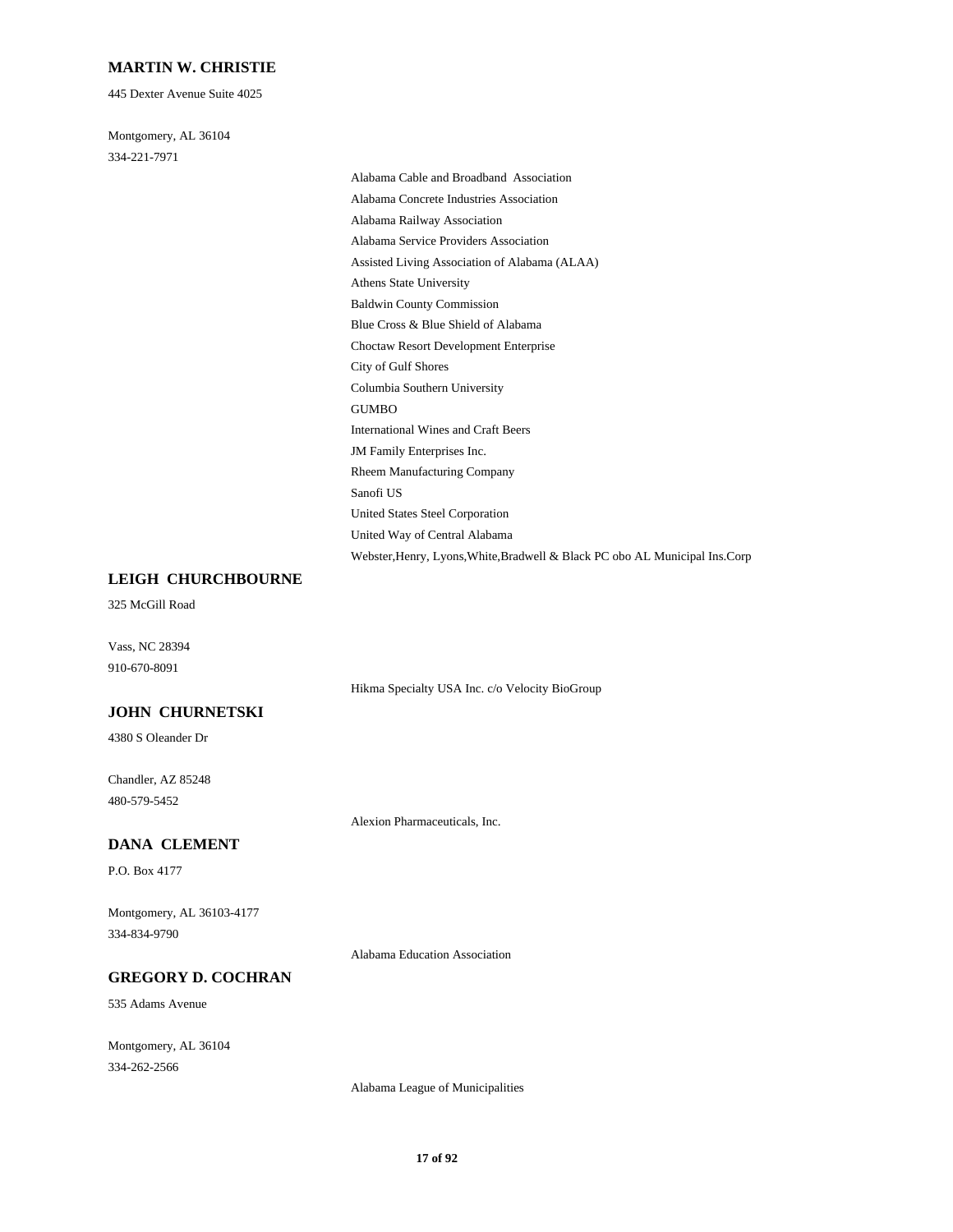#### **THOMAS E. COKER**

Post Office Box 3294

Montgomery, AL 36109 334-265-0024

> Alabama Academy of Ophthalmology Alabama District Attorneys Association Alabama Education Association Alabama Hospital Association Alabama Power Company American Distilled Spirits Alliance Anheuser-Busch Companies Dillard, McKnight, James & McElroy, LLP Medical Association of the State of Alabama Sanders Lead Company, Inc. The Southern Group Tom Coker & Associates Troy University USA Research & Technology Corporation

#### **DAVID COLE**

2 North Jackson Street

Montgomery, AL 36104 334-834-6000

#### **P. MICHAEL COLE**

PO Box 1800

Athens, AL 35612 256-337-7143

Business Council of Alabama

Alabama Power Company Alabama Probate Judges Association Alabama Rural Water Association Bright Health City of Huntsville Health Care Authority of Athens & Limestone County, The Hudson-Alpha Institute for Biotechnology Huntsville Hospital Health System James R. Hudson, Jr. Keep Mobile Growing Maynard Cooper Gale P. Michael Cole, LLC Plains All American Pipeline, L.P. Spire Inc.

#### **DARBY COLEMAN**

P.O. Box 63

Montgomery, AL 36101 334-868-3139

Alabama Alarm Association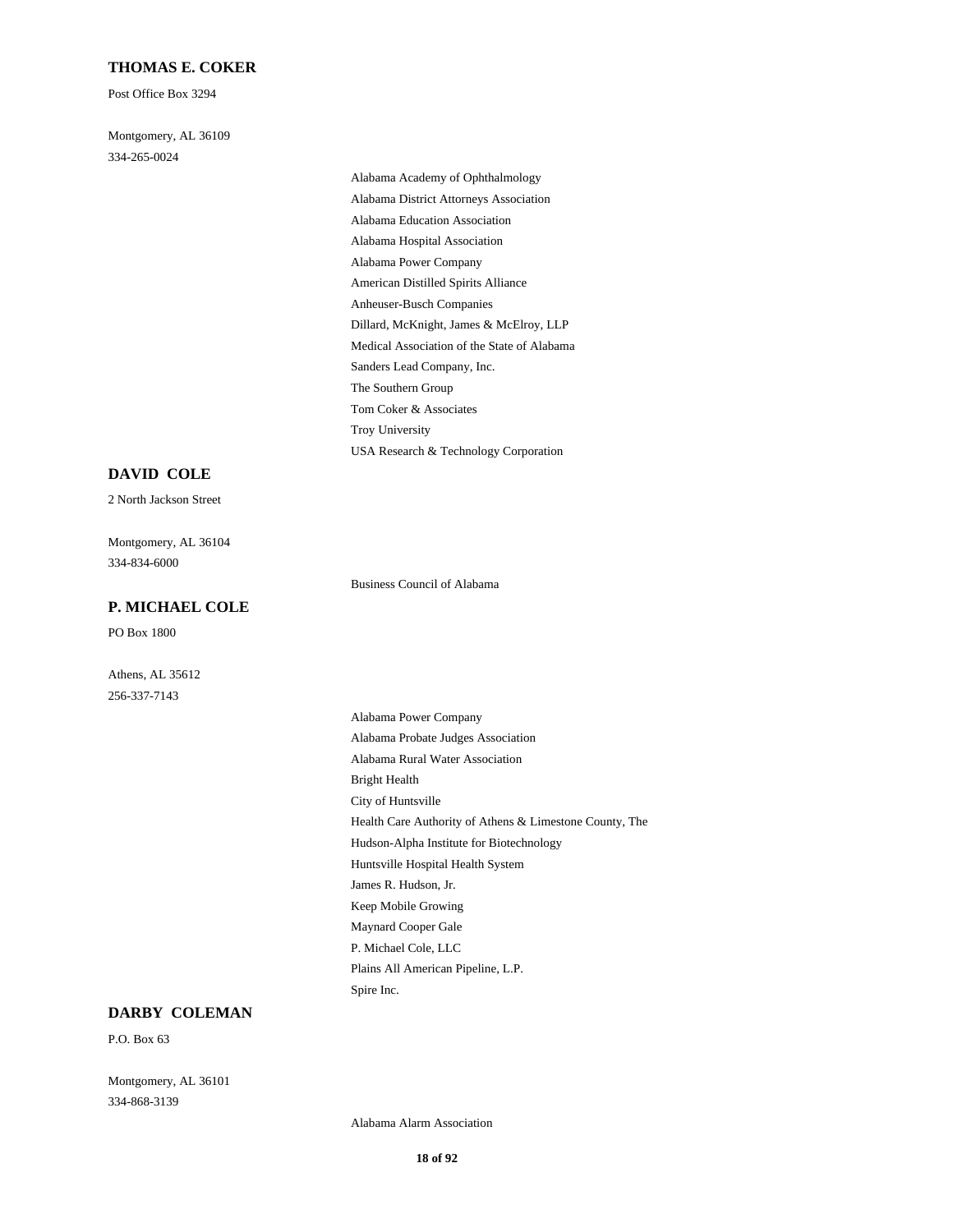Alabama Appleseed Center for Law & Justice, Inc. Alabama Children First Alabama Contractors Association Alabama Home Inspectors Defense Association Alabama Physical Therapy Association Bingo Charities of Alabama LLC DC BLOX, Inc. EIWPF Heather Davis & Associates Parsons & Whittemore, Inc

#### **MARY DARBY COLEMAN**

423 S Hull Street STE 210

Montgomery, AL 36104 334-294-0080

Heather Davis & Associates

### **THOMAS LEMUEL COLEMAN, JR**

6006 Forest Grove Ct.

Montgomery, AL 36117 334-270-9617

Enterprise Technologies, LLC

# **THOMAS COLEY**

P.O. Box 4177

Montgomery, AL 36103-4177 334-834-9790

Alabama Education Association

#### **ROGER DEAN COLLINS**

6675 Chelsea Gardens Way

Cumming, GA 30040 770-205-4924

Sunovion Pharmaceuticals Inc.

# **SEAN M. COLLINS**

333 N Point Center East

Alpharetta, GA 30022 678-297-9365

Altria Client Services LLC and its Affiliates

# **MARK COLSON**

7550 Halcyon Pointe Dr.

Montgomery, AL 36117 334-834-3983

Alabama Trucking Association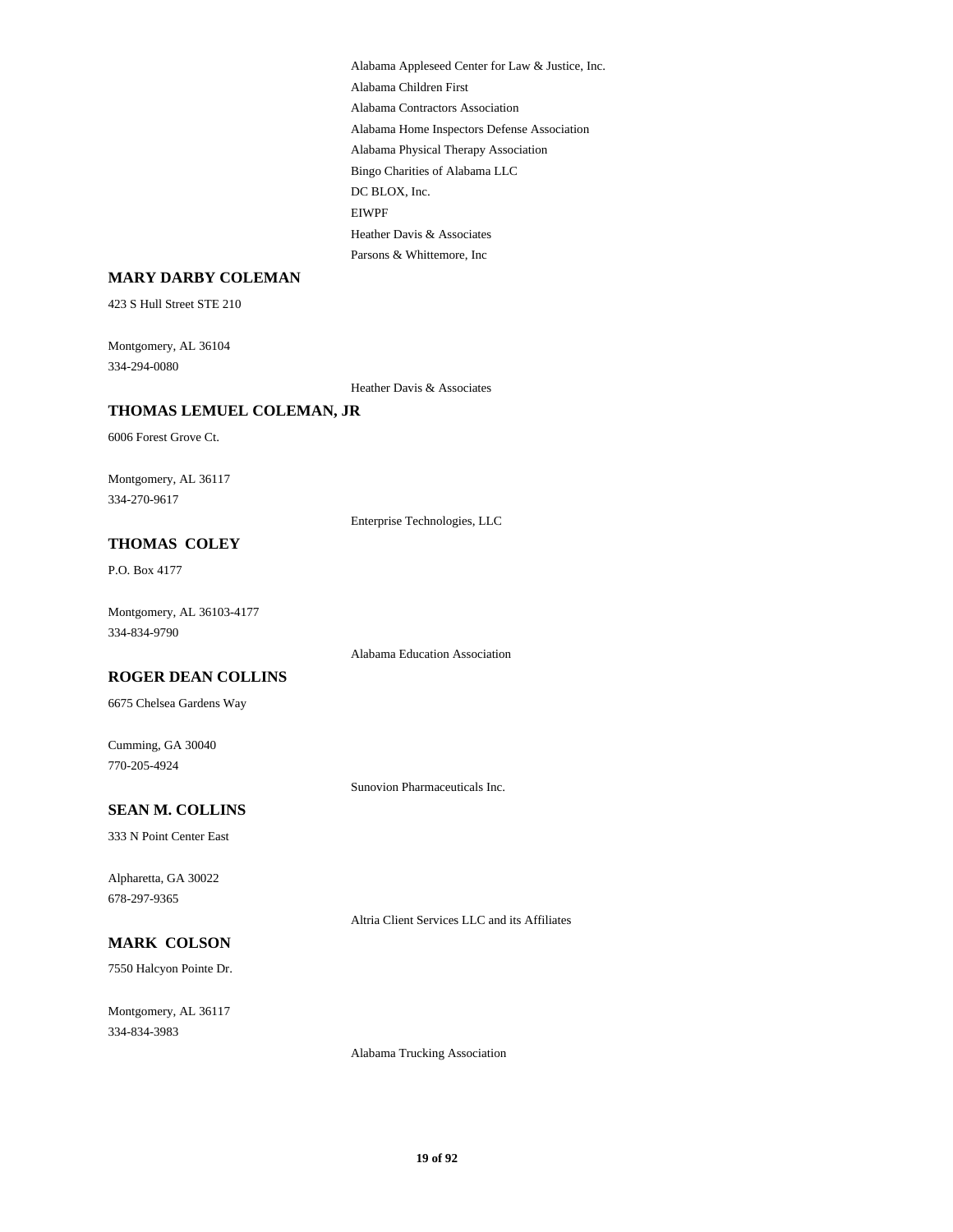#### **DAVID JACKSON CONNER**

110 Courthouse Square

Bay Minette, AL 36507 251-937-1750

#### **MARTIN J CONNORS**

236 Weatherly Club Drive

Alabaster, AL 35007 205-908-6617

Alabama Independent Insurance Agents, Inc.

Southern States Police Benevolent Association, Inc.

Baldwin County Sewer Service, LLC City of Spanish Fort, Alabama

**GARY COOPER** 2155 Highway, 42 South

McDonough, GA 30252 770-389-5391

### **JDANNY COOPER**

3066 Zelda Road #202

Montgomery, AL 36106 334-220-2069

> American Village Citizenship Trust JDanny Cooper Consulting, LLC NOLA Education, LLC

#### **MONICA M. COOPER**

1300 County Road 77

Clanton, AL 35045 205-807-0597

> Alabama Primary Health Care Association CSI Media Consultants. LLC Hand Arendall, LLC

### **SARAH COOPER**

100 Mastonford Road

Hendersonville, TN 37075 502-296-8806

Emergent BioSolutions

**KATHY COPELAND**

90 Carlisle Road

Vincent, AL 35178 205-858-2052

Alzheimer's Association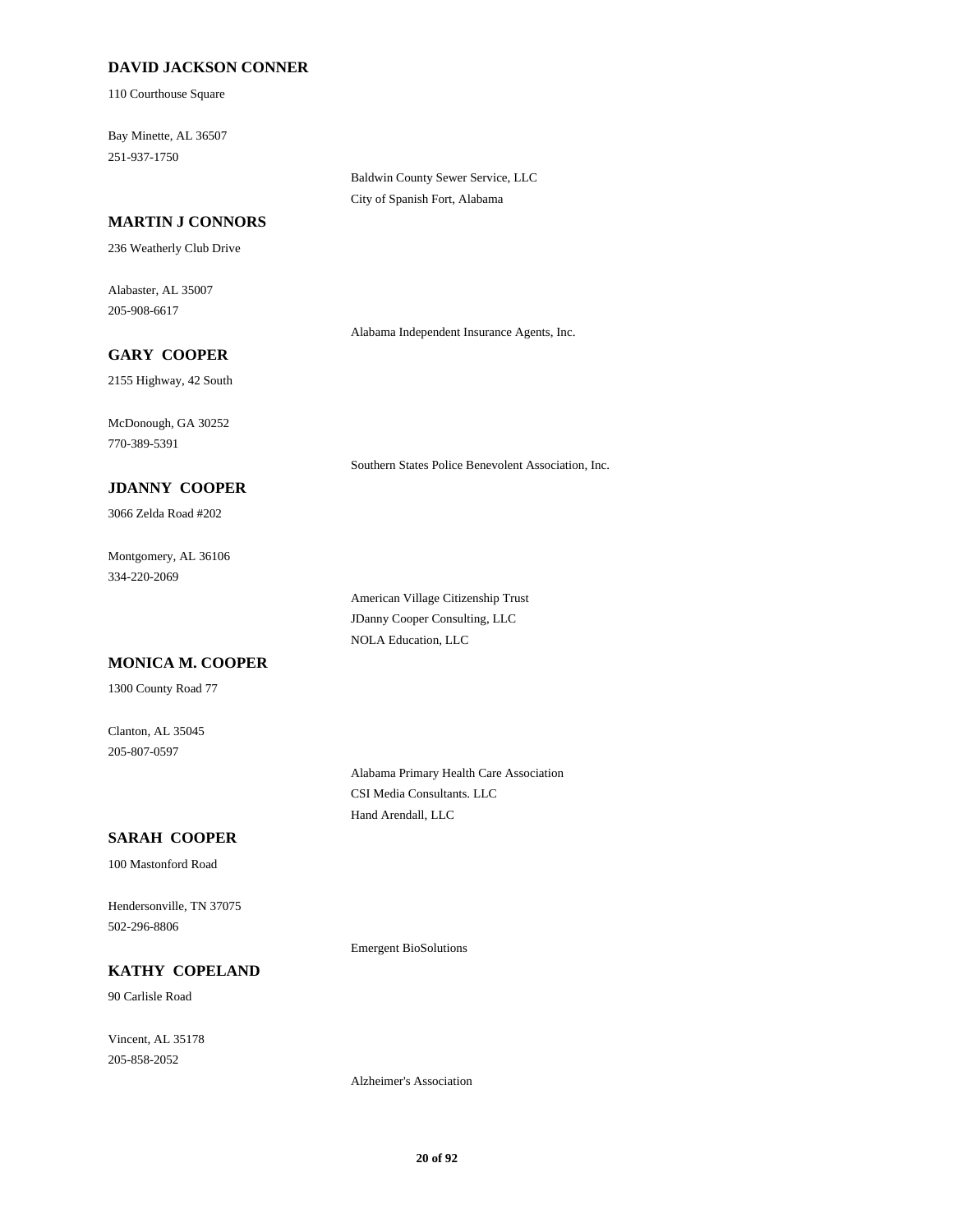#### **GAIL D CORDIAL**

852 Winter Street

Waltham, MA 02451 781-609-6000

Alkermes, Inc.

# **NIKO CORLEY**

2 N Jackson Street, Suite 305

Montgomery, AL 36104 334-261-2000

Medical Association of the State of Alabama

# **ANGELA CORNUTT**

P.O. Box 4177

Montgomery, AL 36103-4177 334-834-9790

Alabama Education Association

#### **DRAYTON HAMILTON COSBY**

P. O. Box 683

Selma, AL 36701 205-410-6822

Cosby Company

#### **WILLIAM F. NOOPIE COSBY, JR.**

P.O. Box 683

Selma, AL 36702 334-412-1008

> Alabama Association of RC&D Councils Alabama Association of Regional Councils Alabama Scenic River Trail ASF Foundation Black Belt Treasures Cosby Company Eagles' Wings, Inc Rainbow Omega, Inc.

### **BRAXTON COMER COUNTS, III**

PO Box 16878

Mobile, AL 36616 251-709-0920

> Poarch Band of Creek Indians USS Alabama Battleship Foundation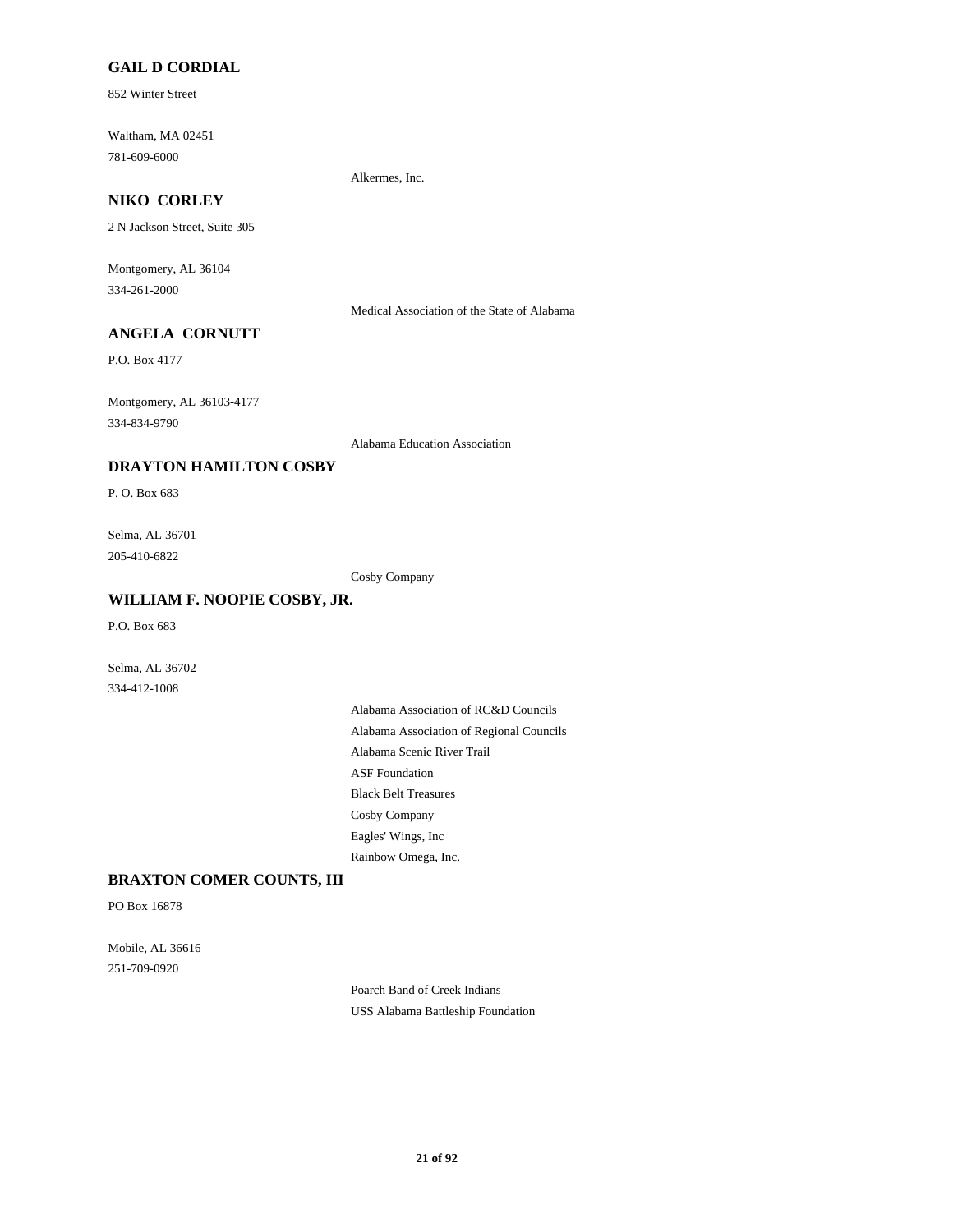#### **JANE RHEA COVINGTON**

3654 Seaboard Dr.

Nashville, TN 37211 615-371-6300

CSX Transportation, Inc.

# **STEPHANIE B. CRAFT**

4266 Lomac Street

Montgomery, AL 36106 334-271-8820

> Coosa Valley Medical Center DCH Health System SBC Consulting, LLC

### **CASSANDRA CROSBY**

PO Box 5167

Montgomery, AL 36104 334-669-2719

> Crosby Drinkard Group Elmore County Commission Montgomery County Commission

#### **ROBERT T. CROWE**

1316 Wakefield Lane

Vestavia Hills, AL 35243 205-613-7345

> 360 Health Systems, Inc. Alabama Lions Sight Alabama Utility Contractors Association Blue Water Development, LLC BNSF Railway Company Corporate Housing Providers Association (CHPA) Diamond Fortress Technologies, Inc JM Veres and Associates Inc. PCA Properties, LLC RT Crowe & Associates VativoRx, LLC

### **JENNIFER E CUNNINGHAM**

1000 F. Street, NW

Washington, DC 20004 404-290-4231

#### **THOMAS R. DART**

1335 Carmichael Way

Montgomery, AL 36106 334-271-4625

Automobile Dealers Association of Alabama, Inc.

Juul Labs, Inc.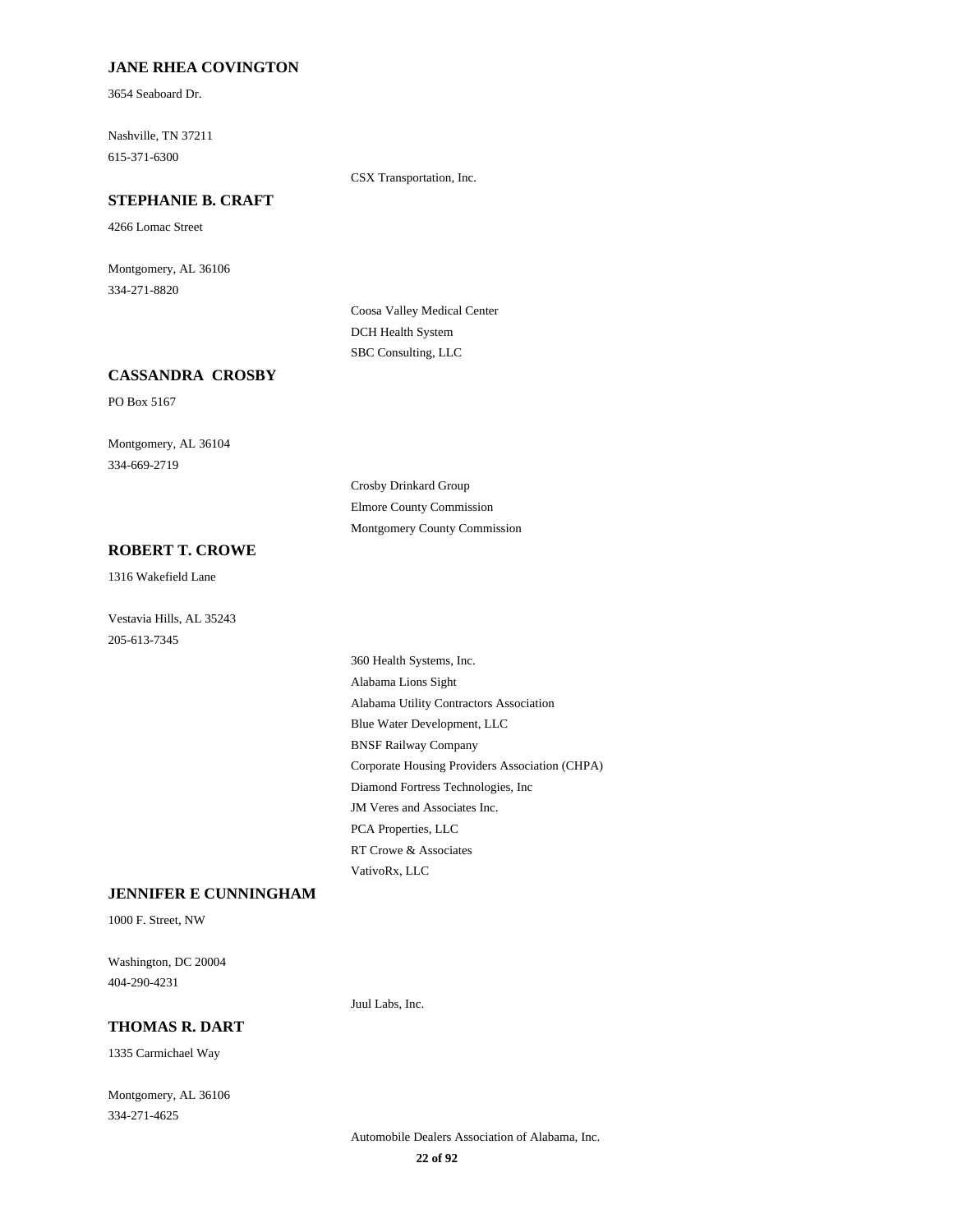#### **ABIGAIL DAVIS**

P.O. Box 4177

Montgomery, AL 36103-4177 334-834-9790

Alabama Education Association

#### **ALLEN CONAN DAVIS**

1305 S. Brundridge St

Troy, AL 36081 334-697-8541

Alabama Rural Health Association

# **JANE DAVIS**

3252 Gatsby Lane

Montgomery, AL 36106 334-430-8787

Behavioral Healthcare Alliance of Alabama

#### **MICHAEL JOSEPH DAVIS**

P.O. Box 306

Birmingham, AL 35201 205-488-5519

> Alabama School of Fine Arts Foundation Jefferson County Commission The World Games 2021 United-Johnson Brothers of Alabama, LLC Westwater Resources, Inc

# **RANDALL DAVIS**

6590 Thompson Lane

Daphne, AL 36526 251-709-5619

> Columbia Southern University Infirmary Health M&R Solutions,LLC

#### **WILLIAM JASON DAVIS**

P.O. Box 160

Montgomery, AL 36101 334-832-3886

Alabama Power Company

### **WILLIAM RUSSELL DAVIS**

7515 Halcyon Summit Drive

Montgomery, AL 36117 334-834-3006

Home Builders Association of Alabama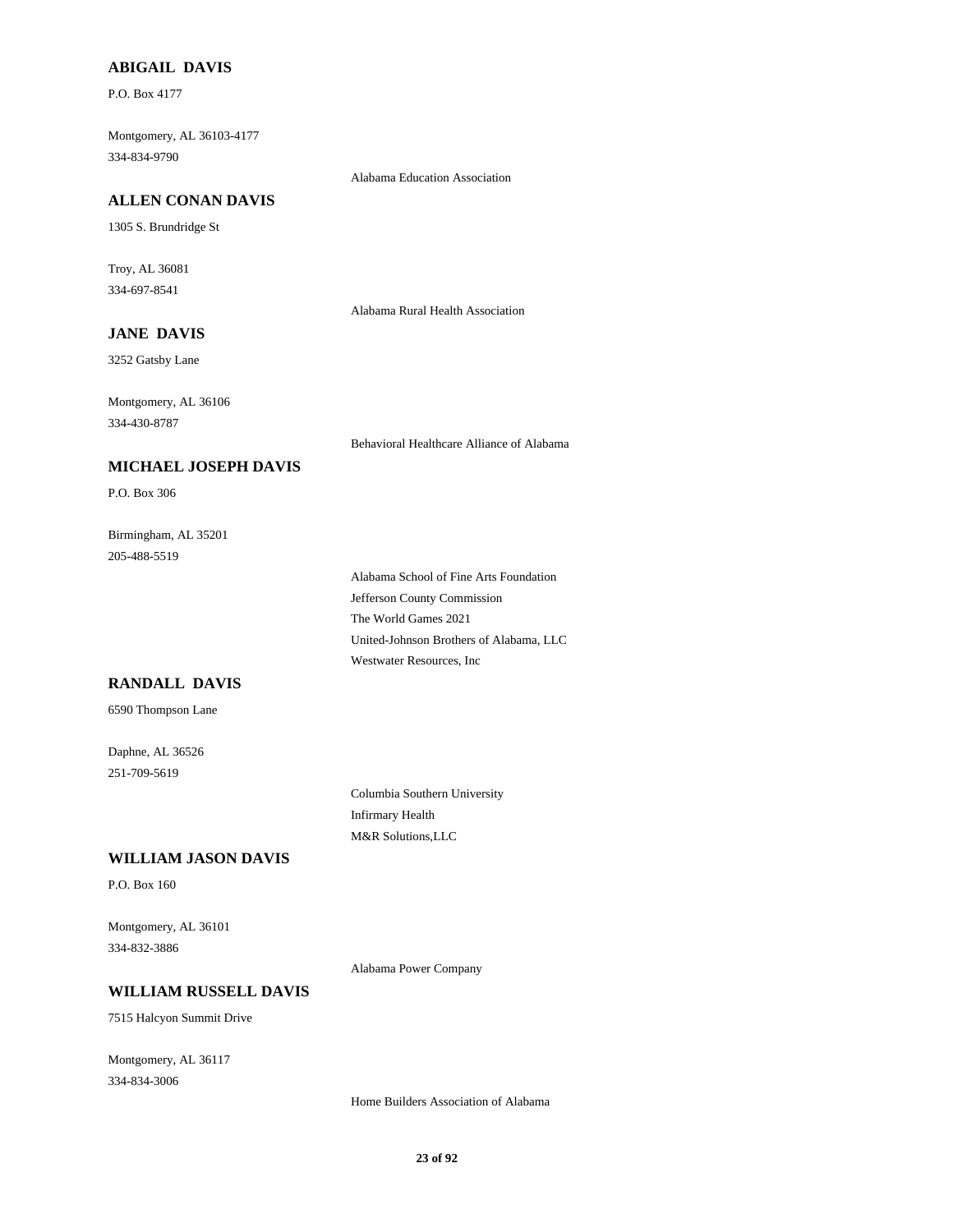#### **CHRISTOPHER THOMAS DAWSON**

301 East Pine Street

Orlando, FL 32801 407-244-5682

The Transition House Inc

### **VERONICA DE LA GARZA**

8907 Ravello Pass

Austin, TX 78749 512-472-9838

American Diabetes Association

# **GINA DEARBORN**

1901 6th Avenue North

Birmingham, AL 35203 205-250-5000

Adams and Reese LLP

#### **JEROME DEES**

400 Washington Ave

Montgomery, AL 36104 334-956-8200

SPLC Action Fund

#### **CHRISTY CAIN deGRAFFENRIED**

4156 Carmichael Road

Montgomery, AL 36106 334-271-6214

Alabama Nursing Home Association

#### **deGraffenried & Company**

529 South Perry, Suite 10

Montgomery, AL 36104 334-244-2187

> AARP Alabama Alabama Association of Nurse Anesthetists Alabama Broadcasters Association AT&T Alabama deGraffenried & Company Everytown for Gun Safety Action Fund Friends of the Alabama Archives General Retirement System for Employees of Jefferson County Retired Senior Volunteer Program Southern Glazer's Wine and Spirits State Farm Mutual Automobile Insurance Company, Inc. The Palace ENT LLC Town of Pike Road, Alabama Vertex Energy Operating, LLC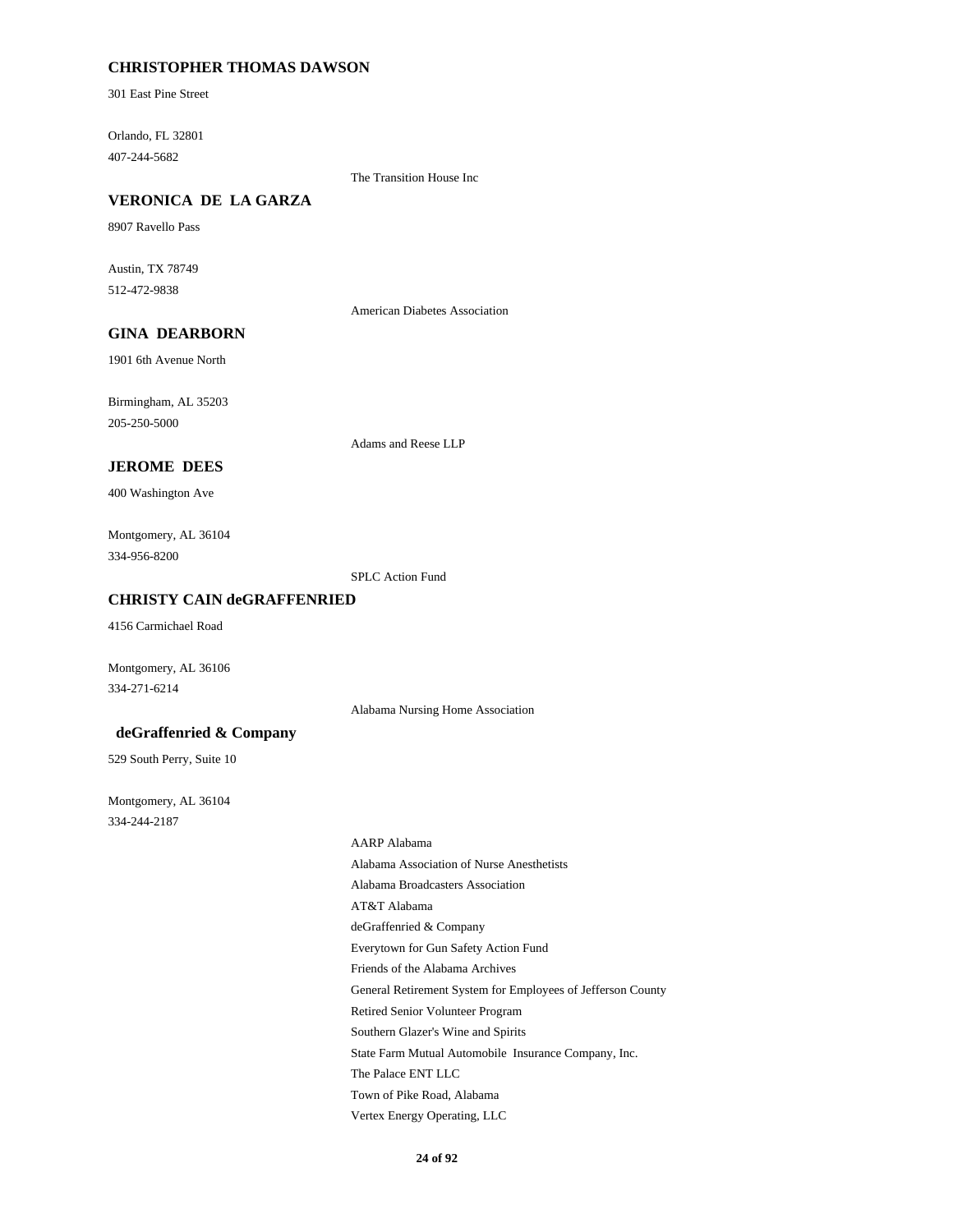#### **RYAN deGRAFFENRIED,III**

529 South Perry, Suite 10

Montgomery, AL 36104 334-244-2187

deGraffenried & Company

#### **DALTON DISMUKES**

10 Court Square

Montgomery, AL 36104 334-834-7400

Jones Group, LLC, The

# **MARK E DIXON**

P O Box 4433

Montgomery, AL 36103 334-279-1886

A+ Education Partnership

#### **LAURA LUKER DOE**

3530 Independence Drive

Birmingham, AL 35209 205-484-0099

Bob Riley & Associates, LLC

# **RON DRINKARD**

PO Box 5229

Montgomery, AL 36103 334-399-0123

> Crosby Drinkard Group Elmore County Commission Montgomery County Commission

### **BETTY DUDLEY**

P.O. Box 4177

Montgomery, AL 36103-4177 334-834-9790

Alabama Education Association

### **JOSEPH ALEXANDER DUKE**

P O Box 1151

Clanton, AL 35046 334-220-2484

> ERIS, Inc HNH Immunizations Inc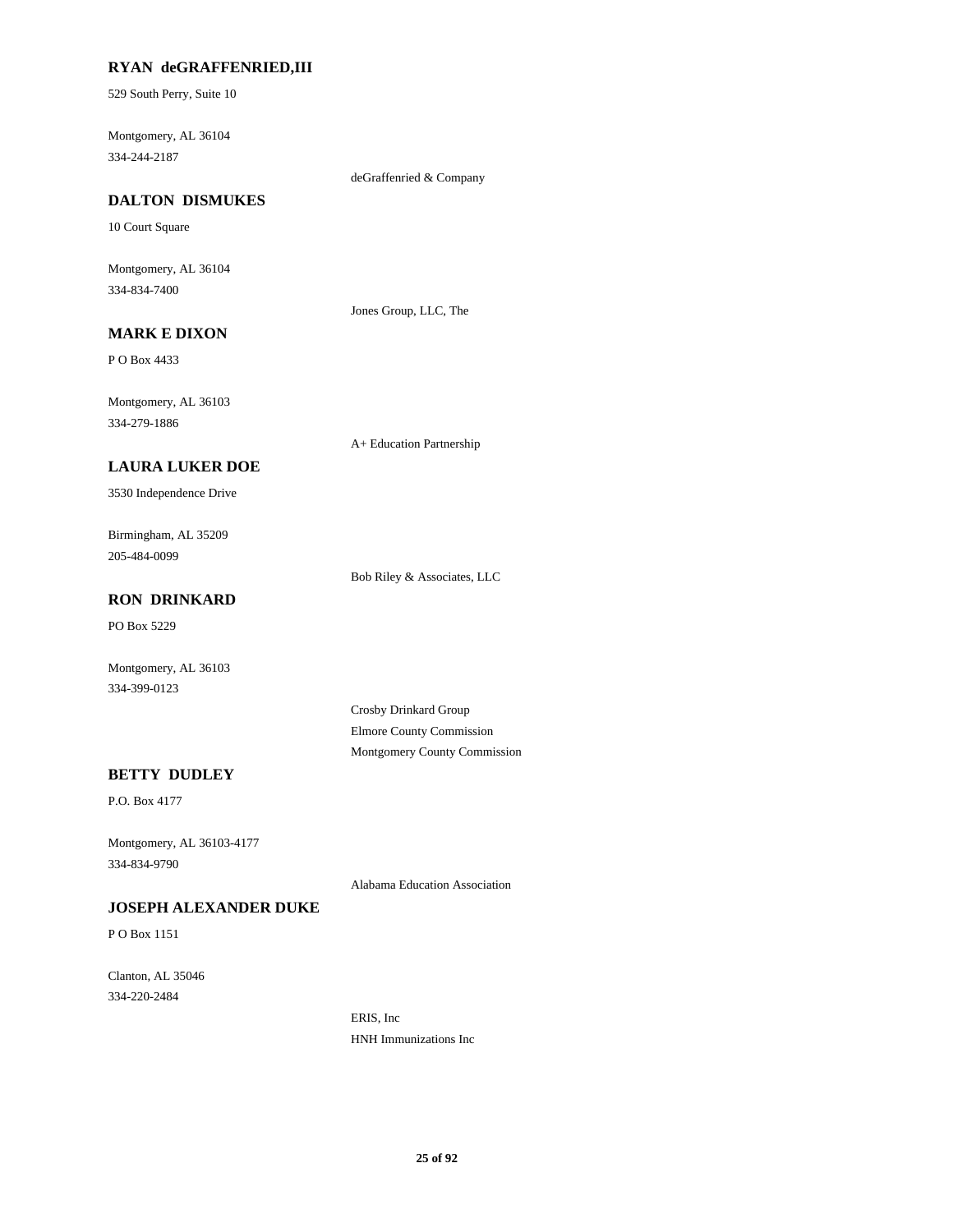### **LIBERTY DUKE**

P O Box 1151

Clanton, AL 35046 334-220-2484

> Coldchain Technology Services Dragonfly- B.I.G. HNH Immunizations Inc

#### **JAMES DUPREE, JR.**

401 Adams Ave.

Montgomery, AL 36104 334-244-8948

> Alabama Network of Children's Advocacy Centers, Inc. (ANCAC) Bloom Group Inc., The UHS of Delaware

#### **MATTHEW DURDIN**

P.O. Box 11000

Montgomery, AL 36191-0001 334-612-5234

Alabama Farmers Federation/Alfa

Health Freedom Alabama

### **STEPHANIE DURNIN**

PO Box 347

Fairhope, AL 36533 334-403-5634

### **Russell Durrance**

PO Box 11000

Montgomery, AL 36191 334-288-3900

#### **WILL EDWARDS**

151 London Pkwy

Birmingham, AL 35211 205-573-6792

Charter Communications Inc

Alabama Farmers Federation/Alfa

# **F. NEAL ELDERS**

402-F South Decatur Street

Montgomery, AL 36104 334-264-8758

SMART-Transportation Division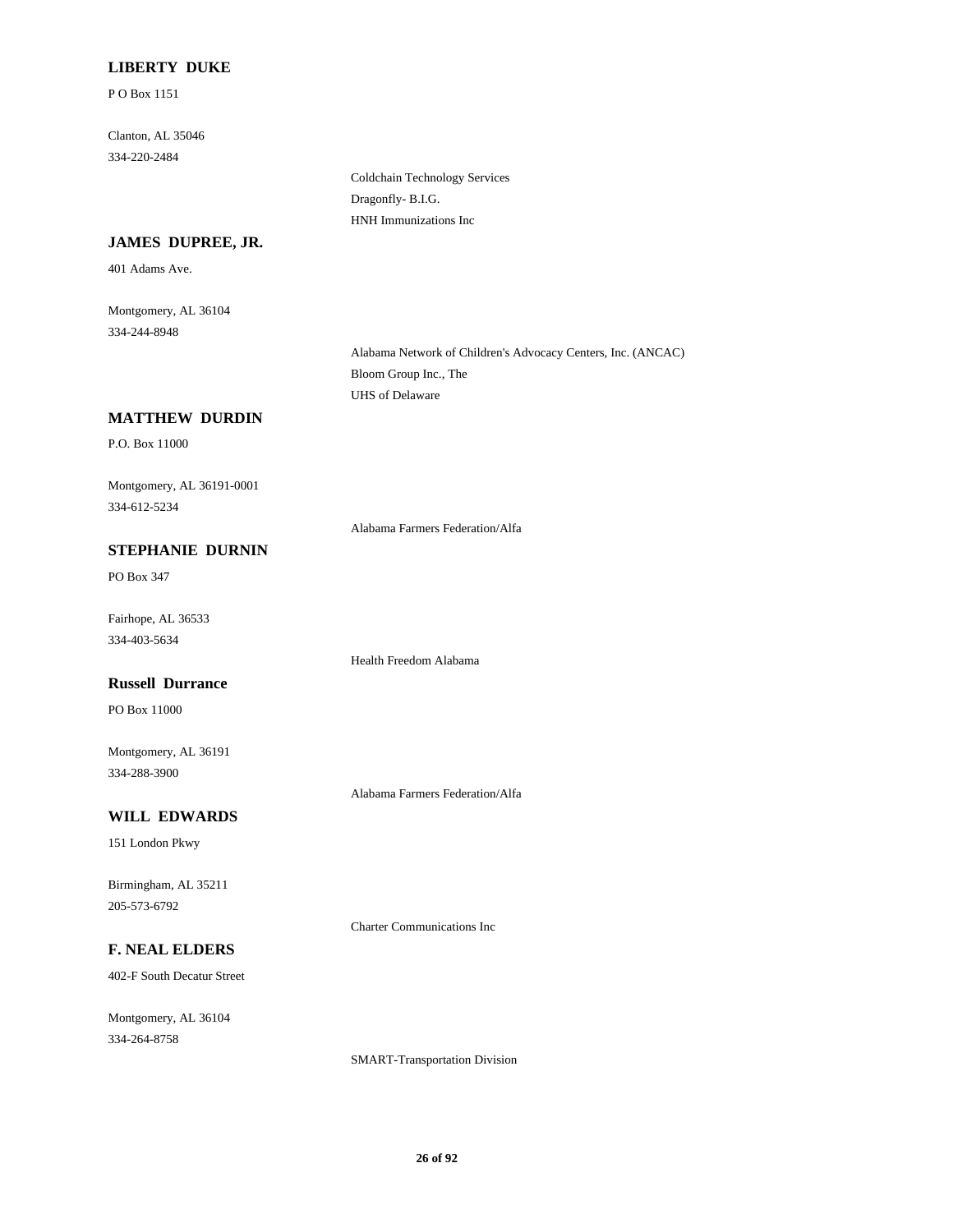#### **ROSEMARY W. ELEBASH**

7550 Halcyon Summit Dr Ste 115

Montgomery, AL 36117 334-264-2261

National Federation of Independent Business

# **SUSIE ELLISON**

PO Box 4177

Montgomery, AL 36103-4177 334-834-9790

Alabama Education Association

# **MELISSA ENFINGER**

300 Cahaba Park Circle

Birmingham, AL 35242 334-312-3328

ALS Association Alabama Chapter

### **BRAD ENGLISH**

600 Vestavia PKWY

Birmingham, AL 35216 205-871-7737

Alabama Press Association

### **GREGG B. EVERETT**

2660 Eastchase Lane

Montgomery, AL 36117 334-244-1111

Alabama Hospital Association

#### **RONALD E. EZELL**

441 High Street

Montgomery, AL 36104 334-265-8086

Total Political Solutions, LLC

#### **SHAY FARLEY**

400 Washington Ave

Montgomery, AL 36104 334-956-8200

SPLC Action Fund

### **THOMAS BRANDON FARMER**

4156 Carmichael Road

Montgomery, AL 36106 334-281-6214

Alabama Nursing Home Association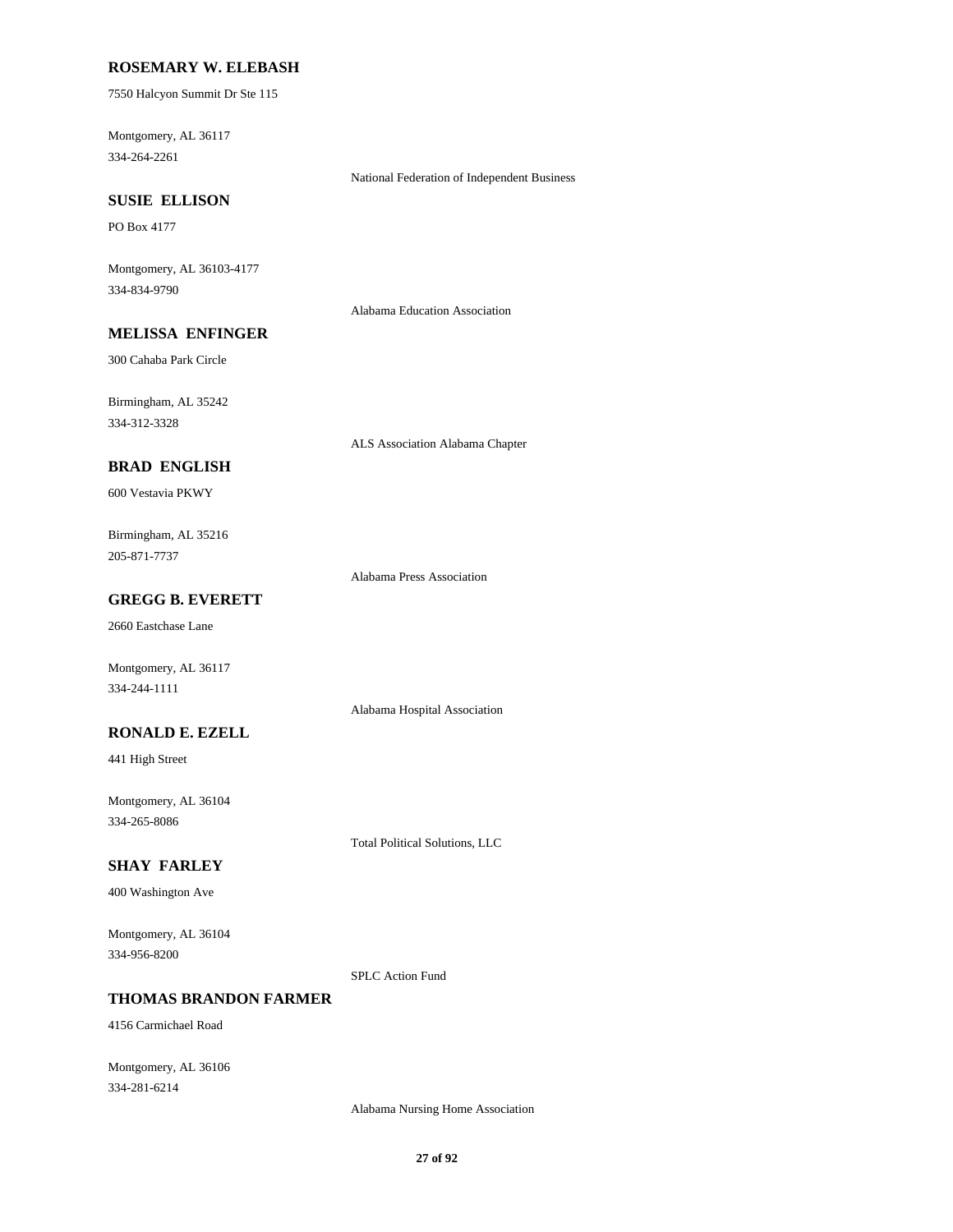#### **LISA FAUST**

P.O. Box 4177

Montgomery, AL 36103-4177 334-834-9790

Alabama Education Association

#### **CLARK D. FINE**

423 South Hull Street

Montgomery, AL 36104 334-262-2577

> Alabama A&M University Alliance of Alabama YMCA's Fine, Geddie & Associates, LLC

### **JAMES KENNITH FINE**

12181 Highway 25

Calera, AL 35040 205-915-7311

**JOE L. FINE**

423 South Hull Street

Montgomery, AL 36104 334-262-2577

Fine, Geddie & Associates, LLC

International Brotherhood of Electrical Workers (I.B.E.W.)

### **Fine Geddie & Associates, LLC**

423 S. Hull Street

Montgomery, AL 36104 334-262-2577

> Advantage Capital Partners, LLC Alabama Community College System Alabama High School Athletic Association Alabama Manufactured Housing Association Alabama Nursing Home Association Alabama Power Company Alabama Road Builders Association Alabama Rural Electric Association of Cooperatives Alabama Society of Certified Public Accountants Alabama State Port Authority Alabama Trucking Association Alfa Insurance Group and Affiliates AltaPointe Health Systems, Inc. Altria Client Services LLC and its Affiliates Amazon.com Services, LLC American Family Life Assurance Company (AFLAC) American Petroleum Institute Gulf Coast Region APM Terminals Blue Cross & Blue Shield of Alabama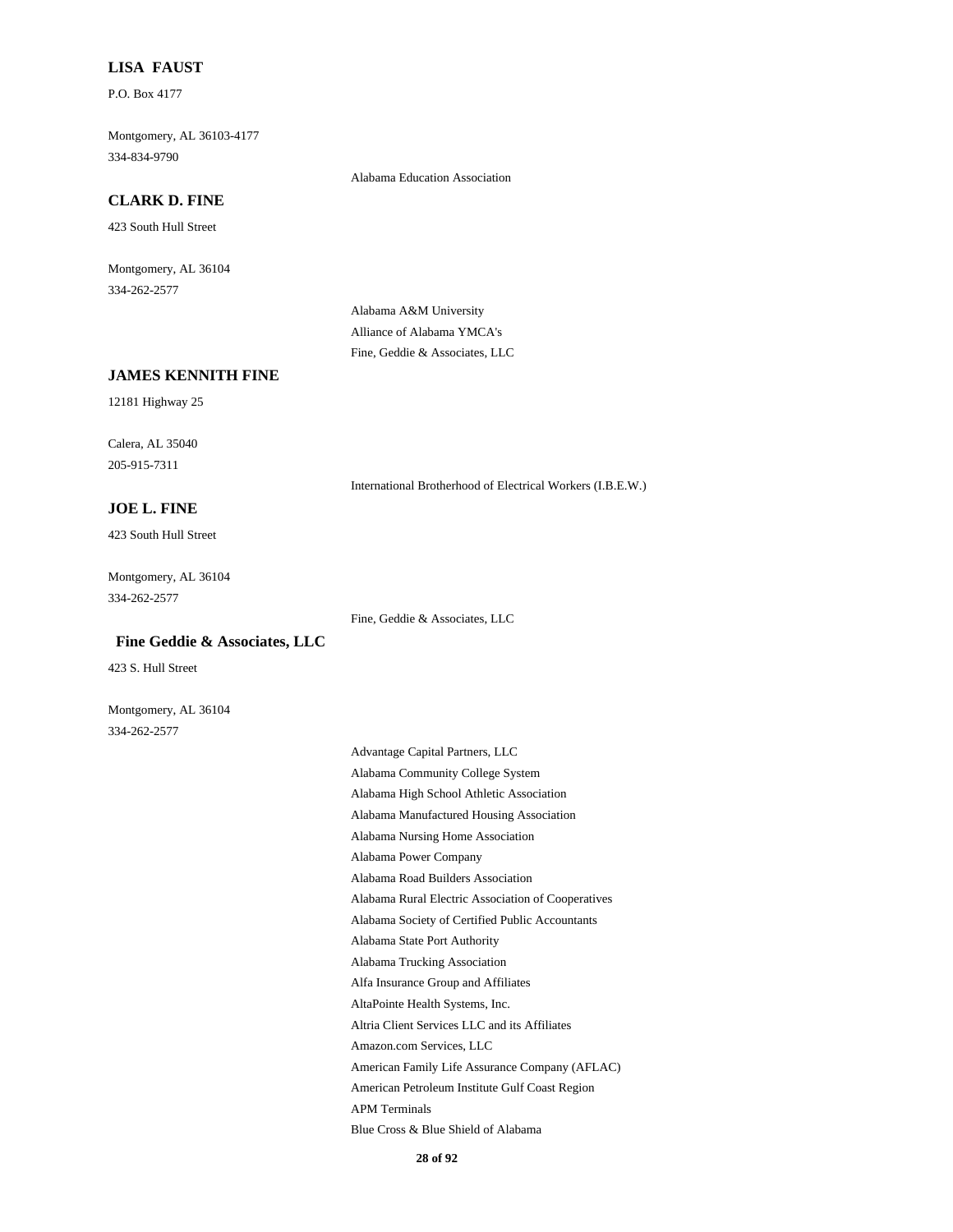Bradford Health Services Bragg Farms Capitol Holdings LLC Carr Farms CHSPSC, LLC City of Gadsden Colonial Pipeline Company Computer Software Innovations LLC dba Harris Computer Systems Copart, Inc Curriculum Associates LLC CVS Health Dell Technologies, Inc. Drummond Company Inc. Enterprise Leasing Company-South Central, LLC Francis Energy Great Southern Wood Health Group of Alabama McWane, Inc. Medical Association of the State of Alabama Menawa Group LLC Merck Sharp & Dohme Corp. Microsoft Corporation National Information Consortium (NIC) Navigate Affordable Housing Partners Nucor Corporation Opportunity Solutions Project Outdoor Advertising Association of Alabama Ozark Striping Company Partners Eighty, LLC Prohealth Group Inc Protective Life Corporation Regions Financial Corporation Retirement Systems of Alabama Sabic Innovative Plastics US LLC SEC MED LLC Southeast Land Title Association d/b/a Alabama Land Title Association SWWC Utilities Inc Talitrix, LLC Talladega Superspeedway The Health Care Authority for Baptist Health, an affiliate of UAB Health System THERAP Services, LLC Tigers Unlimited Foundation UAB Health System Wexford Health Sources Inc

#### **ABBY LUKER FITZPATRICK**

2 N. Jackson Street, 7th Floor

Montgomery, AL 36103 334-263-7594

Association of County Commissions of Alabama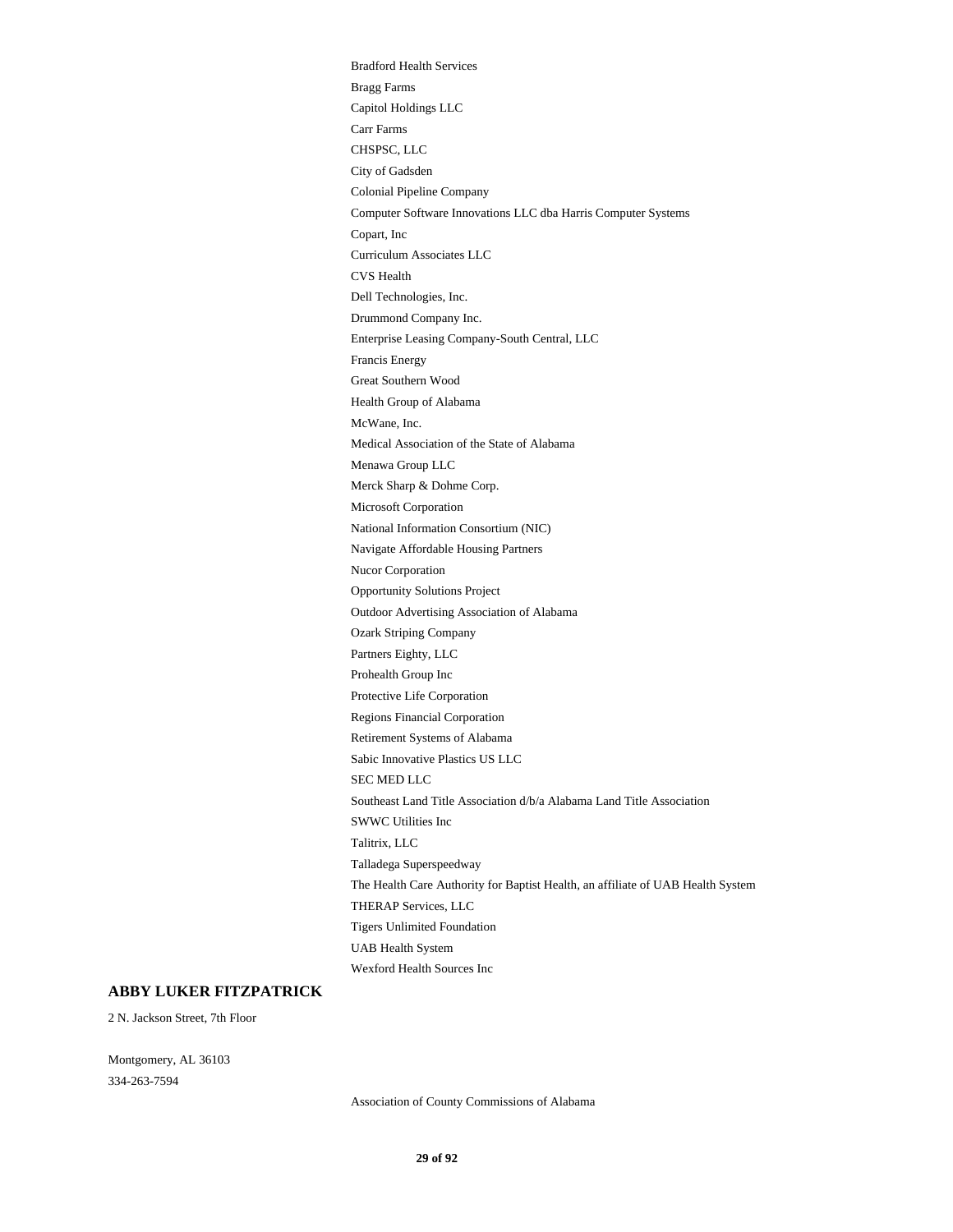#### **JAMES B. FLETCHER**

4264 Lomac Street

Montgomery, AL 36106 334-272-3800

#### **J LANGFORD FLOYD**

50 Greeno Road South

Fairhope, AL 36532 251-610-1001

> Alabama Circuit and District Judges Association On-Line Information Services, Inc. d/b/a AlaCourt

> Petroleum and Convenience Marketers of Alabama

### **JOHN W. FLOYD**

401 Adams Ave.

Montgomery, AL 36104 334-244-8948

Bloom Group Inc., The

# **ROGER MAYO FLYNT, III**

4266 I-55 North, Suite 104

Jackson, MS 39211 601-592-6500

AT&T Alabama

# **JAMES ELISHA FOLSOM**

66 Waterford Dr.

Cullman, AL 35057 256-347-0596

SmithMack LLC

Institute for Justice

IBM

# **MEAGAN ANNE FORBES**

520 Nicollet Mall

Minneapolis, MN 55402 612-435-3451

#### **PECK FOX**

P O Box 242683

Montgomery, AL 36124 334-676-3404

#### **STEVEN FRAILEY**

5500 COUNTY RD 37

Troy, AL 36081-8127 334-670-9501

Lockheed Martin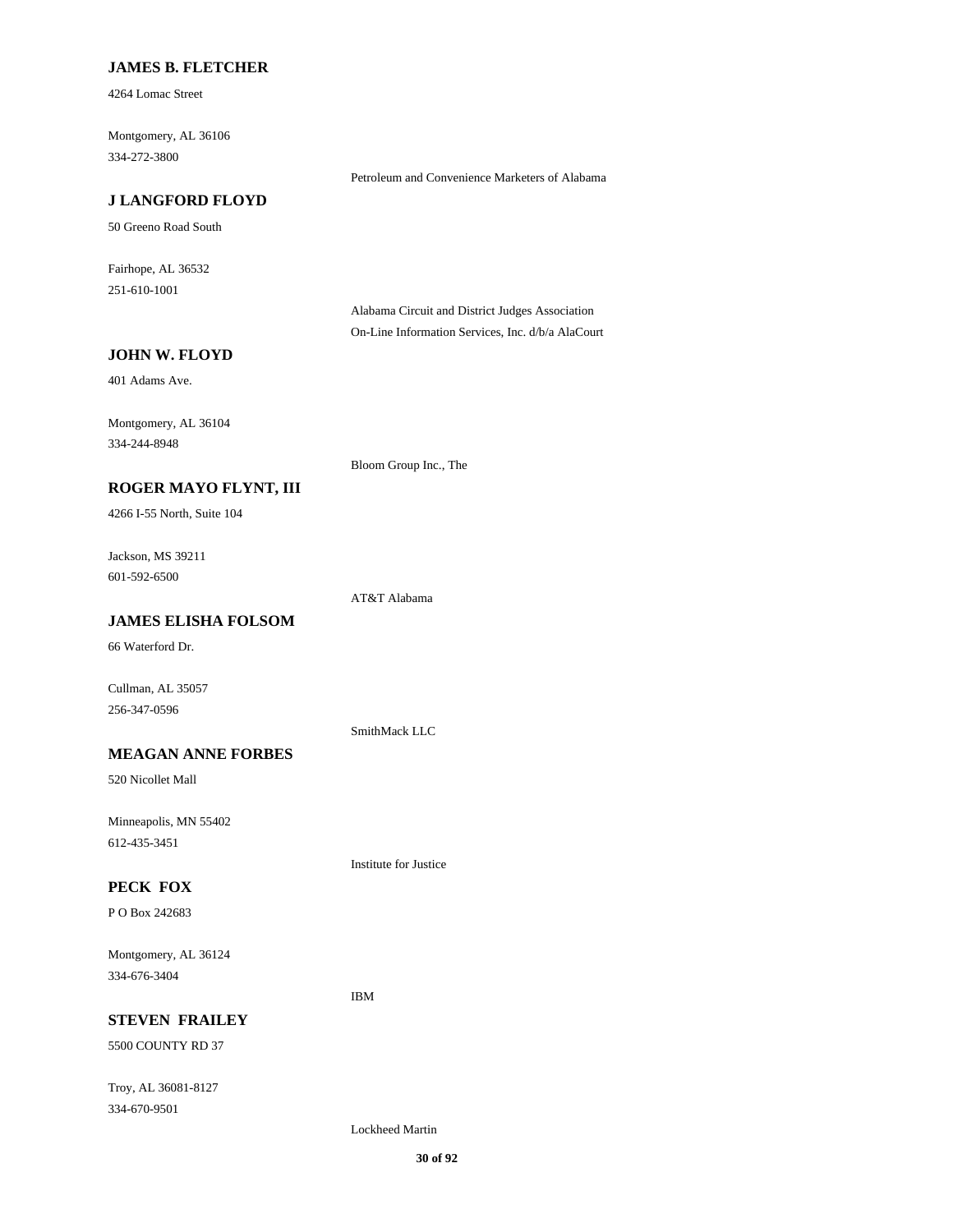### **ELDRIDGE MOODY FRANKLIN**

1400 Porter Road

Sylvan Springs, AL 35118 334-201-1919

#### Matters Management

#### **TENEE R.J FRAZIER**

535 Adams Ave

Montgomery, AL 36104 334-262-2566

Alabama League of Municipalities

Poarch Band of Creek Indians

### **MIRIAM FRY**

5811 Jack Springs Road

Atmore, AL 36502 251-368-9136

#### **WILL FULLER**

Capitol Resources, LLC

Montgomery, AL 36104 334-262-1800

> 2LR Healthcare Holdings dba Heart& Vascular Institute of Alabama Alabama Criminal Defense Lawyers Association Alabama Export Railroad, Inc. Alabama Podiatric Medical Association AlaBloom Medicinal, LLC American Board for Certification of Teacher Excellence American Concrete Pavement Association Southeast Chapter Comcast Conduent, Inc. and Its Affiliates CSX Transportation, Inc. eHawk, Inc. Kohler Co. Lifeguard Ambulance Service McGuireWoods Consulting obo Lexia Learning/ Voyager Sopris Learning NextEra Energy Resources, LLC Organon, LLC Scrap Recyclers Association of Alabama Secure Elections Project Sourcewell Stride Teach for America Teladoc Health , Inc. Tesla, Inc Uber Technologies, Inc Vertex Pharmaceuticals, Inc. WellSky Corporation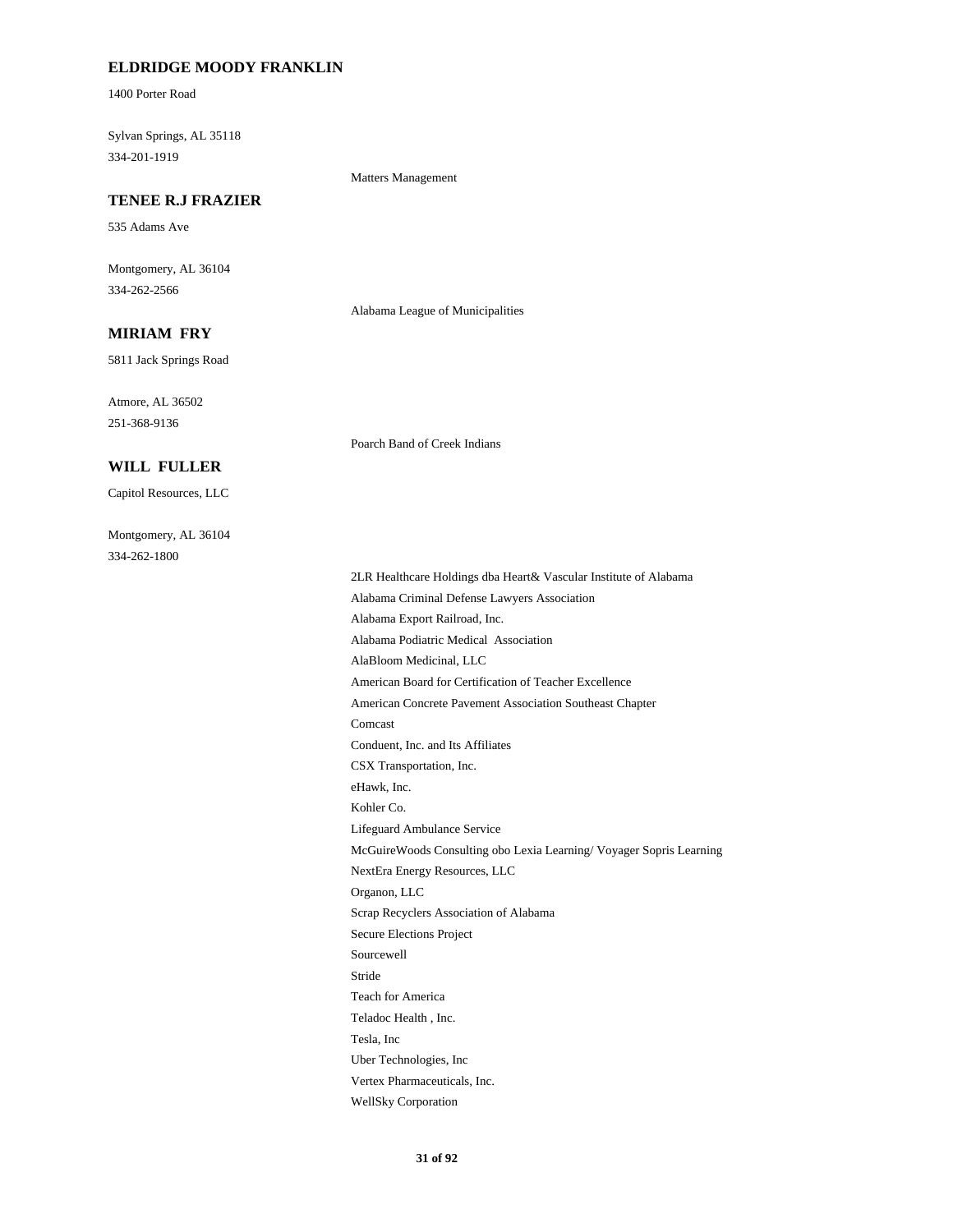#### **BLAINE GALLIHER**

P. O. Box 1949

Montgomery, AL 36102 334-241-0078

> Alabama Power Company Windom, Galliher & Associates

#### **Dr. JOHNNY GARCIA, PharmD, RPh**

1809 Briercliff Drive

Orlando, FL 32806 505-610-8110

Prime Therapeutics, LLC

#### **CHARITY A GARDNER**

1 Retail Drive, Third Floor West

Montgomery, AL 36110 334-279-1886

A+ Education Partnership

# **MICHAEL GARRIGA**

5280 E. Shelby Drive

Memphis, TN 38118 901-433-5040

BNSF Railway Company

# **CHEY LINDSEY GARRIGAN**

Post Office Box 1061

Orange Beach, AL 36561 205-644-1824

> Alabama Cannabis Industry Association Alabama Green Farms- Veteran Owned Alabama Hemp Industry Trade Association Baldrock Hemp Farms Birmingham CBD Store, LLC Chey Lindsey Garrigan, LLC Dry Creek Hemp Eddie Boy's Organic Soil Prep., LLC Edward E. Woerner Fairhope Hemp, LLC HempTek Joseph R. Gilchrist Near to Me CBD Patriot Services Group Relyf Scottland Farms, LLC South East Botanical Southern Hemp Industries, LLC Wagon Trail Hemp Farms, Inc.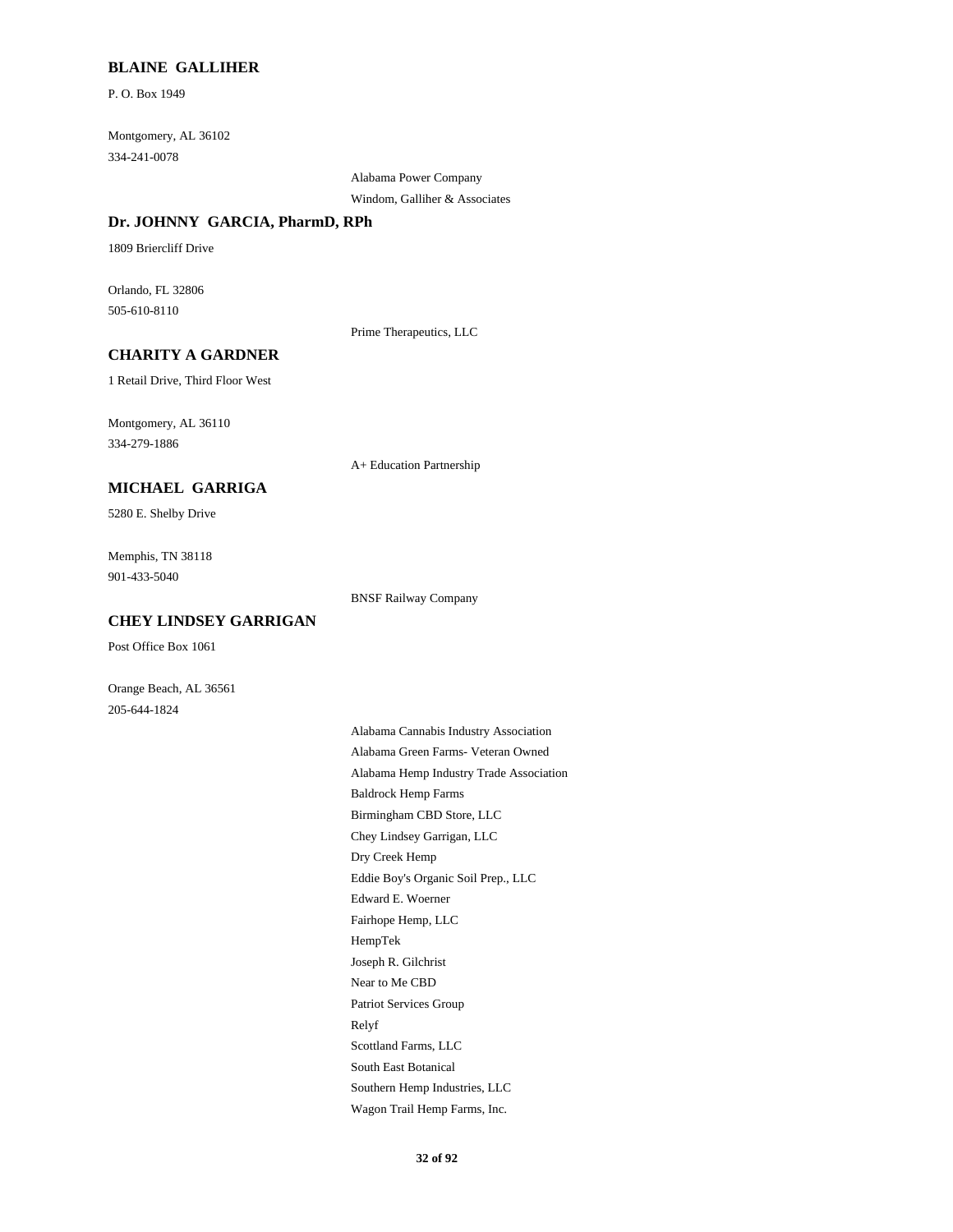### **ROGERIO GARZA**

700 13th Street NW, Suite 800

Washington, DC 20005 202-654-6374

National Redistricting Action Fund

### **ROBERT B. GEDDIE, JR.**

423 South Hull Street

Montgomery, AL 36104 334-262-2577

Fine, Geddie & Associates, LLC

# **BECKY GERRITSON**

4200 Stone River Circle

Birmingham, AL 35213

334-452-0453

Eagle Forum of Alabama

#### **MELINDA SUSAN GILBERT**

910 N Delaware Ave

Jasper, AL 35501 205-471-5541

Humane Society of the United States, The

# **BOBBY GILES**

1770 Field Stone Lane

Auburn, AL 36830 256-505-2256

Alabama Pharmacy Association

#### **KATHERINE WHITEHURST GLENN**

400 Washington Ave

Montgomery, AL 36104 404-688-9300

SPLC Action Fund

#### **JOSEPH C. GODFREY**

2376 Lakeside Drive

Birmingham, AL 35244 205-985-6062

Alabama Citizens Action Program(ALCAP)

#### **JULIA GONZALES**

6275 Canoga Ave.

Woodland Hills, CA 91367 310-721-7047

Amplify, Inc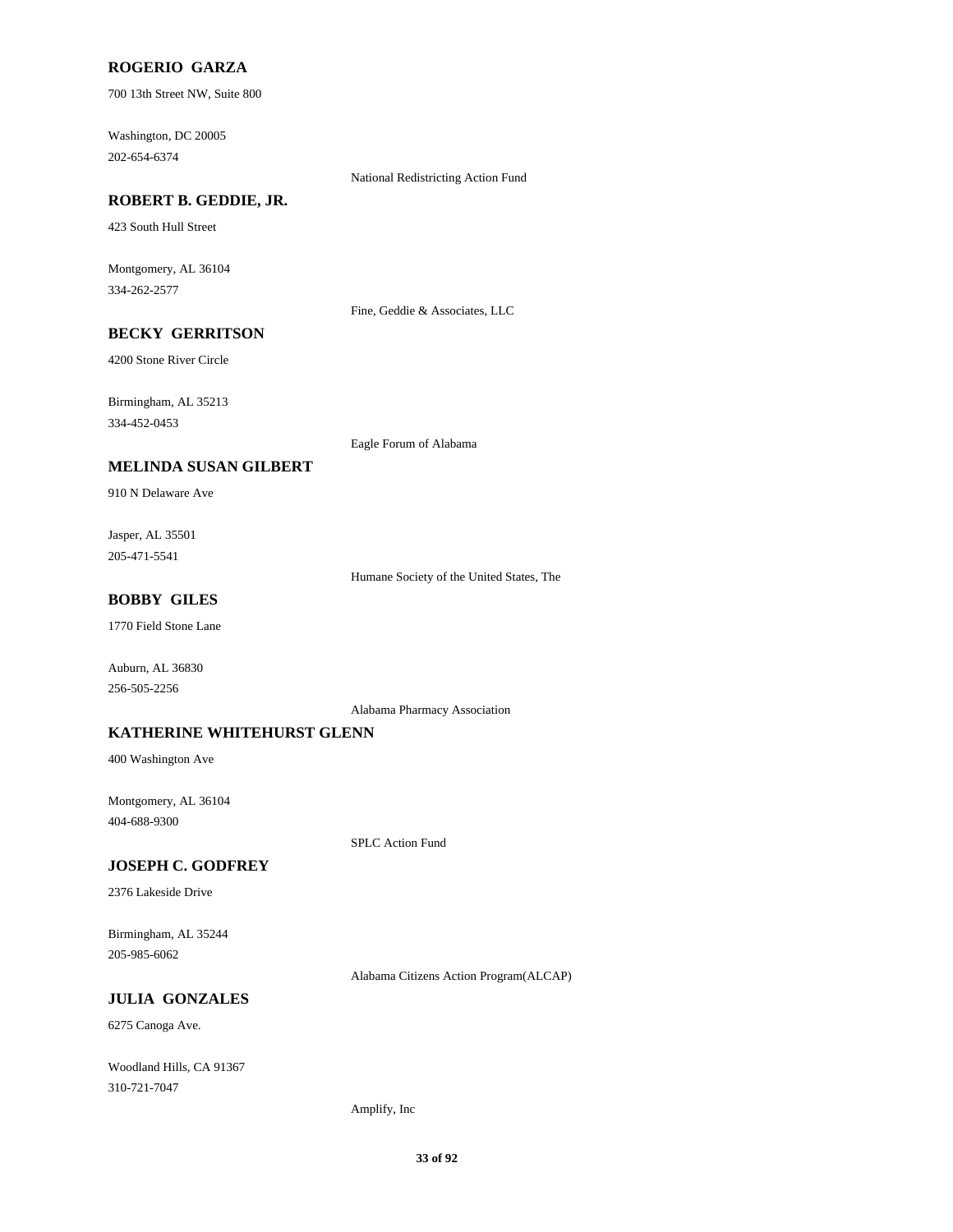#### **BEVERLY LEEANN GOODSON**

450 Riverchase Parkway East

Birmingham, AL 35244 334-213-6669

Blue Cross & Blue Shield of Alabama

#### **WILLIAM GOOLSBY**

311 Pecan Tree Place

Pike Road, AL 36064 334-303-2006

> Alabama Association of Realtors The McWhorter Group, Inc.

#### **Government Corporate Partners, LLC**

441 High Street

Montgomery, AL 36104 334-265-8086

> Alabama Installment Lenders Association Alabama Power Company Poarch Band of Creek Indians Southern Communications Services Inc dba Southern Linc

#### **JILL C GRAN**

266 Oakwood Trl

Crawfordville, FL 32327 850-251-8988

Otsuka America Pharmaceutical, Inc.

# **CAROLYN GRANT**

6869 Meadow Glen Drive South

Westerville, OH 43082 614-668-8253

Dexcom, Inc.

#### **LOGAN GRAY**

2 N. Jackson Street, Suite 300

Montgomery, AL 36104 334-240-6900

#### **KRISTINA MARIE GREEN**

25806 Pollard Road

Daphne, AL 36526 251-463-8639

The Southern Group

Kristina Green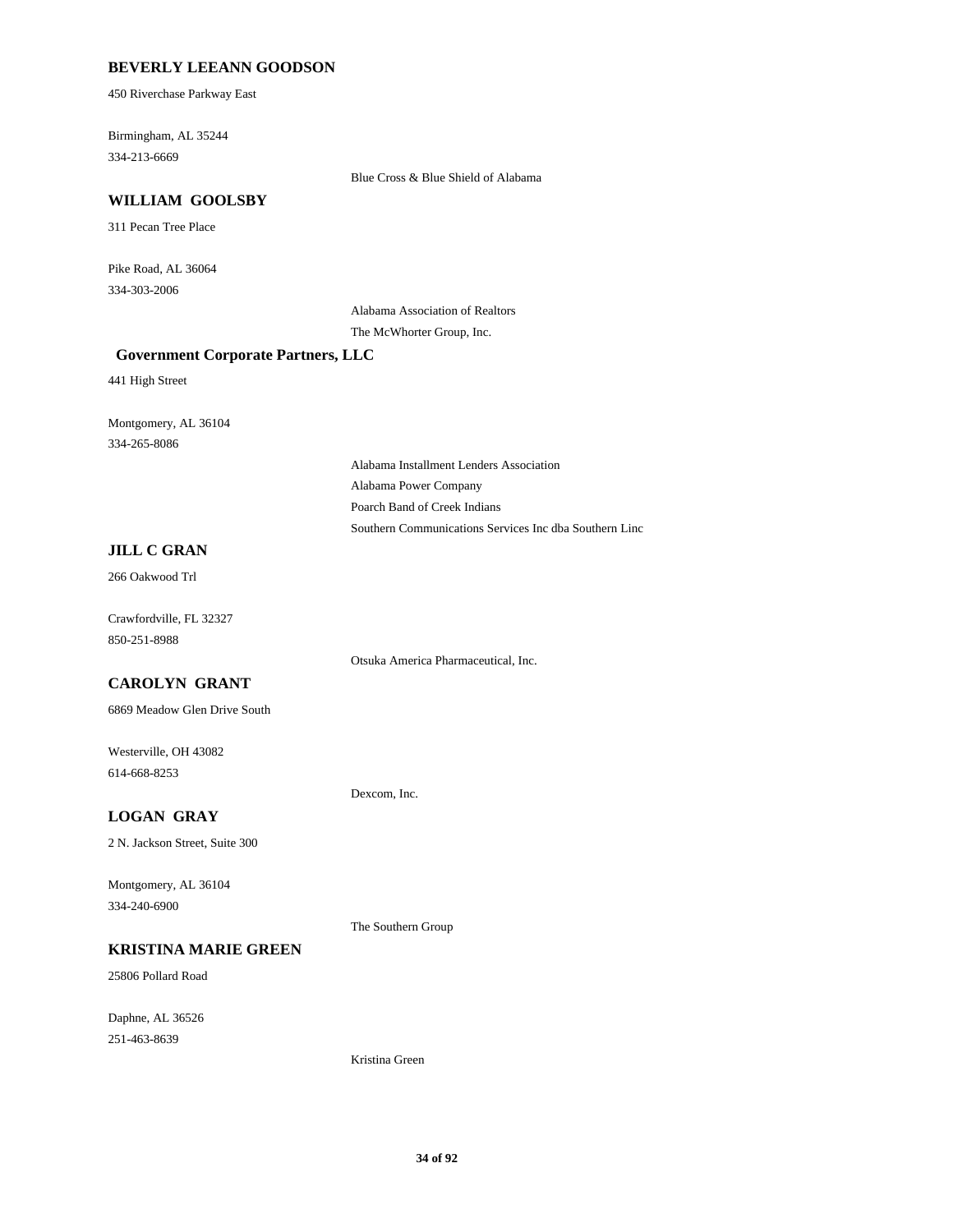### **WILLIAM STANLEY GREGORY**

445 Dexter Avenue

Montgomery, AL 36104 334-956-7604

Insurance Auto Auctions Corp.

#### **THOMAS GRIGSBY**

5811 Jack Springs Road

Atmore, AL 36502 251-368-9136

Poarch Band of Creek Indians

# **CAROL GUNDLACH**

**JAMES ROSS GUNNELLS**

P.O. Box 1188

Montgomery, AL 36101 334-832-9060

Alabama Arise

#### Montgomery, AL 36101 205-799-2245

Warrior Consulting Group

Alabama 811 Alabama Academy of Ophthalmology Alabama Deer Association Alabama Wholesale Distributors Association AltaPointe Health Systems, Inc. AT&T Alabama Christian Prison Ministry, Inc. Jones Group, LLC, The National Board for Professional Teaching Standards Warrior Consulting Group, Inc.

#### **JOHN J. GUTHRIE, JR.**

1806 Loch Avenue

Cullman, AL 35055 205-908-3060

#### **JOHN P. HAGOOD**

Capitol Resources, LLC

Montgomery, AL 36104 334-262-1800

> 2LR Healthcare Holdings dba Heart& Vascular Institute of Alabama Alabama Criminal Defense Lawyers Association Alabama Export Railroad, Inc. Alabama Podiatric Medical Association AlaBloom Medicinal, LLC American Board for Certification of Teacher Excellence

Bloom Group Inc., The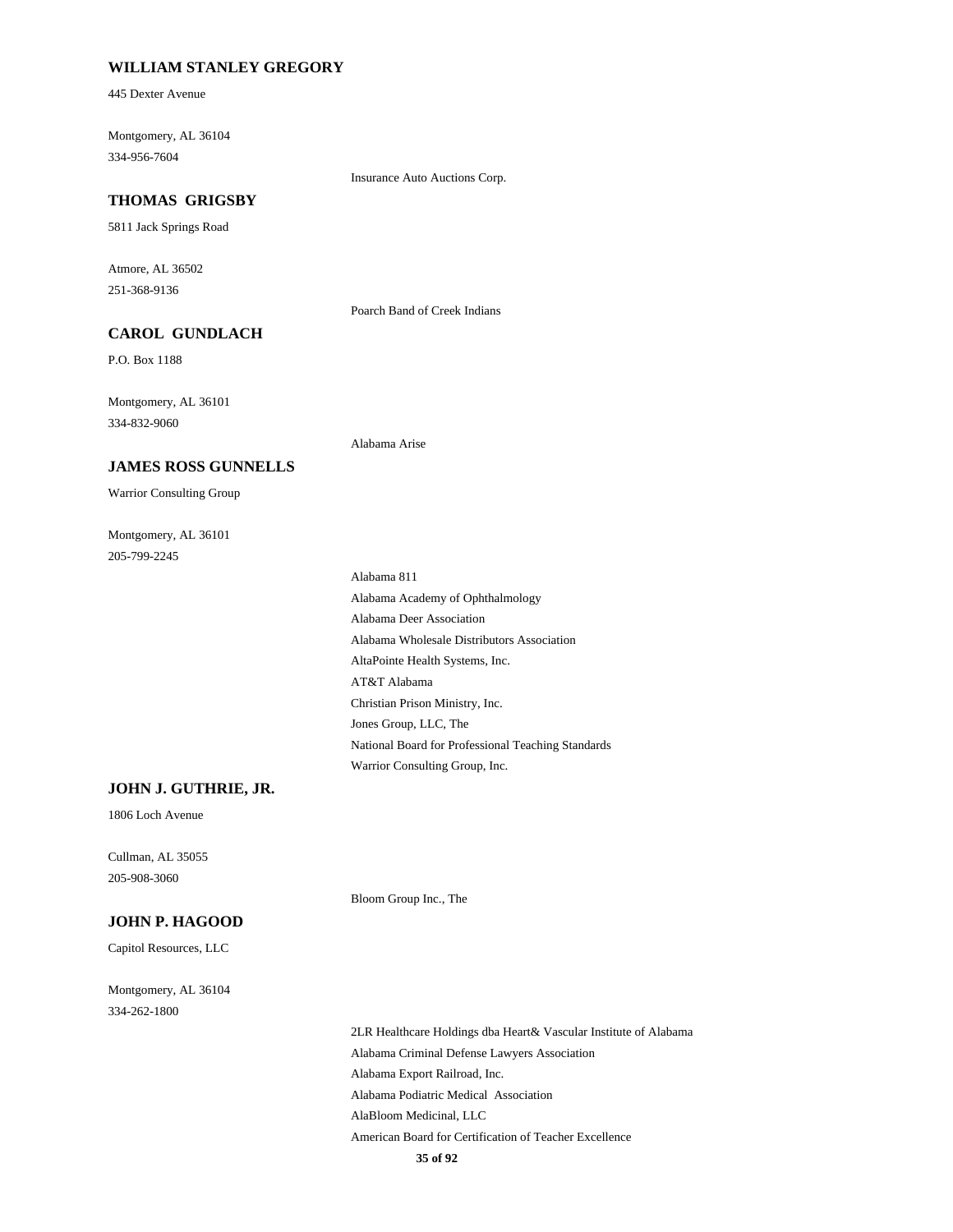American Concrete Pavement Association Southeast Chapter Comcast Conduent, Inc. and Its Affiliates CSX Transportation, Inc. eHawk, Inc. Kohler Co. Lifeguard Ambulance Service McGuireWoods Consulting obo Lexia Learning/ Voyager Sopris Learning NextEra Energy Resources, LLC Organon, LLC Scrap Recyclers Association of Alabama Secure Elections Project Sourcewell Stride Teach for America Teladoc Health , Inc. Tesla, Inc Uber Technologies, Inc Vertex Pharmaceuticals, Inc. WellSky Corporation

#### **ERIC HAMILTON**

215 S. Monroe Street

Tallahassee, FL 32301 850-561-6300

American Petroleum Institute Gulf Coast Region

### **MINDY B HANAN**

3 South Jackson Street

Montgomery, AL 36104 334-244-1320

Alabama Restaurant and Hospitality Association

# **JONATHAN HAND**

P.O. Box 1550

Montgomery, AL 36102 334-954-3221

#### **PAUL M. HANKINS**

4266 Lomac Street

Montgomery, AL 36106 334-356-2220

Alabama Association of Independent Colleges & Universities

### **MICHAEL HANSEN**

2320 Highland Ave S

Birmingham, AL 35205 205-701-4270

Electric Cities of Alabama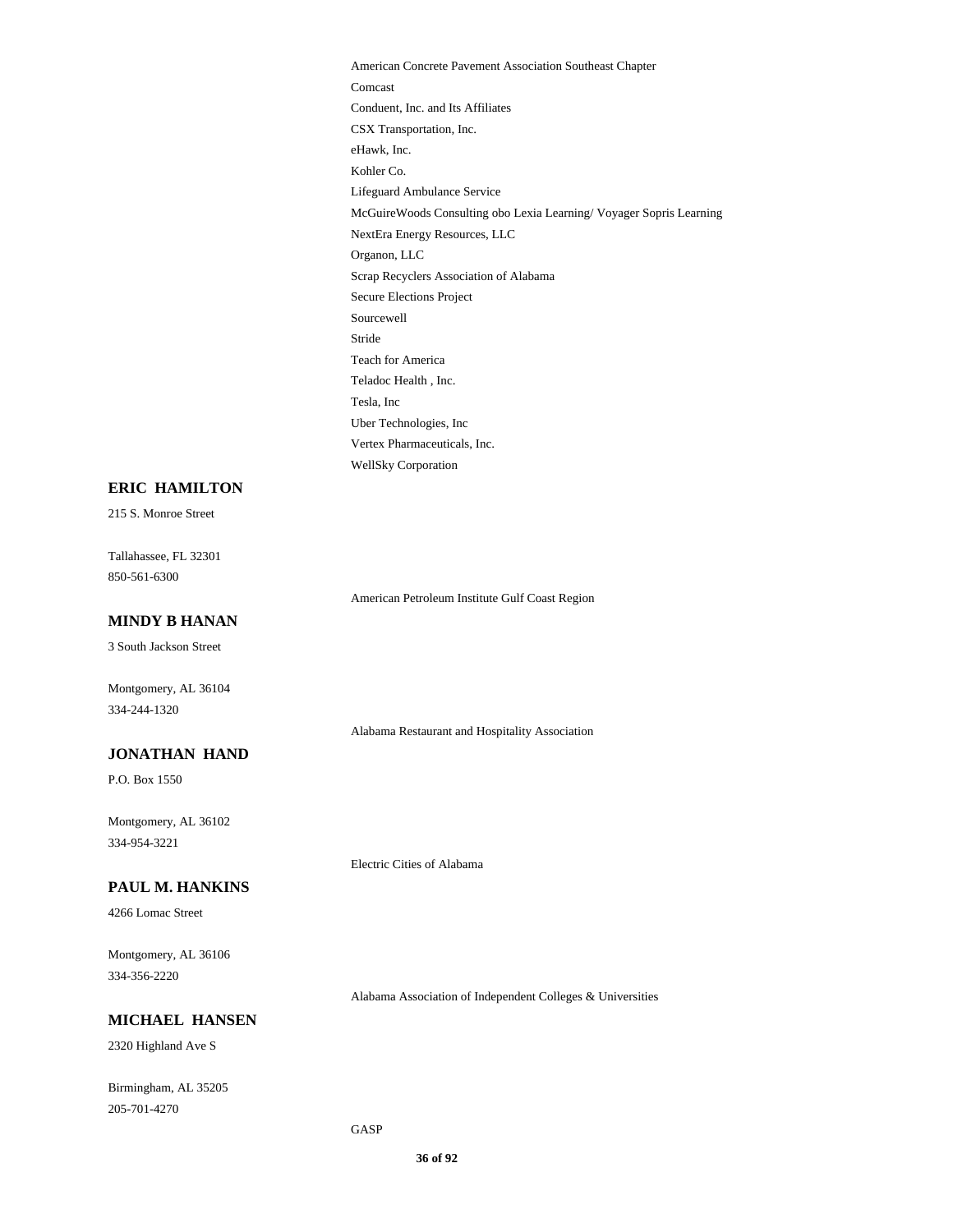### **SUSAN R. HANSEN**

529 South Perry, Suite 10

Montgomery, AL 36104 334-244-2187

deGraffenried & Company

# **JONATHAN DANIEL HARDING**

1000 Abernathy Road NE

Atlanta, GA 30328 404-219-7154

WestRock Company

# **BLAKE HARDWICH**

1901 6th Avenue North

Birmingham, AL 35203 205-250-5000

Adams and Reese LLP

### **DAVID BRIAN HARGROVE**

308 Clinton Avenue West

Huntsville, AL 35801 256-603-0920

AT&T Alabama

#### **BRANDER CAPPAERT HARPER**

1830 Hartford Hwy

Dothan, AL 36301 228-861-9528

Wiregrass Construction Company

**DREW HARRELL**

2 North Jackson Street

Montgomery, AL 36104 334-834-6000

Business Council of Alabama

# **GEORGE HARRIS**

PO Box 43485

Birmingham, AL 35243 334-462-7665

> Black Belt Energy Gas District City of Center Point, Alabama City of Thomasville, Alabama Clarke Mobile Counties Gas District Law Offices of George Harris, LLC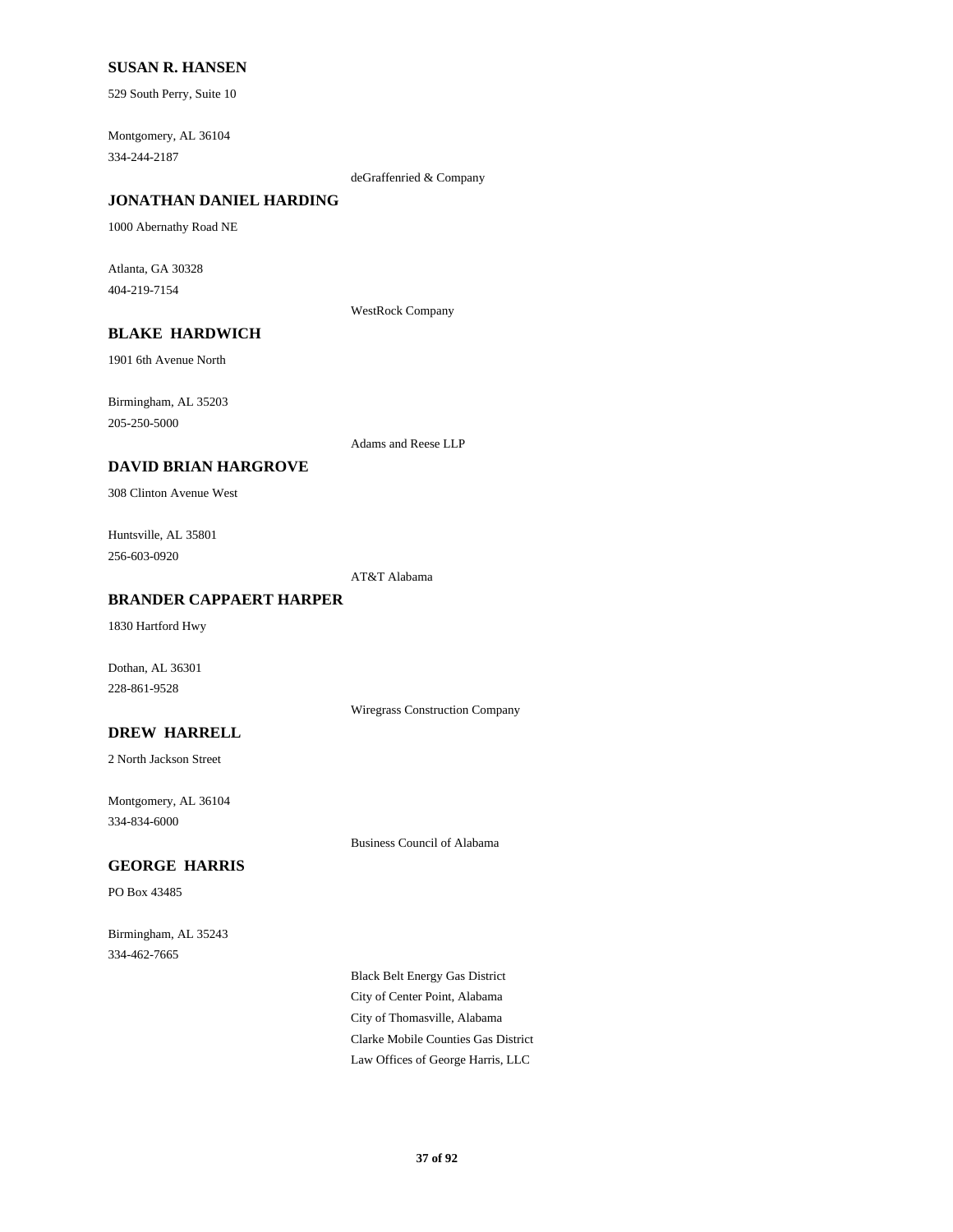# **LAMONICA HARRIS**

P.O. Box 4177

Montgomery, AL 36103-4177 334-834-9790

### **QUINTIN HAWKINS**

QH Consulting

Montgomery, AL 36101 334-233-1307

Alabama Education Association

Alabama Nursing Home Association Alabama Road Builders Association deGraffenried & Company GoPuff QH Consulting, LLC The Palace ENT LLC

### **ROBERT HEAD**

2121 Crystal Drive

Arlington, VA 22202 703-413-6964

Lockheed Martin

# **RANDY HELMS**

13 Avenue Of The Waters

Pike Road, AL 36064 334-462-2653

**RAYMOND HERNDON**

807 N. Columbia Street

Covington, LA 70433 571-212-7985

The Conservation Fund

Alabama Circuit Clerks Association

# **AMY B. HERRING**

1348 Magnolia Curve

Montgomery, AL 36106 334-315-8003

> Alabama Association for Justice Alabama Power Company Greystone Public Affairs, LLC SPLC Action Fund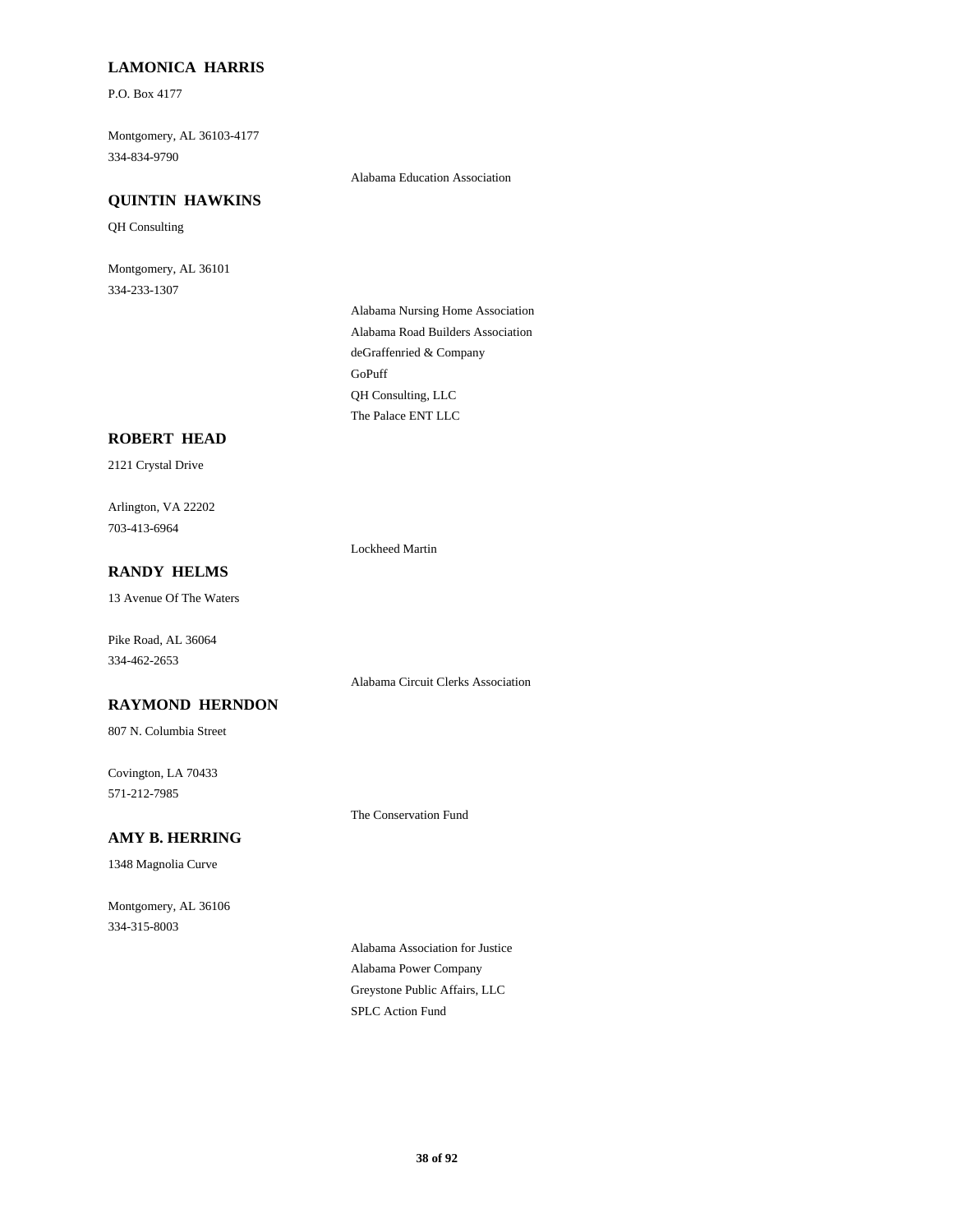# **RHONDA HICKS**

P.O. Box 4177

Montgomery, AL 36103-4177 334-834-9790

Alabama Education Association

### **ELIZABETH DAKIN HILL**

423 South Hull Street

Montgomery, AL 36014 334-313-1609

Heather Davis & Associates

# **JAMES LLOYD HILL**

P.O. Box 2524

Opelika, AL 36803 334-203-1415

Alabama CASA Network, Inc.

# **LISA FOUNTAIN HILL**

173 Medical Center Drive

Prattville, AL 36066 334-358-9590

Alabama Propane Gas Association

# **EARL HILLIARD**

228 18th street North

Birmingham, AL 35203 205-821-6790

HilliardSmith and Hunt LLC

### **Hillman Legal Strategies Inc**

33123 River Road

Orange Beach, AL 36561 334-799-1200

Alabama Sheriffs Association

# **J. D. HOBBIE**

2155 Highway 42 South

McDonough, GA 30252-7636 770-389-5391

Southern States Police Benevolent Association, Inc.

# **LAUREN HODGE**

2 N. Jackson Street, 7th Floor

Montgomery, AL 36103 334-263-7594

Association of County Commissions of Alabama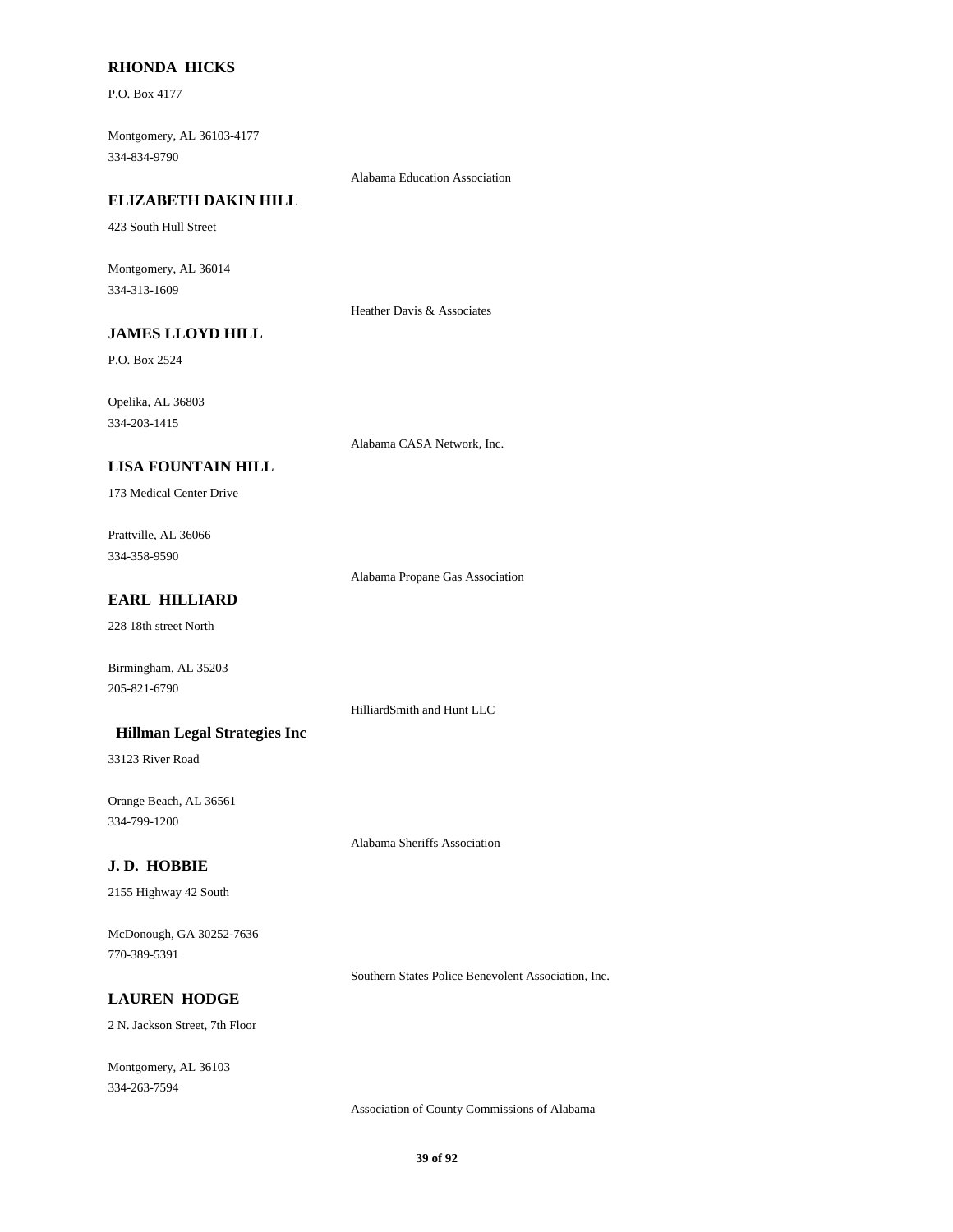# **APRIL CHRISTINE HODGES**

3322 E Helena Dr. NW

Huntsville, AL 35810 256-647-1486

**HICA** 

# **JAMES RYAN HOLLINGSWORTH**

534 Adams Avenue

Montgomery, AL 36104 334-262-0014

School Superintendents of Alabama (SSA)

# **LISA HOLMAN**

2151 Highland Avenue South

Birmingham, AL 35205 205-379-8065

Alzheimer's Association

### **KELLIE HOPE**

2 North Jackson Street

Montgomery, AL 36104 334-834-6000

Business Council of Alabama

# **ANGI R HORN**

PO Box 476

Troy, AL 36081 334-224-3482

> Alabama Nursing Home Association Virtus Solutions, Inc.

# **ALISON S. HOSP**

7265 Halcyon Summit Drive

Montgomery, AL 36117 334-263-5757

Alabama Retail Association

#### **EDWARD A. HOSP**

450 Riverchase Parkway East

Birmingham, AL 35244 334-213-6680

**DANNE J. HOWARD**

770 Washington Avenue

Montgomery, AL 36104 334-272-8781

Alabama Hospital Association

Blue Cross & Blue Shield of Alabama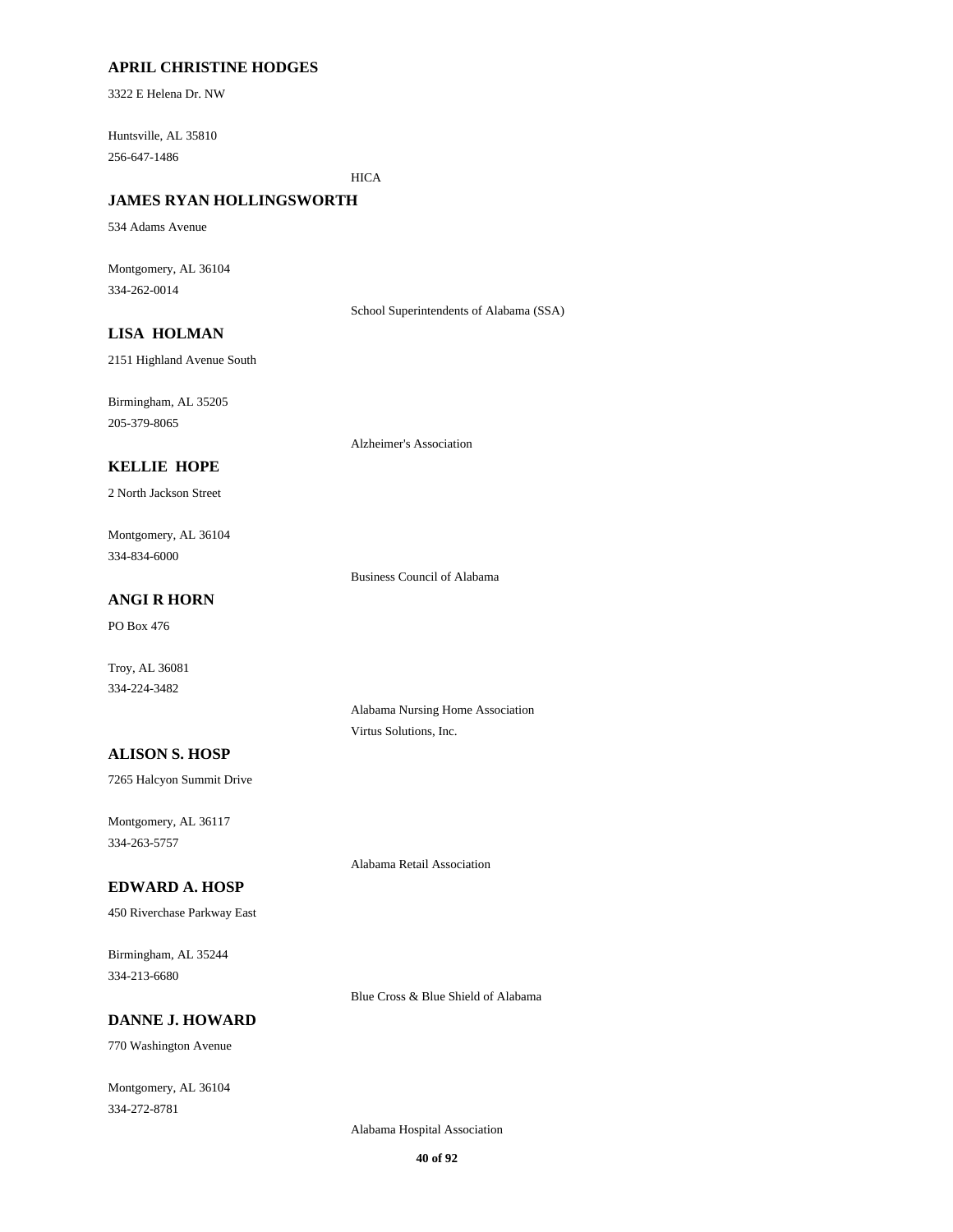### **MICHELE HUEBNER**

836 Washington Avenue

Montgomery, AL 36064 334-320-6886

Alabama Dental Association

### **SUZANNE HUFFAKER**

415 Dexter Avenue

Montgomery, AL 36104 334-549-2534

> Alabama Circuit and District Judges Association Alabama State Bar

#### **NICHOLAS COLE HUGHES**

475 Providence Main Street

Huntsville, AL 35806 334-279-0088

J. Knox Argo, P.C.

# **BRITTNEY HULL**

4724 Amelia

Hahira Circle, GA 31632 229-460-5735

Packaging Corporation of America

# **MICHAEL W HUMBER**

1816 Hardwood View Drive

Birmingham, AL 35242 205-999-7544

deGraffenried & Company

# **C. WAYNE HUTCHENS**

1884 Data Drive

Birmingham, AL 35244 205-988-5355

AT&T Alabama

#### **CAMERON LANCE HYCHE**

1150 Greymoor Road

Shoal Creek, AL 35242 205-789-1446

> Alabama Association for Justice Council for Leaders in Alabama Schools (CLAS) Dish Network Impact Alabama MT Distribution, LLC SI Group Client Services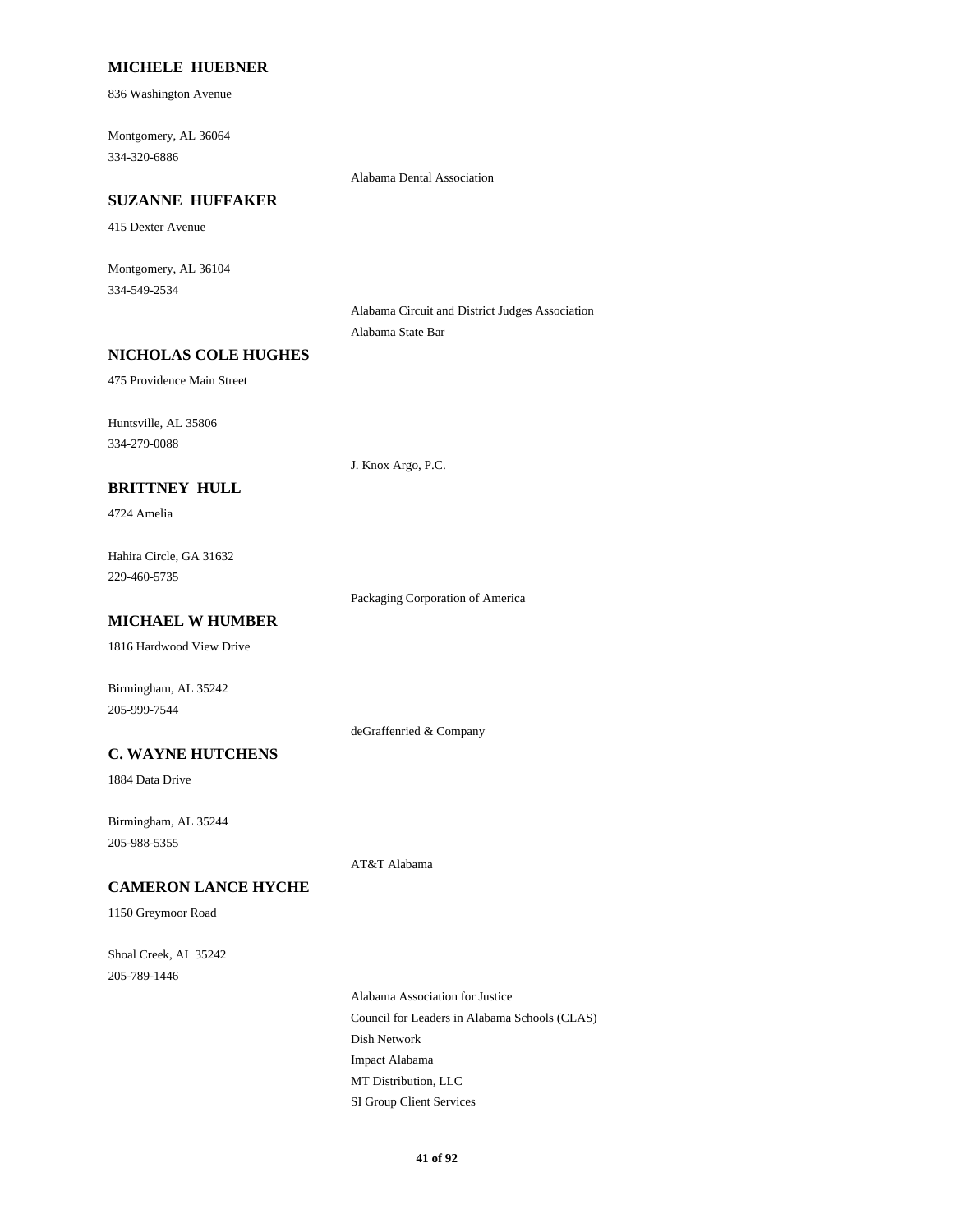# **ROBYN NOEL HYDEN**

PO Box 1188

Montgomery, AL 36101 334-832-9060

### **ANGIE INGRAM**

8185 Taylor Road E

Montgomery, AL 36116 205-746-8561

Alabama Puppy Mill Project

Alabama Arise Alabama Arise Action

# **RAGAN INGRAM**

9221 Stillforest Court

Montgomery, AL 36117 334-782-6850

### **CHRIS V. ISAACSON**

555 Alabama Street

Montgomery, AL 36104-4395 334-265-8733

### **JASON ISBELL**

201 Monroe St Suite 200

Montgomery, AL 36104 334-782-1219

Windom, Galliher & Associates

Alabama Forestry Association

Alabama Bankers Association, Inc. American Fidelity Corporation Business Council of Alabama Children's Hospital of Alabama dba Children's of Alabama DaVita, Inc. Gulf Distributing Co. of Mobile, LLC Heritage Land and Development, LLC. Mortgage Bankers Association of AL Notarize Pearson Education, Inc Regions Financial Corporation Rural Urgent Care, LLC Scholarships for Kids, Inc. Self Storage Association SizePrize, LLC UAB Health System Underdog Sports, Inc.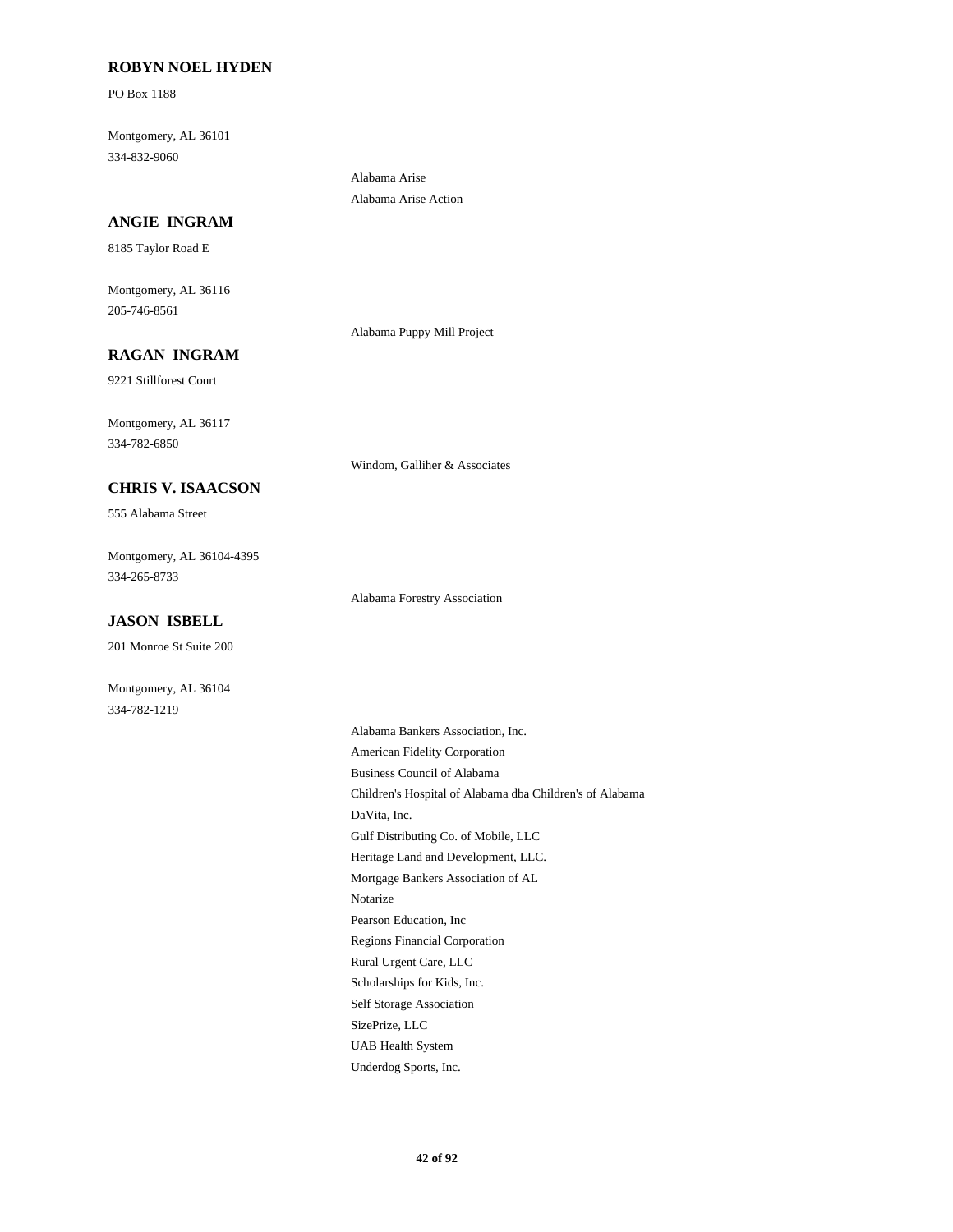# **CAMILLE IVY-O'DONNELL**

201 St Charles Street

New Orleans, LA 70170 415-389-6800

Chevron U.S.A., Inc. and its Affiliates

# **JILL E JACKSON**

828 Washington Avenue

Montgomery, AL 36104 334-262-4177

Alabama Education Retirees Association

# **ROBERT MARK JACKSON**

19 S Jackson Street

Montgomery, AL 36104 334-954-2500

Medical Association of the State of Alabama

# **JOHN "Jake" JACOBS**

4000 International Parkway

Plano, TX 75007 972-277-0300

Aventiv Technologies and subsidiaries

# **JASON MARVIN JAMES**

908 Butler Drive

Mobile, AL 36693 251-661-2011

Communications Workers of America

# **JESSICA JAMES**

4596 Hawthorne Pl

Mobile, AL 36608 205-789-3502

#### **KATHERINE JETER**

PO Box 5248

Montgomery, AL 36103 334-301-8374

Alabama Children First

Politika, Inc.

# **LA'KISKA JIMMAR**

P.O. Box 4177

Montgomery, AL 36103-4177 334-834-9790

Alabama Education Association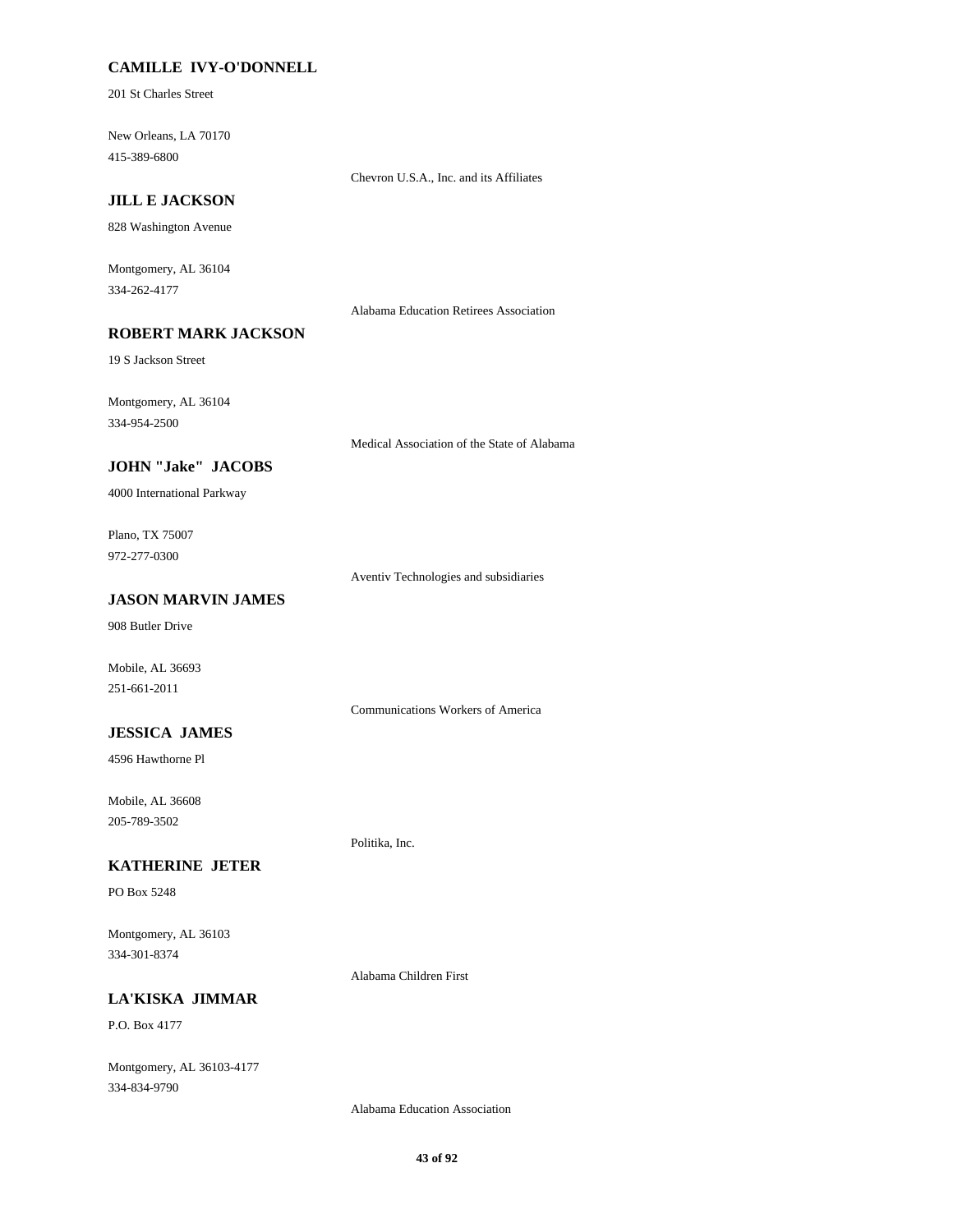# **TANIA JOHNS**

2751 LEGENDS PARKWAY, PMB#178

PRATTVILLE, AL 36066 334-220-2355

Pathway Research Studio

# **BRETT A. JOHNSON**

3414 Governors Dr. SW Suite 215

Huntsville, AL 35805 800-239-0005

Liberty Learning Foundation

# **FRANKLIN R JOHNSON**

522 Washington Avenue

Montgomery, AL 36104 334-262-3808

Alabama Association of Realtors

#### **JAMES FREDERICK JOHNSON**

PO Box 217

Rainsville, AL 35986 256-638-2144

Farmers Telecommunications Cooperative, Inc.

# **ALAN ERIC JOHNSTON**

Suite 107

Birmingham, AL 35242 205-408-8893

Citizens for A Better Alabama

# **HAMILTON ROBERT JOHNSTON**

535 Adams Avenue

Montgomery, AL 36104 334-262-2566

Alabama League of Municipalities

# **KEITH JOHNSTON**

2829 2nd Ave South

Birmingham, AL 35233 205-745-3060

Southern Environmental Law Center

# **GREGORY JONES**

P. O. Box 5278

Montgomery, AL 36103 334-834-7400

Jones Group, LLC, The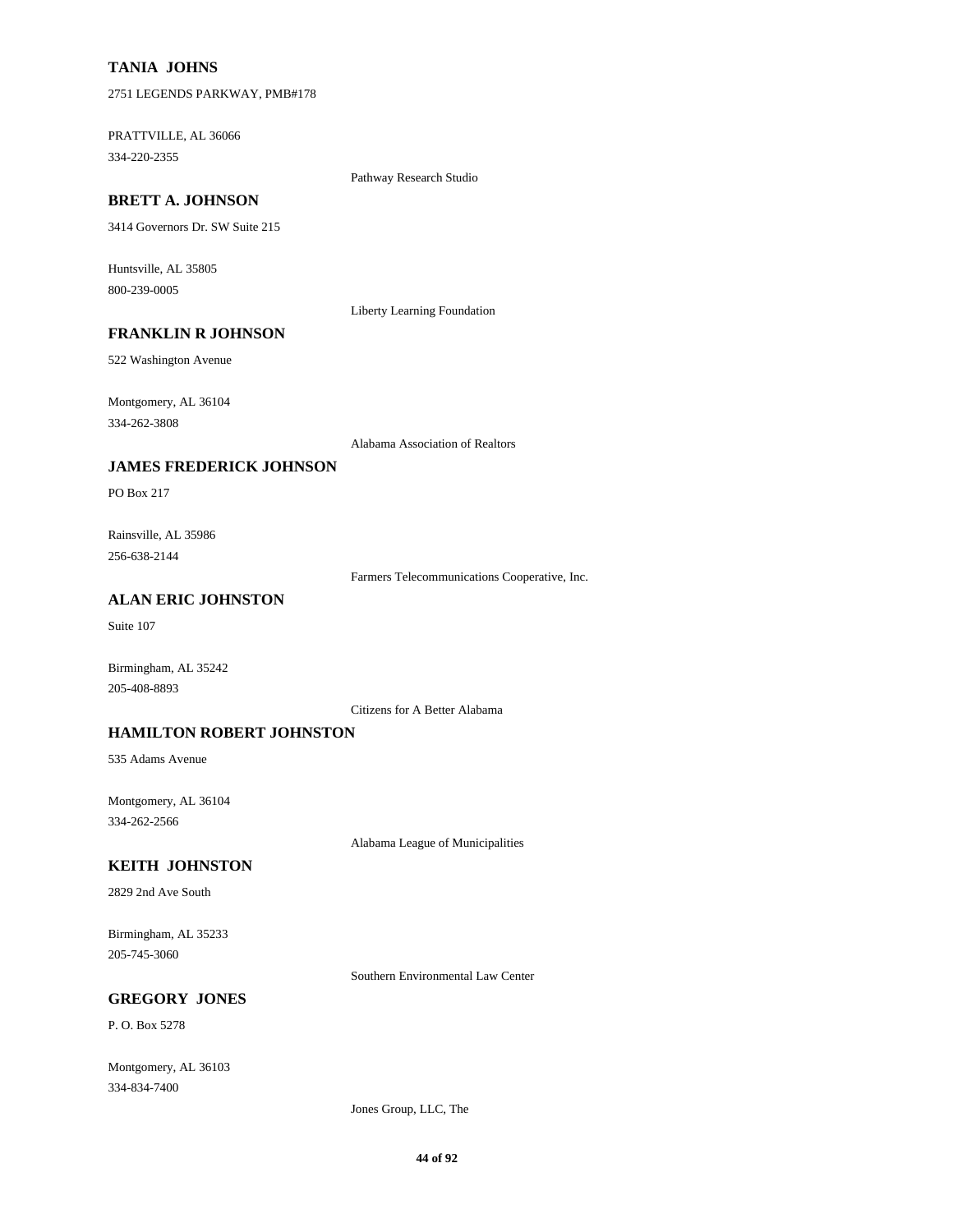#### **JOHN PAUL JONES**

828 Washington Avenue

Montgomery, AL 36104 334-262-4177

#### **MICHELLE JONES**

100 Matsonford Road

Radnor, PA 19087 561-602-6785

#### **The Jones Group, LLC**

10 Court Square

Montgomery, AL 36104 334-834-7400

Alabama Education Retirees Association

Emergent BioSolutions

2LR Healthcare Holdings dba Heart& Vascular Institute of Alabama ADAH International Alabama Alliance of Boys & Girls Clubs, Inc. Alabama Association of Realtors Alabama Gamefowl Breeders Association Alabama Poverty Project, Incorporated Alabama State Employees Association Alabama State University American Heart Association Apple Inc. Birmingham Airport Authority Blue Cross & Blue Shield of Alabama Bruno Event Team Business Council of Alabama Charter Communications Inc City of Birmingham, Alabama Community Action Association of Alabama Ed Farm Freshwater Land Trust GEO Group, Inc. Greene Track Incorporated Human Rights Campaign Jefferson County Commission Jefferson County Racing Association, Inc. Jefferson County Sheriff Department Jones Valley Teaching Farm LKQ Corporation Miles College Pfizer Inc. The John Lewis Bridge Project The Water Works Board of the City of Birmingham The World Games 2021 yes. every kid., Inc.

Youth Advocate Programs, Inc.

**45 of 92**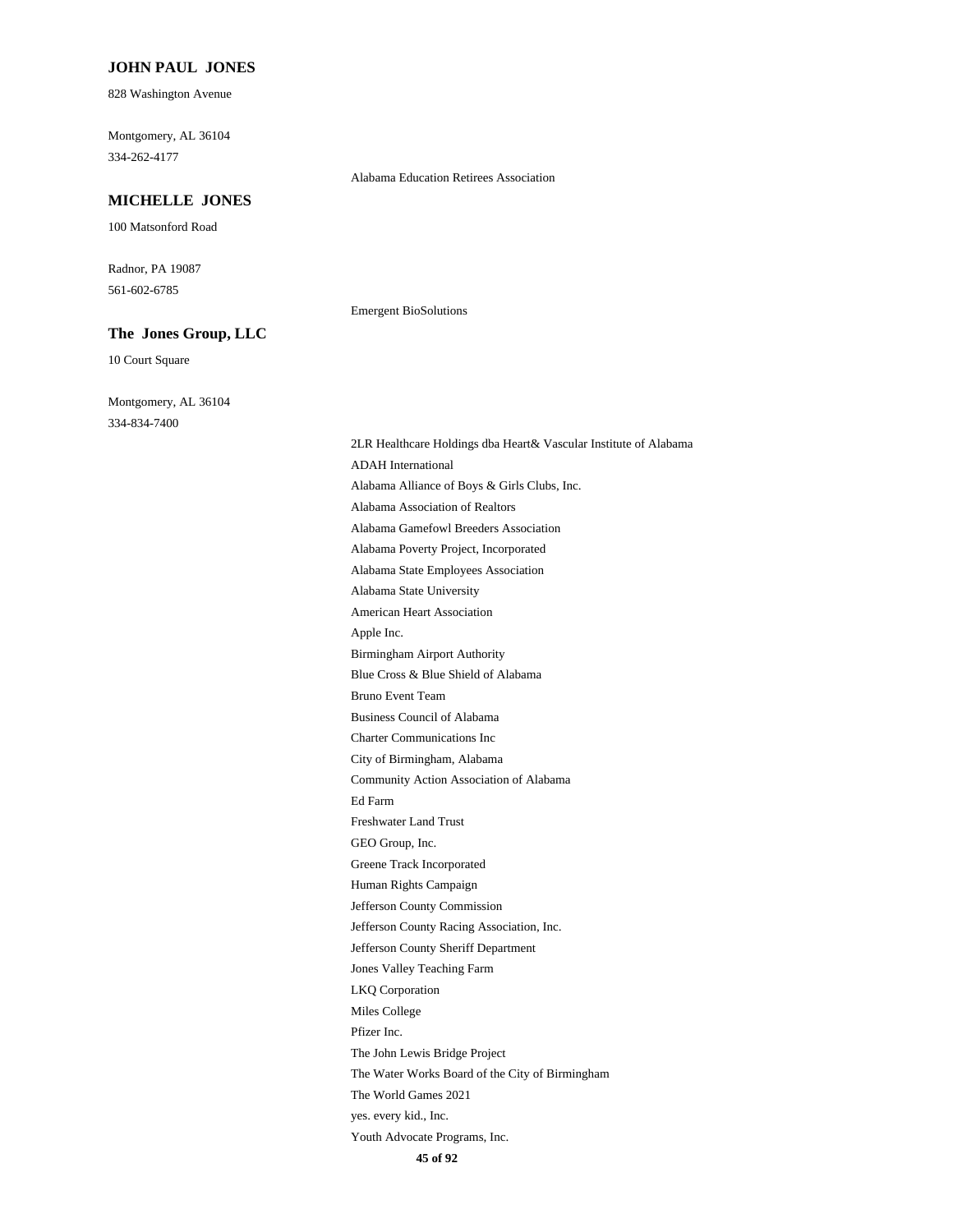# **DAYNISE JOSEPH**

c/o 28 Liberty Ship Way, Suite 2815

Sausalito, CA 94965 415-903-2800

Google LLC and its Affiliates

# **ROBERT KEARLEY**

1409 Secretariat Lane

Waxhall, NC 28173 202-379-6721

3M Company and Its Affiliates

# **TIMOTHY KECK**

2907 W. Bay to Bay Boulevard

Tampa, FL 33629 813-392-8656

Mission Health Communities LLC

# **LIANE KELLY**

450 South Union Street

Montgomery, AL 36104 334-834-9116

Alabama Retired State Employees Association

# **JAMES KENNEDY**

P O Box 1410

Wetumpka, AL 36092 334-514-9993

Southern Crop Production Association

### **KATHERYN I KENNEDY**

825 Bayshore Drive, Suite 507

Pensacola, FL 32507 251-404-4712

Alabama Corrections Officers Association, LLC

#### **SUSAN ELIZABETH KENNEDY**

1223 32nd Street North

Birmingham, AL 35234 334-546-8123

> Freshwater Land Trust Jones Group, LLC, The Jones Valley Teaching Farm Women's Foundation of Alabama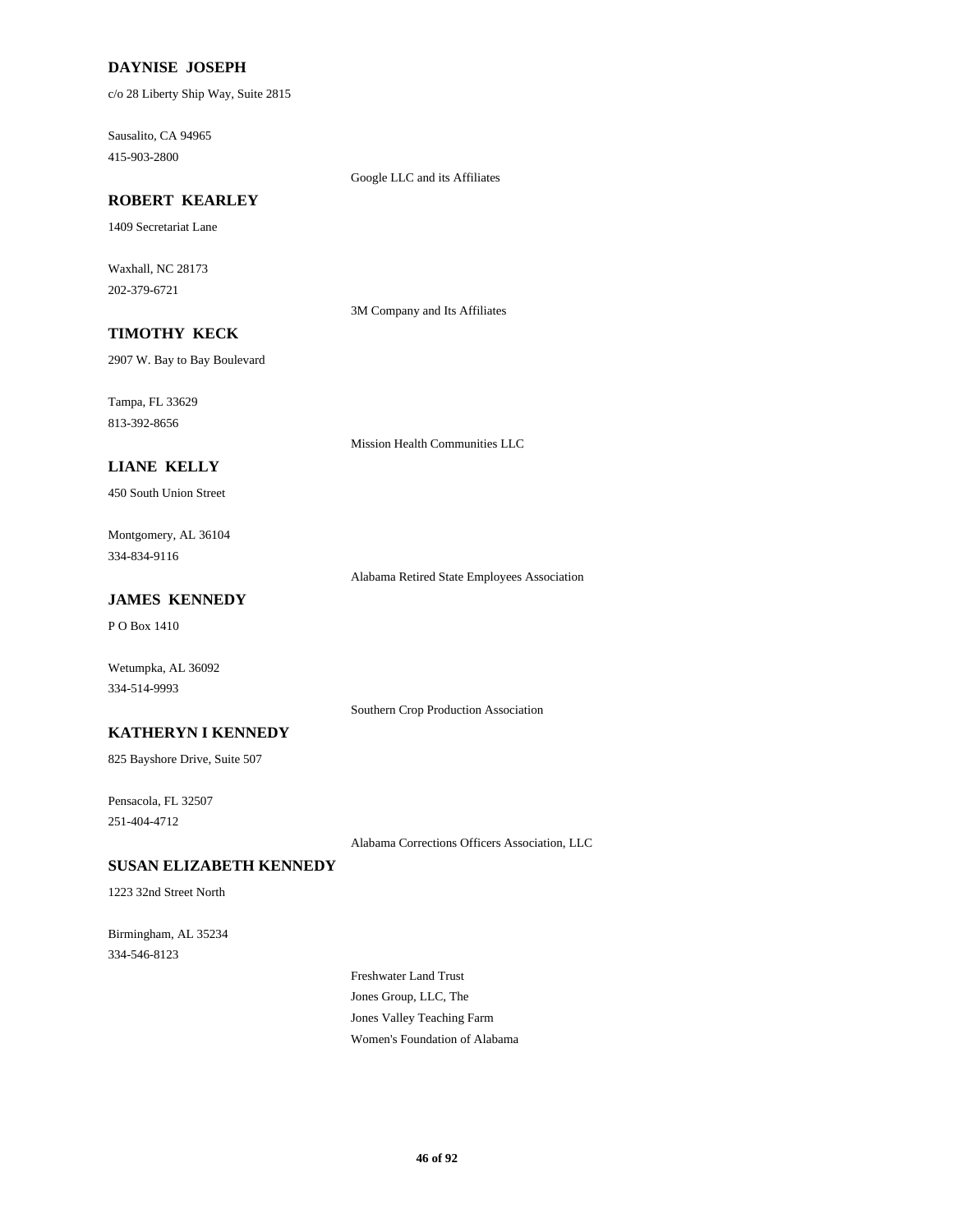# **STEVE KETTERBAUGH**

1114 Olde Cameron Lane

Franklin, TN 37067 615-828-7037

Sanofi US

# **EMERY KIDD**

P.O. Box 4177

Montgomery, AL 36103-4177 334-834-9790

Alabama Education Association

# **ALLISON KING**

P.O. Box 4177

Montgomery, AL 36103-4177 334-834-9790

Alabama Education Association

# **NICHOLE KING**

P.O. Box 4177

# Montgomery, AL 36103-4177 334-834-9790

Alabama Education Association

### **JENNA KING-SHEPHERD**

16 Glenview Cir

Mountain Brook, AL 35213 256-506-5910

Planned Parenthood Southeast

# **ALISON M. KINNEY**

P O Box 11291

Montgomery, AL 36111 334-356-5628

Barton & Kinney, PC

# **PHILLIP E. KINNEY**

P O Box 11291

Montgomery, AL 36111 334-356-5628

Barton & Kinney, PC

# **KATHLEEN KIRKPATRICK**

PO Box 150

Montevallo, AL 35115 334-513-1103

Hometown Action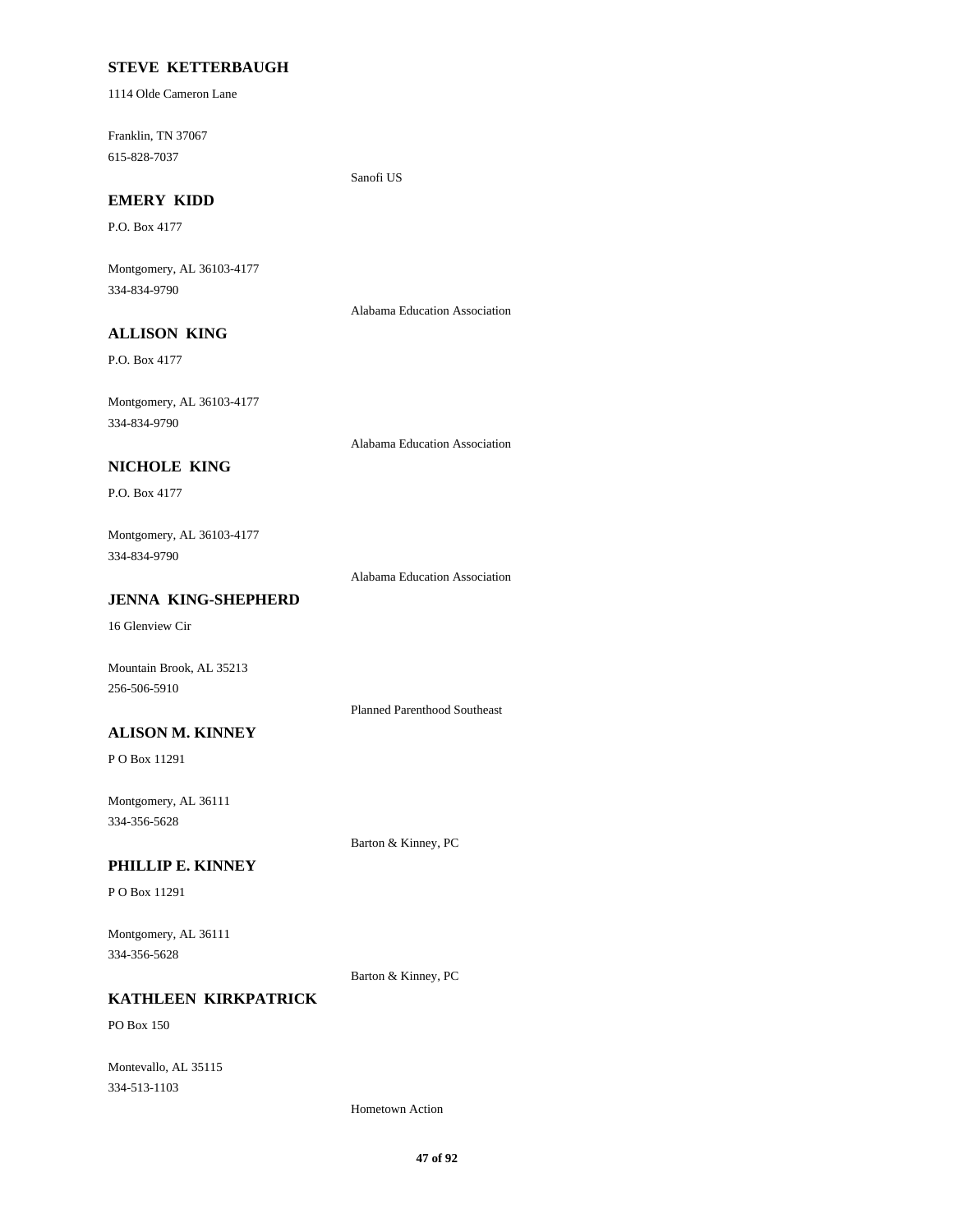# **MICHAEL ANTHONY KNIZEL**

P.O. Box 3243

Tuscaloosa, AL 35403 205-365-9938

Alabama Private Investigators Association

# **RICKEY KORNEGAY**

435 South McDonough Street

Montgomery, AL 36104 334-834-1061

Alabama AFL-CIO

# **JAMES KOTAS**

50 Northern Avenue

Boston, MA 02210-1862 813-205-3348

Vertex Pharmaceuticals, Inc.

# **PETER KUPFER**

P.O. Box 4177

Montgomery, AL 36103-4177 334-834-9790

Alabama Education Association

Singing River Trail/Launch 2035

# **JOHN F. KVACH**

320 Pelham Ave SW

Huntsville, AL 35801 256-731-9055

# **MARK LANCE**

101 Claire Cove

Senatobia, MS 38668 202-450-8483

Congressional Sportsmen's Foundation

# **LILLI LAND**

555 Homewood Drive

Auburn, AL 36830 334-740-0404

> Alabama Counseling Association Alabama Kidney Foundation, Inc. Heather Davis & Associates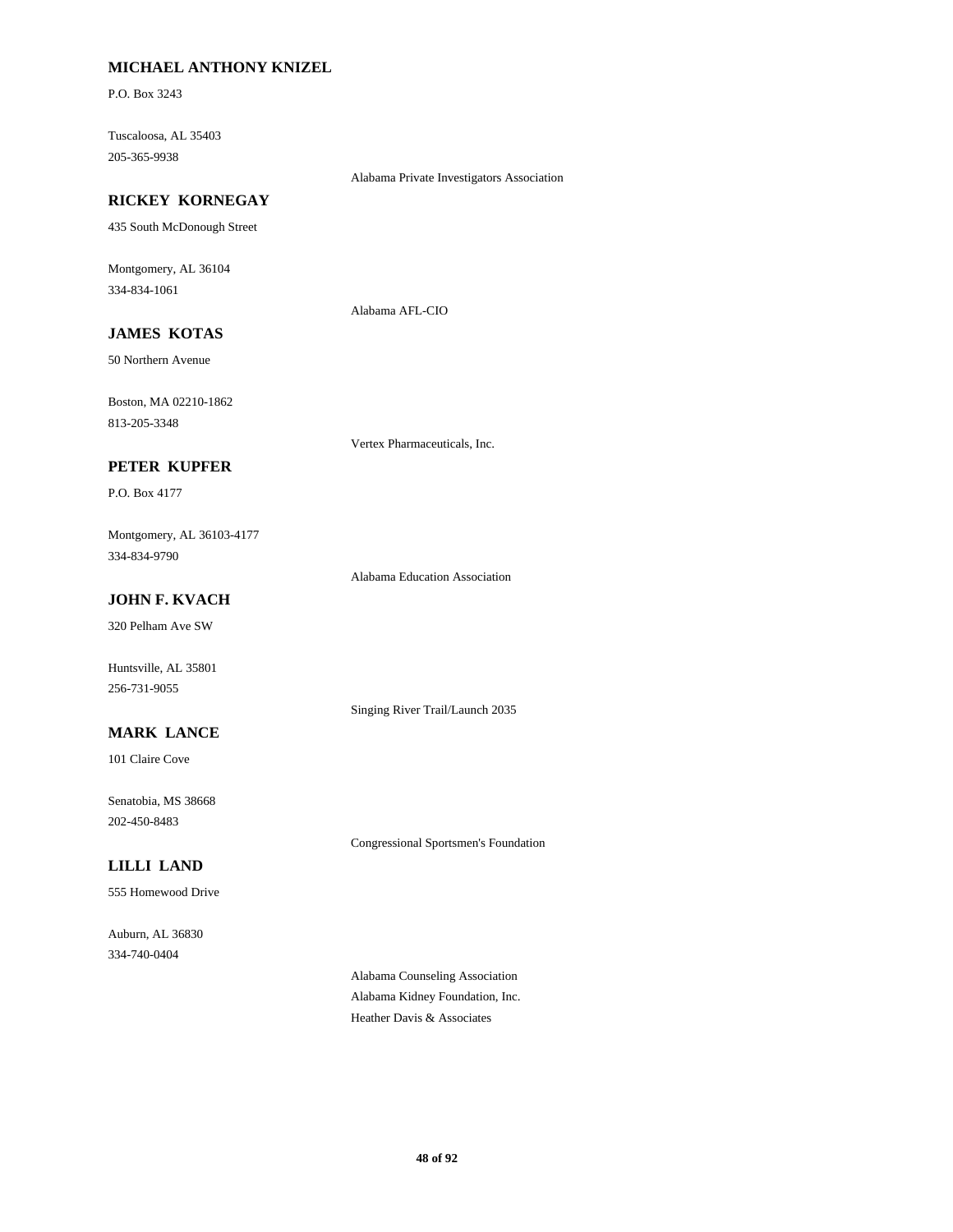### **WENDY LANG**

P.O. Box 4177

Montgomery, AL 36103-4177 334-834-9790

Alabama Education Association

#### **JERRY LANKFORD**

5501 Virginia Way

Brentwood, TN 37027 615-263-6944

CoreCivic

# **KATIE ROSE LARSON**

11 North Water Street

Mobile, AL 36602 571-217-4657

SSAB Americas

# **LANCE L LATHAM**

7245 Halcyon Summit Drive

Montgomery, AL 36117 334-244-7828

Alabama Manufactured Housing Association

# **SCOTT LATHAM**

445 Dexter Avenue

Montgomery, AL 36104-3375 334-244-9456

> Alabama Bankers Association, Inc. Mortgage Bankers Association of AL

# **C. DENNIS LATHEM**

P.O. Box 361392

Hoover, AL 35236 205-492-6191

Coalbed Methane Association of Alabama

# **ELIZABETH KENNEDY LAWLOR**

770 Washington Avenue

Montgomery, AL 36104 334-262-7602

Norfolk Southern Corporation

# **MARY PAT LAWRENCE**

2801 Highway 280 South

Birmingham, AL 35223 202-297-3103

Protective Life Corporation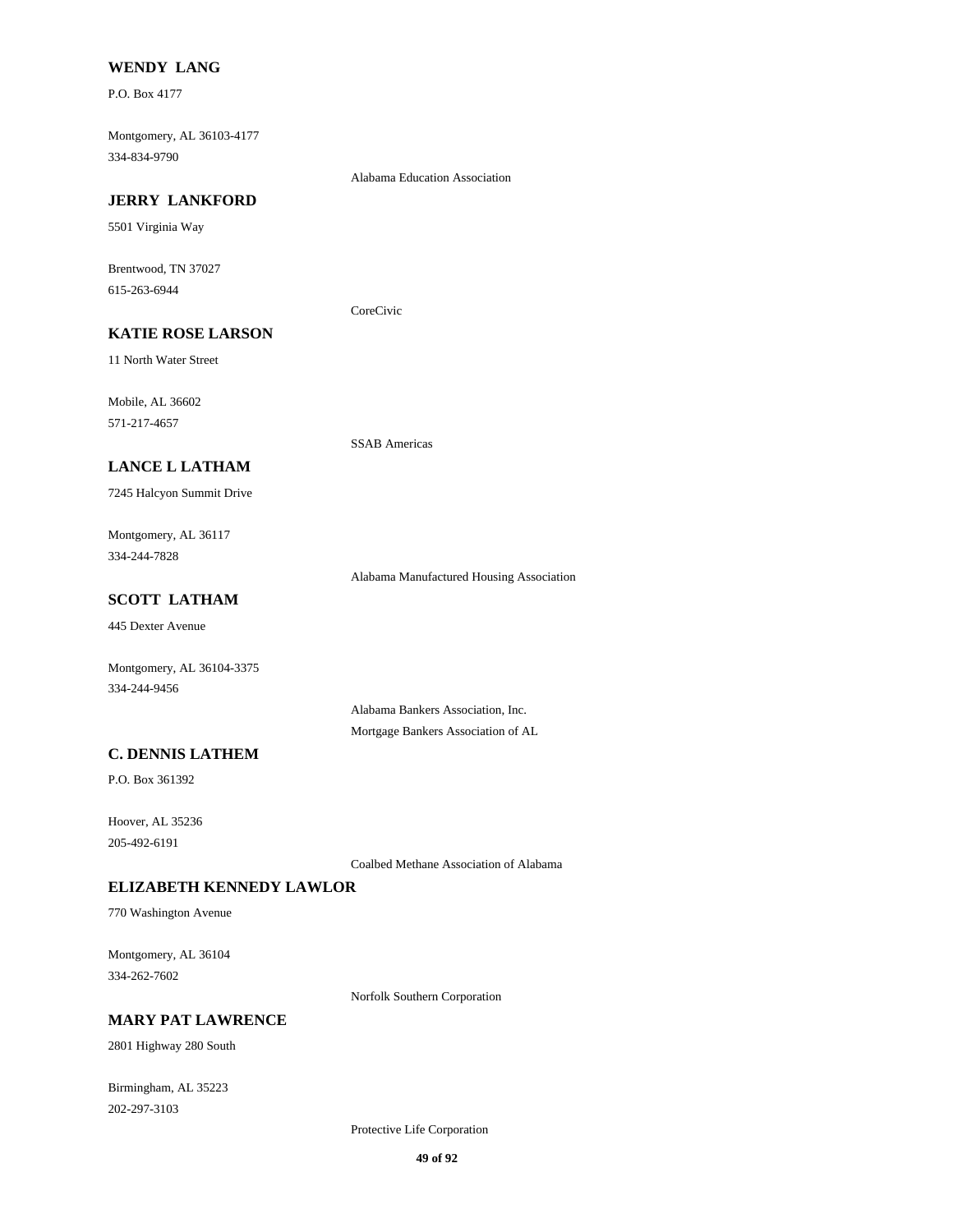### **TOM LAYFIELD**

630 Adams Avenue

Montgomery, AL 36104 334-832-4331

#### **WINSTON J LEAVELL**

1348 Magnolia Curve

Montgomery, AL 36106 334-328-6063

> ACLU of Alabama, Inc. Cigar Association of America, Inc. Epilepsy Foundation of Alabama

Pfizer Inc.

Human Coalition

Alabama Road Builders Association

# **DARRICK LEBEOUF**

c/o 28 Liberty Ship Way

Sausalito, CA 94965 415-903-2800

#### **COLIN LECROY**

P.O. Box 5052

Frisco, TX 75035 972-826-4486

# **ARCH MCDOWELL LEE**

1212 Adams Avenue

Montgomery, AL 36104 334-300-4034

> AAA - Alabama Motorists Assn., Inc. Government Corporate Partners, LLC Poarch Band of Creek Indians

#### **CURT LEE**

PO Box 1605

Jasper, AL 35502 205-387-0015

> Alabama Association for Justice Alabama Athletic Trainers Association Alabama Vending Association AT&T Alabama Birmingham NTM 5 Points, LLC Bloom Group Inc., The G2Lytics, LLC Miller Development Group Morgan Creek Vineyards Pharmaceutical Care Management Association Republic Services, Inc **50 of 92**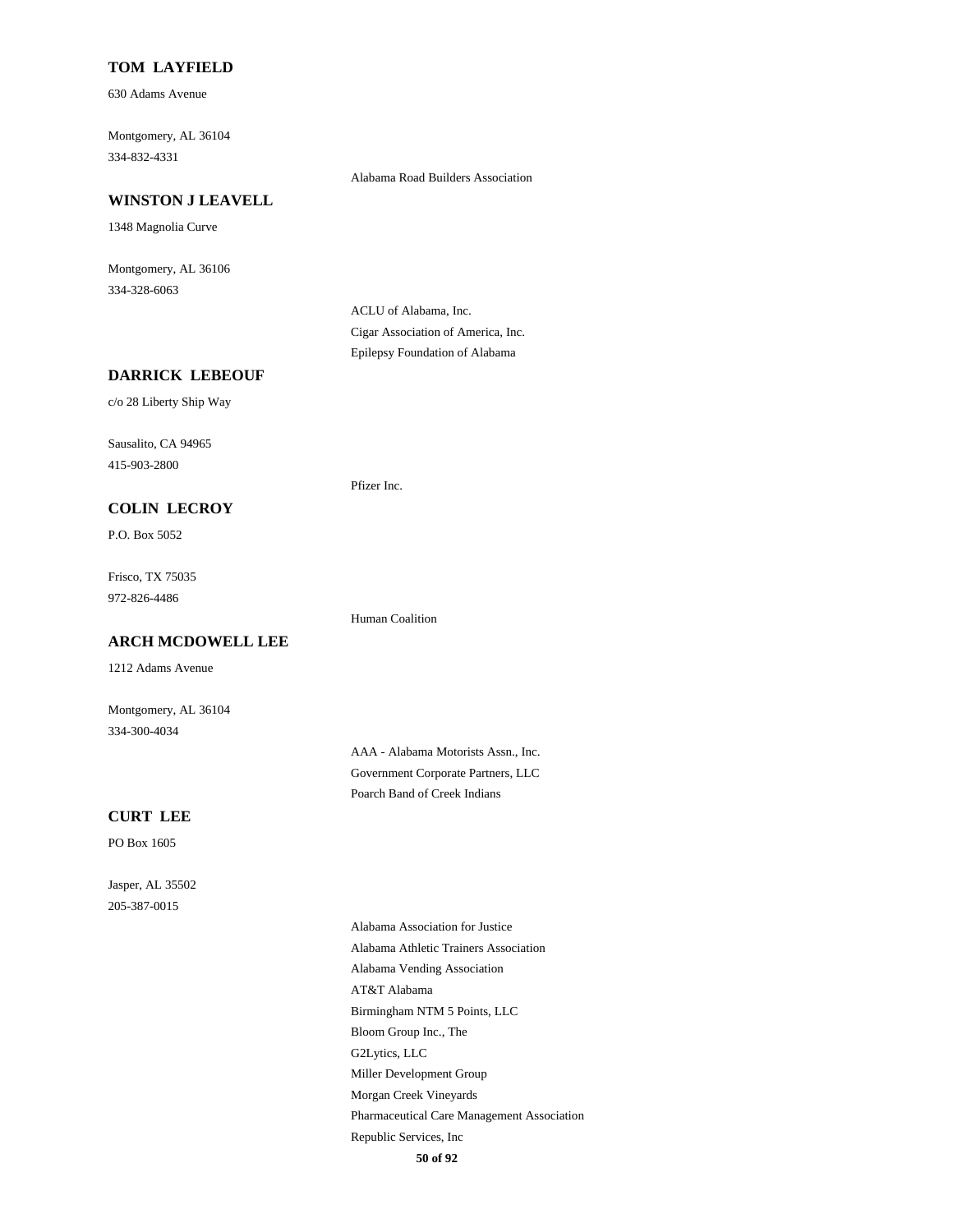# **LINDA LEE**

19 South Jackson Street

Montgomery, AL 36104 334-954-2543

American Academy of Pediatrics, Alabama Chapter

#### **LORELEI A. LEIN**

535 Adams Avenue

Montgomery, AL 36104 334-262-2566

Alabama League of Municipalities

# **ROBERT MICHAEL LEONARD**

5530 Seidel Street

Bethania, NC 27010 336-815-1452

The Conservation Fund

### **TRACY LeSIEUR**

P.O. Box 4177

Montgomery, AL 36103-4177 334-834-9790

Alabama Education Association

### **CHARMELLE LEWIS**

P.O. Box 4177

Montgomery, AL 36103-4177 334-834-9790

Alabama Education Association

#### **ELAINE D LITTLE**

4200 Stone River Circle

Birmingham, AL 35213 205-879-7096

Eagle Forum of Alabama

# **PATRICIA S. LOCKHART**

1304 Weatherby Cove

Birmingham, AL 35242 256-276-2527

> Alabama Cannabis Coalition Calm Peak, LLC

# **CLAY LOFTIN**

2 North Jackson Street

Montgomery, AL 36104 334-262-2116

Blue Cross & Blue Shield of Alabama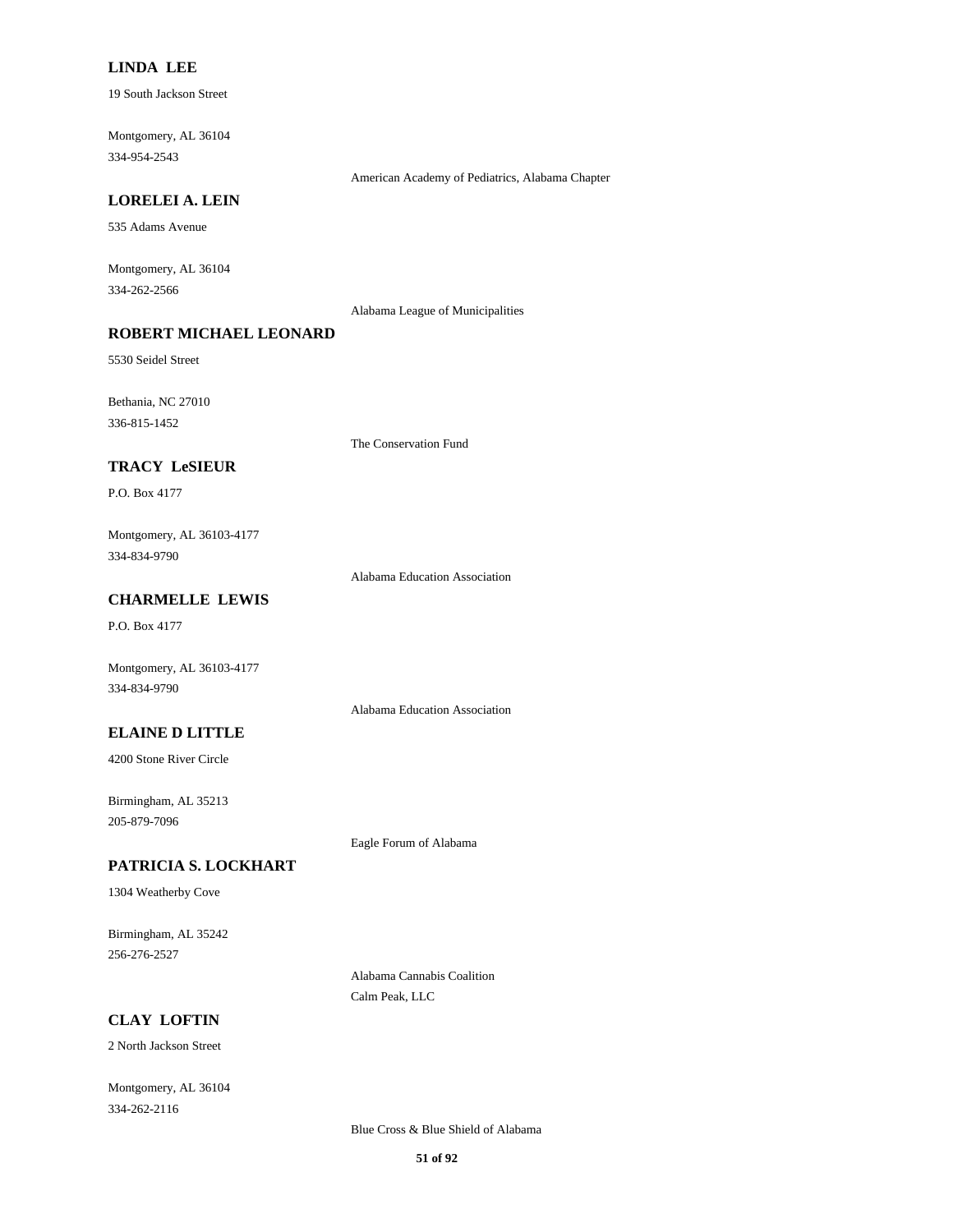# **CHARLES LONG**

2829 Downing Circle

Birmingham, AL 35242 205-266-6251

SWWC Utilities Inc

#### **JULIUS KENNETH LOVE**

2501 Bell Rd

Montgomery, AL 36117 334-224-0822

> Alabama Alliance of Boys & Girls Clubs, Inc. Alabama Association of Independent Colleges & Universities PowerSchool Smart Work Ethics Talladega College Thriveway Consulting Voices for Alabama's Children

#### **DAVID W. LOWERY**

2314 Lane Parke Court

Mountain Brook, AL 35223 205-222-7133

> Alabama Press Association United Ability, Inc

# **JAMES H LOWERY**

1905 Charlotte Circle

Fultondale, AL 35068 205-296-2388

Greater Birmingham Association of Home Builders

# **CHARLES LEE LUKER**

1681 Coosa County Road 40

Kellyton, AL 35089 256-212-4447

Association of Alabama Tax Administrators

### **ASHLEY LYERLY**

PO Box 43263

Vestavia, AL 35243 205-968-2266

**PAT LYNCH**

2312 Blackridge Drive

Hoover, AL 35244 205-907-7446

American Lung Association

Pat Lynch & Associates

**52 of 92**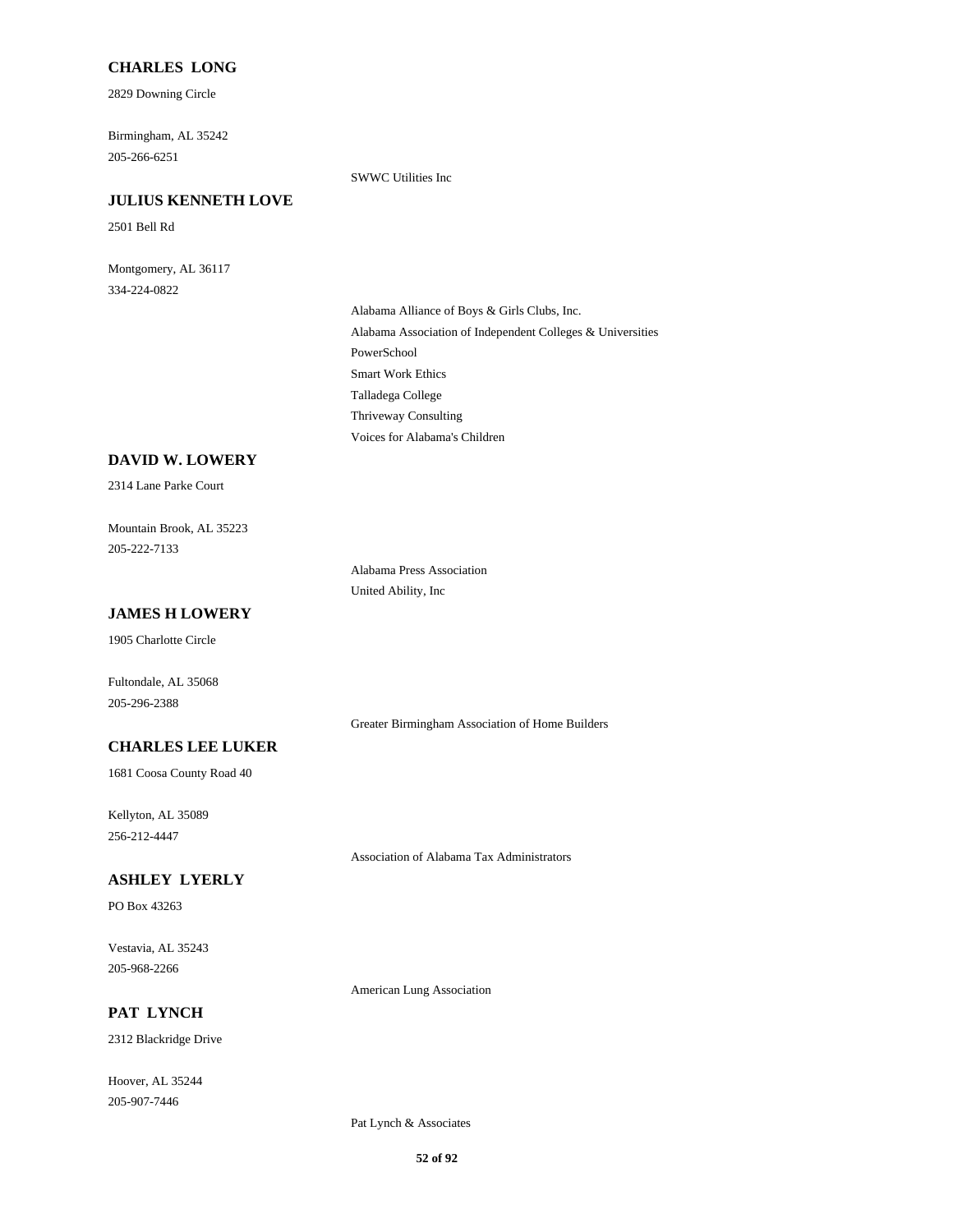# **BETH MARIETTA LYONS**

9 North Conception Street

Mobile, AL 36602 251-690-9111

> City of Mobile Mercy LIFE of Alabama Mobile Airport Authority Mobile Area Chamber of Commerce Mobile Bar Pilots, LLC Mobile County Commission Mobile New Car & Truck Dealers Association

Alabama Education Association

Apple Inc.

CoreCivic

# **LABARRON MACK**

P.O. Box 4177

Montgomery, AL 36103-4177 334-834-9790

#### **RYAN MAHONEY**

c/o Politicom Law LLP

Sausalito, CA 94965 415-903-2800

#### **JOHN MALLOY**

5501 Virginia Way

Brentwood, TN 37027 615-263-6908

### **MELVIN L. MARAMAN**

453 South Hull Street

Montgomery, AL 36104 334-303-6458

> Bloom Group Inc., The James Dupree NHS Management LLC

# **AMY MARLOWE**

Post Office Box 4177

Montgomery, AL 36103-4177 334-834-9790

Alabama Education Association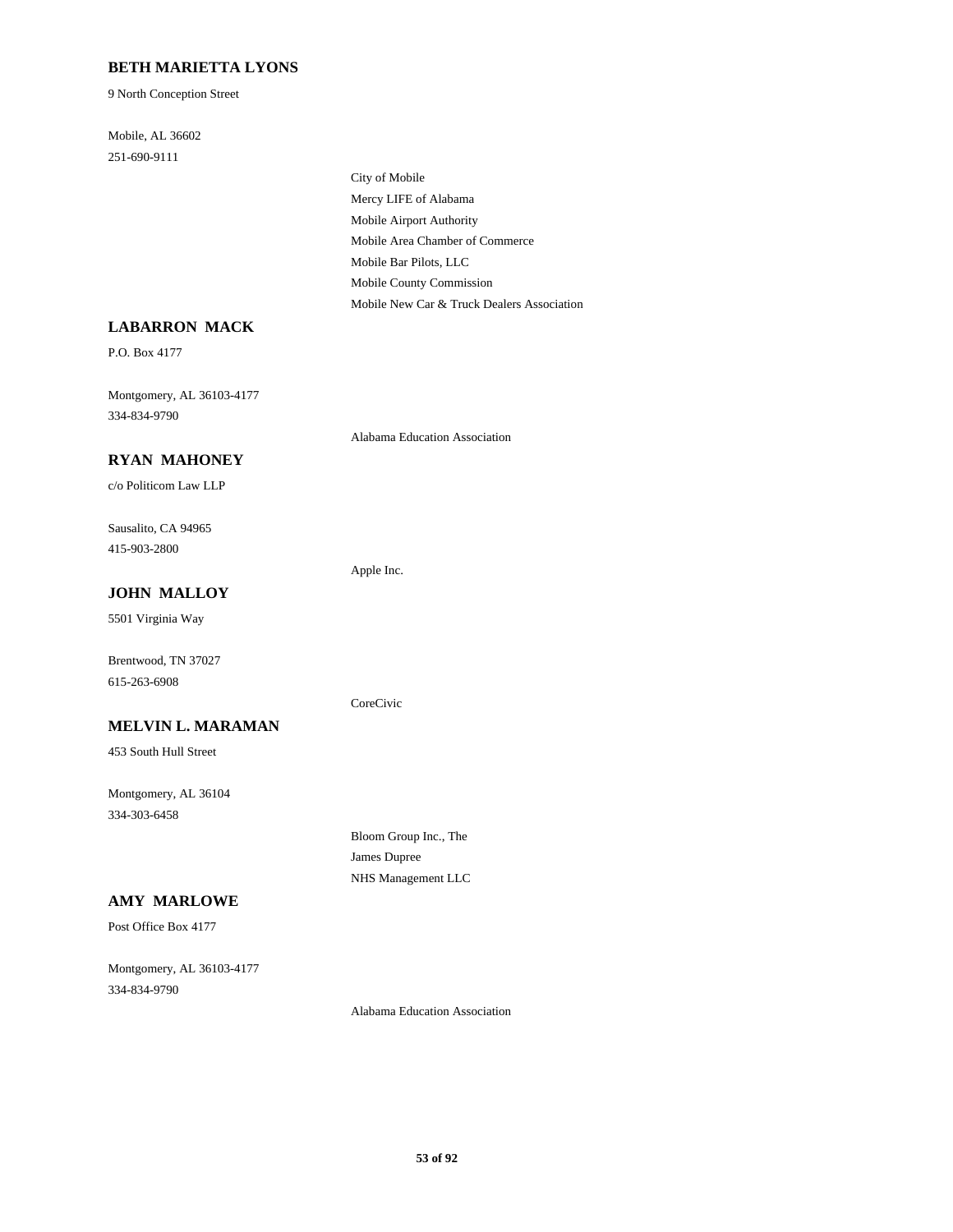### **ELFRIEDE MARSH**

P.O. Box 4177

Montgomery, AL 36103-4177 334-834-9790

Alabama Education Association

# **JEFF A. MARTIN**

3145 Rolling Rd

Montgomery, AL 36111 334-221-5882

> Alabama Veterinary Medical Association Conservation Alabama RAM Publications, Inc.

# **SAMUEL ISAAC MASHBURN**

20 Hightower Place

Florence, AL 35630 256-764-4661

Shoals Chamber of Commerce

# **BRIAN MASSEY**

810 St. Vincent's Drive

Birmingham, AL 35205 205-930-2134

Ascension Alabama

# **BRIAN S MASSEY**

P.O. Box 4177

Montgomery, AL 36103-4177 334-834-9790

Alabama Education Association

# **ADRIENNE MATHISON**

5811 Jack Springs Rd.

Atmore, AL 36502 251-359-8531

Poarch Band of Creek Indians

# **JANET THOMAS MAY**

P O Box 11552

Montgomery, AL 36111 334-324-1462

> Central Alabama Crimestoppers Thomas-May & Associates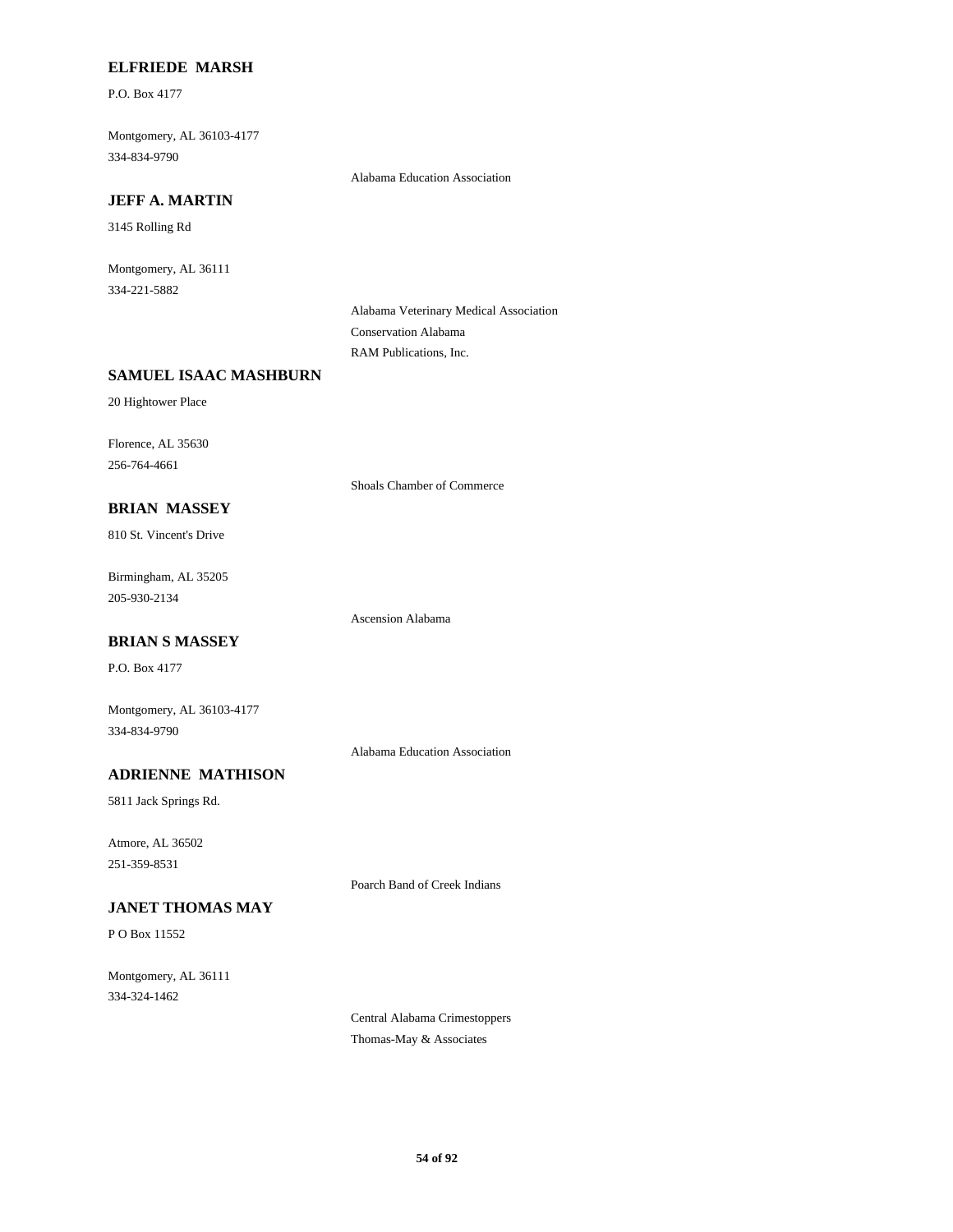# **EDWIN J. (Mac) McARTHUR**

110 North Jackson Street

Montgomery, AL 36104 334-293-3022

Alabama State Employees Association

# **ROY MCAULEY**

401 Adams Avenue

Montgomery, AL 36104 334-314-8340

Manufacture Alabama

# **HOLLY CARAWAY MCCORKLE**

P.O. Box 6576

Montgomery, AL 36106 205-999-2420

Alabama Council of Community Mental Health Boards

### **STEPHEN CHASE MCCORMICK**

500 North East Blvd.

Montgomery, AL 36117 334-272-8781

Alabama Hospital Association

# **JESSE MCDANIEL**

P.O. Box 4177

Montgomery, AL 36103-4177 334-834-9790

Alabama Education Association

### **MATTHEW C. McDONALD**

RSA Battle House Tower

Mobile, AL 36602 251-439-7576

> Alabama Civil Justice Reform Committee American Property Casualty Insurance Association (APCIA) Mobile County Probate Court The Williams Companies, Inc.

# **LOGAN MCFADDIN**

215 South Monroe Street, Suite 720

Tallahasse, FL 32301 847-553-3614

American Property Casualty Insurance Association (APCIA)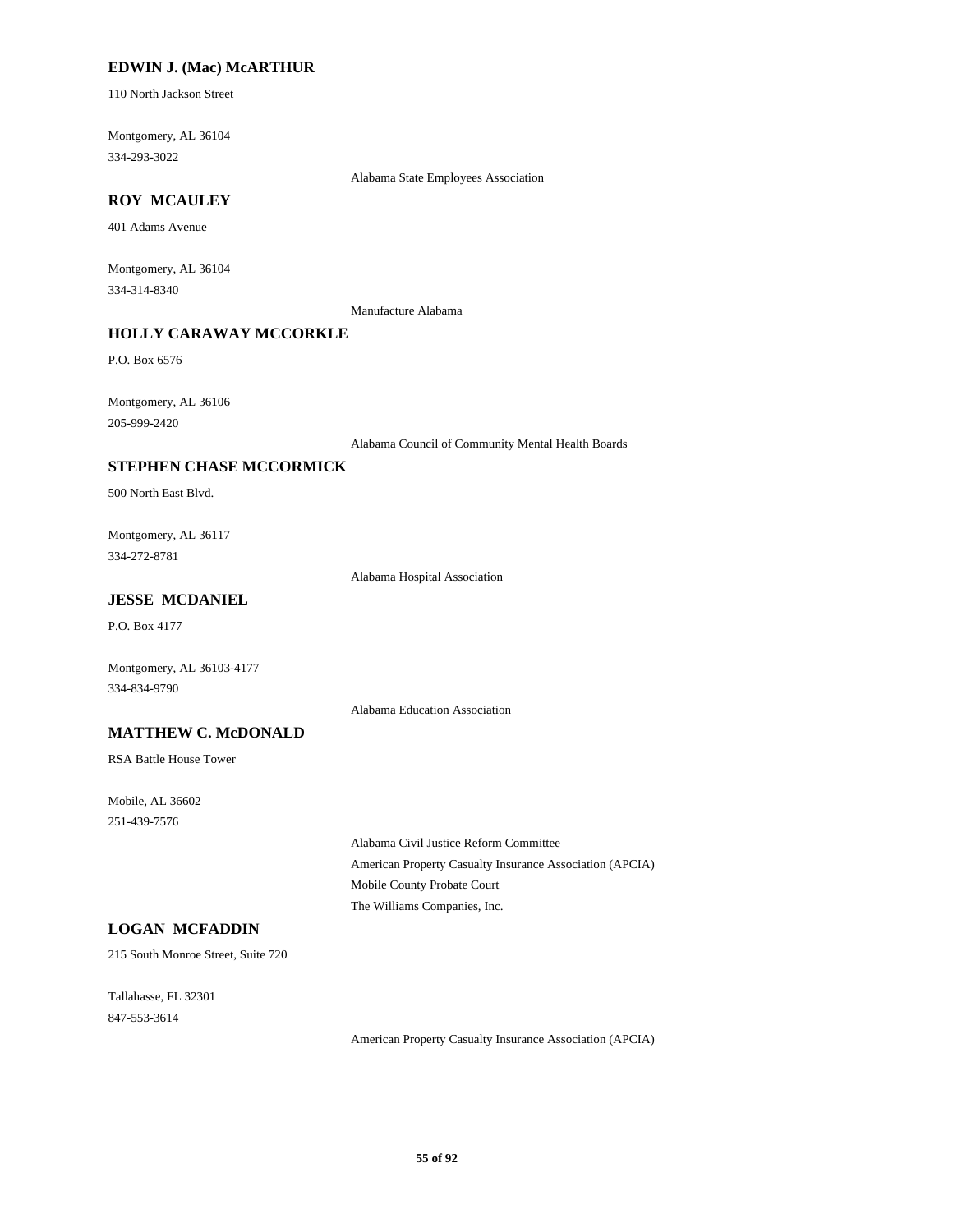### **AMY RIGSBY MCGHEE**

117 Wicker Way

Daphne, AL 36527 251-622-0994

> Click-McGhee, LLC Rigsby-McGhee Farm Foundation, Incorporated Ropir Kelit International, Inc

### **ROBERT MCGHEE**

5811 Jack Springs Road

Atmore, AL 36502 251-368-9136

Poarch Band of Creek Indians

# **RANDALL K MCGILBERRY**

825 Bayshore Drive, Suite 507

Pensacola, FL 32507 251-604-5379

Alabama Corrections Officers Association, LLC

### **THEODORE BRUCE MCGOWIN**

104 St. Francis Street

Mobile, AL 36602 251-432-5511

> Hunt Refining Company Keep Mobile Growing

### **LEE UPTON MCGRATH**

520 Nicollet Mall, Suite 550

Minneapolis, MN 55402 612-435-3451

Institute for Justice

# **ASHLEY MCLAIN**

534 Adams Avenue

Montgomery, AL 36104 334-262-0014

> Alabama Education Association School Superintendents of Alabama (SSA)

# **HARRY M. McMILLAN**

Post Office Box 241651

Montgomery, AL 36124-1651 334-244-9119

McMillan & Associates LLC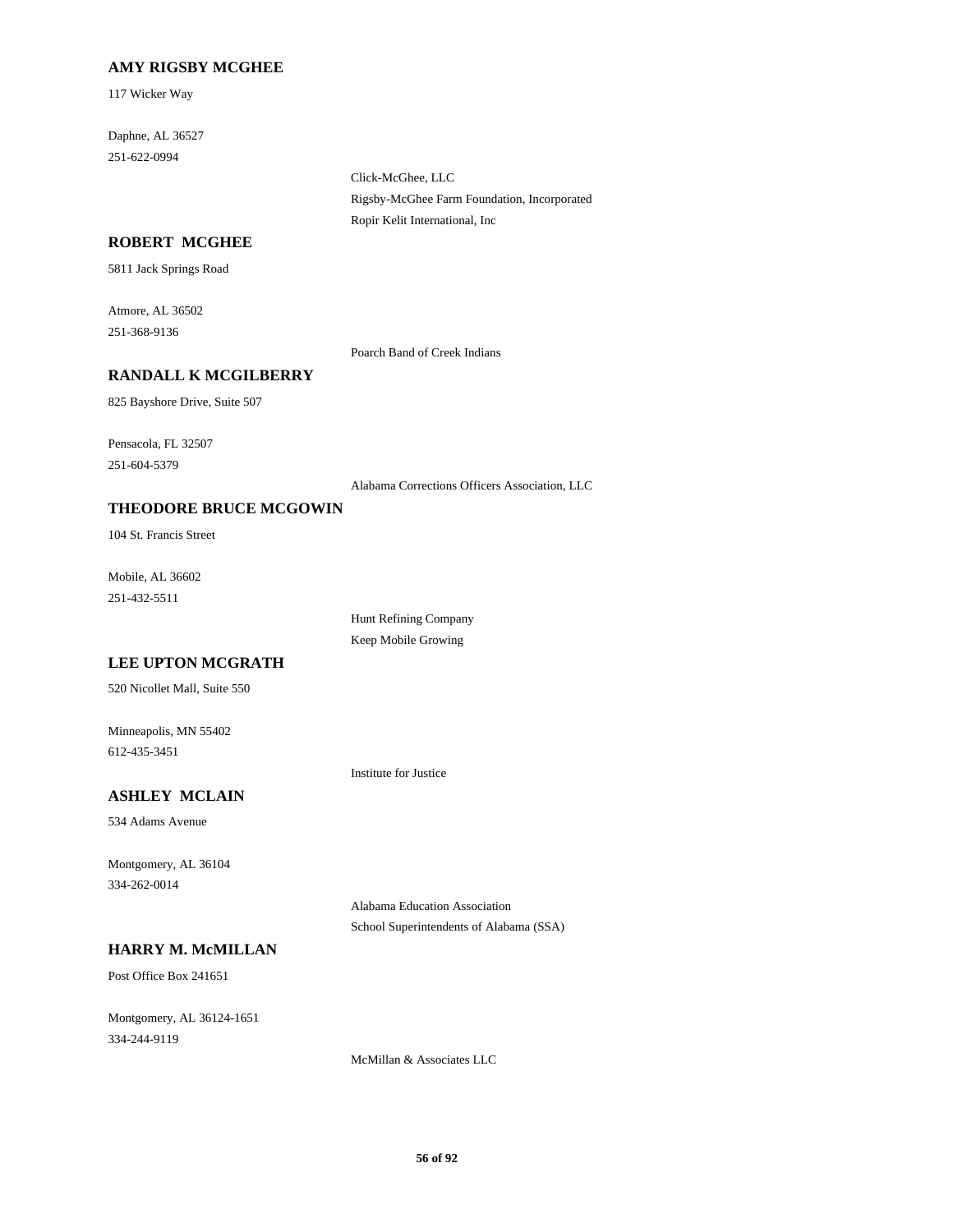# **McMillan & Associates, LLC**

P. O. Box 241651

Montgomery, AL 36124 334-244-9119

> Alabama Association of School Boards Alabama Onsite Wastewater Association Alabama Water & Waste Water Institute AT&T Alabama McMillan & Associates LLC Tuskegee University ( CAENS)

#### **EDGAR RANDALL MCRAE, JR.**

4770A Woodmere Blvd.

Montgomery, AL 36106 334-272-8780

International Paper Company

# **PATRICK D MCWHORTER**

3275 Hayneville Ridge Road

Mathews, AL 36052 334-221-0220

> Alabama Fireworks Association Alabama Grocers Association Assurant Inc. Shelton Fireworks The McWhorter Group, Inc.

### **J. ROBIN MEARS**

2534 Decatur Highway

Gardendale, AL 35071 205-631-3000

Alabama Christian Education Association

#### **TERESA T. MENDEZ**

1085 Chesson Hill Drive

Fitzpatrick, AL 36029 334-657-6575

Alabama Orthopaedic Society

#### **KATE MESSERVY**

2 N Jackson Street

Montgomery, AL 36104 334-834-6000

Business Council of Alabama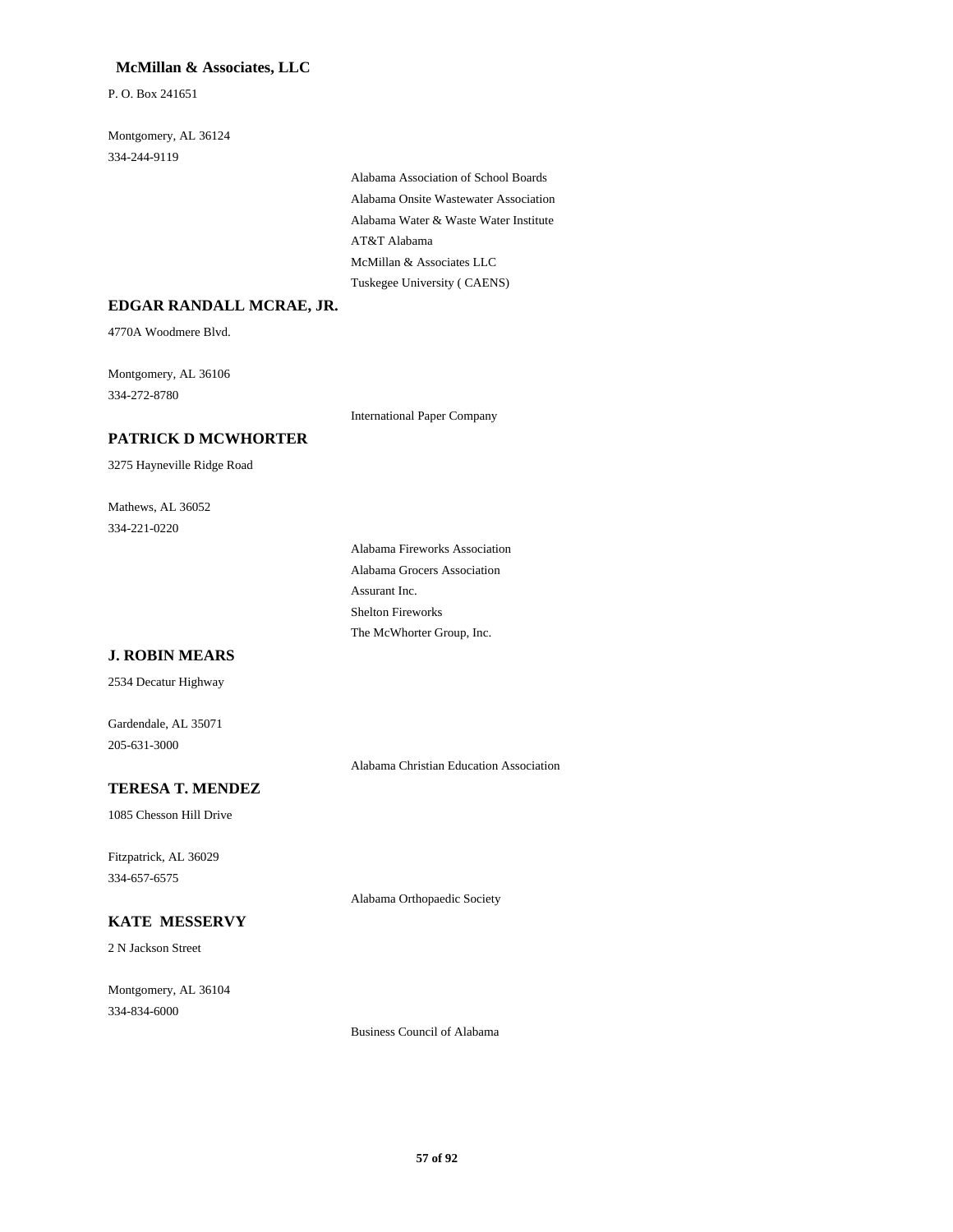### **TRACEY A. MEYER**

P.O. Box 4980

Montgomery, AL 36103 334-277-9700

Alabama Association of School Boards

# **CHRIS MILLER**

1455 Market Street

San Francisco, CA 94103 202-794-7387

Uber Technologies, Inc

# **DEBORAH K. MILLER**

3 South Jackson Street

Montgomery, AL 36104 334-264-5537

Miller Development Group

### **JEFF M. MILLER**

3 South Jackson Street

Montgomery, AL 36104 334-264-5537

Miller Development Group

Alzheimer's Association

# **JESSICA MILLER**

873 Cable Drive

Birmingham, AL 35226 334-429-0211

#### **Miller Development Group**

3 S Jackson St

Montgomery, AL 36104 334-264-5537

> Alabama Restaurant and Hospitality Association Alabama State Chiropractic Association ARHA Foundation CGI Technologies & Solutions City of Anniston City of Troy Coalition of Ignition Interlock Manufacturers Deborah K. Miller, LLC Gilead Sciences, Inc. Jacksonville State University Miller Development Group Pike County Commission Polaris Industries Professional Services Group Subcontractors Association of Alabama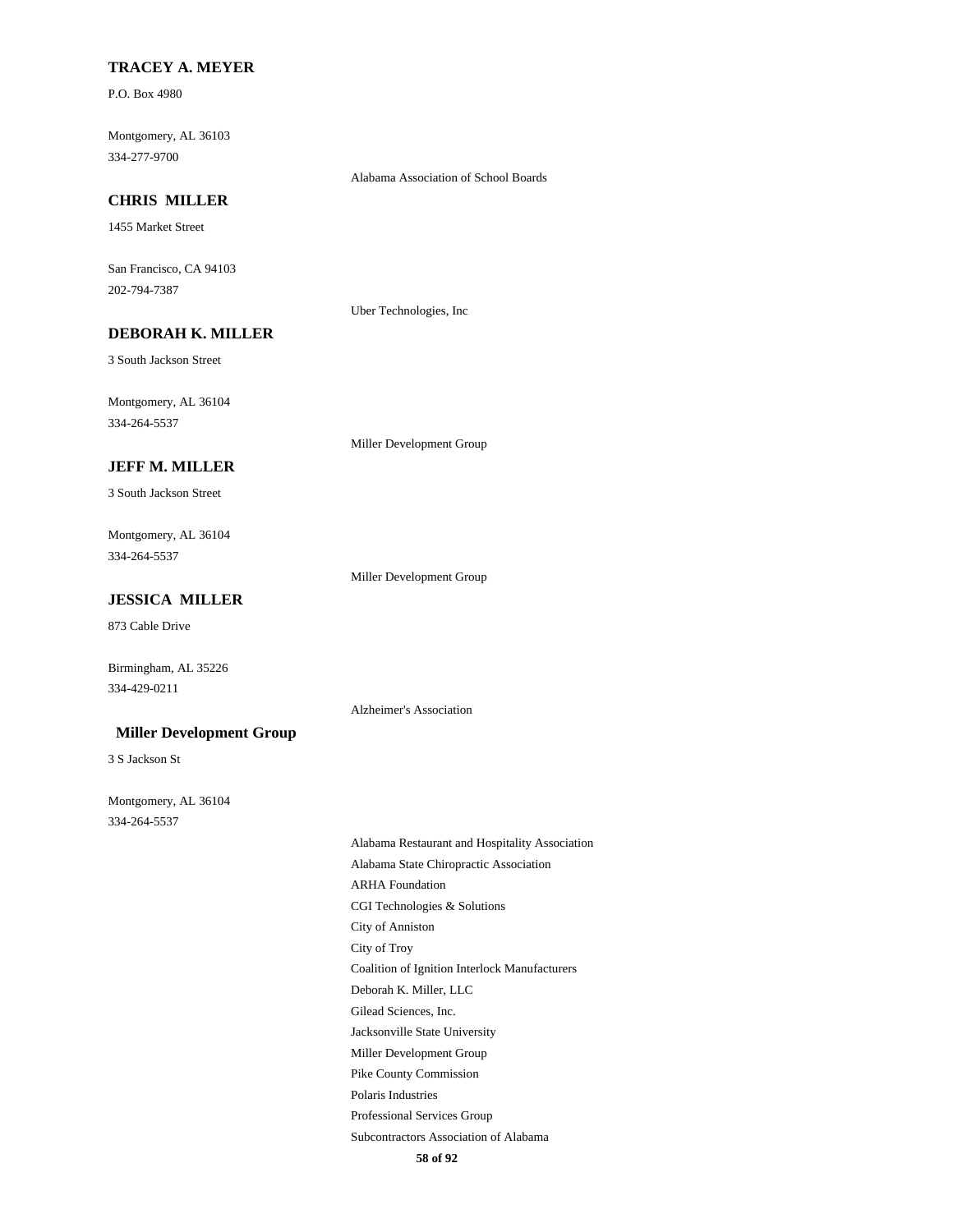Troy CableVision Vision Research Corporation Zoom Motorsports, LLC

#### **Whitney Miller-Nichols**

534 Adams Avenue

Montgomery, AL 36104 334-262-0014

School Superintendents of Alabama (SSA)

# **JILISA RENEE MILTON**

400 S Union St # 340

Montgomery, AL 36104 334-832-9060

Alabama Arise

# **DANIEL ROSS MITCHELL**

909 Oaklawn Drive

Vestavia Hills, AL 35216-2334 205-382-1224

Brookwood Baptist Health

Johnson & Johnson

# **JESSICA W MONROE**

354 Cornell Ave

Baton Rouge, LA 70808 225-205-3503

### **JOEL F MOON**

555 Alabama Street

Montgomery, AL 36104 334-265-8733

Alabama Forestry Association

# **JOHN H MOORE**

441 High Street Suite 112

Montgomery, AL 36104 334-324-7636

> Alabama Always Government Corporate Partners, LLC Poarch Band of Creek Indians Teague, Gray & Moore,LLC

# **TRACY MOORE**

P.O. Box 4177

Montgomery, AL 36103-4177 334-834-9790

Alabama Education Association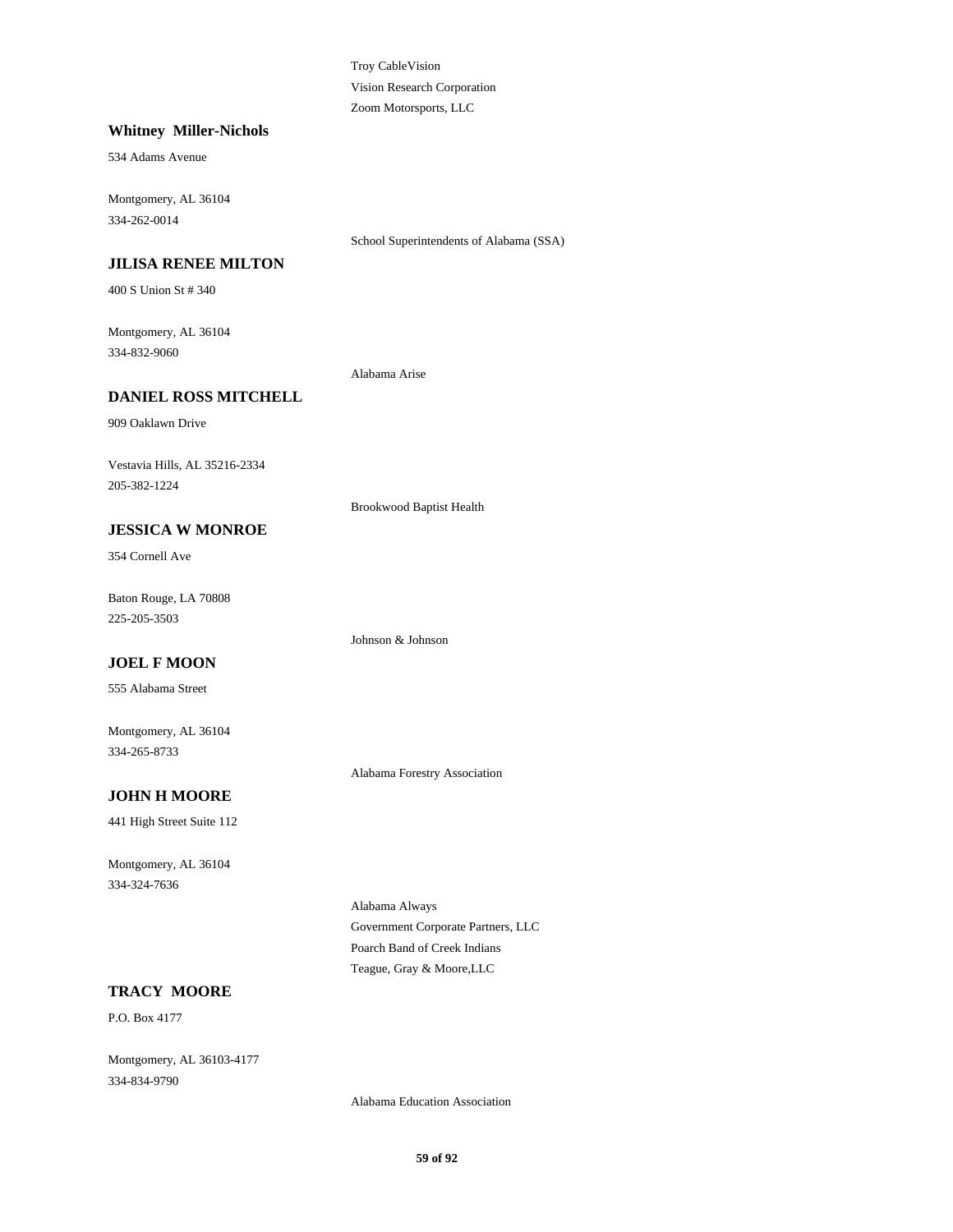# **HAROLD DEAN MOOTY, JR.**

600 Clay Street

Montgomery, AL 36104 334-264-0400

Petroleum and Convenience Marketers of Alabama

# **ANGELA MORGAN**

P.O. Box 4177

Montgomery, AL 36103-4177 334-834-9790

Alabama Education Association

# **GENEVIEVE MORRIS**

5801 E Shirley Ln

Montgomery, AL 36117 334-328-0205

Genevieve Morris

### **JEREMIAH MICHAEL MOSLEY**

3530 Independence Drive

Birmingham, AL 35209 205-484-0099

Bob Riley & Associates, LLC

# **JAMES MOSTELLER**

PO Box 10691

Tallahassee, FL 32302 850-391-4200

Excellence in Education National, Inc., d/b/a Excellence in Education in Action

### **ALLISON MUHLENDORF**

PO Box 4433

Montgomery, AL 36103 334-279-7188

A+ Education Partnership

# **MELISSA DIANE MULLINS**

456 Reese Road

Alexander City, AL 35010 256-794-9282

> Alabama Cannabis Coalition Alabama Republicans AGAINST Marijuana Prohibition Alabamians 4 Medical Cannabis Freedom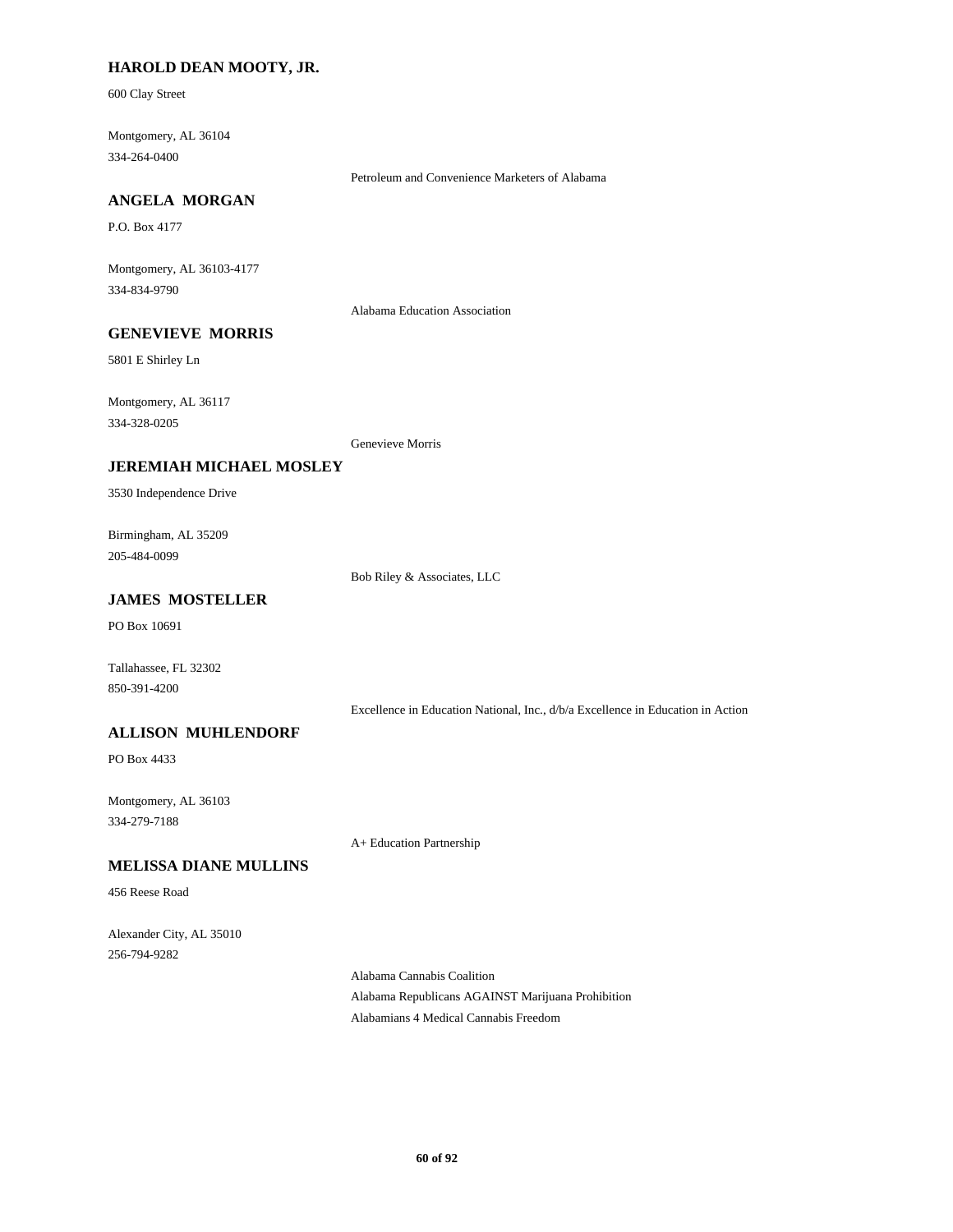### **KATHERINE MUNAL**

P.O. Box 10691

Tallahassee, FL 32302 850-391-4200

#### **CAITLIN MURRAY**

3601 Vincennes Road

Indianapolis, IN 46268 850-492-8424

National Association of Mutual Insurance Companies (NAMIC)

Excellence in Education National, Inc., d/b/a Excellence in Education in Action

# **JAY MURRILL**

3530 Independence Drive

Birmingham, AL 35209 205-879-5000

**DILLON NETTLES**

P.O. Box 6179

Montgomery, AL 36106 334-420-1745

ACLU of Alabama, Inc.

AIDS Alabama, Inc.

Alabama Occupational Therapy Association Speech and Hearing Association of Alabama

# **HEIDI NETTLES**

P.O. Box 4177

Montgomery, AL 36103-4177 334-834-9790

Alabama Education Association

# **STEPHANIE B. NORRELL**

Post Office Box 241651

Montgomery, AL 36124-1651 334-244-9119

McMillan & Associates LLC

# **BARBARA J O'BRIEN**

3626 Biltmore Ave.

Tallahassee, FL 32311 850-321-4112

Enova Online Services, Inc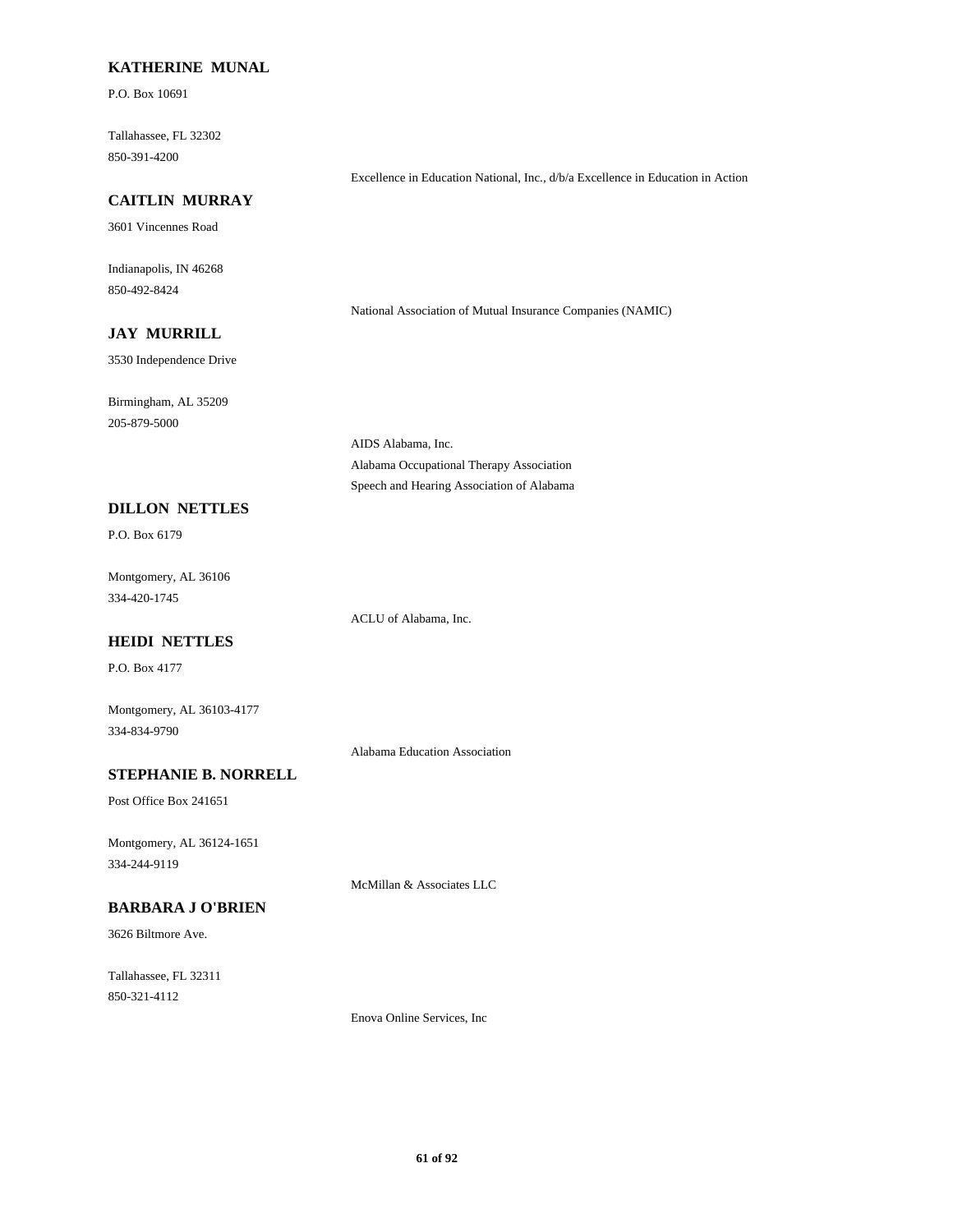### **CORINN O O'BRIEN**

1 Retail Drive, Third Floor West

Montgomery, AL 36110 334-279-1886

A+ Education Partnership

# **KAREN O'KEEFE**

2370 Champlain NW

Washington, DC 20009 202-462-5747

Marijuana Policy Project

3 South Jackson Street

**MICHAEL O'MALLEY**

Montgomery, AL 36104 334-264-5537

> Alabama Association of Health Plans Delta Dental Insurance Co. Outdoor Preservation Alabama

# **CATHRYN OAKLEY**

1640 Rhode Island Ave NW

Washington, DC 20009 202-216-1583

Human Rights Campaign

# **EMILY OGDEN**

406 Clifton Place

Nashville, TN 37215 615-477-4150

American Cancer Society Cancer Action Network

# **MORGAN Major O OGILVIE, JR**

2570 Ruffner Road

Birmingham, AL 35210 205-986-4800

Ready Mix USA, LLC

# **BRANDON OWENS**

3914 Watermelon Rd #8B

Northport, AL 35473 205-454-7151

Alabama Beverage Licensees Association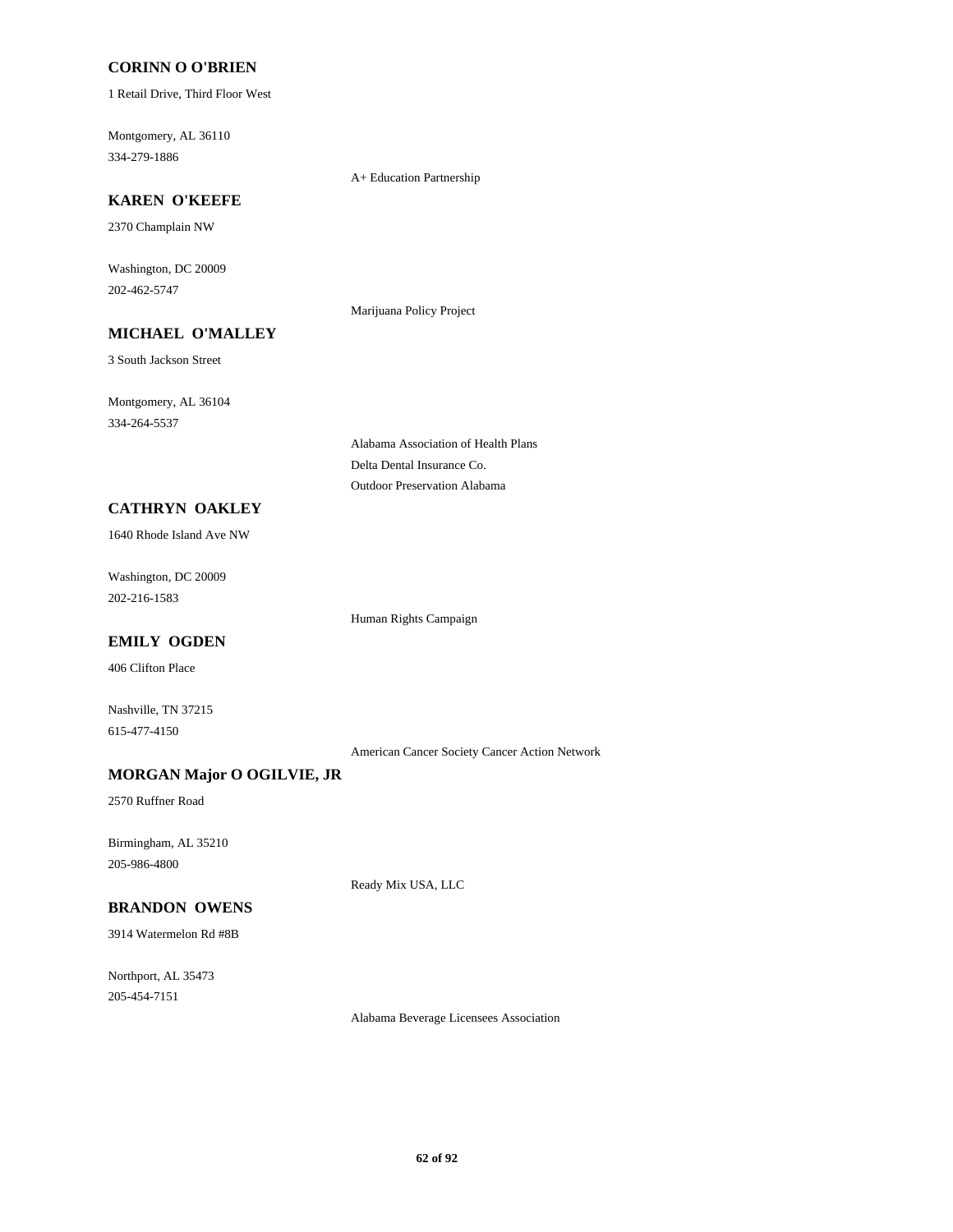### **BRYAN D PARKER**

535 Adams Avenue

Montgomery, AL 36104 334-262-2566

Alabama League of Municipalities

### **ROBERT DOUGLAS PARTEN**

2300 W Eisenhower Blvd

Loveland, CO 80537 877-405-4570

National Association for Gun Rights

# **JANICE PASKINS**

P.O. Box 4177

Montgomery, AL 36103-4177 334-834-9790

Alabama Education Association

# **G. FERRELL PATRICK**

6251 Kathmoor Drive

Montgomery, AL 36117 334-315-1353

> Alabama ID/DD 310 Association American Pharmacy Cooperative, Inc. American Pharmacy Network Solutions Creative Game Technologies Curaleaf, Inc Edgenuity Falcon, LLC Gainwell Technologies LLC iteach Knowles and Sullivan, LLC Patrick Company, The RAI Service Company ScribSoft Holdings, Inc. dba Permitium The Carpenter Health Network Wellness Pharmacy

### **BENJAMIN W. PATTERSON**

423 S. Hull Street

Montgomery, AL 36104 334-262-2577

Fine, Geddie & Associates, LLC

# **STEVE R PEGUES**

233 Windchase Drive

Birmingham, AL 35242 205-369-9352

Steve Pegues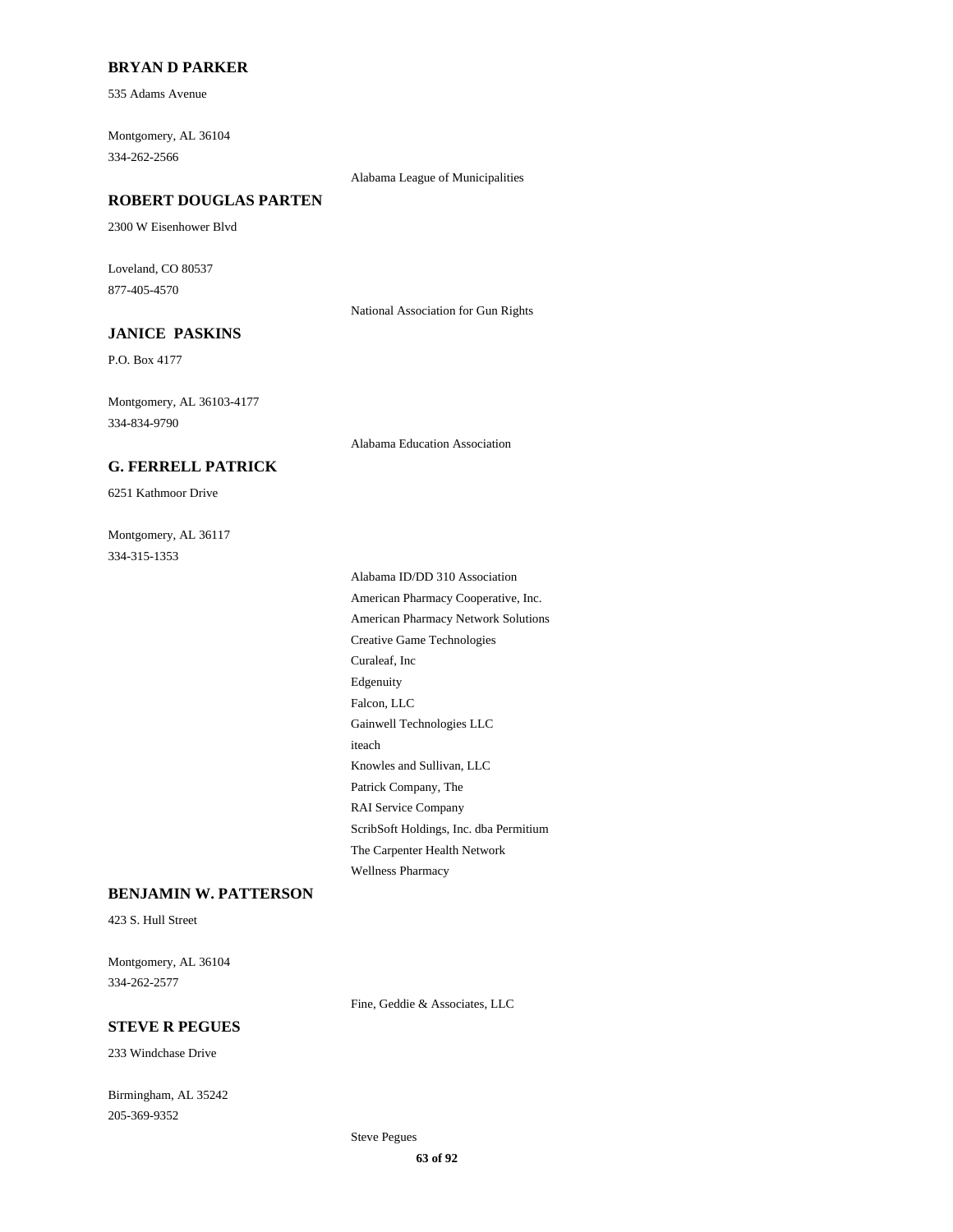### **JAMES V PERDUE**

300 Hickory Dr

Muscle Shoals, AL 35661 334-399-1655

> Carter's Contracting Services Jim Perdue & Associates, LLC RAVUS Cyber

### **DARYL OSCAR PERKINS**

1600 5th Street NW

Center Point, AL 35215 205-533-4871

> Birmingham Business Alliance Birmingham-Jefferson County Transit Authority WATCO Companies

# **LYNN PETTWAY**

P.O. Box 4177

Montgomery, AL 36103-4177 334-834-9790

Alabama Education Association

Alabama Association of Realtors Alabama Education Association THE PICKENS GROUP, LLC

# **CURTIS C PICKENS**

The Pickens Group, LLC

Birmingham, AL 35202 205-475-5900

### **PAUL PINYAN**

Post Office Box 11000

Montgomery, AL 36191-0001 334-613-4204

Alabama Farmers Federation/Alfa

# **SUSAN POLING**

3066 Zelda Road, Box 215

Montgomery, AL 36561 334-721-4115

ALA Leaders in Educational Technology

# **ANNA MERRILL PRITCHETT**

400 South Union Street

Montgomery, AL 36104 334-954-3065

AARP Alabama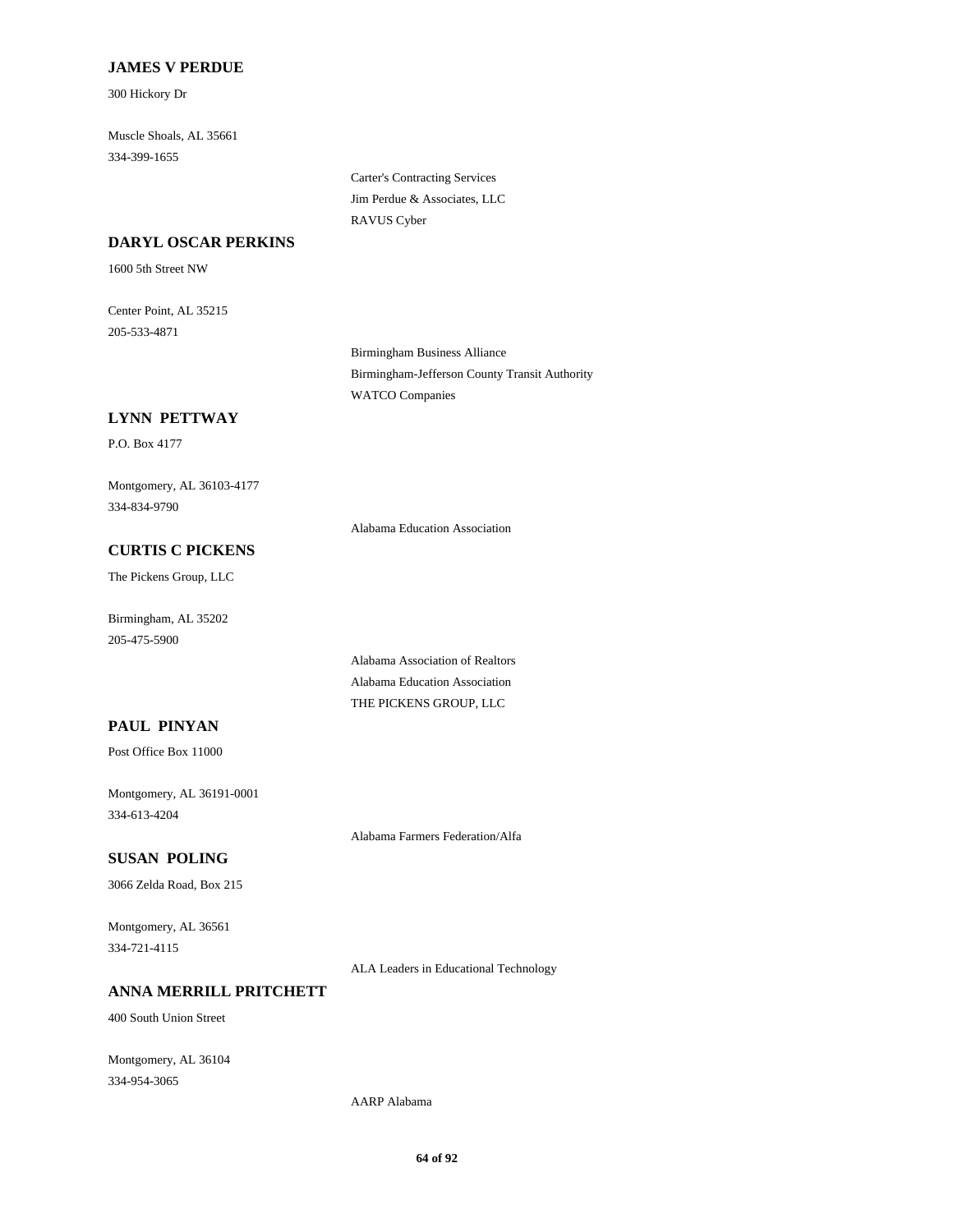# **JEFFREY ADAM RABREN**

Red Level Strategies

Birmingham, AL 35259 205-901-8315

> BL Harbert International, LLC CDG Engineers & Associates Muzology, LLC Rengrow, Inc.

#### **STEPHEN RABY**

116 Jefferson Street

Huntsville, AL 35801 256-546-9967

> Charter Communications Inc City of Huntsville City of Tuscaloosa Huntsville-Madison County Airport Authority Tom Coker & Associates

#### **KARL G RAYBORN**

P.O. Box 244014

Montgomery, AL 36124 334-215-2732

Alabama Rural Electric Association of Cooperatives

#### **CHARLIE JAY REED**

1830 28th Avenue South

Birmingham, AL 35209 205-870-9768

Associated Builders & Contractors of Alabama, Inc.

### **JOHNATHAN BART REEVES**

P.O. Box 4980

Montgomery, AL 36103 334-277-9700

Alabama Association of School Boards

### **JASON TODD REID**

7515 Halycon Summit Dr., Suite 200

Montgomery, AL 36117 334-834-3006

Home Builders Association of Alabama

# **Andre Reid & Associates**

4346 Forrest Park Drive

Eight Mile, AL 36613 334-324-4270

AT&T Alabama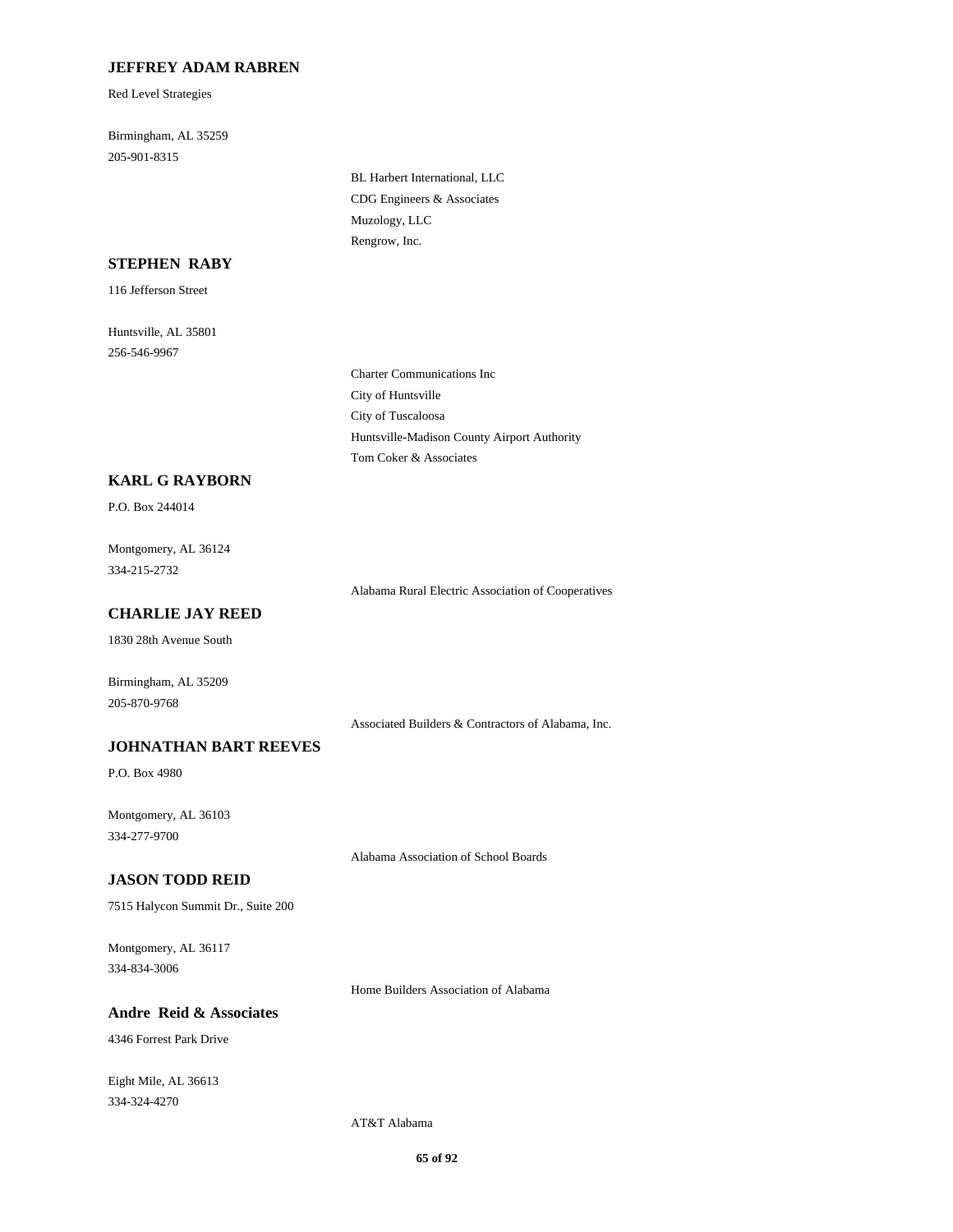Mobile County Public School System Oscity, LLC Varigard, LLC Windom, Galliher & Associates

#### **M. SUZANNE RESPESS**

1600 Seventh Avenue South

Birmingham, AL 35233 205-638-9652

Children's Hospital of Alabama dba Children's of Alabama

# **JONATHAN REYES**

PO Box 4184

New York, NY 10163 646-324-8250

Everytown for Gun Safety Action Fund

### **JOSEPH RICE**

12257 S WADSWORTH BLVD

Littleton, CO 80125-8504 303-977-6521

Lockheed Martin

# **KATIE SANDERS RICHARD**

522 Washington Avenue

Montgomery, AL 36104 334-386-5369

Alabama Association of Realtors

#### **EUGENE ALLEN RICHARDSON**

133 Peachtree Street, NE

Atlanta, GA 30303 404-652-5349

Koch Companies Public Sector, LLC and Affiliates

#### **DARRELL BREN RILEY**

435 South McDonough Street

Montgomery, AL 36104 334-834-1061

Alabama AFL-CIO

# **MONICA D. RILEY**

900 S. Perry Street

Montgomery, AL 36104 334-420-1746

ACLU of Alabama, Inc.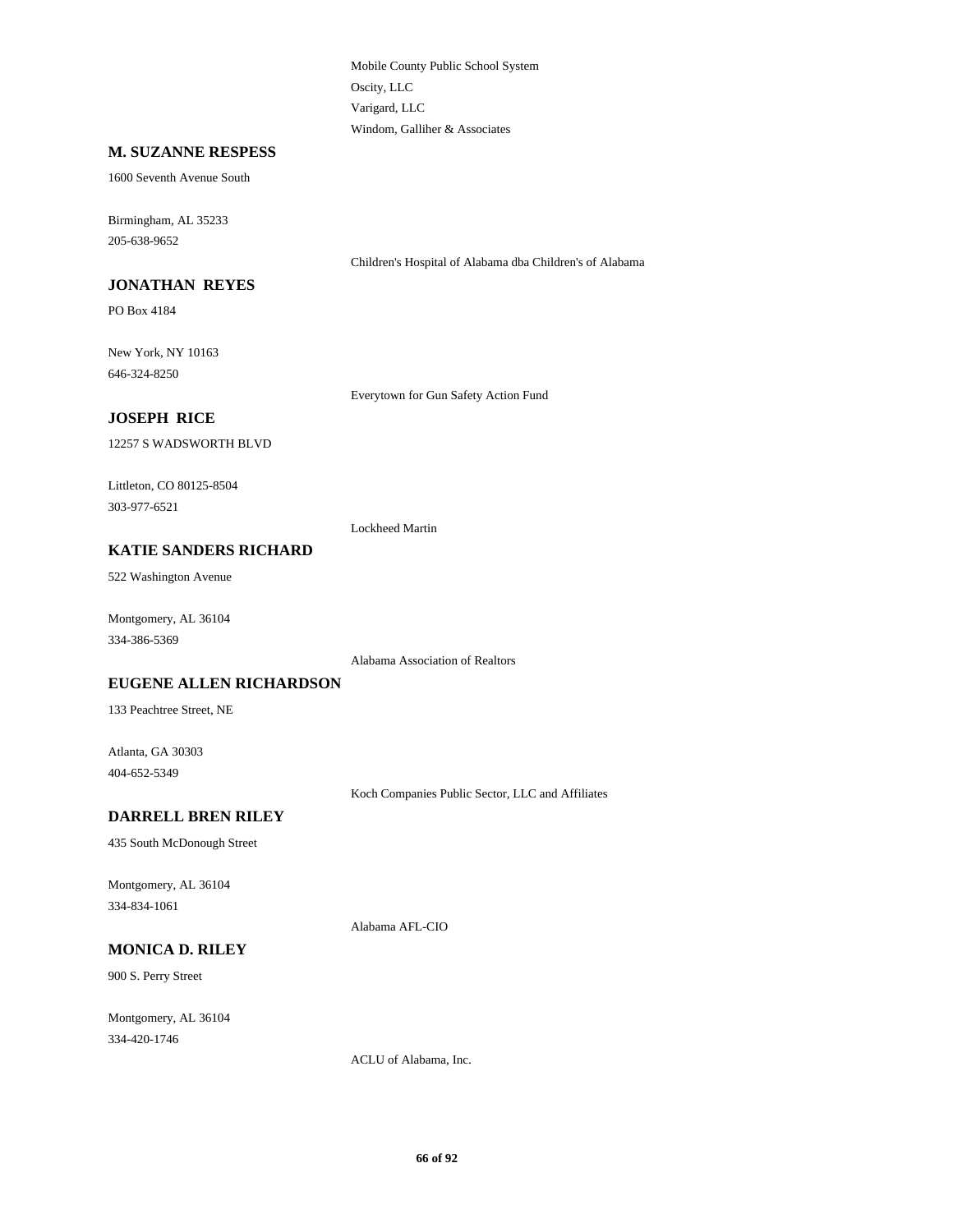# **ROBERT RENFROE RILEY**

3530 Independence Drive

Birmingham, AL 35209 205-484-0099

Bob Riley & Associates, LLC

### **Bob Riley & Associates, LLC**

3530 Independence Drive

Birmingham, AL 35209 205-484-0099

> Abel Healthcare Enterprises, LLC. Alabama Affordable Housing Association Austal USA Bob Riley & Associates, LLC Brett Real Estate Robinson Development Co., Inc. City of Orange Beach Crown Castle and its Affiliates Halmore, Inc Qualico Steel Co., Inc. RA-LIN

# **COURTNEY ROARK**

734 15th Street NW

Washington, DC, DC 20005 202-965-7701

URGE: Unite for Reproductive & Gender Equity

#### **DAN ROBERTS**

PO Box 55924

Birmingham, AL 35255 256-724-2191

Alabama Brewers Guild

American Roads LLC

#### **GARY MACK ROBERTS**

49 Emerald Mountain Expressway

Wetumpka, AL 36093 334-512-0380

#### **PRESTON ROBERTS**

P.O. Box 11000

Montgomery, AL 36191-0001 334-288-3900

Alabama Farmers Federation/Alfa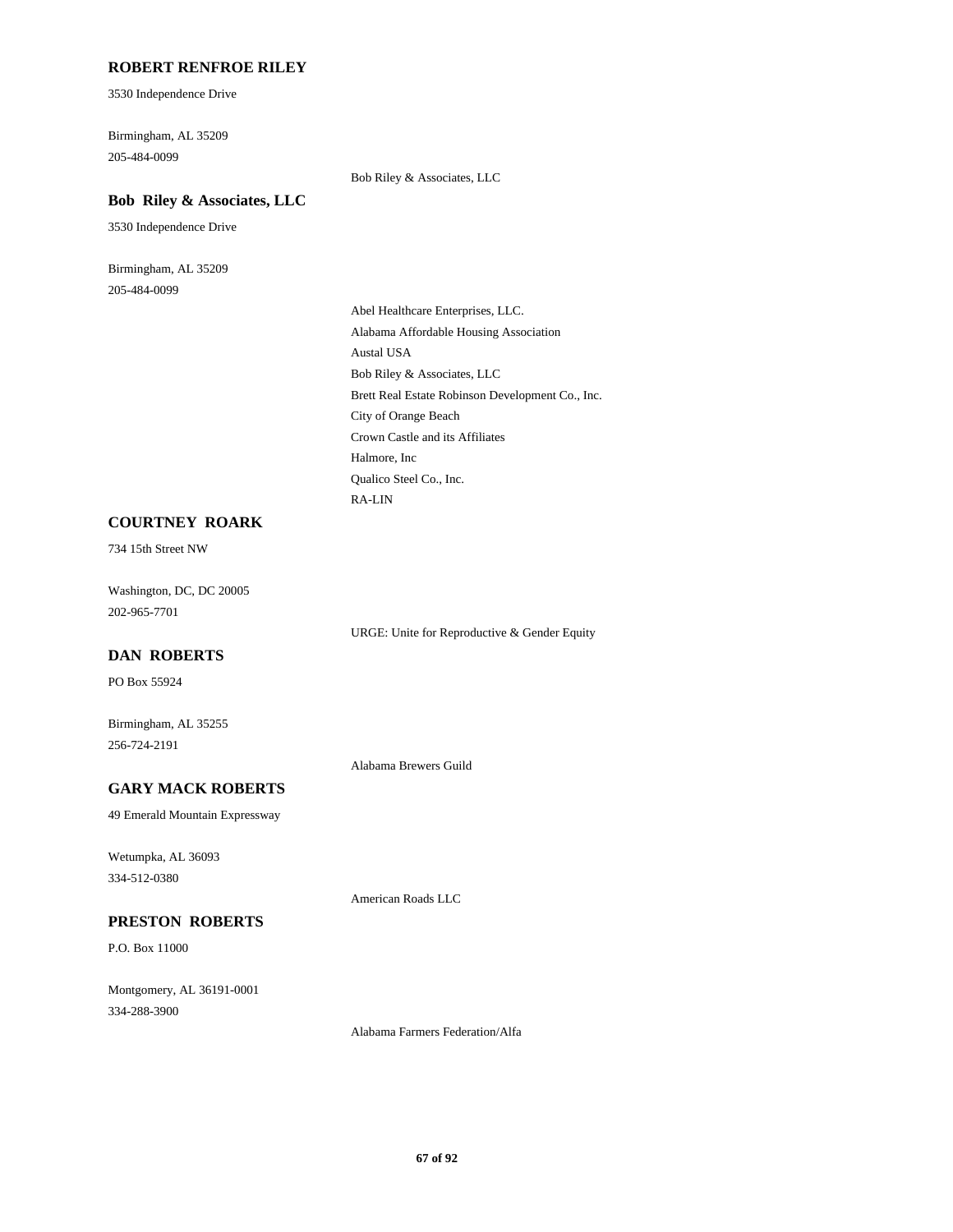# **KIMBERLY ROBERTSON**

529 South Perry Street

Montgomery, AL 36104 334-244-2187

deGraffenried & Company

# **GILBERT BROUGHTON ROGERS**

2829 2nd Ave S.

Birmingham, AL 35233 205-745-3060

Southern Environmental Law Center

# **KYLE ROGERS**

605 Richard Arrington Jr Blvd North

Birmingham, AL 35203 205-645-7722

Spire Inc.

### **SHERON JUDITH ROSE**

P. O. Box 79

Montgomery, AL 36104-4106 334-240-9470

Montgomery Area Chamber of Commerce

### **BRIAN ROSEN**

1515 Woodstock Drive

Oakwood, OH 45419 614-488-3143

Purdue Pharma L.P.

### **JAY MICHAEL ROSS**

11 North Water Street

Mobile, AL 36602 205-250-5000

Adams and Reese LLP

# **QUINTLON ROSS**

P.O. Box 4177

Montgomery, AL 36103-4177 334-834-9790

Alabama Education Association

# **MICHELLE ROTH**

PO Box 230666

Montgomery, AL 36106 334-220-8741

Alabama Cable and Broadband Association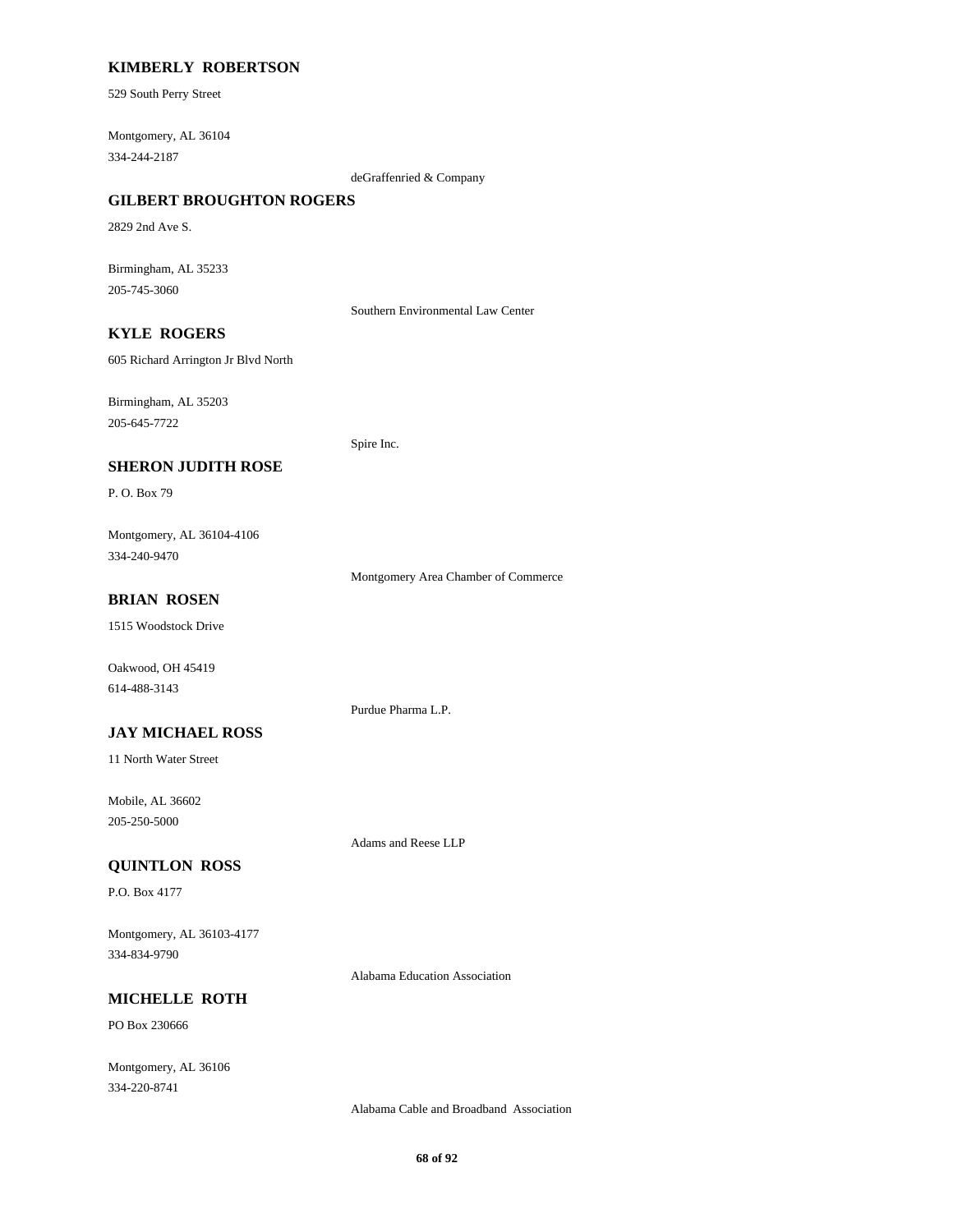# **TOBIN BERNARD ROTH**

Capitol Resources, LLC

Montgomery, AL 36104 334-262-1800

> 2LR Healthcare Holdings dba Heart& Vascular Institute of Alabama Alabama Criminal Defense Lawyers Association Alabama Export Railroad, Inc. Alabama Podiatric Medical Association AlaBloom Medicinal, LLC American Board for Certification of Teacher Excellence American Concrete Pavement Association Southeast Chapter Comcast Conduent, Inc. and Its Affiliates CoreCivic CSX Transportation, Inc. eHawk, Inc. Kohler Co. Lifeguard Ambulance Service McGuireWoods Consulting obo Lexia Learning/ Voyager Sopris Learning NextEra Energy Resources, LLC Organon, LLC Scrap Recyclers Association of Alabama Secure Elections Project Sourcewell Stride Teach for America Teladoc Health , Inc. Tesla, Inc Uber Technologies, Inc Vertex Pharmaceuticals, Inc. WellSky Corporation

#### **DAVID RUSSELL**

P O Box 311363

Birmingham, AL 35214 205-382-5346

Russell & Associates

### **ANNE RUZIC**

6 Montcrest Drive

Mountain Brook, AL 35213 205-516-7131

Boehringer Ingelheim Pharmaceuticals, Inc.

# **AMANDA SALAZAR**

401 Adams Avenue

MONTGOMERY, AL 36104 334-386-3000

Manufacture Alabama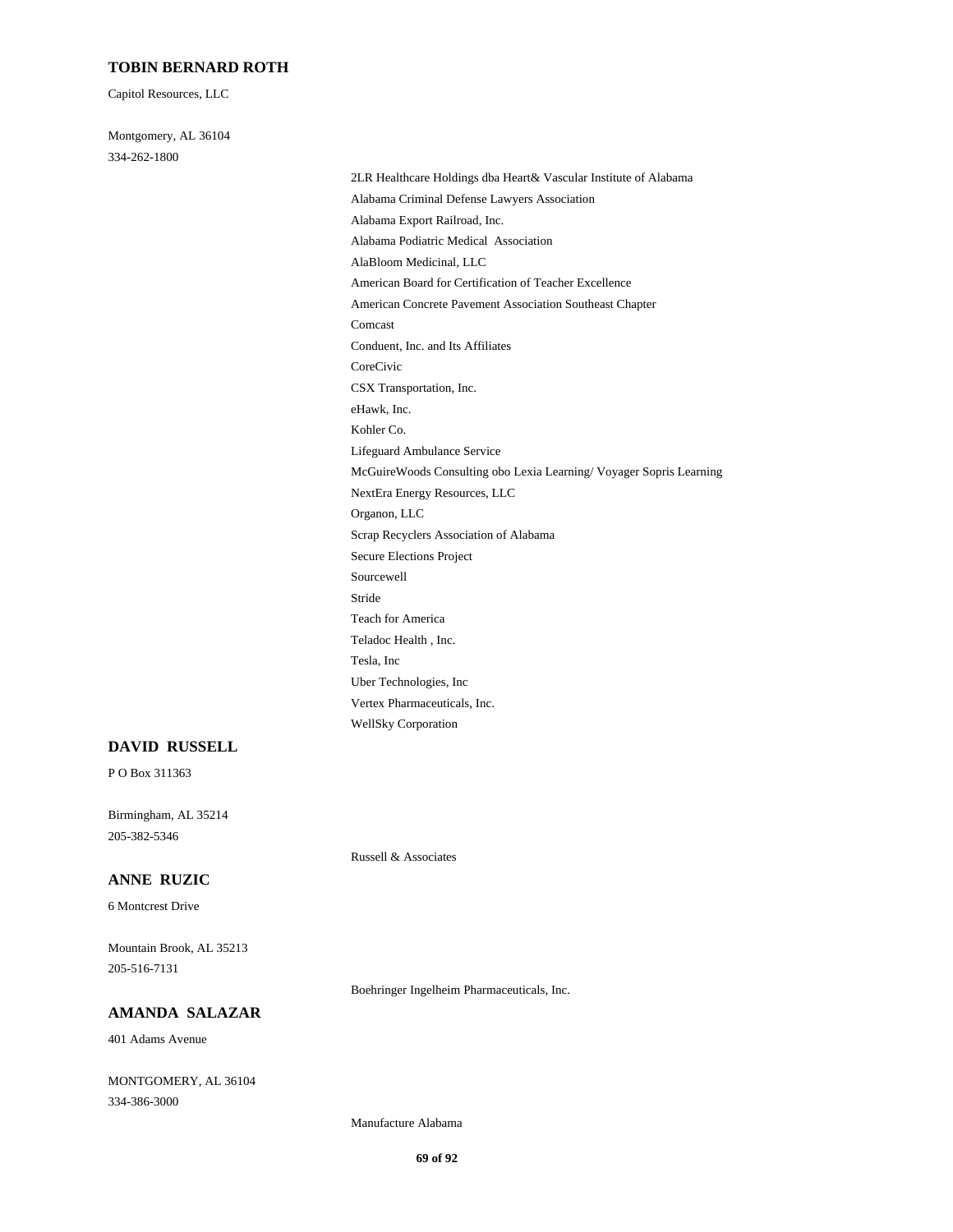### **MARLENE LOUISE SANDERS**

c/o 2350 Kerner Blvd., Ste. 250

San Rafael, CA 94901 415-389-6800

Merck Sharp & Dohme Corp.

# **ALLEN SANDERSON**

401 Adams Avenue, Suite 710

Montgomery, AL 36104 334-244-8948

Bloom Group Inc., The

# **PAUL L SANFORD**

218 Westchester Avenue

Huntsville, AL 35801 256-763-3675

> Alabama Brewers Guild Sanford Restaurant Group, Inc. Tom Coker & Associates

#### **THOMAS JOSEPH SAUNDERS**

555 Alabama Street

Montgomery, AL 36104 334-265-8733

Alabama Forestry Association

# **H MARTY SCHELPER**

1902 County Road 624

Woodland, AL 36280 256-201-6079

> Alabama Cannabis Coalition Alabama Republicans AGAINST Marijuana Prohibition

# **KAITLIN SCHMIDTKE**

1401 New York Ave NW

Washington, DC 20005 202-429-4931

Consumer Energy Alliance

# **CHARLES ANDREW SCHOCK**

100 Peachtree Street, NW

Atlanta, GA 30303 404-221-0405

The Conservation Fund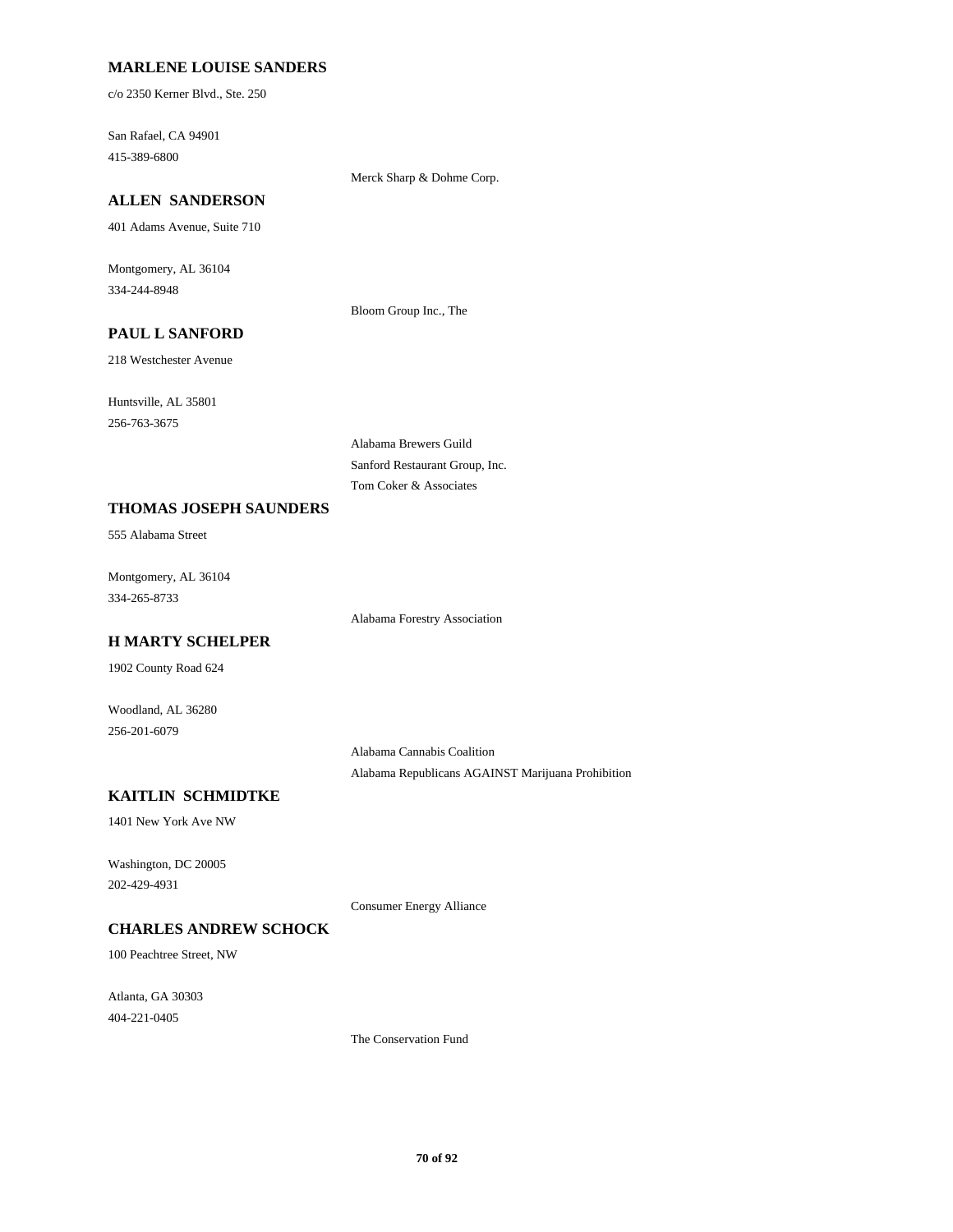# **JOHN SCHREMSER**

4001 Carmichael Road

Montgomery, AL 36117 334-260-0788

> BSWMC, LLC CPM Politika, Inc. Spherion

### **EMILY SCHULTZ**

1425 K Street NW

Washington, DC 20005 205-577-8704

National Alliance for Public Charter Schools

# **ERICA SECHRIST**

Orrick, Herrington & Sutcliffe LLP

Washington, DC 20005 202-849-9002

> BetMGM, LLC DraftKings, Inc FanDuel, Inc.

# **JADA LYNN SHAFFER**

217 Country Club Park

Birmingham, AL 35213 334-233-3674

American Heart Association

# **ASHLEY SHELBY**

4408 Kennesaw Drive

Mountain Brook, AL 35213 251-776-2672

Lilly, USA

# **KENNETH CASEY SHELTON**

IBEW

Calera, AL 35040 205-668-1905

International Brotherhood of Electrical Workers (I.B.E.W.)

# **LINDA SHIRLEY**

P.O. Box 4177

Montgomery, AL 36103-4177 334-834-9790

Alabama Education Association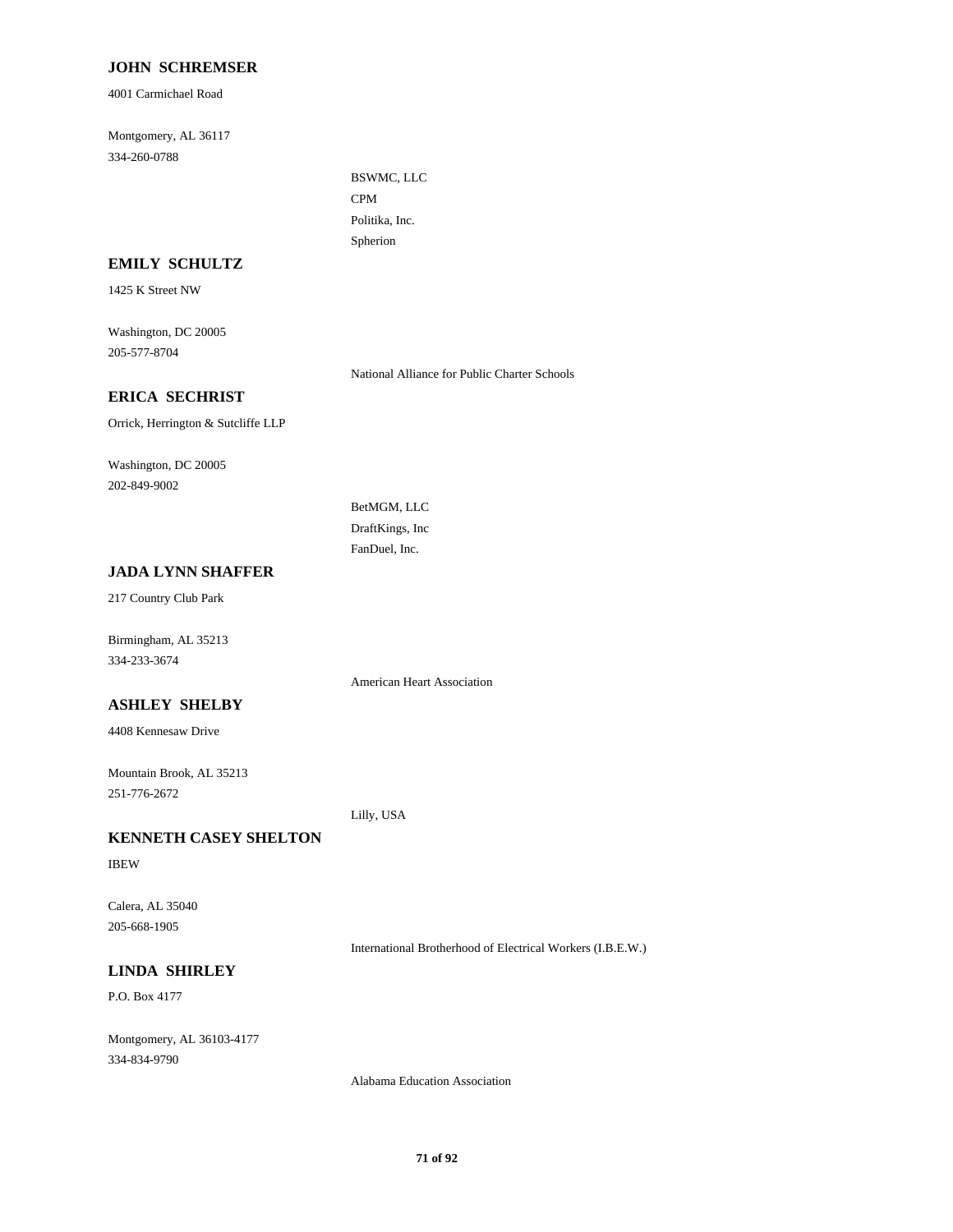### **BEVERLY SIMS**

P.O. Box 4177

Montgomery, AL 36103-4177 334-834-9790

Alabama Education Association

# **DARRYL SINKFIELD**

P.O. Box 4177

Montgomery, AL 36103 334-834-9790

Alabama Education Association

# **JAMIE TODD SIZEMORE**

720 Leslie Ave

Tuscumbia, AL 35674 256-335-5524

Brotherhood of Locomotive Engineers & Trainmen

# **MEGAN SKIPPER**

One Retail Drive, 3rd Flr West

Montgomery, AL 36110 334-279-1888

A+ Education Partnership

Synergy Laboratories

Amgen, Inc.

# **Skipper Group**

Post Office Box 1484

Auburn, AL 36830 256-282-7444

### **TRACY SMALLEY**

1644 Abby Rd

Auburn, AL 36830 706-332-1316

# **CHARLES C. SMITH**

PO Box 29

Demopolis, AL 36732 251-752-3351

WestRock Company

# **EUNICE SMITH**

4200 Stone River Circle

Birmingham, AL 35213 205-879-7096

Eagle Forum of Alabama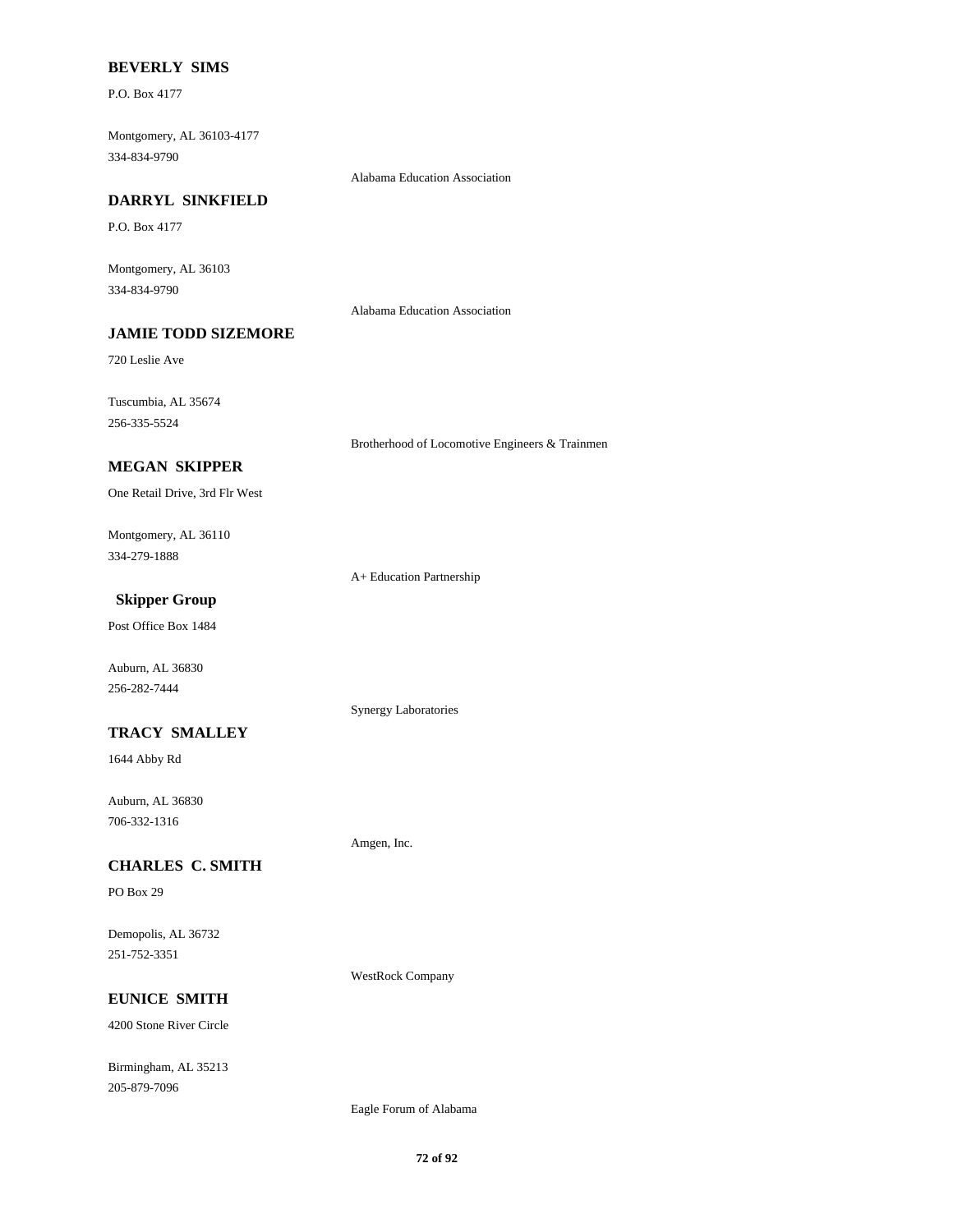### **HOUSTON SMITH**

770 Washington Avenue

Montgomery, AL 36104 334-832-3826

Alabama Power Company

# **JOHNNIE B SMITH**

Alabama Association for Justice

Montgomery, AL 36104 334-262-4974

Alabama Association for Justice

# **MARK SMITH**

420 20th St N

Birmingham, AL 35203 205-502-2500

Shipt, Inc

### **ROBERT LEON SMITH**

151 London Parkway

Birmingham, AL 35211 205-531-6318

Charter Communications Inc

# **SALLY B. SMITH**

Post Office Box 4980

Montgomery, AL 36103 334-277-9700

Alabama Association of School Boards

#### **STEPHANIE HOLDEN SMITH**

5184 Caldwell Mill Road

Hoover, AL 35244-1913 205-243-6088

Thatcher Coalition, LLC

#### **JILL SOMMERS**

P.O. Box 4177

Montgomery, AL 36103-4177 334-834-9790

Alabama Education Association

## **JOHN SORRELL**

1745 Platt Place

Montgomery, AL 36117 334-549-1902

Alabama Concrete Industries Association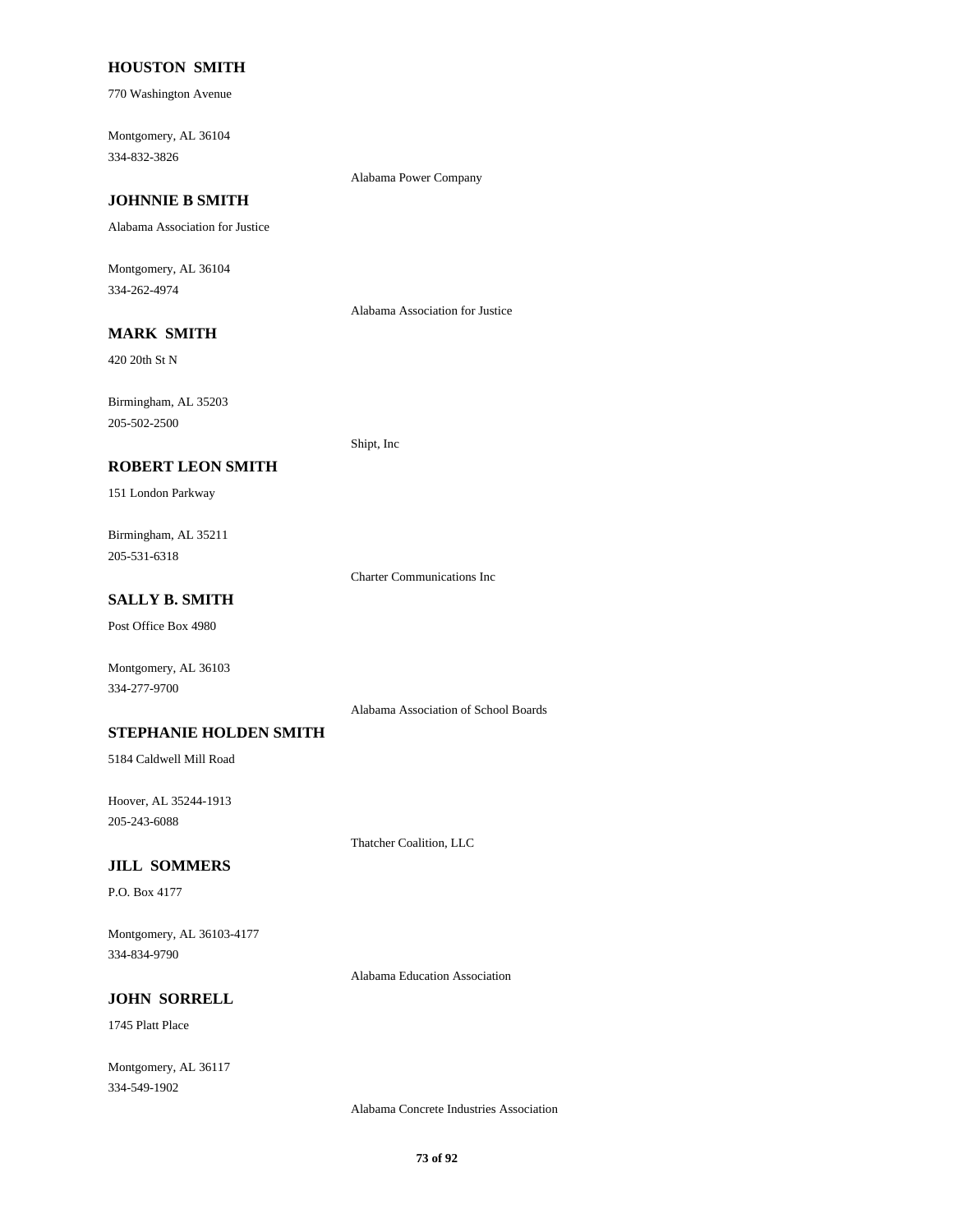## **DIEGO SOTO**

400 Washington Ave

Montgomery, AL 36104 334-956-8200

SPLC Action Fund

# **JERRY W. SPENCER**

The Spencer Group, LLC

Pike Road, AL 36064 334-354-3220

> Alabama Always Alabama Installment Lenders Association Government Corporate Partners, LLC Poarch Band of Creek Indians Veritec Solutions LLC

# **THOMAS SRI**

c/o 2350 Kerner Blvd.

San Rafael, CA 94901 415-389-6800

Raytheon Technologies Corporation

### **MICHAEL CHRISTOPHER STALEY**

1097 AL SEIER ROAD

HOOVER, AL 35226 205-907-2239

> Applied Research Center of Alabama Digital Diagnostics Medela, LLC.

### **IZAAK STANDRIDGE**

P.O. Box 4177

Montgomery, AL 36103-4177 334-834-9790

Alabama Education Association

# **LANE STEPHENS**

111 N. Calhoun St, Suite 6

Tallahassee, FL 32301 850-933-9583

Alabama Dog Hunters Association

# **STEPHEN STETSON**

3352 Lexington Road

Montgomery, AL 36106 334-372-2576

Planned Parenthood Southeast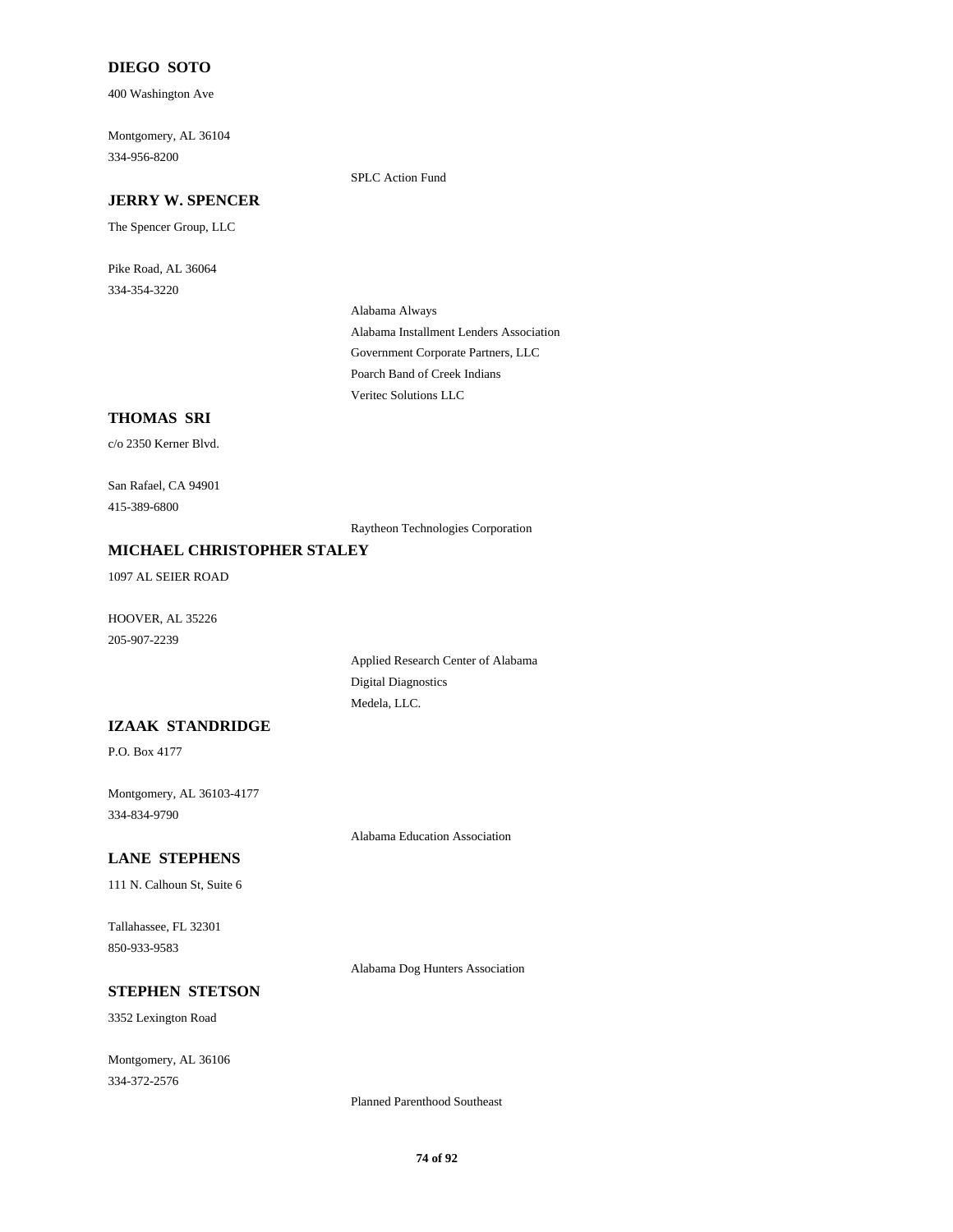# **J. DAVIS STEWART III**

One Federal Place

Birmingham, AL 35203 205-521-8861

Alabama Association of Ambulatory Surgery Centers Alabama Association of Realtors Alabama Bankers Association, Inc. Alabama Opportunity Scholarship Fund Alkermes, Inc. Allegis, Redwood, Maxim Public Affairs LLC Alliance for Automotive Innovation Arsenal Insurance Management, LLC Associated Builders & Contractors of Alabama, Inc. BoomNation, Inc. Business Council of Alabama Carr Farms Carvana, LLC Citizens for Responsible Pet Ownership Community Choice Financial CURO Financial Technologies Corp. DentaQuest, LLC Ductile Iron Pipe Research Association EBSCO Industries, Inc. Economic Development Association of Alabama Inc. Electric Cities of Alabama Elmore County Economic Development Authority Encompass Health Enviva Development Holdings, LLC Facebook, Inc. Fort Morgan Paradise Joint Venture GEO Group, Inc. InState Partners Instructure, Inc. Insurance Auto Auctions Corp. MedImpact Healthcare Systems, Inc. Montgomery Area Chamber of Commerce Mortgage Bankers Association of AL National Cement Company of Alabama, Inc. PayIt, LLC Pfizer Inc. Retirement Systems of Alabama Safra National Bank of New York Spire Inc. Swatek, Vaughn & Bryan The Water Works and Sewer Board of the City of Greenville Verizon Vulcan Materials Company Warrior Met Coal, Inc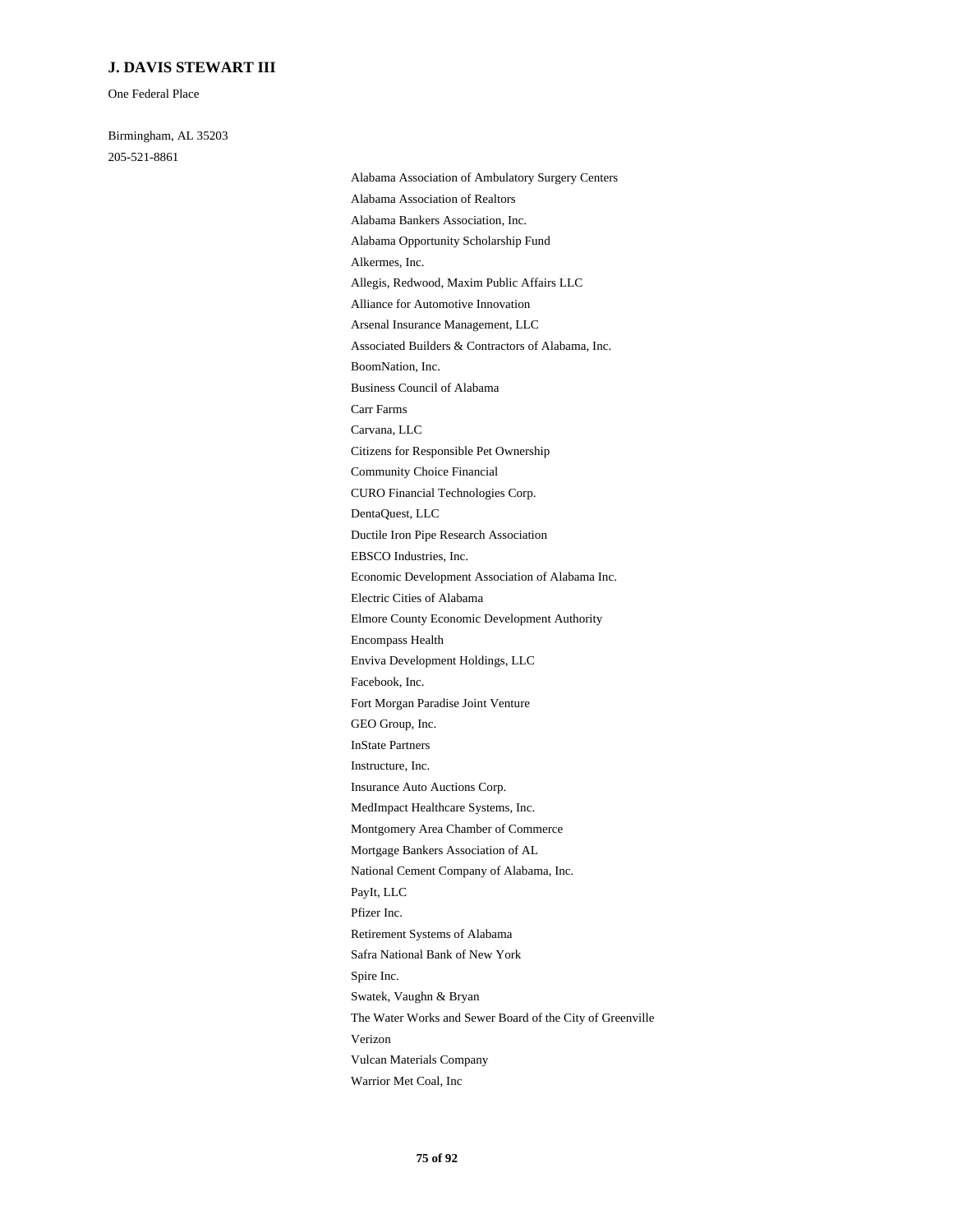### **MARTY STOKES**

2 N. Jackson Street, 7th Floor

Montgomery, AL 36103 334-263-7594

#### **SARAH STOKES**

2829 2nd Ave South

Birmingham, AL 35233 205-745-3060

Southern Environmental Law Center

Association of County Commissions of Alabama

# **THERON STOKES**

P.O. Box 4177

MONTGOMERY, AL 36103-4177 334-834-9790

Alabama Education Association

## **J ROBIN STONE**

2 No2415 Moores Mill Road

Auburn, AL 36830 334-799-4479

> Alabama Associated General Contractors Blue Cross & Blue Shield of Alabama Business Council of Alabama McMillan & Associates LLC

# **R. JOHN STONE**

1600 Seventh Avenue South

Birmingham, AL 35233 205-638-6769

Children's Hospital of Alabama dba Children's of Alabama

# **DAVID STOUT**

3122 Malone Drive

Montgomery, AL 36106 334-328-2650

**Nicholas Strata**

14007 South Bell Rd

Homer Glen, IL 60491 312-489-8075

Alabama Arise Action SPLC Action Fund

Seatus Technologies dba Wyth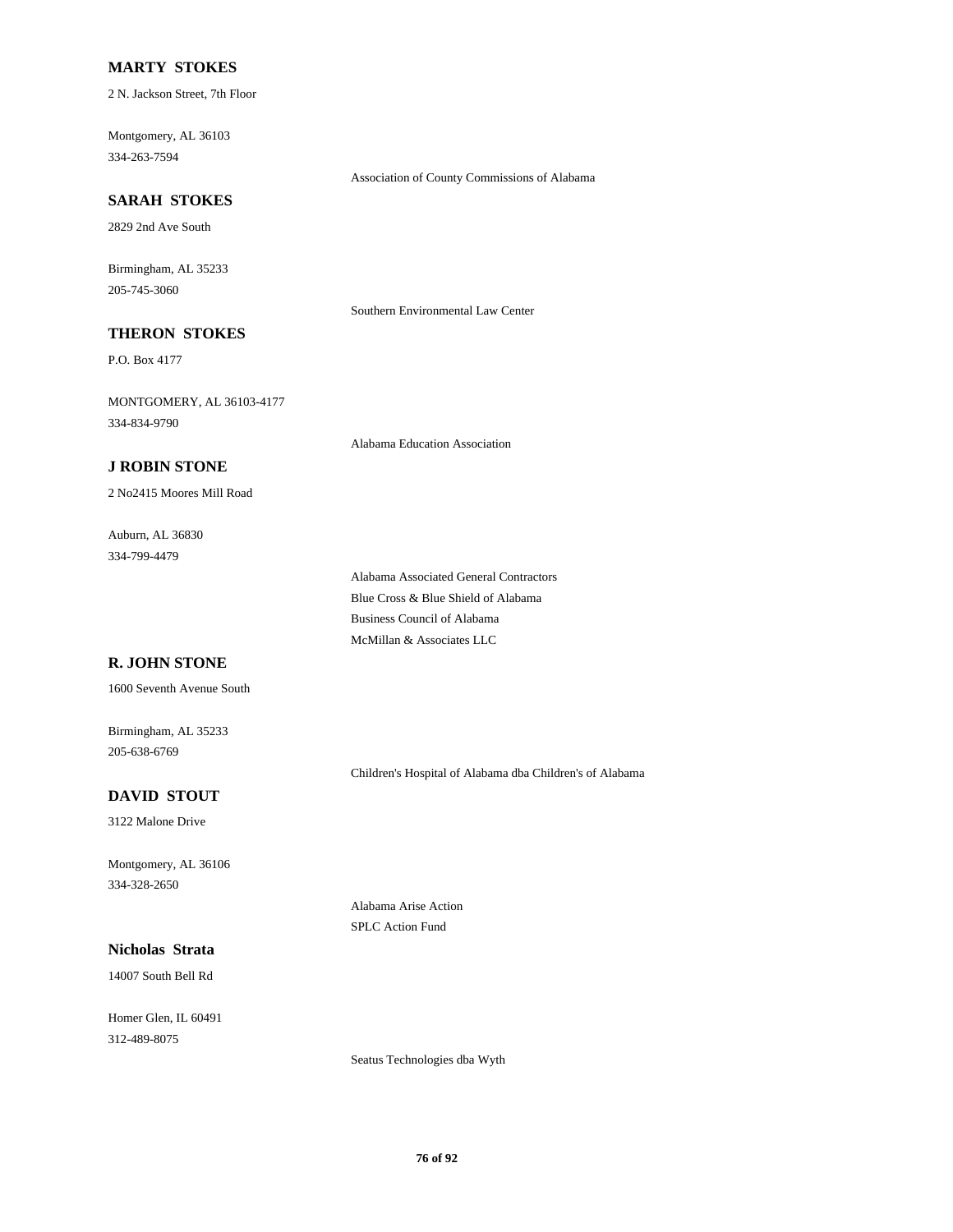### **SEAN STRICKLER**

340 TechnaCenter Drive

Montgomery, AL 36117 334-215-2732

# **ZACK STUDSTILL**

836 Washington Avenue

Montgomery, AL 36104 334-265-1684

# **MICHAEL W. SULLIVAN**

2229 1st Avenue North

Birmingham, AL 35203 205-241-9607

> Alliance for Responsible Consumer Legal Funding Check into Cash Inc. Modern Financial Services Association of Alabama The Brewers Co-Op The Lobbyist Group Wine Institute, The

### **THOMAS A SUTER**

111 Red Cliff Circle

Enterprise, AL 36330 850-597-9372

# **SABRA SUTTON**

100 S. Union Street, Suite 338

Montgomery, AL 36104 334-353-1969

Alabama Association of Conservation Districts

#### **JULIE SWANN**

P.O. Box 4177

Montgomery, AL 36103-4177 334-834-9790

Alabama Education Association

Novartis Services, Inc.

# **DAX SWATEK**

770 Washington Ave

Montgomery, AL 36104 334-262-5200

> Dax R. Swatek & Associates, L.L.C. Swatek, Vaughn & Bryan

Alabama Rural Electric Association of Cooperatives

Alabama Dental Association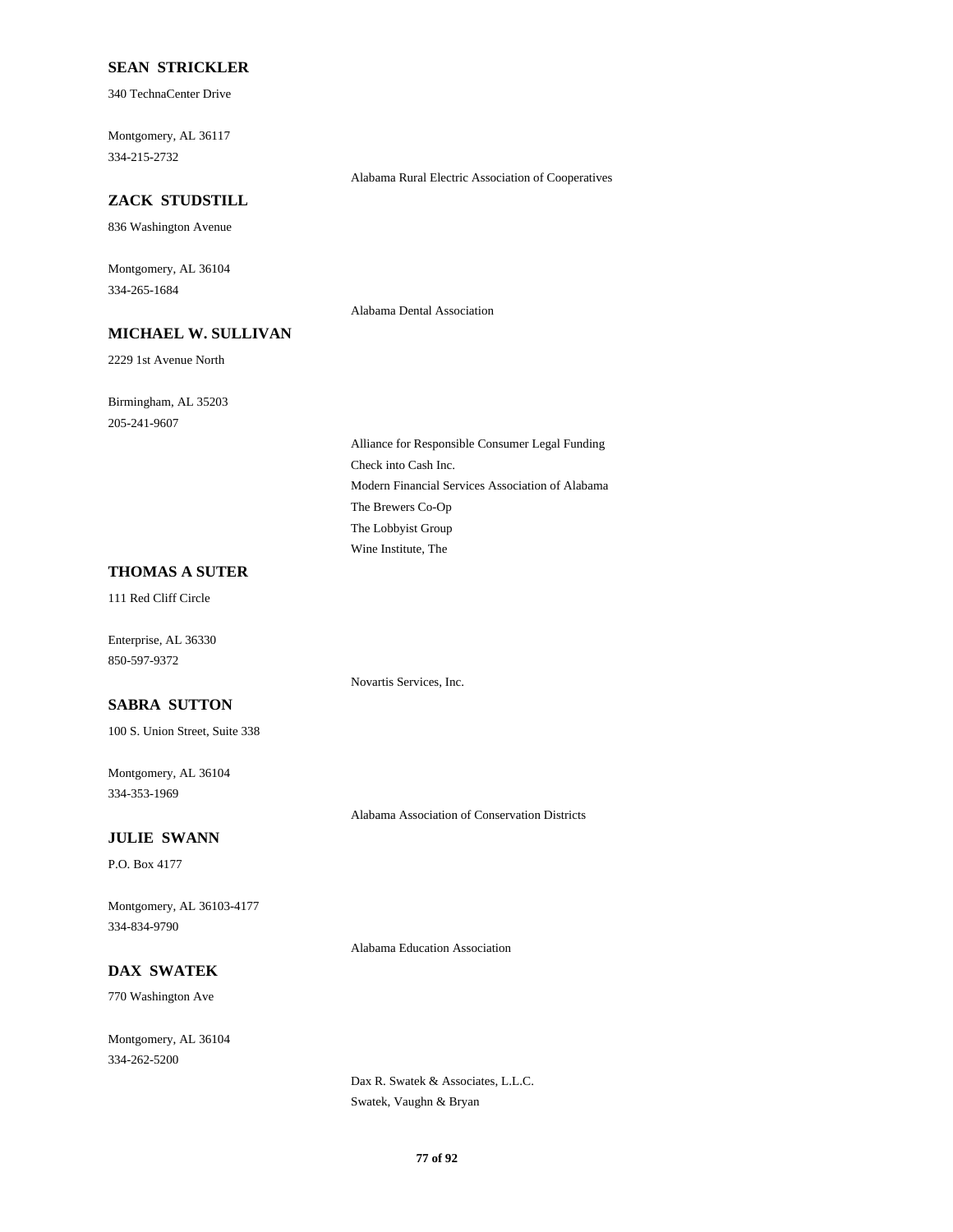#### **Swatek, Vaughn & Bryan**

770 Washington Ave

Montgomery, AL 36104 334-262-5200

> Alabama & Gulf Coast Railway, LLC Alabama Asphalt Pavement Association Alabama Power Company Alabama Sports Council, Inc. BetMGM, LLC Blue Cross & Blue Shield of Alabama BSWMC, LLC C Spire CHSPSC, LLC City of Florence, Alabama City of Madison City of Montgomery Corizon Health Dax R. Swatek & Associates, L.L.C. Digital Advocacy Asset Group DraftKings, Inc Encompass Health FanDuel, Inc. FBG Enterprises, LLC Fresenius Medical Care North America GA Food Service of Pinellasa County, LLC GEO Group, Inc. Grandview Medical Center Greystone Public Affairs, LLC Juul Labs, Inc. Lakeshore Foundation Medela Pharm, LLC Meridian & Bigbee Railroad, L.L.C. New Schools for Alabama Pike Road Board of Education Protective Life Corporation Select Management Resources, Inc. Sight Savers of America Southern Communications Services Inc dba Southern Linc Southern Research ST Bunn Construction Co, Inc. Stride The Bay Line Railroad, L.L.C. Turo Inc. UAB Health System University of West Alabama Verify 4 Incorporated Waymo LLC Wells Fargo & Co. Whitaker Contracting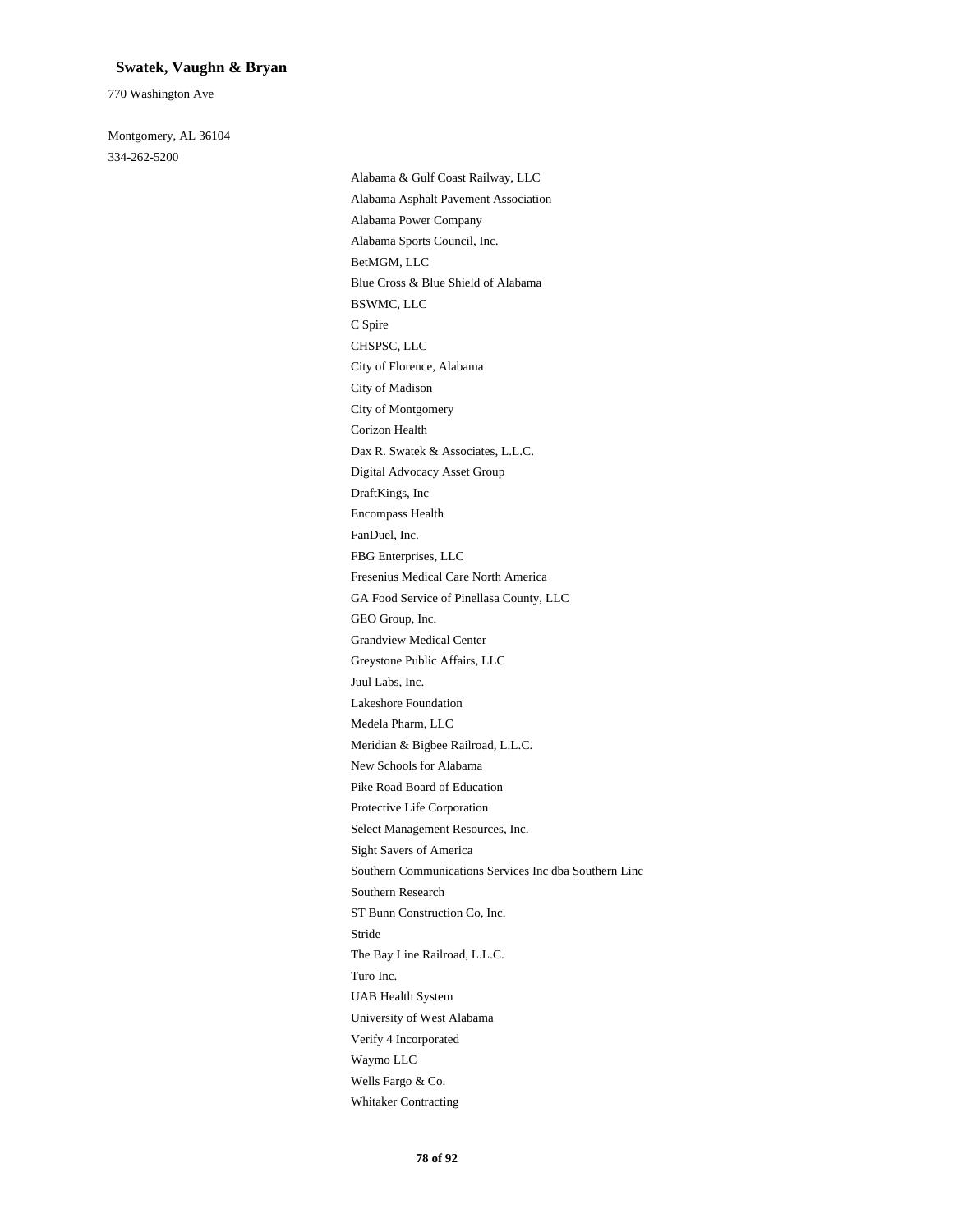# **MICHAEL TAFELSKI**

400 Washington Ave

Montgomery, AL 36104 334-956-8200

SPLC Action Fund

Energy Alabama

# **DANIEL LOUIS TAIT**

PO Box 1381

Huntsville, AL 35803 256-303-7773

### **JOHN F. TANNER**

PO BOX 380832

Birmingham, AL 35238 205-733-5554

# **JUSTIN TANNER**

One Verizon Place, 2nd Floor

Milton, GA 30004 678-920-1246

#### **BRUCE TAYLOR**

13001 Bridgeview Court

McCordsville, IN 46055 317-565-3274

### **ELLIE TAYLOR**

300 Vestavia Parkway, Suite 3500

Birmingham, AL 35216 205-823-5498

### **JOHN A. TEAGUE**

Government Corporate Partners, LLC

Montgomery, AL 36104 334-265-8086

Alabama Crown Distributing Co. Georgia Crown Distributing Company Republic National Distributing Company Wine & Spirits Wholesalers of America, Inc

Verizon

Dexcom, Inc.

Alabama Grocers Association

Alabama Always First Southern Services, Inc Government Corporate Partners, LLC Ocoee Management Inc. Teague, Gray & Moore,LLC

**79 of 92**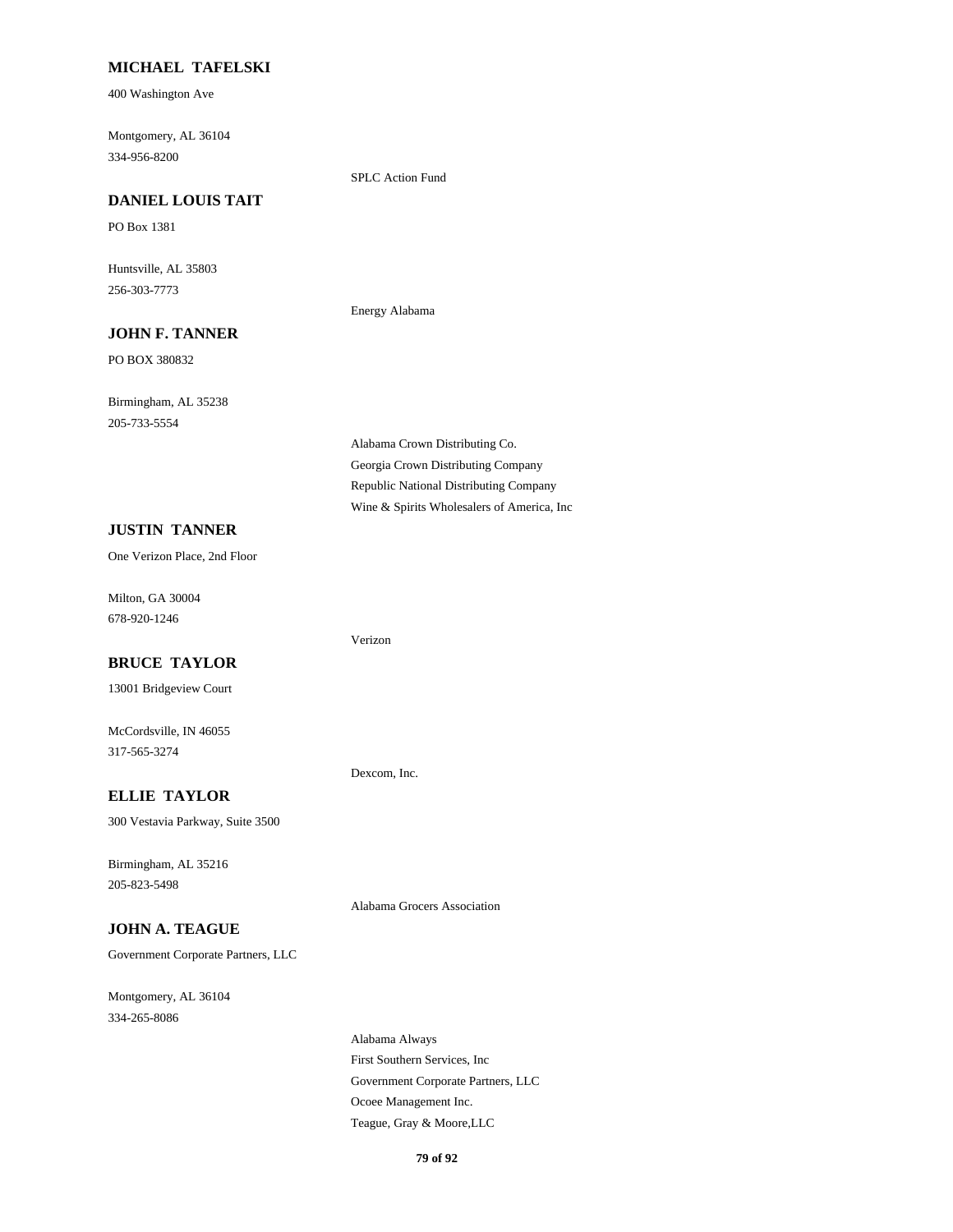### **TAMI EZELL TEAGUE**

Government Corporate Partners, LLC

Montgomery, AL 36104 334-265-8086

> Alabama Installment Lenders Association Alabama Prosthetic and Orthotic Assoc. Government Corporate Partners, LLC Teague, Gray & Moore,LLC Total Political Solutions, LLC

#### **JOHN A TEAGUE II**

441 High St

Montgomery, AL 36104 334-265-8086

#### **The Southern Group**

2 N. Jackson Street

Montgomery, AL 36104 334-240-7400

Government Corporate Partners, LLC

Alabama Association of Housing & Redevelopment Authorities Alabama Board of Pharmacy Alabamians for Alcohol Regulation and Control American Cancer Society Cancer Action Network American Registry of Radiologic Technologists AT&T Alabama Collateral Holding, LLC Enbridge, Inc and its Affiliates Guaranteed Asset Protection Alliance Molson Coors Beverage Company USA LLC Rx Development Telecommunications Association of the Southeast Tenaska, Inc. The Southern Group Tom Coker & Associates Utility Infrastructure Management, LLC

#### **DAVID L. THOMAS**

1181 Falls Crest Place

Auburn, AL 36830 334-209-0508

**ARTHUR THOMM, II**

c/o NRA OGC, 11250 Waples Mill Rd

Fairfax, VA 22030 703-267-1250

National Rifle Association of America

Eagle 1 Resources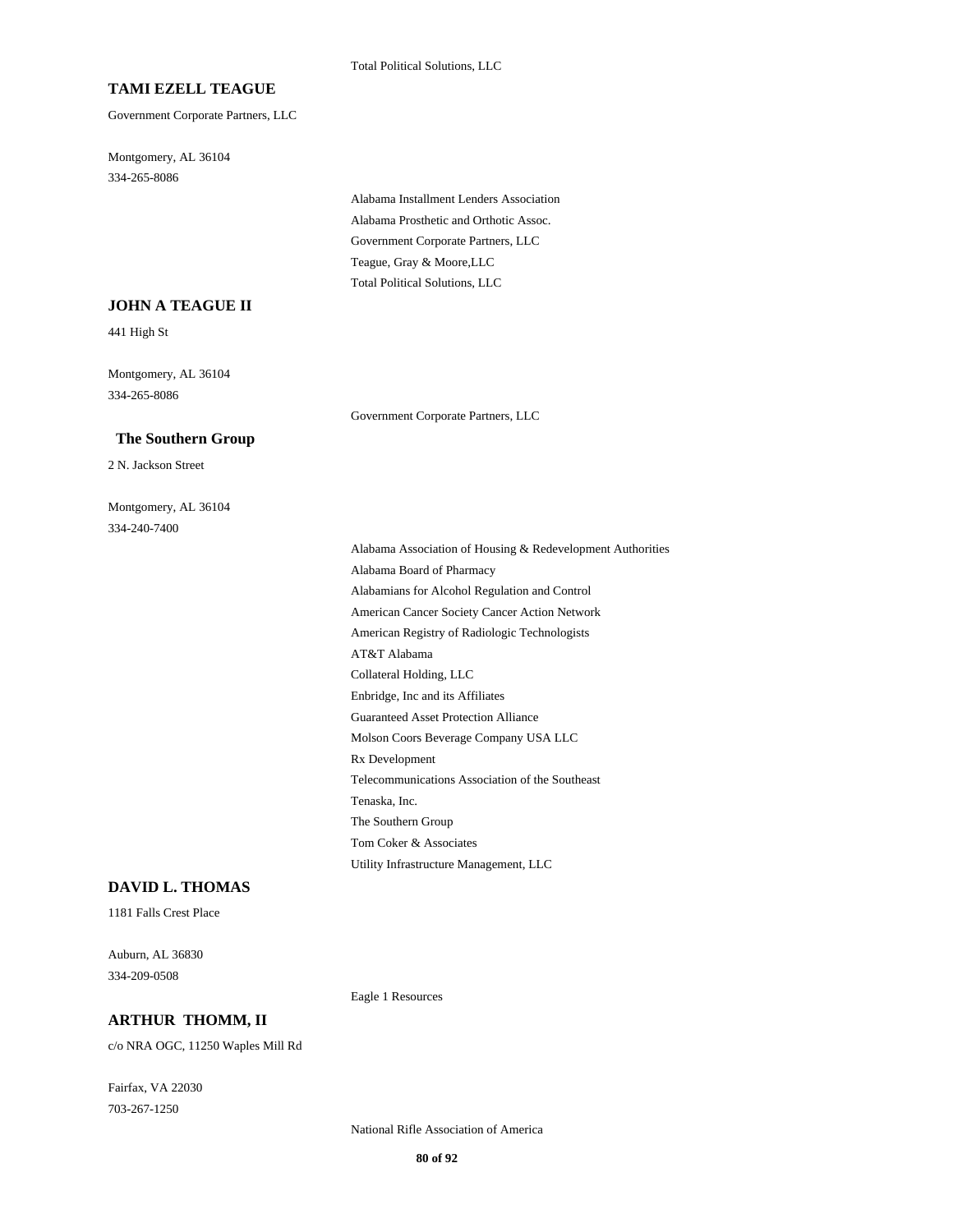### **JAMES D. THOMPSON**

1304 Weatherby Cove

Birmingham, AL 35242 205-396-8478

#### **STAFFORD THOMPSON**

828 Washington Avenue

Montgomery, AL 36104 334-262-4177

Alabama Education Retirees Association

Alabama Cannabis Coalition

Calm Peak, LLC

# **CHRISTINA ANDREEN TIDWELL**

2829 2nd Ave. South

Birmingham, AL 35233 205-745-3060

Southern Environmental Law Center

# **JOELLE TIERNEY**

4685 Deer Creek Blvd

Sarasota, FL 34238 608-335-2355

Neurocrine Biosciences, Inc.

# **ROBERT D TIMMONS**

514 Washington Avenue

Montgomery, AL 36104-4385 334-264-7827

Alabama Sheriffs Association

# **PATRICIA TODD**

1320 58th St S

Birmingham, AL 35222 205-567-9410

Jobs to Move America

#### **BARTLEY E. TOMLINSON III**

PO Box 866

Montgomery, AL 36101-0866 334-782-6603

Kimberly H. Adams, P.C.

# **DUPLE JANTELLE TRAVILLION**

942 South Shady Grove Road

Memphis, TN 38120 888-264-8799

FedEx Corporation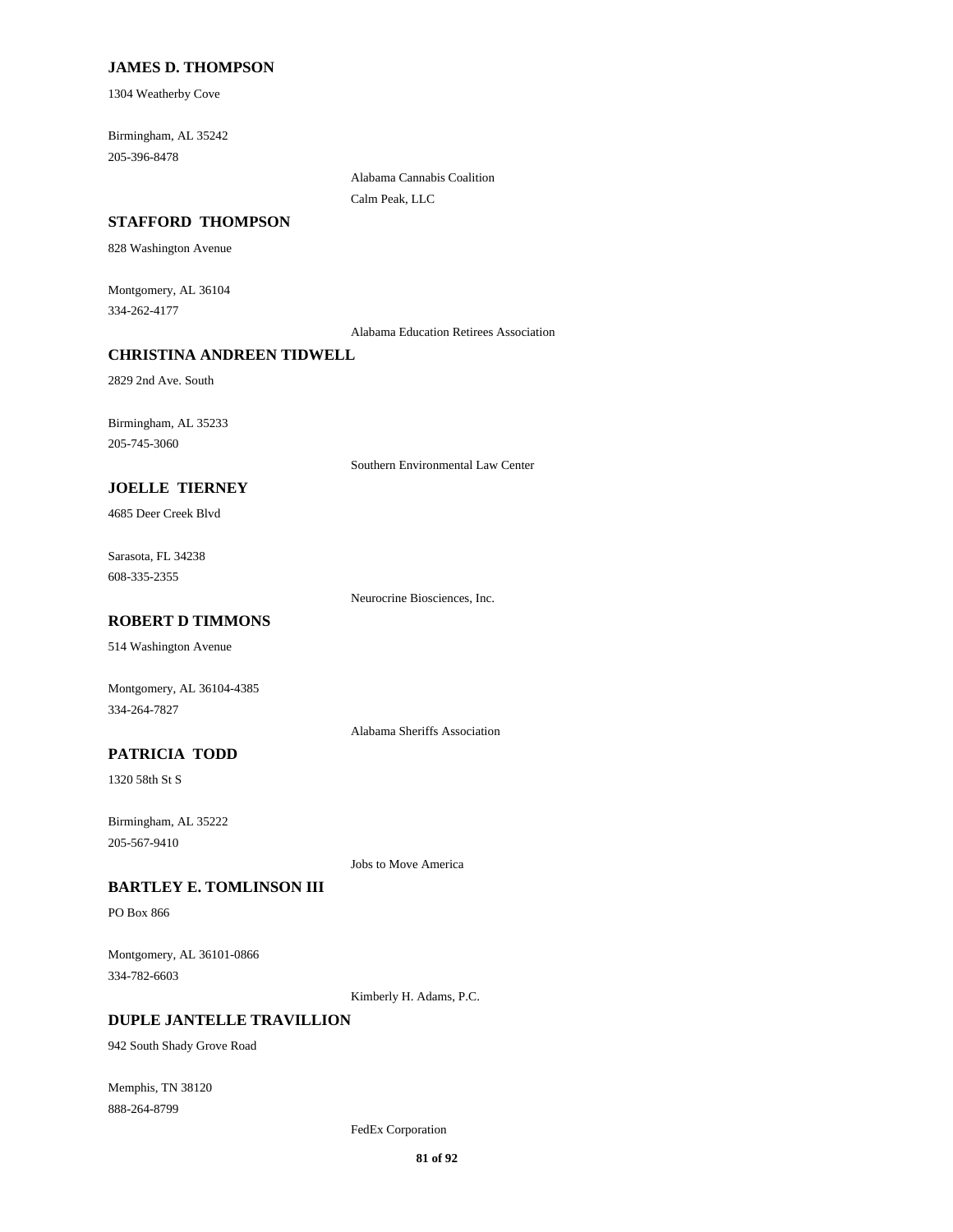### **JERE COOPER TRENT**

167 South Georgia Avenue

Mobile, AL 36604 256-777-6837

Windom, Galliher & Associates

# **WILLIAM TUNNELL**

P.O. Box 4177

Montgomery, AL 36103-4177 334-834-9790

Alabama Education Association

# **COLLIER DICKINSON TYNES**

P.O. Box 4576

Montgomery, AL 36103-4576 334-213-2410

Voices for Alabama's Children

## **PATRICIA KANE VAN SICKLEN**

PO Box 36456

Birmingham, AL 35236 919-816-3720

American Kennel Club, Inc.

# **SOMMER H. VAUGHN**

770 Washington Ave

Montgomery, AL 36104 334-262-5200

> Dax R. Swatek & Associates, L.L.C. Swatek, Vaughn & Bryan

# **MARCUS RONALD VEAZEY**

145 Atlantic Street

Corpus Christi, TX 78404 404-317-8221

> Amplify, Inc Gaggle.Net Inc. Imagine Learning National Math and Science Initative Steady Tutor.com, Inc

### **FRED V VENGROUSKIE**

90 Meadow Rd

Windsor, CT 06095 256-280-6935

Eljen Corporation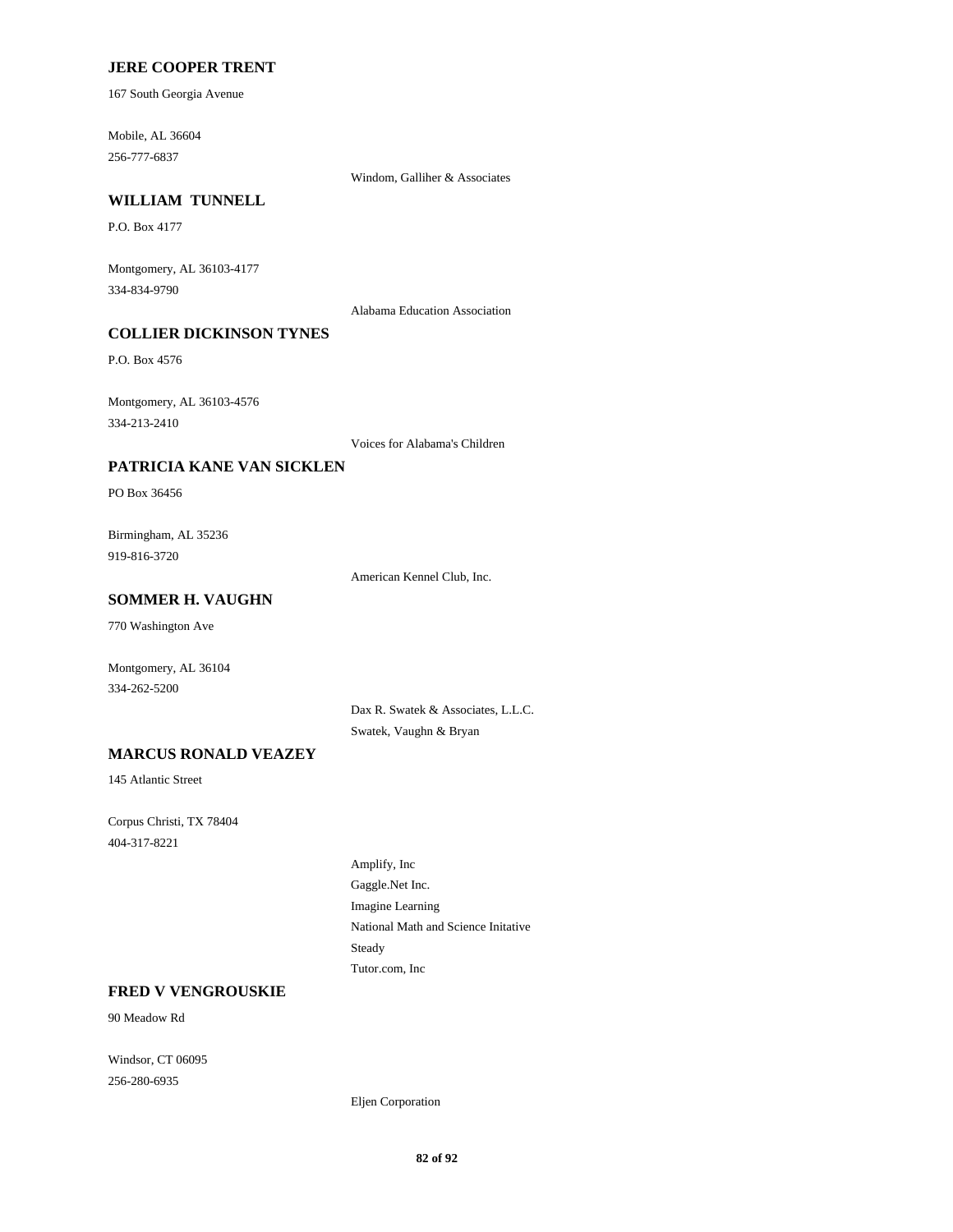# **TAYLOR C VICE**

151 London Parkway

Birmingham, AL 35211 334-440-4477

Charter Communications Inc

# **LARRY A. VINSON**

P.O. Box 240757

Montgomery, AL 36124-0757 334-260-7970

> Alabama Civil Justice Reform Committee Alabama Council of the American Institute of Architects Alabama Self-Insurers Association Group Management Services

# **JULIE L VOJTECH**

3172 Farmington Dr. SE

Atlanta, GA 30339-4705 612-812-7068

American Cancer Society Cancer Action Network

Alabama Association of Independent Colleges & Universities

# **CAROL VUCOVICH**

4266 Lomac Street

Montgomery, AL 36106 334-356-2220

# **LITA WAGGONER**

2 N. Jackson Street, 7th Floor

Montgomery, AL 36103 334-263-7594

Association of County Commissions of Alabama

# **AUBREY DEVORE WAKELEY**

400 S Union St.

Montgomery, AL 36104 205-529-4407

# **JEREMY S WALKER**

522 Washington Avenue

Montgomery, AL 36104 334-262-3808

Alabama Association of Realtors

Alabama Arise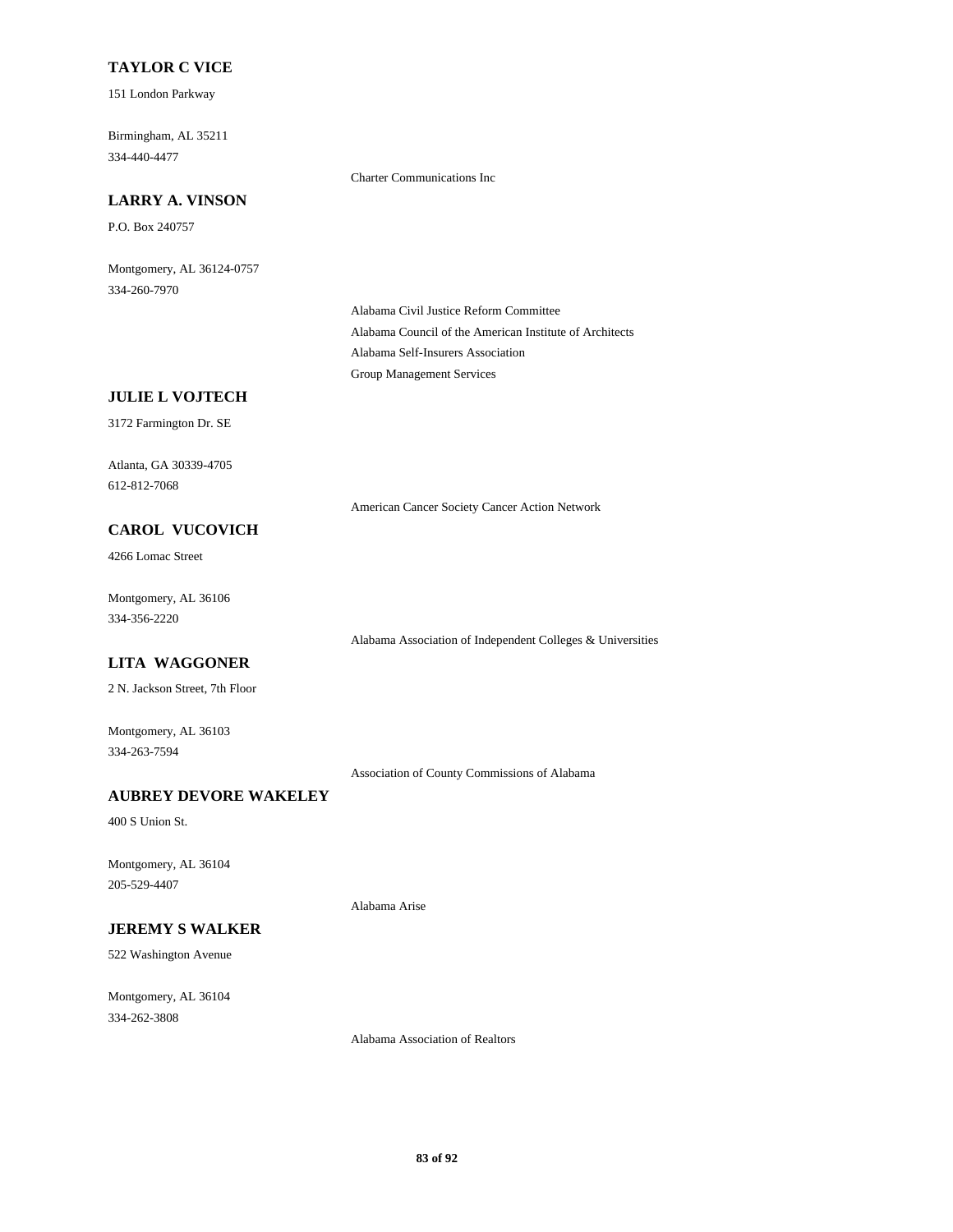# **MAECI WALKER**

445 Dexter Avenue

Montgomery, AL 36104 334-264-0598

> Christie Strategy Group T-Mobile USA, Inc.

#### **ROCHESTER WALKER**

770 Washington Avenue

Montgomery, AL 36104 334-832-3890

Alabama Power Company

# **TODD WALKER**

1830 28th Avenue South

Birmingham, AL 35209 205-870-9768

Associated Builders & Contractors of Alabama, Inc.

# **THOMAS G. WALKER, JR.**

Post Office Box 6

Montevallo, AL 35115 205-665-3535

American Village Citizenship Trust

# **JOHN MATTHEW WARD**

11245 Chantilly Parkway Court

Montgomery, AL 36117 334-834-1848

Automotive Aftermarket Association Southeast

# **MICHAEL D. WARD**

225 Church Street

Huntsville, AL 35801 256-535-2030

Chamber of Commerce Huntsville/Madison County

#### **PAMELA R. WARE**

770 Washington Ave. Ste. 430

Montgomery, AL 36104 334-832-3826

Alabama Power Company

# **CLEO WASHINGTON**

445 Dexter Avenue, Suite 416

Montgomery, AL 36104 334-834-9050

AT&T Alabama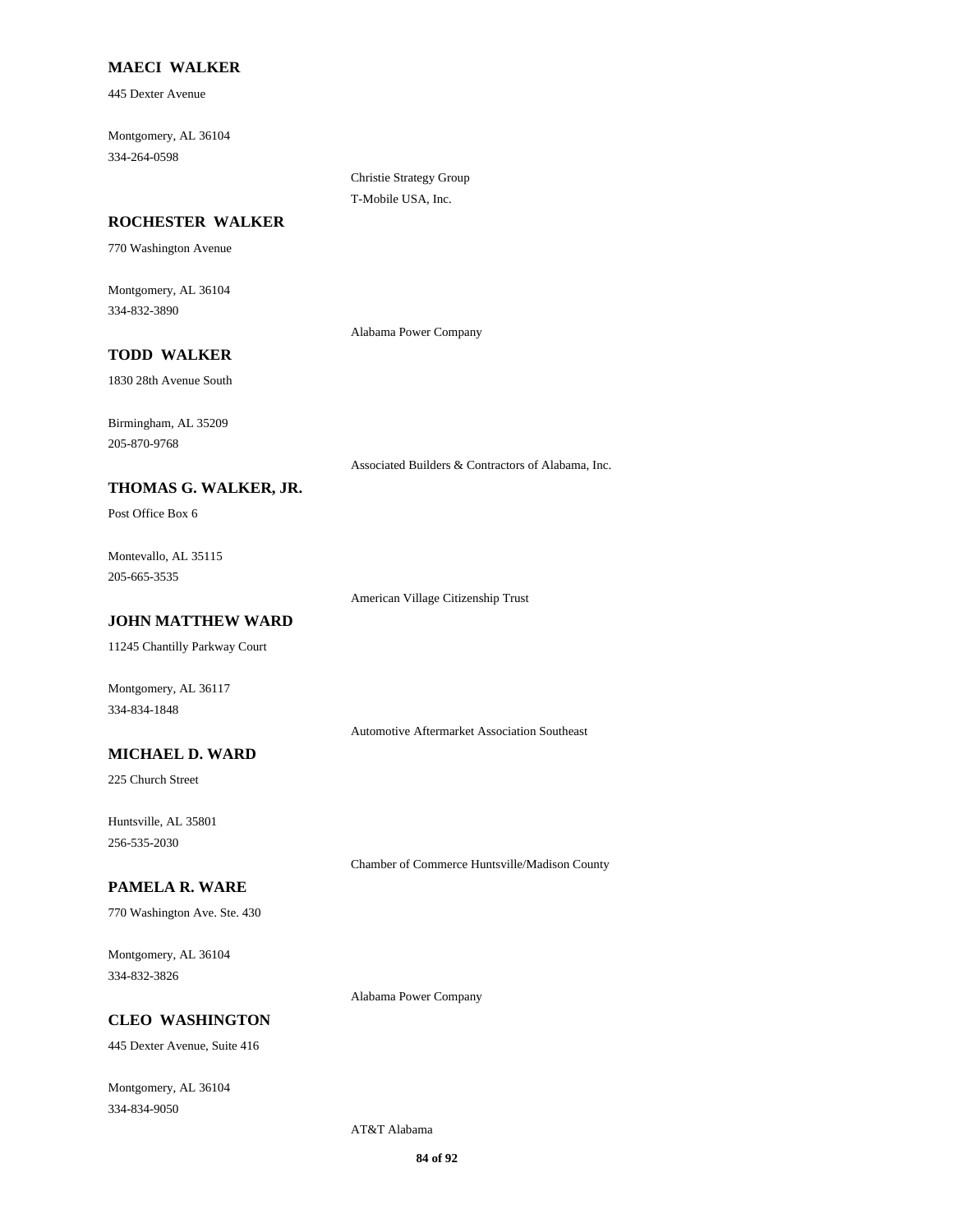# **RAYMOND GEORGE WAUGH, JR**

6870 Coltrane Mill Road

Randleman, NC 27317 203-915-1545

### **MIKE WEEKS**

Post Office Box 119

Gantt, AL 36038 334-300-3336

Nationwide Mutual Insurance Company

Alabama Cemetery Association Alabama Pawnbrokers Association Alabama Propane Gas Association America's Health Insurance Plans American Council of Life Insurers Association of Alabama Life Insurance Companies Meramec Specialty Company Warren & Company Inc.

#### **ANNE ALLEN WELDEN**

1901 Sixth Ave N

Birmingham, AL 35203 205-254-1000

Alabama Bankers Association, Inc. American Fidelity Corporation Blue Cross & Blue Shield of Alabama Business Council of Alabama Children's Hospital of Alabama dba Children's of Alabama DaVita, Inc. Gulf Distributing Co. of Mobile, LLC Heritage Land and Development, LLC. Mortgage Bankers Association of AL Notarize Pearson Education, Inc Regions Financial Corporation Rural Urgent Care, LLC Scholarships for Kids, Inc. Self Storage Association SizePrize, LLC UAB Health System Underdog Sports, Inc.

#### **ALAN WEST**

1101 Pennsylvania Ave, NW

Washington, DC 20004 202-879-6805

Citigroup Washington, Inc.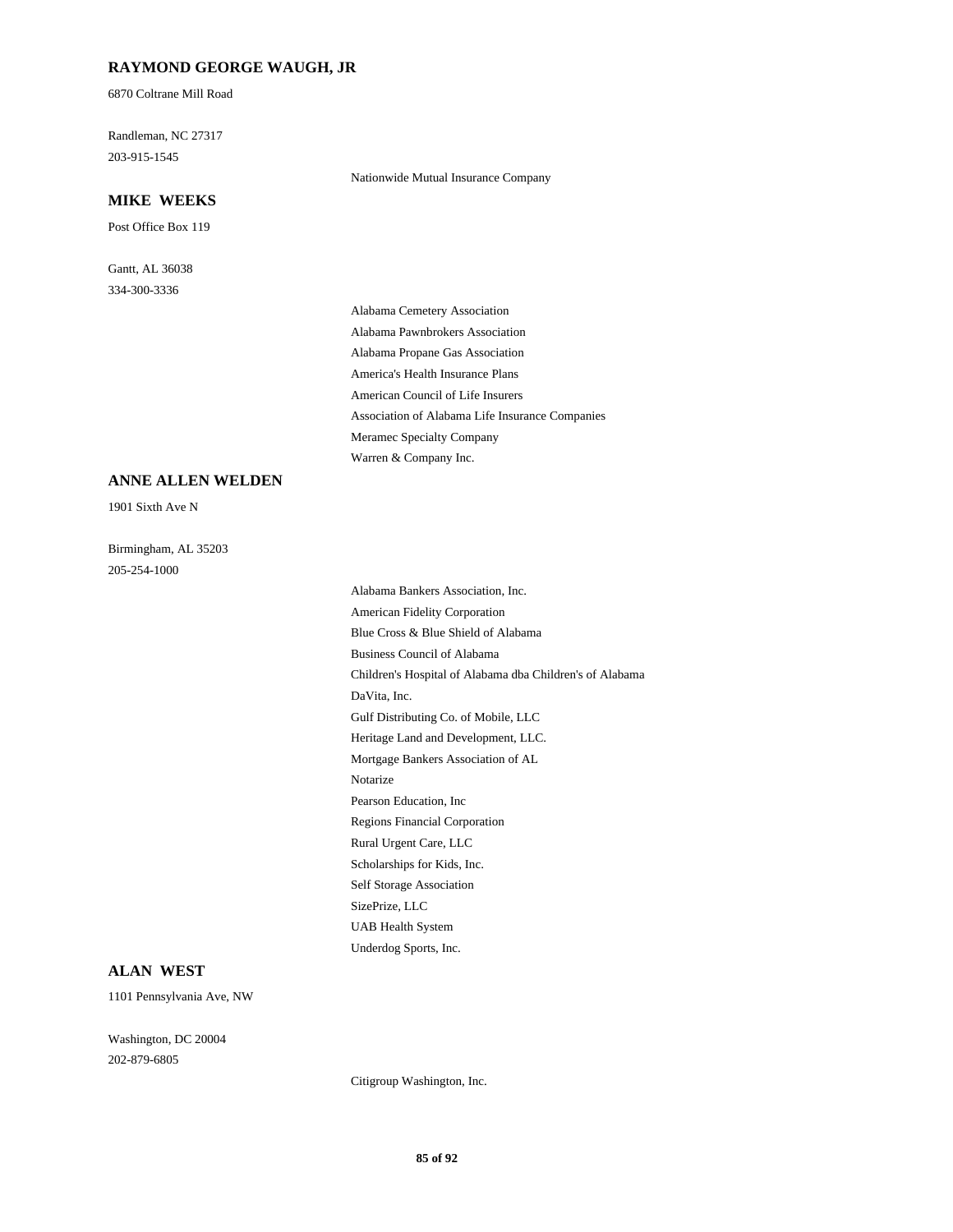# **JACK WEST**

2014 6th Avenue North

Birmingham, AL 35203 205-322-6395

**MICAH WEST**

400 Washington Avenue

Montgomery, AL 36104 334-956-8200

SPLC Action Fund

Alabama Rivers Alliance

# **DAVIS BLAKE WESTBROOK**

22 Inverness Center Pkwy, Suite 200

Birmingham, AL 35242 205-437-2164

League of Southeastern Credit Unions

### **MARGARET WHATLEY**

770 Washington Ave

Montgomery, AL 36104 334-272-8781

Alabama Hospital Association

# **SHARON WHEELER**

731 Ryefield Road

Montgomery, AL 36117 334-220-6957

> BB23, Inc. Selma -to- Montgomery March Foundation W2 Strategies, LLC

# **JENNIFER GAIL WHISENANT**

2101 Providence Park

Birmingham, AL 35242 205-980-0540

Birmingham Automobile Dealers Association

# **RICHARD C. WHITAKER**

PO Drawer 630

Montgomery, AL 36101 334-261-2011

> Medical Association of the State of Alabama Tom Coker & Associates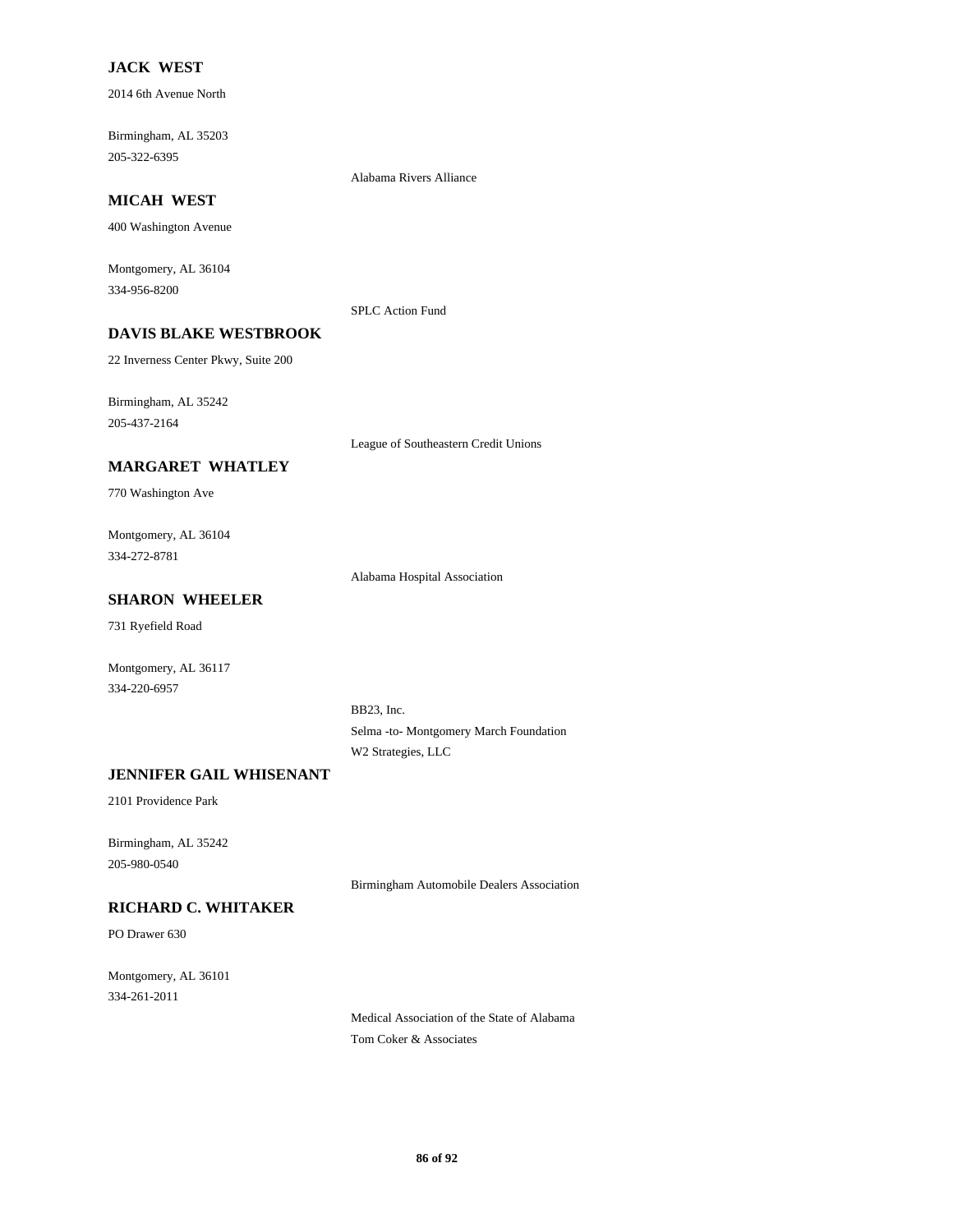### **JARROD JOEL WHITE**

Phelps Dunbar LLP

Mobile, AL 36652 251-415-7342

> Chevron U.S.A., Inc. and its Affiliates Keep Mobile Growing

#### **TERRI WIGGINS-CHAPMAN**

1600 5th Street NW

Centerpoint, AL 35215 205-566-3536

> Birmingham Business Alliance WATCO Companies

# **DONNA W. WILHELM**

Post Office Box 7957

Mobile, AL 36670 251-287-8420

Mercy LIFE of Alabama

#### **MARK D. WILKERSON**

405 South Hull Street

Montgomery, AL 36104 334-265-1500

> Community Utilities of Alabama, Inc Spire Inc. Telecommunications Association of the Southeast

# **GLEN WILKINS**

2090 Lawrenceville-Suwanee Road

Suwanee, GA 30024 770-277-3531

Walmart Inc.

#### **BYRON CRAIG WILLIAMS**

1099 New York Ave NW

Washington, DC 20001 202-639-6064

Sarah Collins Rudolph

# **MARK J. WILLIAMS**

453 S. Hull Street

Montgomery, AL 36104 334-269-5117

> Alabama Alliance of Boys & Girls Clubs, Inc. Alabama Court Specialists Association Cisco Systems, Inc. Citizens for A Better Alabama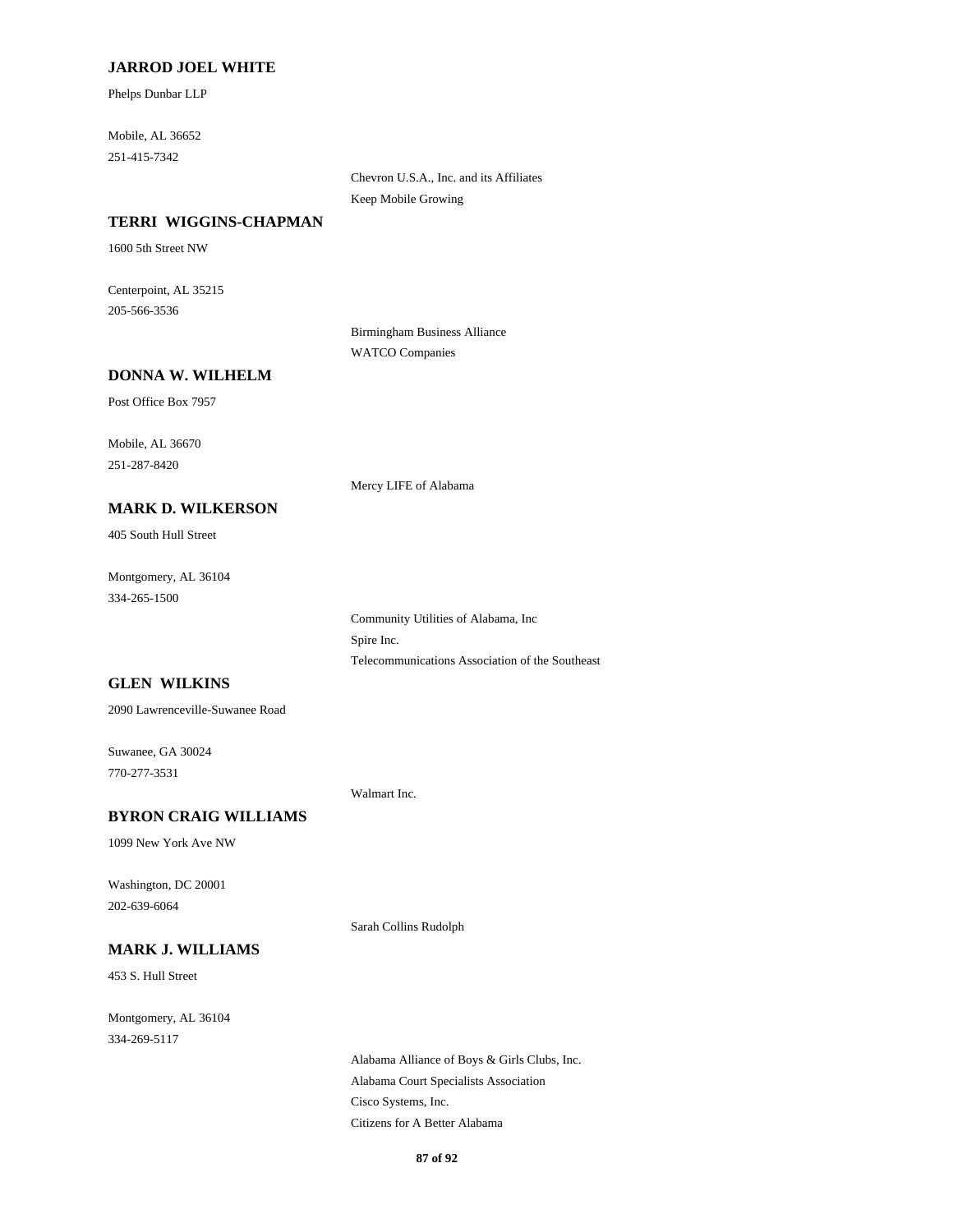Credit Union Coalition of Alabama Dauphin Island Sea Lab Eli Lilly and Company H.D.I. Solutions, LLC PowerSchool Smart Work Ethics Talladega College Thriveway Consulting

## **PHIL WILLIAMS**

2213 Morris Avenue

Birmingham, AL 35203 256-441-0201

Alabama Policy Institute

# **SHAUNA WILLIAMS**

100 Bayer Boulevard

Whippany, NJ 07981 862-404-5441

#### Bayer U.S. LLC

Power South Energy

AT&T Alabama

770 Washington Avenue

**TAYLOR WILLIAMS**

Montgomery, AL 36104 334-241-7372

#### **TERRI Q. WILLIAMS**

920 Highway 438

Wilsonville, AL 35186 205-215-1332

#### **DONALD E. WILLIAMSON**

500 North East Blvd

Montgomery, AL 36117 334-272-8781

Alabama Hospital Association

# **RICHARD S. WILLIS**

Public Affairs Counsel Inc.

Birmingham, AL 35283 205-533-7899

> Alliance for Liberty, LLC City of Moody Jefferson County Sheriff Department Public Affairs Counsel, Inc. Sensys Gatso, Inc Smart Schools LLC Stop, LLC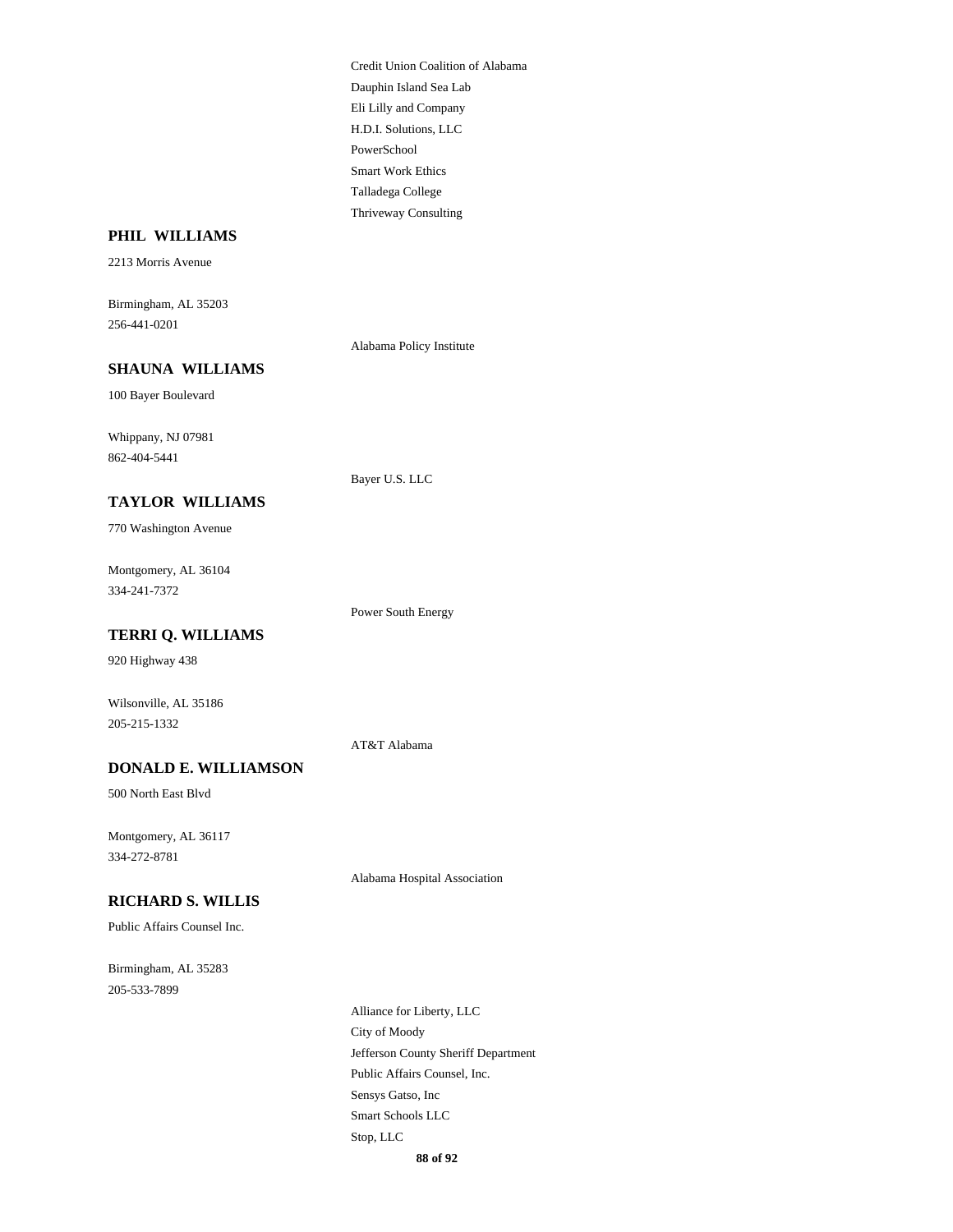#### **MEREDITH BROWN WILLS**

1901 Sixth Avenue North

Birmingham, AL 35203 334-420-0795

> Alabama Bankers Association, Inc. American Fidelity Corporation Blue Cross & Blue Shield of Alabama Business Council of Alabama Children's Hospital of Alabama dba Children's of Alabama DaVita, Inc. Gulf Distributing Co. of Mobile, LLC Heritage Land and Development, LLC. Mortgage Bankers Association of AL Notarize Pearson Education, Inc Regions Financial Corporation Rural Urgent Care, LLC Scholarships for Kids, Inc. Self Storage Association SizePrize, LLC UAB Health System Underdog Sports, Inc.

#### **LUCAS MATTHEW WILSON**

2208 Blue Ridge Blvd.

Hoover, AL 35226 205-410-0535

#### **PAUL V WILSON**

PO Box 428

Montgomery, AL 36101 334-265-3610

#### **HERB WINCHES**

1620 Stonewall Drive

Birmingham, AL 35226 205-410-6091

Alabama Football Coaches Association

Council for Leaders in Alabama Schools (CLAS)

Handles, Inc.

#### **STEPHEN WINDOM**

P. O. Box 1949

Montgomery, AL 36102 334-241-0078

Windom, Galliher & Associates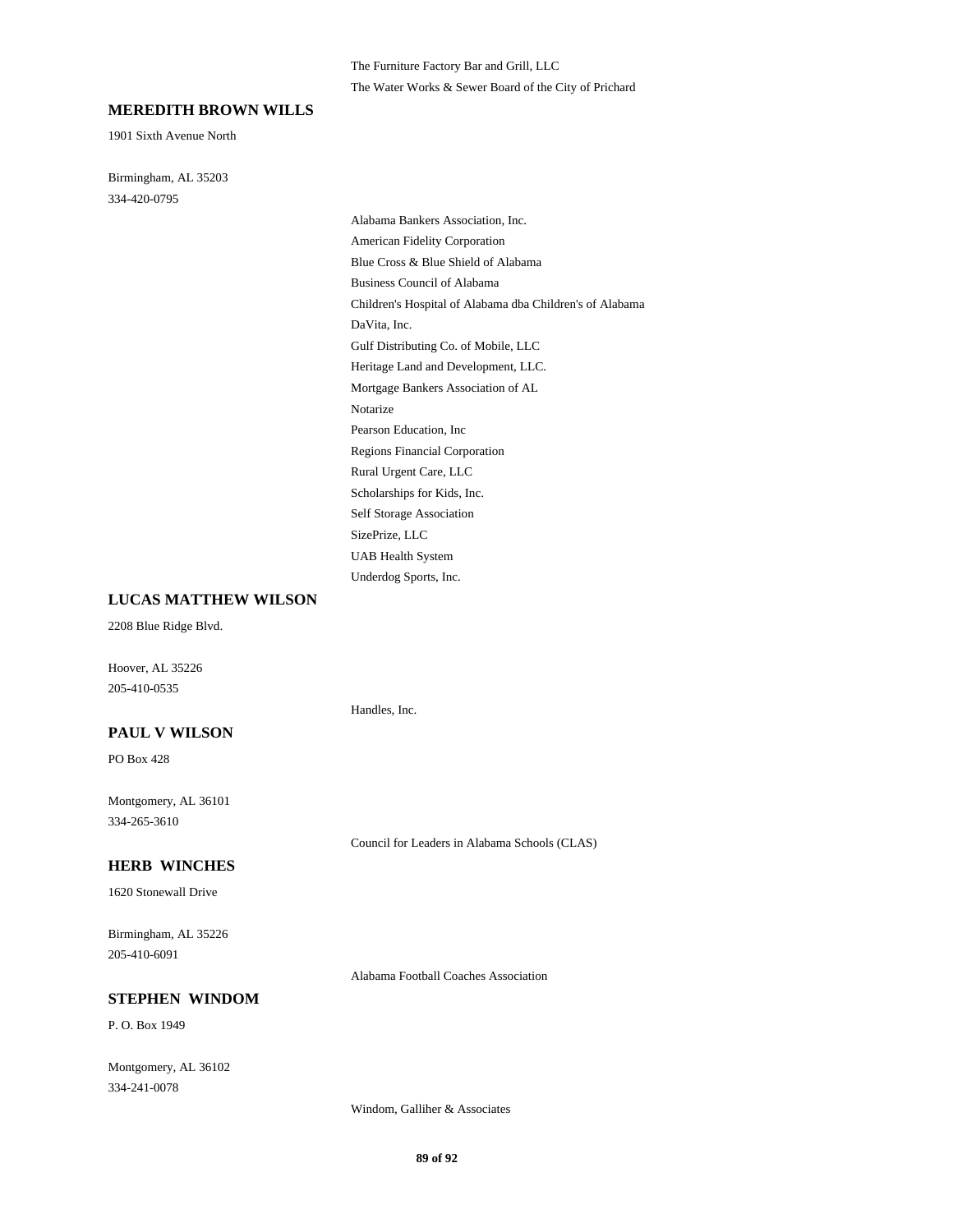#### **Windom, Galliher & Associates**

P. O. Box 850296

Mobile, AL 36685 334-241-0078

> A.M. Sky, LLC Alabama Physical Therapy Association Alabama Power Company Alabama State Board of Medical Examiners Alabamians for Healthy Medical Alternatives American Promotional Events, Inc. - East dba TNT Fireworks Avenu Insights & Analytics, LLC Axcess Financial Services, Inc. Benefytt Technologies, Inc Blue Cross & Blue Shield of Alabama Bluestone Coke, LLC Board of Dental Examiners of Alabama Breland Companies Brookwood Baptist Health Community Choice Financial Cornerstone Downtown Mobile Alliance Five Points Technology Great West Financial and GWFS Equities, Inc. Greenwich Biosciences, Inc. Gulf Distributing Co. of Mobile, LLC Huntsville Hospital Health System Jefferson County Racing Association, Inc. Johnson & Johnson League of Southeastern Credit Unions Mobile Airport Authority Montgomery Radiology Associates NaphCare, Inc New Hope Health, LLC NHS Management LLC On-Line Information Services, Inc. d/b/a AlaCourt Plasma Games Pure Storage, Inc Russell Lands, Inc. Scientific Games Corporation Shipt, Inc State Farm Mutual Automobile Insurance Company, Inc. UAB Health System Uniti Fiber University of North Alabama USA Health Care Authority Veterans Recovery Resources Volkert , Inc.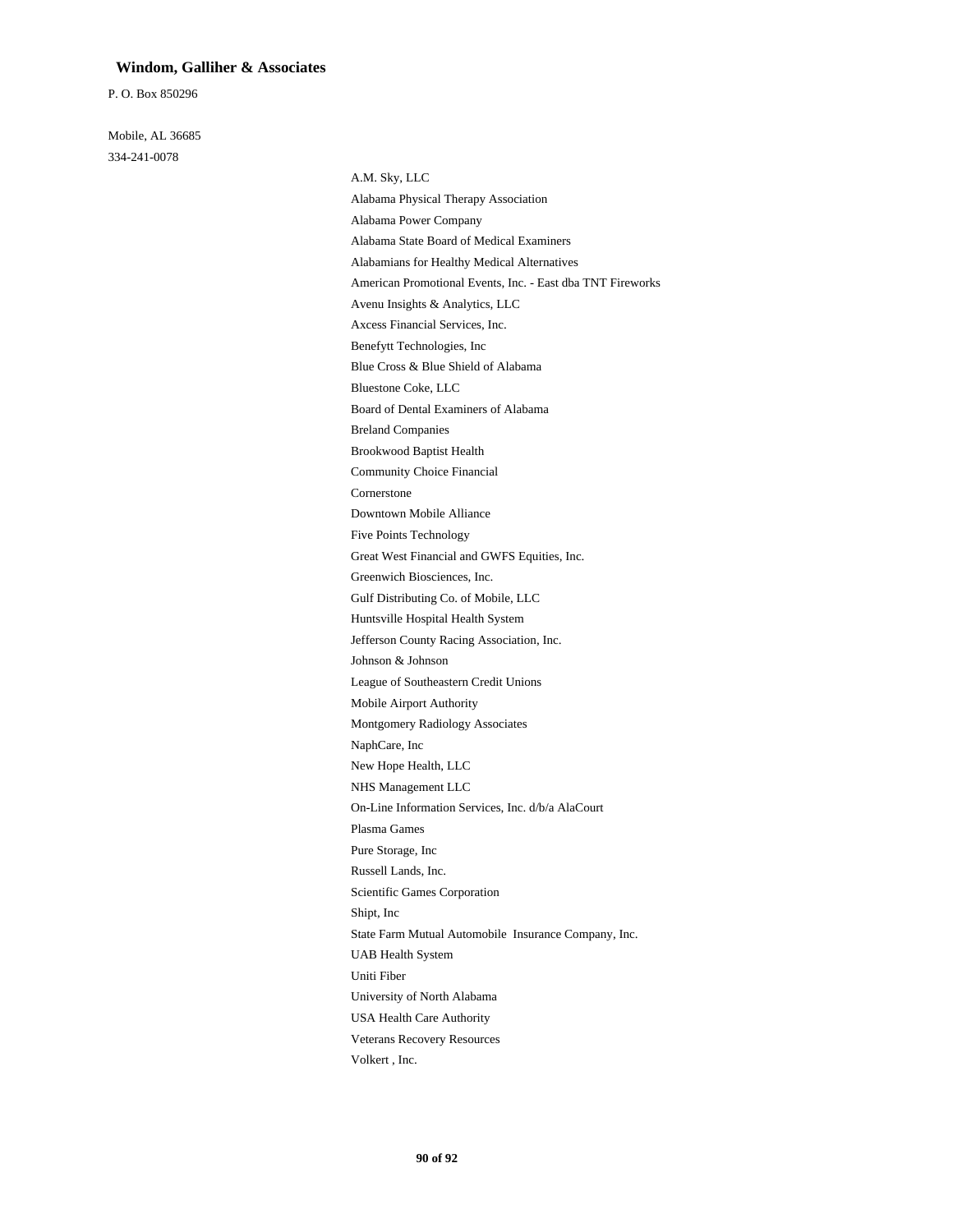#### **Women's Resource Group**

1348 Magnolia Curve

Montgomery, AL 36106 334-315-8003

Planned Parenthood Southeast

# **ALAN H. WOOD**

P O Box 1131

Trussville, AL 35173 205-514-1136

Liberty Dental Plan Corporation

# **KEITH WOOD**

1001 G. Street NW

Washington, VA 22314 334-447-8668

Astellas Pharma US Inc.

### **LISA A. WOODARD**

534 Adams Avenue

Montgomery, AL 36104 334-262-0034

School Superintendents of Alabama (SSA)

# **JASON WOODSBY**

One Main Street

Cambridge, MA 02142 704-574-9493

#### Ipsen Biopharmaceuticals, Inc.

**GREGORY D WREN**

P.O. Box 241303

Montgomery, AL 36124-1303 334-220-8493

Wren and Associates, LLC

Spire Inc.

### **CHASE WRIGHT**

605 Richard Arrington Jr. Blvd. North

Birmingham, AL 35203 205-383-8165

**TRACE ZARR**

6987 Halcyon Park Drive

Montgomery, AL 36117 334-244-4001

Alabama Associated General Contractors